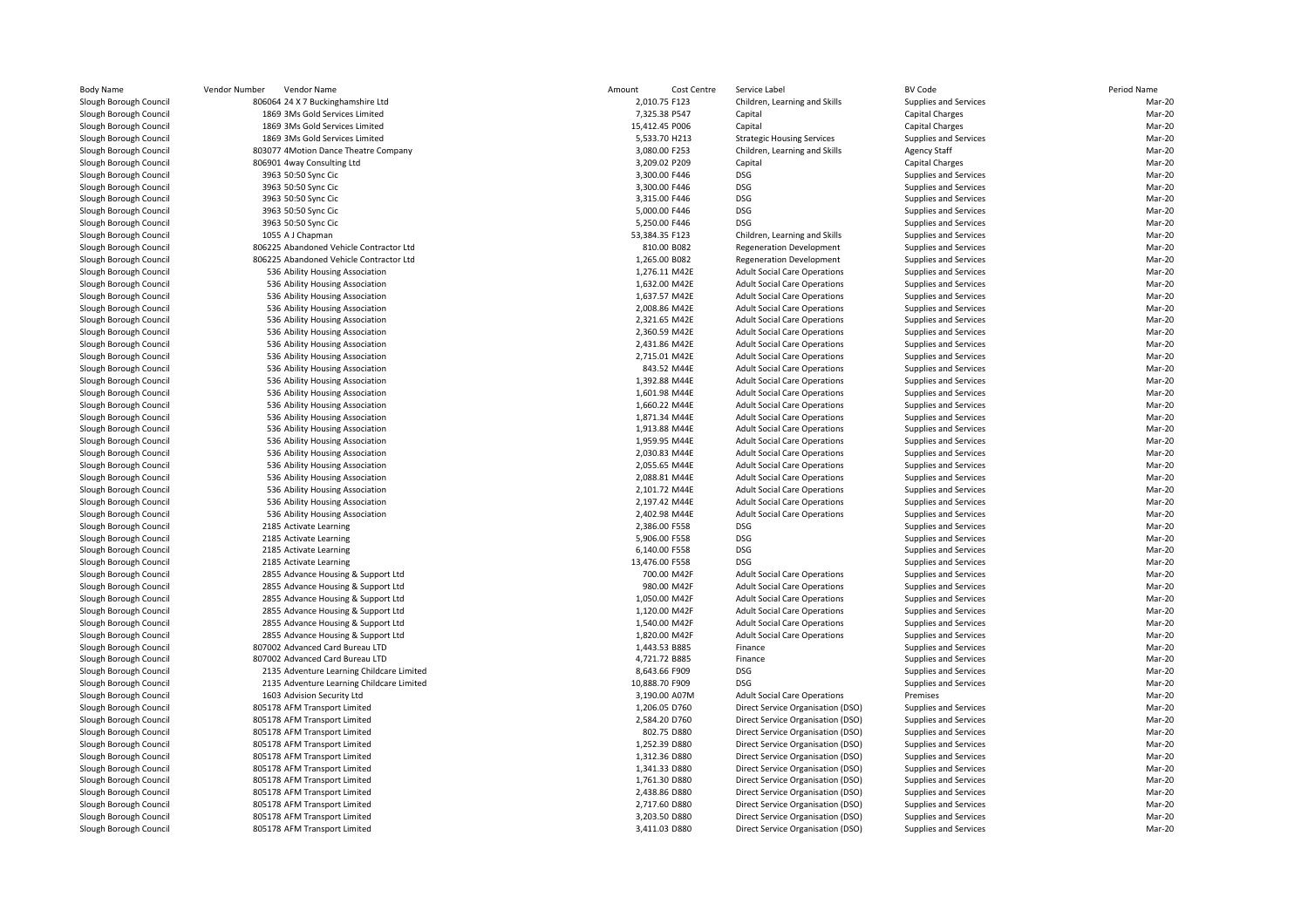| 805178 AFM Transport Limited                          | 3,754.19 D880   | Direct Service Organisation (DSO)      | Supplies and Services      | Mar-20           |
|-------------------------------------------------------|-----------------|----------------------------------------|----------------------------|------------------|
| 805178 AFM Transport Limited                          | 3,859.68 D880   | Direct Service Organisation (DSO)      | Supplies and Services      | Mar-20           |
| 805178 AFM Transport Limited                          | 3,960.23 D880   | Direct Service Organisation (DSO)      | Supplies and Services      | Mar-20           |
| 805178 AFM Transport Limited                          | 4,122.84 D880   | Direct Service Organisation (DSO)      | Supplies and Services      | Mar-20           |
| 805178 AFM Transport Limited                          | 4,169.45 D880   | Direct Service Organisation (DSO)      | Supplies and Services      | Mar-20           |
| 805178 AFM Transport Limited                          | 7,257.60 D880   | Direct Service Organisation (DSO)      | Supplies and Services      | Mar-20           |
| 805178 AFM Transport Limited                          | 7,257.60 D880   | Direct Service Organisation (DSO)      | Supplies and Services      | Mar-20           |
| 805178 AFM Transport Limited                          | 7,257.60 D880   | Direct Service Organisation (DSO)      | Supplies and Services      | Mar-20           |
| 805178 AFM Transport Limited                          | 9,072.00 D880   | Direct Service Organisation (DSO)      | Supplies and Services      | Mar-20           |
| 1656 Agile Applications Limited                       | 46,000.00 D218  | Planning and Transport                 | Supplies and Services      | Mar-20           |
| 1656 Agile Applications Limited                       | 20,100.00 D224  | Planning and Transport                 | Supplies and Services      | Mar-20           |
| 805088 Agilysis Ltd                                   | 1,150.00 D500   | Major Infrastructure Projects          | Supplies and Services      | Mar-20           |
| 2486 Agriculture And Estate Services Limited          | 5,396.00 C001   | Communities and Lesiure                | Premises                   | Mar-20           |
| 805318 AH Planning Ltd                                | 5,270.00 D012   | Major Infrastructure Projects          | Supplies and Services      | Mar-20           |
| 805318 AH Planning Ltd                                | 11,645.00 D012  | Major Infrastructure Projects          | Supplies and Services      | Mar-20           |
| 805318 AH Planning Ltd                                | 14,195.00 D013  | Major Infrastructure Projects          | Supplies and Services      | Mar-20           |
| 2301 Aik Saath                                        | 1,680.00 C039   | Communities and Lesiure                | Supplies and Services      | Mar-20           |
| 2301 Aik Saath                                        | 2,264.40 H235   | <b>Regulatory Services</b>             | Supplies and Services      | Mar-20           |
| 2301 Aik Saath                                        | 2,717.28 H235   | <b>Regulatory Services</b>             | Supplies and Services      | Mar-20           |
| 2301 Aik Saath                                        | 31,250.00 C402  | Communities and Lesiure                | Supplies and Services      | Mar-20           |
|                                                       | 640.00 C322     |                                        |                            | Mar-20           |
| 1976 Alex Murray                                      |                 | Communities and Lesiure                | Supplies and Services      |                  |
| 1976 Alex Murray                                      | 1,130.00 C322   | Communities and Lesiure                | Supplies and Services      | Mar-20           |
| 807083 All Stages Ltd                                 | 729.80 C322     | Communities and Lesiure                | Supplies and Services      | Mar-20           |
| 807008 Alliance for cohesion & racial equality        | 3,500.00 H254   | <b>Regulatory Services</b>             | Supplies and Services      | Mar-20           |
| 1969 Alma Care Training Ltd                           | 500.00 B409     | People                                 | Indirect Employee Expenses | Mar-20           |
| 2956 Alpha Parking Limited                            | 995.00 D124     | Planning and Transport                 | Supplies and Services      | Mar-20           |
| 2197 Altwood Housing Ltd                              | 696.00 H205     | <b>Strategic Housing Services</b>      | Supplies and Services      | Mar-20           |
| 2197 Altwood Housing Ltd                              | 744.00 H205     | <b>Strategic Housing Services</b>      | Supplies and Services      | Mar-20           |
| 2197 Altwood Housing Ltd                              | 750.00 H205     | <b>Strategic Housing Services</b>      | Supplies and Services      | Mar-20           |
| 2197 Altwood Housing Ltd                              | 870.00 H205     | <b>Strategic Housing Services</b>      | Supplies and Services      | Mar-20           |
| 2197 Altwood Housing Ltd                              | 870.00 H205     | <b>Strategic Housing Services</b>      | Supplies and Services      | Mar-20           |
| 2197 Altwood Housing Ltd                              | 870.00 H205     | <b>Strategic Housing Services</b>      | Supplies and Services      | Mar-20           |
| 2197 Altwood Housing Ltd                              | 870.00 H205     | <b>Strategic Housing Services</b>      | Supplies and Services      | Mar-20           |
| 2197 Altwood Housing Ltd                              | 870.00 H205     | <b>Strategic Housing Services</b>      | Supplies and Services      | Mar-20           |
| 2197 Altwood Housing Ltd                              | 870.00 H205     | <b>Strategic Housing Services</b>      | Supplies and Services      | Mar-20           |
| 2197 Altwood Housing Ltd                              | 870.00 H205     | <b>Strategic Housing Services</b>      | Supplies and Services      | Mar-20           |
| 2197 Altwood Housing Ltd                              | 960.00 H205     | <b>Strategic Housing Services</b>      | Supplies and Services      | Mar-20           |
| 2197 Altwood Housing Ltd                              | 690.00 H216     | <b>Strategic Housing Services</b>      | Supplies and Services      | Mar-20           |
| 2197 Altwood Housing Ltd                              | 696.00 A01P     | Public Health                          | Supplies and Services      | Mar-20           |
| 2197 Altwood Housing Ltd                              | 570.00 H216     | <b>Strategic Housing Services</b>      | <b>Government Grants</b>   | Mar-20           |
| 2197 Altwood Housing Ltd                              | 696.00 H216     | <b>Strategic Housing Services</b>      | <b>Government Grants</b>   | Mar-20           |
| 2197 Altwood Housing Ltd                              | 870.00 H216     | <b>Strategic Housing Services</b>      | <b>Government Grants</b>   | Mar-20           |
| 2197 Altwood Housing Ltd                              | 930.00 H216     | <b>Strategic Housing Services</b>      | <b>Government Grants</b>   | Mar-20           |
| 86 Altwood Properties Ltd                             | 50,746.40 H205  | <b>Strategic Housing Services</b>      | Premises                   | Mar-20           |
| 803110 Amber Langis Limited                           | 1,031.00 D500   | Major Infrastructure Projects          | Supplies and Services      | Mar-20           |
| 803110 Amber Langis Limited                           | 1,406.00 D500   | Major Infrastructure Projects          | Supplies and Services      | Mar-20           |
| 805264 Ameresco Limited                               | 1,280.00 P168   | Capital                                | Supplies and Services      | Mar-20           |
| 805264 Ameresco Limited                               | 2,451.00 P168   | Capital                                | Premises                   | Mar-20           |
| 806416 ANA Treatment Centres Ltd                      | 1,330.00 A04C   | Adult Social Care Commissioning        | Supplies and Services      | Mar-20           |
| 806416 ANA Treatment Centres Ltd                      | 3,960.00 A04C   | <b>Adult Social Care Commissioning</b> | Supplies and Services      | Mar-20           |
| 511 Aquaneed Limited                                  | 15,067.35 P006  | Capital                                | Capital Charges            | Mar-20           |
| 511 Aquaneed Limited                                  | 1,705.70 P006   | Capital                                | <b>Capital Charges</b>     | Mar-20           |
|                                                       |                 | DSG                                    |                            | Mar-20           |
| 3350 Arbour Vale School                               | 306,915.46 E509 |                                        | Supplies and Services      |                  |
| 806299 ARC Group London Limited<br>2073 Arc Preschool | 44,669.10 P577  | Capital<br><b>DSG</b>                  | Capital Charges            | Mar-20<br>Mar-20 |
|                                                       | 6,565.64 F909   |                                        | Supplies and Services      |                  |
| 2073 Arc Preschool                                    | 12,497.78 F909  | <b>DSG</b>                             | Supplies and Services      | Mar-20           |
| 807195 Arcturus Publishing Limited                    | 2,300.00 C104   | Communities and Lesiure                | Supplies and Services      | Mar-20           |
| 831 Argos Business Solutions Ltd                      | 543.97 D305     | <b>Customer and Communications</b>     | Supplies and Services      | Mar-20           |
| 804534 Armstrong Mvura                                | 500.00 A02A     | <b>Adult Social Care Operations</b>    | Supplies and Services      | Mar-20           |
| 804534 Armstrong Mvura                                | 500.00 A02A     | <b>Adult Social Care Operations</b>    | Supplies and Services      | Mar-20           |
| 1166 Art Beyond Belief                                | 3.990.00 A07M   | <b>Adult Social Care Operations</b>    | Supplies and Services      | Mar-20           |
| 1985 Ascentis                                         | 600.00 F210     | Communities and Lesiure                | Supplies and Services      | Mar-20           |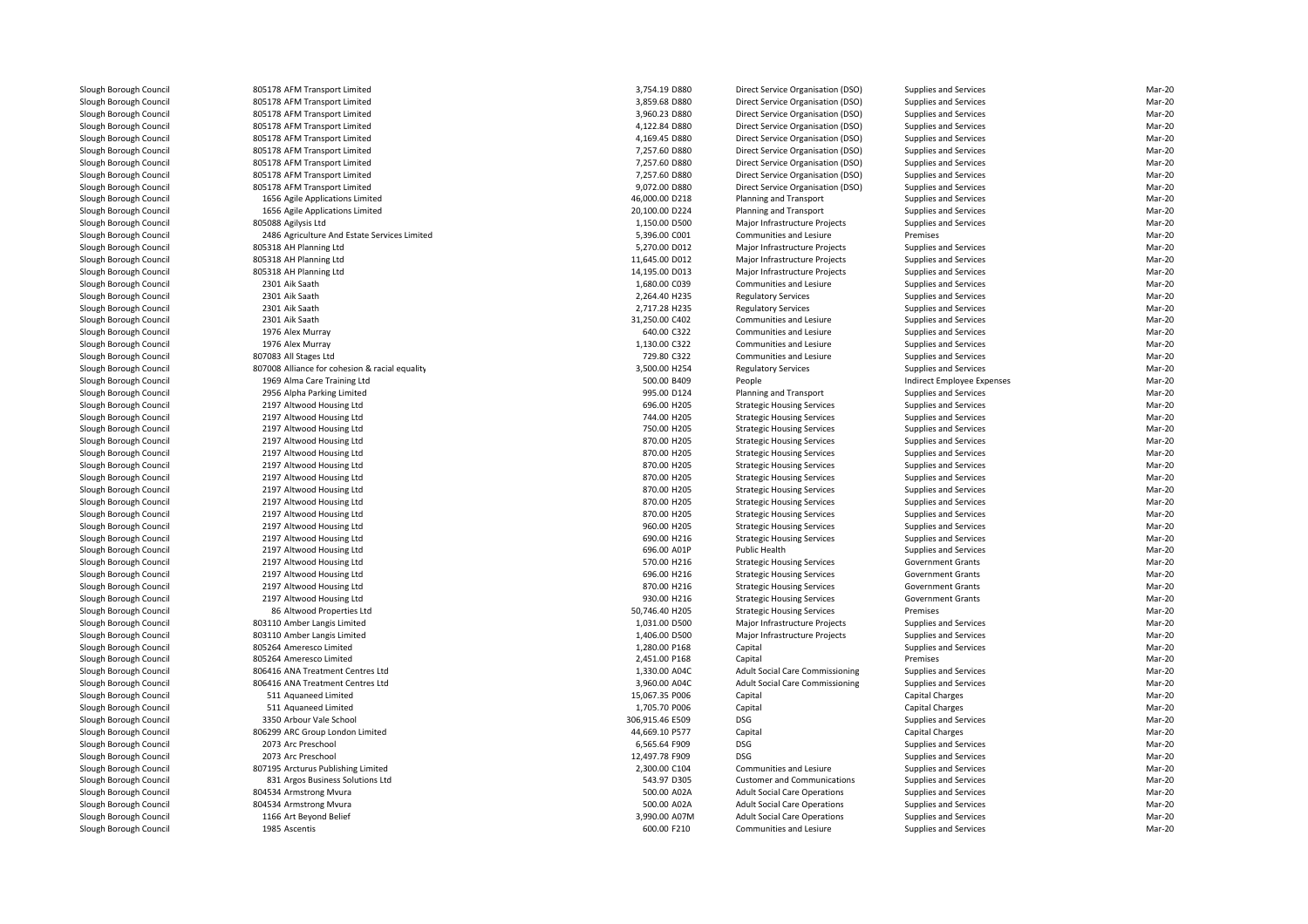| 420 Ashburn Estate Agents                                  | 109,755.00 H205 | <b>Strategic Housing Services</b>   | Premises               | Mar-20 |
|------------------------------------------------------------|-----------------|-------------------------------------|------------------------|--------|
| 1251 Asian Star Community Radio Ltd                        | 1,600.00 B213   | <b>Customer and Communications</b>  | Supplies and Services  | Mar-20 |
| 803552 Askews and Holts Library Services Ltd               | 1,271.53 C104   | Communities and Lesiure             | Supplies and Services  | Mar-20 |
| 803552 Askews and Holts Library Services Ltd               | 1,513.53 C104   | Communities and Lesiure             | Supplies and Services  | Mar-20 |
| 803552 Askews and Holts Library Services Ltd               | 2,131.30 C104   | Communities and Lesiure             | Supplies and Services  | Mar-20 |
| 803552 Askews and Holts Library Services Ltd               | 2,446.68 C104   | Communities and Lesiure             | Supplies and Services  | Mar-20 |
| 803552 Askews and Holts Library Services Ltd               | 2,865.79 C104   | <b>Communities and Lesiure</b>      | Supplies and Services  | Mar-20 |
| 803552 Askews and Holts Library Services Ltd               | 9,944.12 C104   | Communities and Lesiure             | Supplies and Services  | Mar-20 |
| 1149 Association Of Directors Of Childrens Services (Adcs) | 1,756.00 M01A   | Children, Learning and Skills       | Supplies and Services  | Mar-20 |
| 804324 Astoria Healthcare                                  | 3,935.59 M27F   | <b>Adult Social Care Operations</b> | Supplies and Services  | Mar-20 |
| 570 Atkins Limited                                         | 750.00 P209     | Capital                             | Capital Charges        | Mar-20 |
| 570 Atkins Limited                                         | 7,525.00 P210   | Capital                             | Capital Charges        | Mar-20 |
| 570 Atkins Limited                                         | 7,500.00 P212   | Capital                             | <b>Capital Charges</b> | Mar-20 |
| 570 Atkins Limited                                         | 4,750.00 P214   | Capital                             | Capital Charges        | Mar-20 |
| 804402 Autism Consultants Ltd                              | 5,314.29 M26E   | <b>Adult Social Care Operations</b> | Supplies and Services  | Mar-20 |
| 806998 Avco Systems Ltd                                    | 4,995.48 D508   | Major Infrastructure Projects       | Supplies and Services  | Mar-20 |
| 827 B & M Care                                             | 3,321.43 M25C   | <b>Adult Social Care Operations</b> | Supplies and Services  | Mar-20 |
| 803123 Barcham Trees PLC                                   | 6,406.00 C001   | Communities and Lesiure             | Premises               | Mar-20 |
| 803123 Barcham Trees PLC                                   | 17,702.00 C001  | Communities and Lesiure             | Premises               | Mar-20 |
| 807213 Barker Langham                                      | 18,000.00 P172  | Capital                             | Capital Charges        | Mar-20 |
| 1973 Bates Office Services Limited                         | 19,028.10 P193  | Capital                             | <b>Capital Charges</b> | Mar-20 |
| 1444 Baylis Media Ltd                                      | 807.84 B015     | Finance                             | Supplies and Services  | Mar-20 |
| 805659 BBLUR LLP                                           | 10,595.00 P432  | Capital                             | Capital Charges        | Mar-20 |
| 1681 Bcg                                                   | 570.00 D610     | Direct Service Organisation (DSO)   | Supplies and Services  | Mar-20 |
| 1681 Bcq                                                   | 2,964.00 P875   | Capital                             | Capital Charges        | Mar-20 |
| 3208 Be Happy Pre School                                   | 4,945.59 F909   | <b>DSG</b>                          | Supplies and Services  | Mar-20 |
| 3208 Be Happy Pre School                                   | 7,075.19 F909   | <b>DSG</b>                          | Supplies and Services  | Mar-20 |
| 609 Beechwood Secondary School                             | 14,613.47 E519  | <b>DSG</b>                          | Supplies and Services  | Mar-20 |
| 610 Bentons Office Supplies                                | 5,704.00 A07M   | <b>Adult Social Care Operations</b> | Supplies and Services  | Mar-20 |
| 805427 Berkshire Cricket Foundation                        | 1,335.00 C039   | Communities and Lesiure             | Supplies and Services  | Mar-20 |
| 612 Berkshire Healthcare Nhs Foundation Trust              | 2,346.95 A01D   | <b>Adult Social Care Operations</b> | <b>Agency Staff</b>    | Mar-20 |
| 612 Berkshire Healthcare Nhs Foundation Trust              | 3,921.78 A01D   | <b>Adult Social Care Operations</b> | <b>Agency Staff</b>    | Mar-20 |
| 612 Berkshire Healthcare Nhs Foundation Trust              | 1,499.76 A07M   | <b>Adult Social Care Operations</b> | <b>Agency Staff</b>    | Mar-20 |
| 612 Berkshire Healthcare Nhs Foundation Trust              | 1,506.87 A07M   | <b>Adult Social Care Operations</b> | <b>Agency Staff</b>    | Mar-20 |
| 612 Berkshire Healthcare Nhs Foundation Trust              | 2,057.25 A07M   | <b>Adult Social Care Operations</b> | <b>Agency Staff</b>    | Mar-20 |
| 612 Berkshire Healthcare Nhs Foundation Trust              | 2,366.25 A07M   | <b>Adult Social Care Operations</b> | <b>Agency Staff</b>    | Mar-20 |
| 612 Berkshire Healthcare Nhs Foundation Trust              | 2,500.00 A07M   | <b>Adult Social Care Operations</b> | <b>Agency Staff</b>    | Mar-20 |
| 612 Berkshire Healthcare Nhs Foundation Trust              | 2,500.00 A07M   | <b>Adult Social Care Operations</b> | <b>Agency Staff</b>    | Mar-20 |
| 612 Berkshire Healthcare Nhs Foundation Trust              | 2,841.54 A07M   | <b>Adult Social Care Operations</b> | <b>Agency Staff</b>    | Mar-20 |
| 612 Berkshire Healthcare Nhs Foundation Trust              | 3,078.89 A07M   | <b>Adult Social Care Operations</b> | <b>Agency Staff</b>    | Mar-20 |
| 612 Berkshire Healthcare Nhs Foundation Trust              | 3,078.89 A07M   | <b>Adult Social Care Operations</b> | <b>Agency Staff</b>    | Mar-20 |
| 612 Berkshire Healthcare Nhs Foundation Trust              | 4,045.96 A07M   | <b>Adult Social Care Operations</b> | <b>Agency Staff</b>    | Mar-20 |
| 612 Berkshire Healthcare Nhs Foundation Trust              | 4,045.96 A07M   | <b>Adult Social Care Operations</b> | <b>Agency Staff</b>    | Mar-20 |
| 612 Berkshire Healthcare Nhs Foundation Trust              | 4,069.72 A07M   | <b>Adult Social Care Operations</b> | <b>Agency Staff</b>    | Mar-20 |
| 612 Berkshire Healthcare Nhs Foundation Trust              | 4,266.43 A07M   | <b>Adult Social Care Operations</b> | <b>Agency Staff</b>    | Mar-20 |
| 612 Berkshire Healthcare Nhs Foundation Trust              | 4,277.33 A07M   | <b>Adult Social Care Operations</b> | <b>Agency Staff</b>    | Mar-20 |
| 612 Berkshire Healthcare Nhs Foundation Trust              | 4,277.33 A07M   | <b>Adult Social Care Operations</b> | <b>Agency Staff</b>    | Mar-20 |
| 612 Berkshire Healthcare Nhs Foundation Trust              | 8,833.33 A07M   | <b>Adult Social Care Operations</b> | <b>Agency Staff</b>    | Mar-20 |
| 612 Berkshire Healthcare Nhs Foundation Trust              | 6,582.00 A07R   | <b>Adult Social Care Operations</b> | Supplies and Services  | Mar-20 |
| 612 Berkshire Healthcare Nhs Foundation Trust              | 21,000.00 F417  | <b>DSG</b>                          | Supplies and Services  | Mar-20 |
| 612 Berkshire Healthcare Nhs Foundation Trust              | 21,000.00 F417  | <b>DSG</b>                          | Supplies and Services  | Mar-20 |
| 612 Berkshire Healthcare Nhs Foundation Trust              | 21,000.00 F417  | <b>DSG</b>                          | Supplies and Services  | Mar-20 |
| 612 Berkshire Healthcare Nhs Foundation Trust              | -57,479.00 F520 | Children, Learning and Skills       | Supplies and Services  | Mar-20 |
| 612 Berkshire Healthcare Nhs Foundation Trust              | 3,333.33 F520   | Children, Learning and Skills       | Supplies and Services  | Mar-20 |
| 612 Berkshire Healthcare Nhs Foundation Trust              | 3,333.33 F520   | Children, Learning and Skills       | Supplies and Services  | Mar-20 |
| 612 Berkshire Healthcare Nhs Foundation Trust              | 4,789.91 F520   | Children, Learning and Skills       | Supplies and Services  | Mar-20 |
| 612 Berkshire Healthcare Nhs Foundation Trust              | 57,479.00 F520  | Children, Learning and Skills       | Supplies and Services  | Mar-20 |
| 612 Berkshire Healthcare Nhs Foundation Trust              | 57,479.00 F520  | Children, Learning and Skills       | Supplies and Services  | Mar-20 |
| 2308 Bespoke Supportive Tenancies Ltd                      | 1,357.48 A04L   | <b>Adult Social Care Operations</b> | Supplies and Services  | Mar-20 |
| 806987 Better Life Care Ltd                                | 8,381.00 M44E   | <b>Adult Social Care Operations</b> | Supplies and Services  | Mar-20 |
| 1224 Big Yellow Self Storage                               | 2,838.60 F253   | Children, Learning and Skills       | Premises               | Mar-20 |
| 1224 Big Yellow Self Storage                               | 1,138.28 F253   | Children, Learning and Skills       | Premises               | Mar-20 |
|                                                            |                 |                                     |                        |        |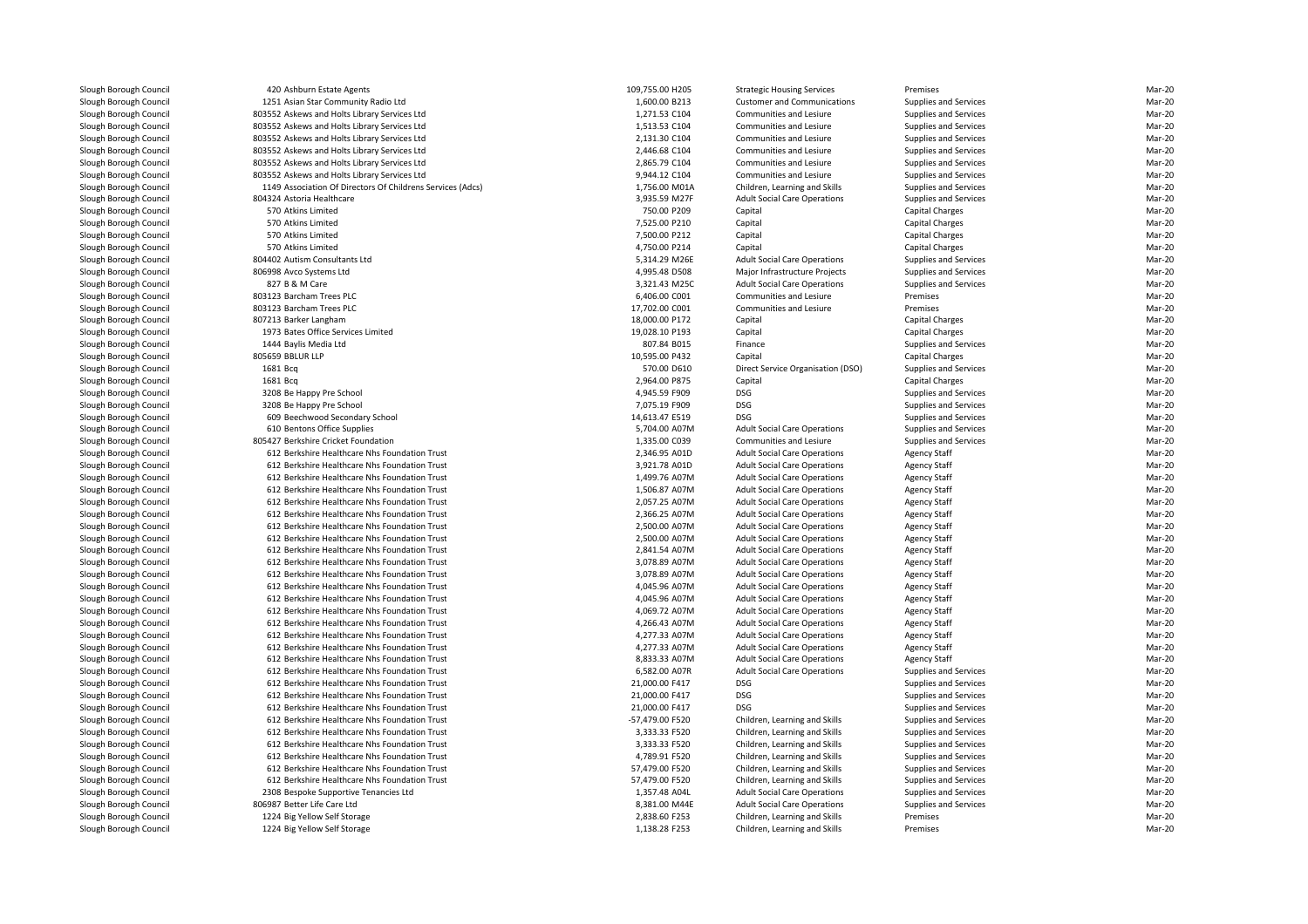| 3611 Birch Assist Ltd T/A Bluebird Care (South Bucks & Slough) | 2,467.50 M44C   | <b>Adult Social Care Operations</b>                      | Supplies and Services                          | Mar-20 |
|----------------------------------------------------------------|-----------------|----------------------------------------------------------|------------------------------------------------|--------|
| 3611 Birch Assist Ltd T/A Bluebird Care (South Bucks & Slough) | 2,268.00 M44D   | <b>Adult Social Care Operations</b>                      | Supplies and Services                          | Mar-20 |
| 3007 Bishophalt School                                         | 6,100.00 F552   | <b>DSG</b>                                               | Supplies and Services                          | Mar-20 |
| 803155 BKSB LTD                                                | 3,203.05 F210   | Communities and Lesiure                                  | <b>Supplies and Services</b>                   | Mar-20 |
| 804965 Blair Tookey                                            | 774.20 C322     | Communities and Lesiure                                  | Supplies and Services                          | Mar-20 |
| 803828 Blue Willow Day Nursery Ltd                             | 4,077.98 F909   | <b>DSG</b>                                               | Supplies and Services                          | Mar-20 |
| 803828 Blue Willow Day Nursery Ltd                             | 16,150.09 F909  | <b>DSG</b>                                               | Supplies and Services                          | Mar-20 |
| 803237 BME Imaging                                             | 3,000.00 D302   | <b>Regulatory Services</b>                               | Supplies and Services                          | Mar-20 |
| 806079 BMX Academy Ltd                                         | 1,800.00 D508   | Major Infrastructure Projects                            | Supplies and Services                          | Mar-20 |
| 803601 Bolinda UK Ltd                                          | 559.30 C104     | Communities and Lesiure                                  | Supplies and Services                          | Mar-20 |
| 806917 Boulters Lock                                           | 4,871.43 M27F   | <b>Adult Social Care Operations</b>                      | Supplies and Services                          | Mar-20 |
| 805160 Bouygues E&S FM UK Limited                              | 8,626.52 K522   | <b>Building Management</b>                               | Premises                                       | Mar-20 |
| 805160 Bouygues E&S FM UK Limited                              | 25,959.17 K522  |                                                          | Premises                                       | Mar-20 |
|                                                                | -1,092.72 K521  | <b>Building Management</b><br><b>Building Management</b> | Premises                                       | Mar-20 |
| 805160 Bouygues E&S FM UK Limited                              |                 |                                                          |                                                | Mar-20 |
| 805160 Bouygues E&S FM UK Limited                              | 7,417.37 K521   | <b>Building Management</b>                               | Premises                                       |        |
| 805160 Bouygues E&S FM UK Limited                              | 15,795.75 K521  | <b>Building Management</b>                               | Premises                                       | Mar-20 |
| 805160 Bouygues E&S FM UK Limited                              | 23,640.85 K521  | <b>Building Management</b>                               | Premises                                       | Mar-20 |
| 805160 Bouygues E&S FM UK Limited                              | 47,327.77 K521  | <b>Building Management</b>                               | Premises                                       | Mar-20 |
| 805160 Bouygues E&S FM UK Limited                              | 100,013.95 K521 | <b>Building Management</b>                               | Premises                                       | Mar-20 |
| 805160 Bouygues E&S FM UK Limited                              | 40,186.33 K523  | <b>Building Management</b>                               | Premises                                       | Mar-20 |
| 805160 Bouygues E&S FM UK Limited                              | 40,186.33 K523  | <b>Building Management</b>                               | Premises                                       | Mar-20 |
| 805160 Bouygues E&S FM UK Limited                              | 1,252.12 K525   | <b>Building Management</b>                               | Premises                                       | Mar-20 |
| 805160 Bouygues E&S FM UK Limited                              | 6,207.62 K522   | <b>Building Management</b>                               | Supplies and Services                          | Mar-20 |
| 805160 Bouygues E&S FM UK Limited                              | 5,366.49 B060   | <b>Building Management</b>                               | Transport                                      | Mar-20 |
| 805160 Bouygues E&S FM UK Limited                              | 34,220.74 P193  | Capital                                                  | Capital Charges                                | Mar-20 |
| 805160 Bouygues E&S FM UK Limited                              | 185,270.36 P193 | Capital                                                  | Capital Charges                                | Mar-20 |
| 805160 Bouygues E&S FM UK Limited                              | 306,393.09 P193 | Capital                                                  | Capital Charges                                | Mar-20 |
| 805367 Bowden House School                                     | 19,990.00 F551  | <b>DSG</b>                                               | Supplies and Services                          | Mar-20 |
| 805060 BPS Dorking Ltd t/a BPS Chartered Surveyors             | 3,320.00 D224   | Planning and Transport                                   | Supplies and Services                          | Mar-20 |
| 805060 BPS Dorking Ltd t/a BPS Chartered Surveyors             | 3,320.00 D224   | Planning and Transport                                   | Supplies and Services                          | Mar-20 |
| 805060 BPS Dorking Ltd t/a BPS Chartered Surveyors             | 4,160.00 D224   | <b>Planning and Transport</b>                            | Supplies and Services                          | Mar-20 |
| 2856 Brain Injury Rehabilitation Trust                         | 5,323.14 M26E   | <b>Adult Social Care Operations</b>                      | Supplies and Services                          | Mar-20 |
| 2856 Brain Injury Rehabilitation Trust                         | 7,121.14 M27C   | <b>Adult Social Care Operations</b>                      | Supplies and Services                          | Mar-20 |
| 805179 Braywood Tree Surgery Ltd                               | 4,775.69 D760   | Direct Service Organisation (DSO)                        | Supplies and Services                          | Mar-20 |
| 805179 Braywood Tree Surgery Ltd                               | 5,144.70 D760   | Direct Service Organisation (DSO)                        | Supplies and Services                          | Mar-20 |
| 805179 Braywood Tree Surgery Ltd                               | 3,893.00 P220   | Capital                                                  | Capital Charges                                | Mar-20 |
| 805179 Braywood Tree Surgery Ltd                               | 4,348.00 P220   | Capital                                                  | Capital Charges                                | Mar-20 |
| 805817 Bright World Nurseries                                  | 11,913.16 F909  | DSG                                                      | Supplies and Services                          | Mar-20 |
| 803293 British Telecommunication P.L.C.                        | 1,945.32 J015   | Housing Revenue Account                                  | Supplies and Services                          | Mar-20 |
| 803293 British Telecommunication P.L.C.                        | 820.13 C104     | Communities and Lesiure                                  | Supplies and Services                          | Mar-20 |
| 617 British Telecommunications                                 | 603.05 F283     | Children, Learning and Skills                            | Supplies and Services                          | Mar-20 |
| 617 British Telecommunications                                 | 1,849.48 K089   | <b>Regulatory Services</b>                               | Supplies and Services                          | Mar-20 |
| 617 British Telecommunications                                 | 742.74 D500     | Major Infrastructure Projects                            | Supplies and Services                          | Mar-20 |
| 617 British Telecommunications                                 | 1,063.50 D500   | Major Infrastructure Projects                            | Supplies and Services                          | Mar-20 |
| 504 Britwell Baptist Pre School                                | 5,577.23 F909   | <b>DSG</b>                                               | Supplies and Services                          | Mar-20 |
| 504 Britwell Baptist Pre School                                | 8,694.38 F909   | <b>DSG</b>                                               | Supplies and Services                          | Mar-20 |
| 252 Brookfields School                                         | 6.566.00 F551   | <b>DSG</b>                                               | Supplies and Services                          | Mar-20 |
| 620 Buckinghamshire County Council                             | 82,853.00 D342  | <b>Environmental Services</b>                            | Supplies and Services                          | Mar-20 |
| 620 Buckinghamshire County Council                             | 162,058.18 D342 | <b>Environmental Services</b>                            | Supplies and Services                          | Mar-20 |
| 620 Buckinghamshire County Council                             | 870.78 D512     | Major Infrastructure Projects                            | Supplies and Services                          | Mar-20 |
| 805404 Building Futures Together                               | 2,730.00 F210   | Communities and Lesiure                                  | TP-Other Bodies                                | Mar-20 |
| 805404 Building Futures Together                               | 1,250.00 A01P   | Public Health                                            | Supplies and Services                          | Mar-20 |
| 3121 Building Research Establishment Ltd                       | 970.00 D224     | Planning and Transport                                   | Supplies and Services                          | Mar-20 |
| 741 Bunnies Pre-School                                         | 6,169.79 F909   | <b>DSG</b>                                               |                                                | Mar-20 |
| 741 Bunnies Pre-School                                         | 13,278.30 F909  | <b>DSG</b>                                               | Supplies and Services<br>Supplies and Services | Mar-20 |
| 803553 BUPA CARE HOME (CFH CARE)                               | 2,867.86 M25D   | <b>Adult Social Care Operations</b>                      | Supplies and Services                          | Mar-20 |
|                                                                |                 |                                                          |                                                |        |
| 804448 Bupa Care Homes (ANS) Ltd                               | 5,120.57 M15D   | <b>Adult Social Care Operations</b>                      | Supplies and Services                          | Mar-20 |
| 804448 Bupa Care Homes (ANS) Ltd                               | 5,592.86 M18C   | <b>Adult Social Care Operations</b>                      | Supplies and Services                          | Mar-20 |
| 2675 Burnham Lodge Ltd                                         | 1,773.33 M18C   | <b>Adult Social Care Operations</b>                      | Supplies and Services                          | Mar-20 |
| 2675 Burnham Lodge Ltd                                         | 4,285.54 M18C   | <b>Adult Social Care Operations</b>                      | Supplies and Services                          | Mar-20 |
| 2675 Burnham Lodge Ltd                                         | 4,581.09 M18C   | <b>Adult Social Care Operations</b>                      | Supplies and Services                          | Mar-20 |
| 806950 Burrbaxter Print Ltd                                    | 954.00 B033     | People                                                   | Supplies and Services                          | Mar-20 |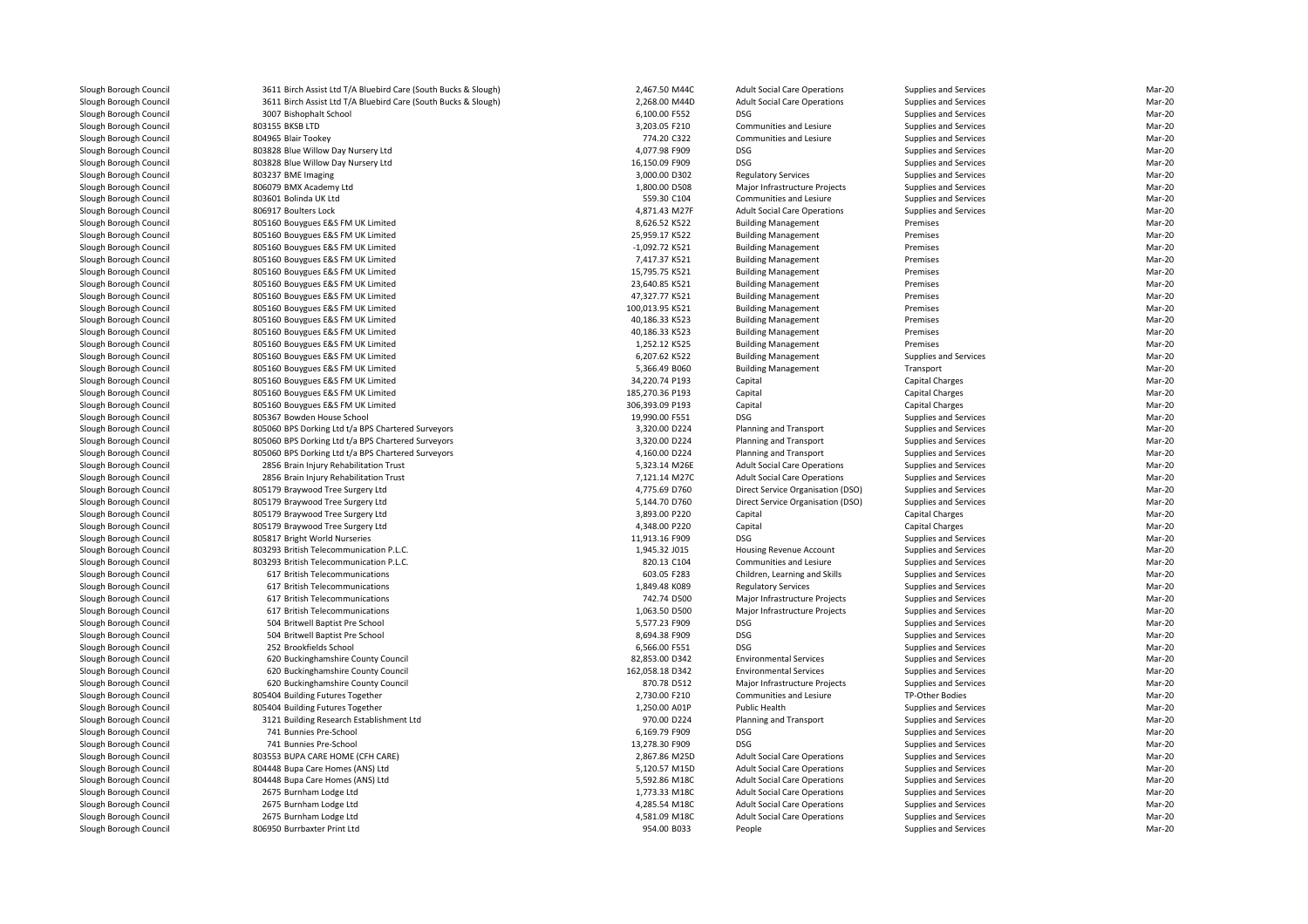| 805591 Business Solutions in Construction                                | 725.00 P101     | Capital                             | Capital Charges            | Mar-20 |
|--------------------------------------------------------------------------|-----------------|-------------------------------------|----------------------------|--------|
| 807061 Butler Electrical                                                 | 842.12 P577     | Capital                             | Capital Charges            | Mar-20 |
| 806806 Bymead House                                                      | 3,800.00 M18C   | <b>Adult Social Care Operations</b> | Supplies and Services      | Mar-20 |
| 2177 C F Roberts (Electrical Contractors)Plc                             | 578.10 C025     | Communities and Lesiure             | Supplies and Services      | Mar-20 |
| 2177 C F Roberts (Electrical Contractors)Plc                             | 15,947.71 P180  | Capital                             | Capital Charges            | Mar-20 |
| 629 C.H.O.I.C.E Limited                                                  | 8,150.38 M26E   | <b>Adult Social Care Operations</b> | Supplies and Services      | Mar-20 |
| 629 C.H.O.I.C.E Limited                                                  | 9,300.00 M26E   | <b>Adult Social Care Operations</b> | Supplies and Services      | Mar-20 |
| 629 C.H.O.I.C.E Limited                                                  | 9,798.30 M26E   | <b>Adult Social Care Operations</b> | Supplies and Services      | Mar-20 |
| 629 C.H.O.I.C.E Limited                                                  | 10,427.25 M26E  | <b>Adult Social Care Operations</b> | Supplies and Services      | Mar-20 |
| 629 C.H.O.I.C.E Limited                                                  | 10,756.82 M26E  | <b>Adult Social Care Operations</b> | Supplies and Services      | Mar-20 |
| 629 C.H.O.I.C.E Limited                                                  | 10,756.82 M26E  | <b>Adult Social Care Operations</b> | Supplies and Services      | Mar-20 |
| 629 C.H.O.I.C.E Limited                                                  | 10,997.65 M26E  | <b>Adult Social Care Operations</b> | Supplies and Services      | Mar-20 |
| 629 C.H.O.I.C.E Limited                                                  | 11,447.41 M26E  | <b>Adult Social Care Operations</b> | Supplies and Services      | Mar-20 |
| 629 C.H.O.I.C.E Limited                                                  | 1,035.71 M42E   | <b>Adult Social Care Operations</b> | Supplies and Services      | Mar-20 |
| 629 C.H.O.I.C.E Limited                                                  | 1,107.14 M42E   | <b>Adult Social Care Operations</b> | Supplies and Services      | Mar-20 |
| 629 C.H.O.I.C.E Limited                                                  | 5,292.12 M42E   |                                     |                            | Mar-20 |
|                                                                          |                 | <b>Adult Social Care Operations</b> | Supplies and Services      | Mar-20 |
| 629 C.H.O.I.C.E Limited                                                  | 5,657.10 M42E   | <b>Adult Social Care Operations</b> | Supplies and Services      |        |
| 629 C.H.O.I.C.E Limited                                                  | 5,706.62 M42E   | <b>Adult Social Care Operations</b> | Supplies and Services      | Mar-20 |
| 629 C.H.O.I.C.E Limited                                                  | 5,748.87 M42E   | <b>Adult Social Care Operations</b> | Supplies and Services      | Mar-20 |
| 629 C.H.O.I.C.E Limited                                                  | 5,832.77 M42E   | <b>Adult Social Care Operations</b> | Supplies and Services      | Mar-20 |
| 629 C.H.O.I.C.E Limited                                                  | 6,100.18 M42E   | <b>Adult Social Care Operations</b> | Supplies and Services      | Mar-20 |
| 629 C.H.O.I.C.E Limited                                                  | 6,145.35 M42E   | <b>Adult Social Care Operations</b> | Supplies and Services      | Mar-20 |
| 629 C.H.O.I.C.E Limited                                                  | 6,235.03 M42E   | <b>Adult Social Care Operations</b> | Supplies and Services      | Mar-20 |
| 629 C.H.O.I.C.E Limited                                                  | 8,738.50 M42E   | <b>Adult Social Care Operations</b> | Supplies and Services      | Mar-20 |
| 629 C.H.O.I.C.E Limited                                                  | 4,145.59 M44D   | <b>Adult Social Care Operations</b> | Supplies and Services      | Mar-20 |
| 629 C.H.O.I.C.E Limited                                                  | 4,431.49 M44D   | <b>Adult Social Care Operations</b> | Supplies and Services      | Mar-20 |
| 629 C.H.O.I.C.E Limited                                                  | 2,415.34 M44F   | <b>Adult Social Care Operations</b> | Supplies and Services      | Mar-20 |
| 629 C.H.O.I.C.E Limited                                                  | 2,581.95 M44F   | <b>Adult Social Care Operations</b> | Supplies and Services      | Mar-20 |
| 807129 Calcot Services for Children Ltd (Eton Dorney Therapeutic School) | 13,556.75 F551  | <b>DSG</b>                          | Supplies and Services      | Mar-20 |
| 805414 Calibration Engineering Service Ltd                               | 2,166.30 D750   | Direct Service Organisation (DSO)   | Supplies and Services      | Mar-20 |
| 806459 Cambridgeshire County Council                                     | 5,035.50 F552   | <b>DSG</b>                          | Supplies and Services      | Mar-20 |
| 806459 Cambridgeshire County Council                                     | 6,887.00 F123   | Children, Learning and Skills       | Supplies and Services      | Mar-20 |
| 805883 Camelot Care Homes Ltd                                            | 3,100.00 M17C   | <b>Adult Social Care Operations</b> | Supplies and Services      | Mar-20 |
| 805997 Campbell Tickell Limited                                          | 18,270.00 H228  | <b>Strategic Housing Services</b>   | Supplies and Services      | Mar-20 |
| 737 Capita Business Services Ltd                                         | 5,000.00 D305   | <b>Customer and Communications</b>  | Supplies and Services      | Mar-20 |
| 737 Capita Business Services Ltd                                         | 44,535.67 F158  | Children, Learning and Skills       | Supplies and Services      | Mar-20 |
| 737 Capita Business Services Ltd                                         | 309,807.56 F158 | Children, Learning and Skills       | Supplies and Services      | Mar-20 |
| 737 Capita Business Services Ltd                                         | 4,500.00 F200   | Children, Learning and Skills       | Supplies and Services      | Mar-20 |
| 737 Capita Business Services Ltd                                         | 2,590.00 H020   | <b>Customer and Communications</b>  | Indirect Employee Expenses | Mar-20 |
| 737 Capita Business Services Ltd                                         | 7,525.00 P084   | Capital                             | Capital Charges            | Mar-20 |
| 737 Capita Business Services Ltd                                         | 10,631.00 H015  | <b>Customer and Communications</b>  | Supplies and Services      | Mar-20 |
| 806971 Capital Staffing Services Ltd                                     | 3,439.20 F446   | <b>DSG</b>                          | Supplies and Services      | Mar-20 |
| 804861 Care Management Group Ltd                                         | 12,795.71 M26E  | <b>Adult Social Care Operations</b> | Supplies and Services      | Mar-20 |
| 804861 Care Management Group Ltd                                         | 13,391.04 M26E  | <b>Adult Social Care Operations</b> | Supplies and Services      | Mar-20 |
| 804861 Care Management Group Ltd                                         | 13,449.30 M26E  | <b>Adult Social Care Operations</b> | Supplies and Services      | Mar-20 |
| 804861 Care Management Group Ltd                                         | 13,678.17 M26E  | <b>Adult Social Care Operations</b> | Supplies and Services      | Mar-20 |
| 804861 Care Management Group Ltd                                         | 14,314.56 M26E  | <b>Adult Social Care Operations</b> | Supplies and Services      | Mar-20 |
| 804861 Care Management Group Ltd                                         | 1,816.16 M42F   | <b>Adult Social Care Operations</b> | Supplies and Services      | Mar-20 |
| 804861 Care Management Group Ltd                                         | 1,816.16 M42F   | <b>Adult Social Care Operations</b> | Supplies and Services      | Mar-20 |
| 804861 Care Management Group Ltd                                         | 2,070.64 M44F   | <b>Adult Social Care Operations</b> | Supplies and Services      | Mar-20 |
| 804861 Care Management Group Ltd                                         | 2,142.04 M44F   | <b>Adult Social Care Operations</b> | Supplies and Services      | Mar-20 |
| 804861 Care Management Group Ltd                                         | 2,213.44 M44F   | <b>Adult Social Care Operations</b> | Supplies and Services      | Mar-20 |
| 804861 Care Management Group Ltd                                         | 2,367.07 M44F   | <b>Adult Social Care Operations</b> | Supplies and Services      | Mar-20 |
| 805621 Care Staff Services                                               | 643.86 M41D     | <b>Adult Social Care Operations</b> | Supplies and Services      | Mar-20 |
| 805621 Care Staff Services                                               | 504.54 M44C     | <b>Adult Social Care Operations</b> | Supplies and Services      | Mar-20 |
| 805621 Care Staff Services                                               | 526.50 M44C     | <b>Adult Social Care Operations</b> | Supplies and Services      | Mar-20 |
| 805621 Care Staff Services                                               | 576.00 M44C     | <b>Adult Social Care Operations</b> | Supplies and Services      | Mar-20 |
| 805621 Care Staff Services                                               | 594.00 M44C     | <b>Adult Social Care Operations</b> | Supplies and Services      | Mar-20 |
| 805621 Care Staff Services                                               | 639.90 M44C     | <b>Adult Social Care Operations</b> | Supplies and Services      | Mar-20 |
| 805621 Care Staff Services                                               | 724.50 M44C     | <b>Adult Social Care Operations</b> | Supplies and Services      | Mar-20 |
| 805621 Care Staff Services                                               | 769.50 M44C     | <b>Adult Social Care Operations</b> | Supplies and Services      | Mar-20 |
| 805621 Care Staff Services                                               | 783.00 M44C     | <b>Adult Social Care Operations</b> | Supplies and Services      | Mar-20 |
|                                                                          |                 |                                     |                            |        |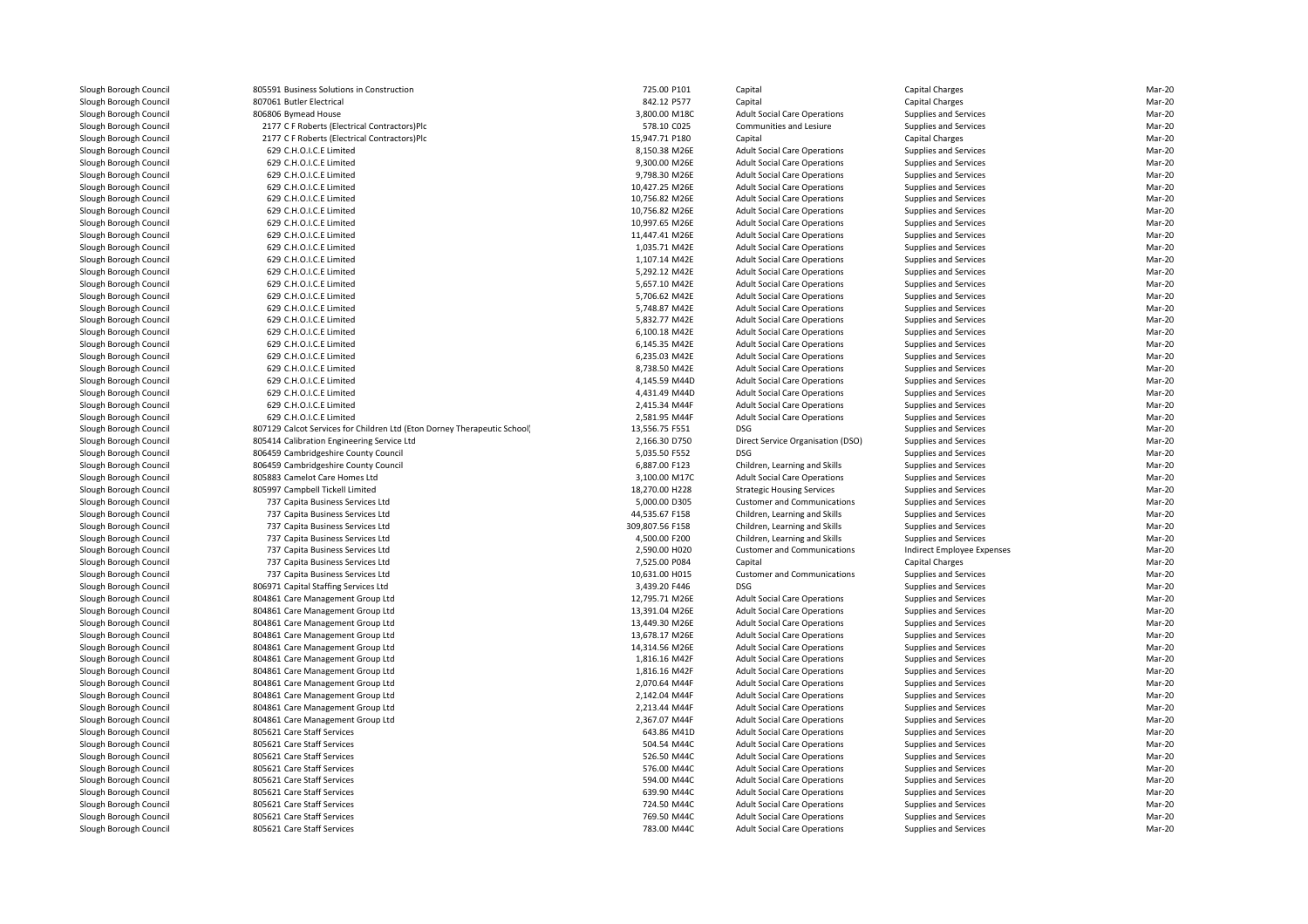| 805621 Care Staff Services                                 | 810.00 M44C    | <b>Adult Social Care Operations</b> | Supplies and Services | Mar-20 |
|------------------------------------------------------------|----------------|-------------------------------------|-----------------------|--------|
| 805621 Care Staff Services                                 | 846.00 M44C    | <b>Adult Social Care Operations</b> | Supplies and Services | Mar-20 |
| 805621 Care Staff Services                                 | 846.00 M44C    | <b>Adult Social Care Operations</b> | Supplies and Services | Mar-20 |
| 805621 Care Staff Services                                 | 855.00 M44C    | <b>Adult Social Care Operations</b> | Supplies and Services | Mar-20 |
| 805621 Care Staff Services                                 | 882.00 M44C    | <b>Adult Social Care Operations</b> | Supplies and Services | Mar-20 |
| 805621 Care Staff Services                                 | 1,123.36 M44C  | <b>Adult Social Care Operations</b> | Supplies and Services | Mar-20 |
| 805621 Care Staff Services                                 | 1,134.00 M44C  | <b>Adult Social Care Operations</b> | Supplies and Services | Mar-20 |
| 805621 Care Staff Services                                 | 1,134.00 M44C  | <b>Adult Social Care Operations</b> | Supplies and Services | Mar-20 |
| 805621 Care Staff Services                                 | 1,146.06 M44C  | <b>Adult Social Care Operations</b> | Supplies and Services | Mar-20 |
| 805621 Care Staff Services                                 | 1,152.00 M44C  | <b>Adult Social Care Operations</b> | Supplies and Services | Mar-20 |
| 805621 Care Staff Services                                 | 1,242.00 M44C  | <b>Adult Social Care Operations</b> | Supplies and Services | Mar-20 |
| 805621 Care Staff Services                                 | 1,260.00 M44C  | <b>Adult Social Care Operations</b> | Supplies and Services | Mar-20 |
| 805621 Care Staff Services                                 | 1,260.00 M44C  | <b>Adult Social Care Operations</b> | Supplies and Services | Mar-20 |
| 805621 Care Staff Services                                 | 1,422.54 M44C  | <b>Adult Social Care Operations</b> | Supplies and Services | Mar-20 |
| 805621 Care Staff Services                                 | 1,512.00 M44C  | <b>Adult Social Care Operations</b> | Supplies and Services | Mar-20 |
| 805621 Care Staff Services                                 | 1,746.00 M44C  | <b>Adult Social Care Operations</b> | Supplies and Services | Mar-20 |
| 805621 Care Staff Services                                 | 1,764.00 M44C  | <b>Adult Social Care Operations</b> | Supplies and Services | Mar-20 |
| 805621 Care Staff Services                                 | 2,268.00 M44C  | <b>Adult Social Care Operations</b> | Supplies and Services | Mar-20 |
| 805621 Care Staff Services                                 | 2,520.00 M44C  | <b>Adult Social Care Operations</b> | Supplies and Services | Mar-20 |
| 805621 Care Staff Services                                 | 2,564.13 M44C  | <b>Adult Social Care Operations</b> | Supplies and Services | Mar-20 |
| 805621 Care Staff Services                                 | 652.50 M44D    | <b>Adult Social Care Operations</b> | Supplies and Services | Mar-20 |
| 805621 Care Staff Services                                 | 882.00 M44D    | <b>Adult Social Care Operations</b> | Supplies and Services | Mar-20 |
| 805621 Care Staff Services                                 | 1,008.00 M44E  | <b>Adult Social Care Operations</b> | Supplies and Services | Mar-20 |
| 805621 Care Staff Services                                 | 504.00 M44F    | <b>Adult Social Care Operations</b> | Supplies and Services | Mar-20 |
| 805621 Care Staff Services                                 | 648.00 M44F    | <b>Adult Social Care Operations</b> | Supplies and Services | Mar-20 |
| 805621 Care Staff Services                                 | 756.00 M44F    | <b>Adult Social Care Operations</b> | Supplies and Services | Mar-20 |
| 805621 Care Staff Services                                 | 864.00 M44F    | <b>Adult Social Care Operations</b> | Supplies and Services | Mar-20 |
| 805621 Care Staff Services                                 | 900.00 M44F    | <b>Adult Social Care Operations</b> | Supplies and Services | Mar-20 |
| 805621 Care Staff Services                                 | 675.54 M45C    | <b>Adult Social Care Operations</b> | Supplies and Services | Mar-20 |
| 805621 Care Staff Services                                 | 1,728.00 M48C  | <b>Adult Social Care Operations</b> | Supplies and Services | Mar-20 |
| 1162 Care Uk Community Partnership Ltd                     | 2,827.20 M15D  | <b>Adult Social Care Operations</b> | Supplies and Services | Mar-20 |
| 1162 Care Uk Community Partnership Ltd                     | 6,380.00 M17C  | <b>Adult Social Care Operations</b> | Supplies and Services | Mar-20 |
| 1621 Carlisle Security Services Limited                    | 16,467.36 P405 | Capital                             | Capital Charges       | Mar-20 |
| 1621 Carlisle Security Services Limited                    | 18,170.88 P405 | Capital                             | Capital Charges       | Mar-20 |
| 1497 Caroline Bridges                                      | 741.13 C322    | Communities and Lesiure             | Supplies and Services | Mar-20 |
| 1497 Caroline Bridges                                      | 1,732.50 C322  | Communities and Lesiure             | Supplies and Services | Mar-20 |
| 1910 Carousel Buses Ltd                                    | 1,632.31 D512  | Major Infrastructure Projects       | Supplies and Services | Mar-20 |
| 34 Castle Gate Legal And Commercial Ltd                    | 4,308.17 F868  | Children, Learning and Skills       | Supplies and Services | Mar-20 |
| 804413 Castle Water                                        | 2,572.93 B068  | <b>Building Management</b>          | Premises              | Mar-20 |
| 804413 Castle Water                                        | 907.60 B175    | <b>Building Management</b>          | Premises              | Mar-20 |
| 804413 Castle Water                                        | 1,432.13 B180  | <b>Building Management</b>          | Premises              | Mar-20 |
| 804413 Castle Water                                        | 787.02 B185    | <b>Building Management</b>          | Premises              | Mar-20 |
| 804413 Castle Water                                        | 1,055.17 B185  | <b>Building Management</b>          | Premises              | Mar-20 |
| 804413 Castle Water                                        | 504.74 B194    | <b>Building Management</b>          | Premises              | Mar-20 |
| 804413 Castle Water                                        | 1,639.90 H111  | Neighbourhood Services              | Premises              | Mar-20 |
| 807014 Castledon School Academy Trust                      | 4,800.00 F551  | <b>DSG</b>                          | Supplies and Services | Mar-20 |
| 418 Castleview School                                      | 41,003.87 E239 | <b>DSG</b>                          | Supplies and Services | Mar-20 |
| 803208 CBRE LTD                                            | 50,473.50 A107 | <b>Building Management</b>          | Premises              | Mar-20 |
| 803208 CBRE LTD                                            | 77,233.20 A107 | <b>Building Management</b>          | Premises              | Mar-20 |
| 803208 CBRE LTD                                            | 1,200.00 A107  | <b>Building Management</b>          | Premises              | Mar-20 |
| 803208 CBRE LTD                                            | 1,950.00 A107  | <b>Building Management</b>          | Premises              | Mar-20 |
| 803208 CBRE LTD                                            | 12,052.48 A107 | <b>Building Management</b>          | Premises              | Mar-20 |
| 803208 CBRE LTD                                            | 29,153.72 A107 | <b>Building Management</b>          | Premises              | Mar-20 |
| 803560 Centennial Property Limited T/A Rent Connect        | 10,580.00 H205 | <b>Strategic Housing Services</b>   | Premises              | Mar-20 |
| 805619 Centennial Property Limited T/A The Housing Network | 22,905.00 H205 | <b>Strategic Housing Services</b>   | Premises              | Mar-20 |
| 3609 Centurion Healthcare Ltd                              | 6,031.67 M26E  | <b>Adult Social Care Operations</b> | Supplies and Services | Mar-20 |
| 805174 Certas Energy                                       | 8,914.78 D910  | Direct Service Organisation (DSO)   | Supplies and Services | Mar-20 |
| 805174 Certas Energy                                       | 11,470.31 D910 | Direct Service Organisation (DSO)   | Supplies and Services | Mar-20 |
| 805174 Certas Energy                                       | 507.00 D910    | Direct Service Organisation (DSO)   | Supplies and Services | Mar-20 |
| 805174 Certas Energy                                       | 676.98 D910    | Direct Service Organisation (DSO)   | Supplies and Services | Mar-20 |
| 805174 Certas Energy                                       | 774.72 D910    | Direct Service Organisation (DSO)   | Supplies and Services | Mar-20 |
| 806920 Cetus Solutions Limited                             | 77,951.47 B342 | Digital and Strategic IT            | Supplies and Services | Mar-20 |
|                                                            |                |                                     |                       |        |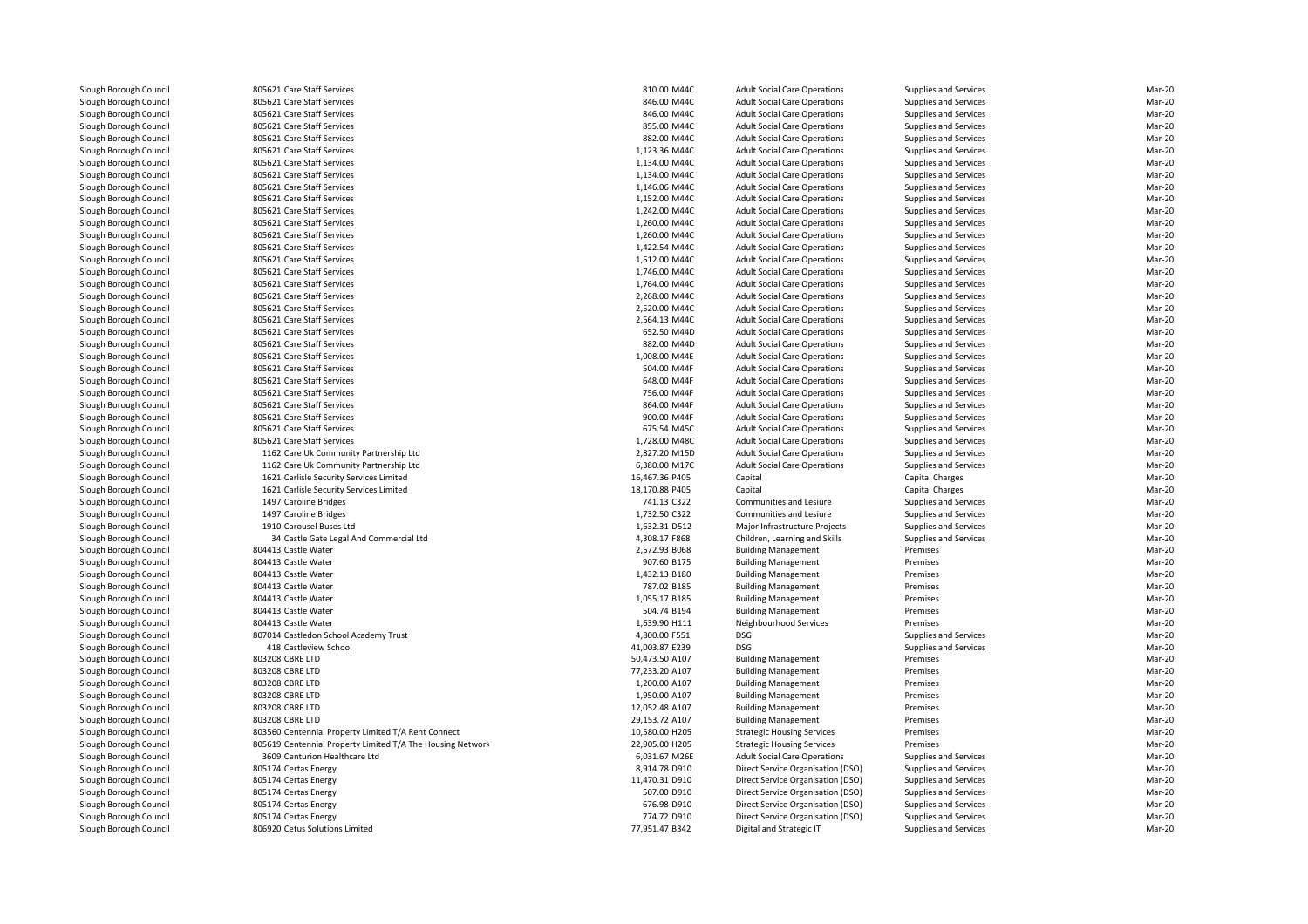| 2892 Chalfont Lodge                                    | 3,321.43 M15D                | <b>Adult Social Care Operations</b> | Supplies and Services | Mar-20 |
|--------------------------------------------------------|------------------------------|-------------------------------------|-----------------------|--------|
| 2892 Chalfont Lodge                                    | 5,978.57 M15D                | <b>Adult Social Care Operations</b> | Supplies and Services | Mar-20 |
| 2892 Chalfont Lodge                                    | 8,857.14 M15F                | <b>Adult Social Care Operations</b> | Supplies and Services | Mar-20 |
| 2892 Chalfont Lodge                                    | 5,978.57 M26E                | <b>Adult Social Care Operations</b> | Supplies and Services | Mar-20 |
| 807169 Chamberlain Music                               | 1,065.85 F253                | Children, Learning and Skills       | Supplies and Services | Mar-20 |
| 2608 Chandos Lodge Nursing Home                        | 3,000.00 M18C                | <b>Adult Social Care Operations</b> | Supplies and Services | Mar-20 |
| 2608 Chandos Lodge Nursing Home                        | 3,000.00 M18C                | <b>Adult Social Care Operations</b> | Supplies and Services | Mar-20 |
| 2608 Chandos Lodge Nursing Home                        | 3,600.00 M18C                | <b>Adult Social Care Operations</b> | Supplies and Services | Mar-20 |
|                                                        |                              |                                     |                       | Mar-20 |
| 2608 Chandos Lodge Nursing Home                        | 3,600.00 M18C<br>515.00 D302 | <b>Adult Social Care Operations</b> | Supplies and Services | Mar-20 |
| 2174 Chartered Institute Of Environmental Health(Cieh) |                              | <b>Regulatory Services</b>          | Supplies and Services |        |
| 905 Charters School                                    | 3,399.00 F552                | <b>DSG</b>                          | Supplies and Services | Mar-20 |
| 807017 Chelmsford Safety Supplies Ltd                  | 556.61 D610                  | Direct Service Organisation (DSO)   | Supplies and Services | Mar-20 |
| 807017 Chelmsford Safety Supplies Ltd                  | 985.86 D880                  | Direct Service Organisation (DSO)   | Supplies and Services | Mar-20 |
| 807017 Chelmsford Safety Supplies Ltd                  | 545.61 D610                  | Direct Service Organisation (DSO)   | Supplies and Services | Mar-20 |
| 807017 Chelmsford Safety Supplies Ltd                  | 504.63 D610                  | Direct Service Organisation (DSO)   | Supplies and Services | Mar-20 |
| 807017 Chelmsford Safety Supplies Ltd                  | 909.65 D750                  | Direct Service Organisation (DSO)   | Supplies and Services | Mar-20 |
| 1877 Chelsie Innes                                     | 2,085.00 C322                | Communities and Lesiure             | Supplies and Services | Mar-20 |
| 1877 Chelsie Innes                                     | 2,265.00 C322                | <b>Communities and Lesiure</b>      | Supplies and Services | Mar-20 |
| 3114 Cherry Trees Day Nursery                          | 28,039.68 F909               | <b>DSG</b>                          | Supplies and Services | Mar-20 |
| 2871 Cherry Trees Residential Care                     | 1,660.71 M42F                | <b>Adult Social Care Operations</b> | Supplies and Services | Mar-20 |
| 803495 Christchurch Court Ltd                          | 8,601.88 M15D                | <b>Adult Social Care Operations</b> | Supplies and Services | Mar-20 |
| 2561 Christies Care Ltd                                | 4,404.00 M44D                | <b>Adult Social Care Operations</b> | Supplies and Services | Mar-20 |
| 4000 Christopher Craig                                 | 772.50 C322                  | Communities and Lesiure             | Supplies and Services | Mar-20 |
| 3752 Chrome Tree Ltd                                   | 549.63 M44C                  | <b>Adult Social Care Operations</b> | Supplies and Services | Mar-20 |
| 3752 Chrome Tree Ltd                                   | 562.89 M44C                  | <b>Adult Social Care Operations</b> | Supplies and Services | Mar-20 |
| 3752 Chrome Tree Ltd                                   | 630.19 M44C                  | <b>Adult Social Care Operations</b> | Supplies and Services | Mar-20 |
| 3752 Chrome Tree Ltd                                   | 697.49 M44C                  | <b>Adult Social Care Operations</b> | Supplies and Services | Mar-20 |
| 3752 Chrome Tree Ltd                                   | 704.78 M44C                  | <b>Adult Social Care Operations</b> | Supplies and Services | Mar-20 |
| 3752 Chrome Tree Ltd                                   | 784.35 M44C                  | <b>Adult Social Care Operations</b> | Supplies and Services | Mar-20 |
| 3752 Chrome Tree Ltd                                   | 814.18 M44C                  | <b>Adult Social Care Operations</b> | Supplies and Services | Mar-20 |
| 3752 Chrome Tree Ltd                                   | 840.36 M44C                  | <b>Adult Social Care Operations</b> | Supplies and Services | Mar-20 |
| 3752 Chrome Tree Ltd                                   | 842.02 M44C                  | <b>Adult Social Care Operations</b> | Supplies and Services | Mar-20 |
| 3752 Chrome Tree Ltd                                   | 850.30 M44C                  | <b>Adult Social Care Operations</b> | Supplies and Services | Mar-20 |
| 3752 Chrome Tree Ltd                                   | 850.64 M44C                  | <b>Adult Social Care Operations</b> | Supplies and Services | Mar-20 |
| 3752 Chrome Tree Ltd                                   | 893.07 M44C                  | <b>Adult Social Care Operations</b> | Supplies and Services | Mar-20 |
| 3752 Chrome Tree Ltd                                   | 897.72 M44C                  | <b>Adult Social Care Operations</b> | Supplies and Services | Mar-20 |
| 3752 Chrome Tree Ltd                                   | 943.79 M44C                  | <b>Adult Social Care Operations</b> | Supplies and Services | Mar-20 |
| 3752 Chrome Tree Ltd                                   | 956.40 M44C                  | <b>Adult Social Care Operations</b> | Supplies and Services | Mar-20 |
| 3752 Chrome Tree Ltd                                   | 974.96 M44C                  | <b>Adult Social Care Operations</b> | Supplies and Services | Mar-20 |
| 3752 Chrome Tree Ltd                                   | 990.87 M44C                  | <b>Adult Social Care Operations</b> | Supplies and Services | Mar-20 |
| 3752 Chrome Tree Ltd                                   | 1,033.97 M44C                | <b>Adult Social Care Operations</b> | Supplies and Services | Mar-20 |
| 3752 Chrome Tree Ltd                                   | 1,119.15 M44C                | <b>Adult Social Care Operations</b> | Supplies and Services | Mar-20 |
| 3752 Chrome Tree Ltd                                   | 1,206.02 M44C                | <b>Adult Social Care Operations</b> | Supplies and Services | Mar-20 |
| 3752 Chrome Tree Ltd                                   | 1,243.81 M44C                | <b>Adult Social Care Operations</b> | Supplies and Services | Mar-20 |
| 3752 Chrome Tree Ltd                                   | 1,245.80 M44C                | <b>Adult Social Care Operations</b> | Supplies and Services | Mar-20 |
| 3752 Chrome Tree Ltd                                   | 1,256.74 M44C                | <b>Adult Social Care Operations</b> | Supplies and Services | Mar-20 |
| 3752 Chrome Tree Ltd                                   | 1,261.04 M44C                | <b>Adult Social Care Operations</b> | Supplies and Services | Mar-20 |
| 3752 Chrome Tree Ltd                                   | 1,263.03 M44C                | <b>Adult Social Care Operations</b> | Supplies and Services | Mar-20 |
| 3752 Chrome Tree Ltd                                   | 1,295.84 M44C                | <b>Adult Social Care Operations</b> | Supplies and Services | Mar-20 |
| 3752 Chrome Tree Ltd                                   | 1,452.98 M44C                | <b>Adult Social Care Operations</b> | Supplies and Services | Mar-20 |
| 3752 Chrome Tree Ltd                                   | 1,608.79 M44C                | <b>Adult Social Care Operations</b> | Supplies and Services | Mar-20 |
| 3752 Chrome Tree Ltd                                   | 1,810.68 M44C                | <b>Adult Social Care Operations</b> | Supplies and Services | Mar-20 |
| 3752 Chrome Tree Ltd                                   | 2,024.15 M44C                | <b>Adult Social Care Operations</b> | Supplies and Services | Mar-20 |
| 3752 Chrome Tree Ltd                                   | 2,040.73 M44C                | <b>Adult Social Care Operations</b> | Supplies and Services | Mar-20 |
| 3752 Chrome Tree Ltd                                   | 2,231.03 M44C                | <b>Adult Social Care Operations</b> | Supplies and Services | Mar-20 |
|                                                        | 2,242.31 M44C                |                                     |                       | Mar-20 |
| 3752 Chrome Tree Ltd                                   |                              | <b>Adult Social Care Operations</b> | Supplies and Services | Mar-20 |
| 3752 Chrome Tree Ltd                                   | 2,244.29 M44C                | <b>Adult Social Care Operations</b> | Supplies and Services |        |
| 3752 Chrome Tree Ltd                                   | 2,475.69 M44C                | <b>Adult Social Care Operations</b> | Supplies and Services | Mar-20 |
| 3752 Chrome Tree Ltd                                   | 3,084.65 M44C                | <b>Adult Social Care Operations</b> | Supplies and Services | Mar-20 |
| 3752 Chrome Tree Ltd                                   | 3,359.78 M44C                | <b>Adult Social Care Operations</b> | Supplies and Services | Mar-20 |
| 3752 Chrome Tree Ltd                                   | 697.82 M44D                  | <b>Adult Social Care Operations</b> | Supplies and Services | Mar-20 |
| 3752 Chrome Tree Ltd                                   | 1,096.95 M44D                | <b>Adult Social Care Operations</b> | Supplies and Services | Mar-20 |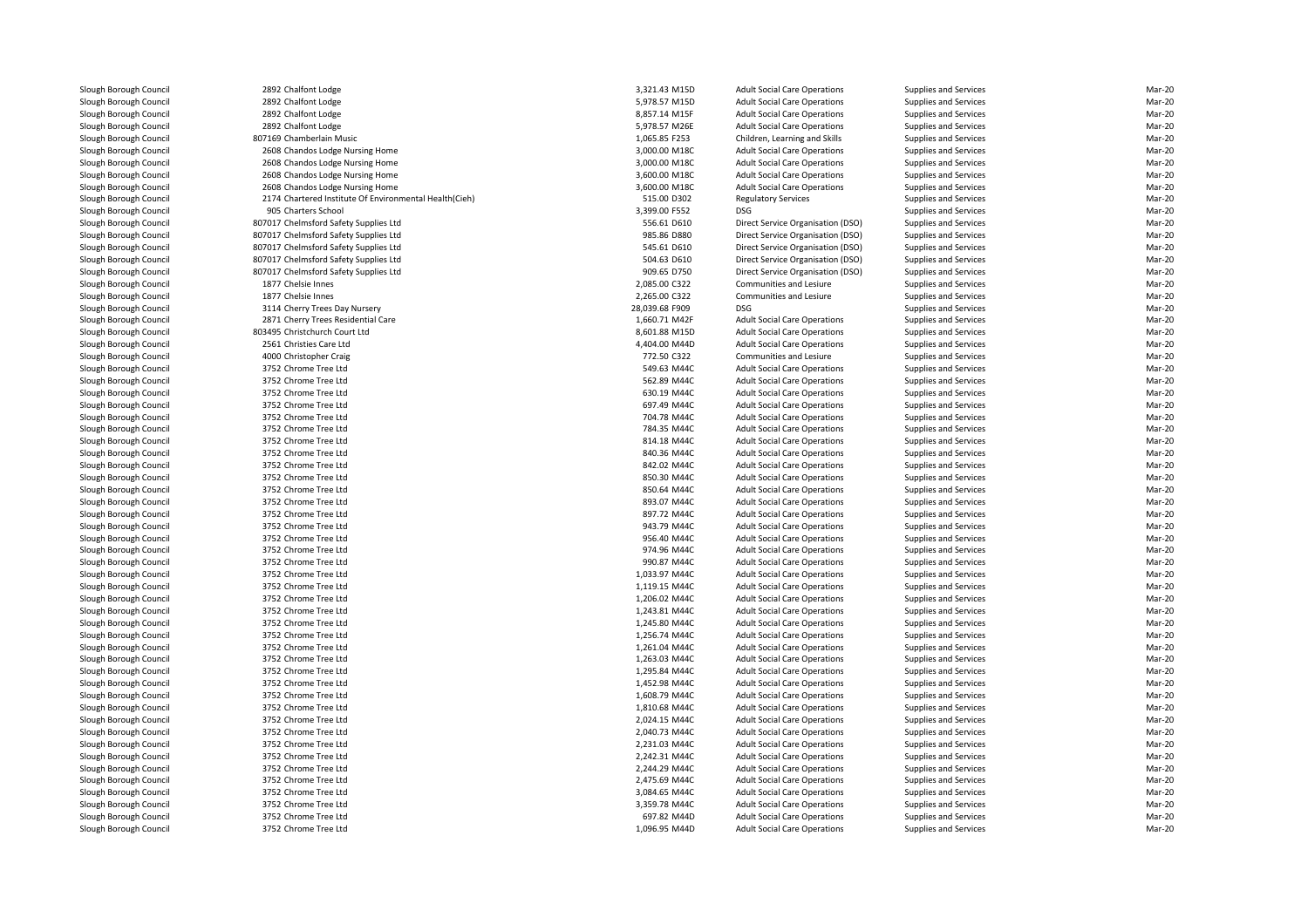3752 Chrome Tree Ltd 1,130.76 M44D 3752 Chrome Tree Ltd 1,260.05 M44D 3752 Chrome Tree Ltd 3752 Chrome Tree Ltd 3752 Chrome Tree Ltd 1,242.50 M45C 3752 Chrome Tree Ltdd 520.80 M48C 3752 Chrome Tree Ltdd 1,247.12 M48C 3752 Chrome Tree Ltdd 1,383.70 M48C 3752 Chrome Tree Ltd 1,389.01 M48C 3752 Chrome Tree Ltd 3,310.38 M48C803405 Churchmead School S Churchmead School 2, 2008 and 2008 and 2008 and 2008 and 2008 and 2008 and 2008 and 2008 and 2008 and 2008 and 2008 and 2008 and 2008 and 2008 and 2008 and 2008 and 2008 and 2008 and 2008 and 2008 and 2008 and 2008 and 2 1573 Cipfa Business Limited 1573 Cipfa Business Limited 2674 Cippenham Baptist Pre-School 8,766.45 F909 DSG 2674 Cippenham Baptist Pre-School 8,945.87 F909 DSG 631 Cippenham Primary School 5,632.24 E729 DSG 806550 City Homecare Ltd 1083 Civica Uk Limited 1083 Civica Uk Limited455 Cj Associates 807220 Clare Grasham 1151 Claycots Primary School 700,919.03 E209 DSG 2461 Cobalt Telephone Technologies Ltd 3685 Coghlan Lodges Limited 3685 Coghlan Lodges Limited 3685 Coghlan Lodges Limited 3685 Coghlan Lodges Limited 3685 Coghlan Lodges Limited805823 Collaborative Care Solutions 805823 Collaborative Care Solutions 805823 Collaborative Care Solutions 805823 Collaborative Care Solutions 805823 Collaborative Care Solutions 805823 Collaborative Care Solutions 805823 Collaborative Care Solutions 9,145.00 M44C805823 Collaborative Care Solutions 806524 Colliers International 806524 Colliers International 806524 Colliers International 286 Colnbrook C Of E Primary School 15,725.28 E219 DSG2535 Comfort Care Services 2535 Comfort Care Services 2535 Comfort Care Services 2535 Comfort Care Services 2535 Comfort Care Services 2535 Comfort Care Services 2535 Comfort Care Services 2535 Comfort Care Services 2535 Comfort Care Services 2535 Comfort Care Services 2535 Comfort Care Services 2535 Comfort Care Services 2535 Comfort Care Services 2535 Comfort Care Services 2535 Comfort Care Services 2535 Comfort Care Services 2535 Comfort Care Services 2535 Comfort Care Services 2535 Comfort Care Services 2535 Comfort Care Services 2535 Comfort Care Services 2535 Comfort Care Services

| 2 Chrome Tree Ltd                   | 1,130.76 M44D                  | <b>Adult Social Care Operations</b> | <b>Supplies and Services</b> | Mar-20 |
|-------------------------------------|--------------------------------|-------------------------------------|------------------------------|--------|
| 2 Chrome Tree Ltd                   | 1,260.05 M44D                  | <b>Adult Social Care Operations</b> | <b>Supplies and Services</b> | Mar-20 |
| 2 Chrome Tree Ltd                   | 519.13 M44F                    | <b>Adult Social Care Operations</b> | <b>Supplies and Services</b> | Mar-20 |
| 2 Chrome Tree Ltd                   | 2,178.63 M44F                  | <b>Adult Social Care Operations</b> | <b>Supplies and Services</b> | Mar-20 |
| 2 Chrome Tree Ltd                   | 1,242.50 M45C                  | <b>Adult Social Care Operations</b> | <b>Supplies and Services</b> | Mar-20 |
| 2 Chrome Tree Ltd                   | 520.80 M48C                    | <b>Adult Social Care Operations</b> | <b>Supplies and Services</b> | Mar-20 |
|                                     |                                |                                     |                              |        |
| 2 Chrome Tree Ltd                   | 1,247.12 M48C                  | <b>Adult Social Care Operations</b> | Supplies and Services        | Mar-20 |
| 2 Chrome Tree Ltd                   | 1,383.70 M48C                  | <b>Adult Social Care Operations</b> | <b>Supplies and Services</b> | Mar-20 |
| 2 Chrome Tree Ltd                   | 1,389.01 M48C                  | <b>Adult Social Care Operations</b> | <b>Supplies and Services</b> | Mar-20 |
| 2 Chrome Tree Ltd                   | 3,310.38 M48C                  | <b>Adult Social Care Operations</b> | Supplies and Services        | Mar-20 |
| 5 Churchmead School                 | 1,511.00 F552                  | <b>DSG</b>                          | <b>Supplies and Services</b> | Mar-20 |
| 3 Cipfa Business Limited            | 1,275.00 B015                  | Finance                             | <b>Supplies and Services</b> | Mar-20 |
| 3 Cipfa Business Limited            | 6,300.00 B015                  | Finance                             | <b>Supplies and Services</b> | Mar-20 |
| 4 Cippenham Baptist Pre-School      | 8,766.45 F909                  | <b>DSG</b>                          | Supplies and Services        | Mar-20 |
| 4 Cippenham Baptist Pre-School      | 8,945.87 F909                  | <b>DSG</b>                          | <b>Supplies and Services</b> | Mar-20 |
| 1 Cippenham Primary School          | 5,632.24 E729                  | <b>DSG</b>                          | Supplies and Services        | Mar-20 |
| 0 City Homecare Ltd                 | 885.92 M44C                    | <b>Adult Social Care Operations</b> | <b>Supplies and Services</b> | Mar-20 |
| 3 Civica Uk Limited                 | 550.00 C104                    | Communities and Lesiure             | <b>Supplies and Services</b> | Mar-20 |
| 3 Civica Uk Limited                 | 5,746.00 D224                  | Planning and Transport              | <b>Supplies and Services</b> | Mar-20 |
| 5 Cj Associates                     | 700.00 F146                    | Children, Learning and Skills       | Indirect Employee Expenses   | Mar-20 |
| 0 Clare Grasham                     | 1,300.00 B409                  | People                              | Indirect Employee Expenses   | Mar-20 |
| 1 Claycots Primary School           | 700,919.03 E209                | <b>DSG</b>                          | <b>Supplies and Services</b> | Mar-20 |
| 1 Cobalt Telephone Technologies Ltd | 2,745.32 D123                  | Planning and Transport              | <b>Supplies and Services</b> | Mar-20 |
| 5 Coghlan Lodges Limited            |                                | <b>Adult Social Care Operations</b> |                              | Mar-20 |
|                                     | 1,788.00 M42F<br>2,258.00 M42F |                                     | <b>Supplies and Services</b> |        |
| 5 Coghlan Lodges Limited            |                                | <b>Adult Social Care Operations</b> | <b>Supplies and Services</b> | Mar-20 |
| 5 Coghlan Lodges Limited            | 2,316.72 M42F                  | <b>Adult Social Care Operations</b> | Supplies and Services        | Mar-20 |
| 5 Coghlan Lodges Limited            | 2,316.80 M42F                  | <b>Adult Social Care Operations</b> | <b>Supplies and Services</b> | Mar-20 |
| 5 Coghlan Lodges Limited            | 2,116.04 M44D                  | <b>Adult Social Care Operations</b> | <b>Supplies and Services</b> | Mar-20 |
| 3 Collaborative Care Solutions      | 8,857.14 M42E                  | <b>Adult Social Care Operations</b> | <b>Supplies and Services</b> | Mar-20 |
| 3 Collaborative Care Solutions      | 9,477.14 M42E                  | <b>Adult Social Care Operations</b> | Supplies and Services        | Mar-20 |
| 3 Collaborative Care Solutions      | 11,071.42 M42E                 | <b>Adult Social Care Operations</b> | <b>Supplies and Services</b> | Mar-20 |
| 3 Collaborative Care Solutions      | 2,657.14 M42F                  | <b>Adult Social Care Operations</b> | <b>Supplies and Services</b> | Mar-20 |
| 3 Collaborative Care Solutions      | 2,971.57 M42F                  | <b>Adult Social Care Operations</b> | <b>Supplies and Services</b> | Mar-20 |
| 3 Collaborative Care Solutions      | 3,321.42 M42F                  | <b>Adult Social Care Operations</b> | <b>Supplies and Services</b> | Mar-20 |
| 3 Collaborative Care Solutions      | 9,145.00 M44C                  | <b>Adult Social Care Operations</b> | Supplies and Services        | Mar-20 |
| 3 Collaborative Care Solutions      | 3,365.71 M44F                  | <b>Adult Social Care Operations</b> | Supplies and Services        | Mar-20 |
| 4 Colliers International            | 750.00 J006                    | Housing Revenue Account             | <b>Supplies and Services</b> | Mar-20 |
| 4 Colliers International            | 3,666.67 J006                  | <b>Housing Revenue Account</b>      | <b>Supplies and Services</b> | Mar-20 |
| 4 Colliers International            | 3,666.67 J006                  | Housing Revenue Account             | <b>Supplies and Services</b> | Mar-20 |
| 6 Colnbrook C Of E Primary School   | 15,725.28 E219                 | <b>DSG</b>                          | Supplies and Services        | Mar-20 |
| 5 Comfort Care Services             | 1,743.75 M26E                  | <b>Adult Social Care Operations</b> | <b>Supplies and Services</b> | Mar-20 |
| 5 Comfort Care Services             | 1,737.11 M27F                  | <b>Adult Social Care Operations</b> | <b>Supplies and Services</b> | Mar-20 |
| 5 Comfort Care Services             | 2,635.00 M27F                  | <b>Adult Social Care Operations</b> | <b>Supplies and Services</b> | Mar-20 |
| 5 Comfort Care Services             | 697.50 M42E                    | <b>Adult Social Care Operations</b> | <b>Supplies and Services</b> | Mar-20 |
| 5 Comfort Care Services             | 775.00 M42E                    | <b>Adult Social Care Operations</b> | <b>Supplies and Services</b> | Mar-20 |
| 5 Comfort Care Services             | 775.00 M42E                    | <b>Adult Social Care Operations</b> | <b>Supplies and Services</b> | Mar-20 |
| 5 Comfort Care Services             | 1,558.86 M42E                  | <b>Adult Social Care Operations</b> | <b>Supplies and Services</b> | Mar-20 |
| 5 Comfort Care Services             | 2,325.00 M42E                  | <b>Adult Social Care Operations</b> | Supplies and Services        | Mar-20 |
| 5 Comfort Care Services             | 2,635.00 M42E                  | <b>Adult Social Care Operations</b> |                              | Mar-20 |
| 5 Comfort Care Services             | 3,192.03 M42E                  |                                     | Supplies and Services        | Mar-20 |
|                                     |                                | <b>Adult Social Care Operations</b> | Supplies and Services        |        |
| 5 Comfort Care Services             | 839.21 M42F                    | <b>Adult Social Care Operations</b> | <b>Supplies and Services</b> | Mar-20 |
| 5 Comfort Care Services             | 839.21 M42F                    | <b>Adult Social Care Operations</b> | <b>Supplies and Services</b> | Mar-20 |
| 5 Comfort Care Services             | 839.21 M42F                    | <b>Adult Social Care Operations</b> | Supplies and Services        | Mar-20 |
| 5 Comfort Care Services             | 839.21 M42F                    | <b>Adult Social Care Operations</b> | Supplies and Services        | Mar-20 |
| 5 Comfort Care Services             | 839.21 M42F                    | <b>Adult Social Care Operations</b> | Supplies and Services        | Mar-20 |
| 5 Comfort Care Services             | 1,007.06 M42F                  | <b>Adult Social Care Operations</b> | <b>Supplies and Services</b> | Mar-20 |
| 5 Comfort Care Services             | 1,300.80 M42F                  | <b>Adult Social Care Operations</b> | <b>Supplies and Services</b> | Mar-20 |
| 5 Comfort Care Services             | 1,300.80 M42F                  | <b>Adult Social Care Operations</b> | <b>Supplies and Services</b> | Mar-20 |
| 5 Comfort Care Services             | 1,300.80 M42F                  | <b>Adult Social Care Operations</b> | Supplies and Services        | Mar-20 |
| 5 Comfort Care Services             | 1,300.80 M42F                  | <b>Adult Social Care Operations</b> | Supplies and Services        | Mar-20 |
| 5 Comfort Care Services             | 1.317.50 M42F                  | <b>Adult Social Care Operations</b> | <b>Supplies and Services</b> | Mar-20 |
| 5 Comfort Care Services             | 1,317.50 M42F                  | <b>Adult Social Care Operations</b> | <b>Supplies and Services</b> | Mar-20 |
|                                     |                                |                                     |                              |        |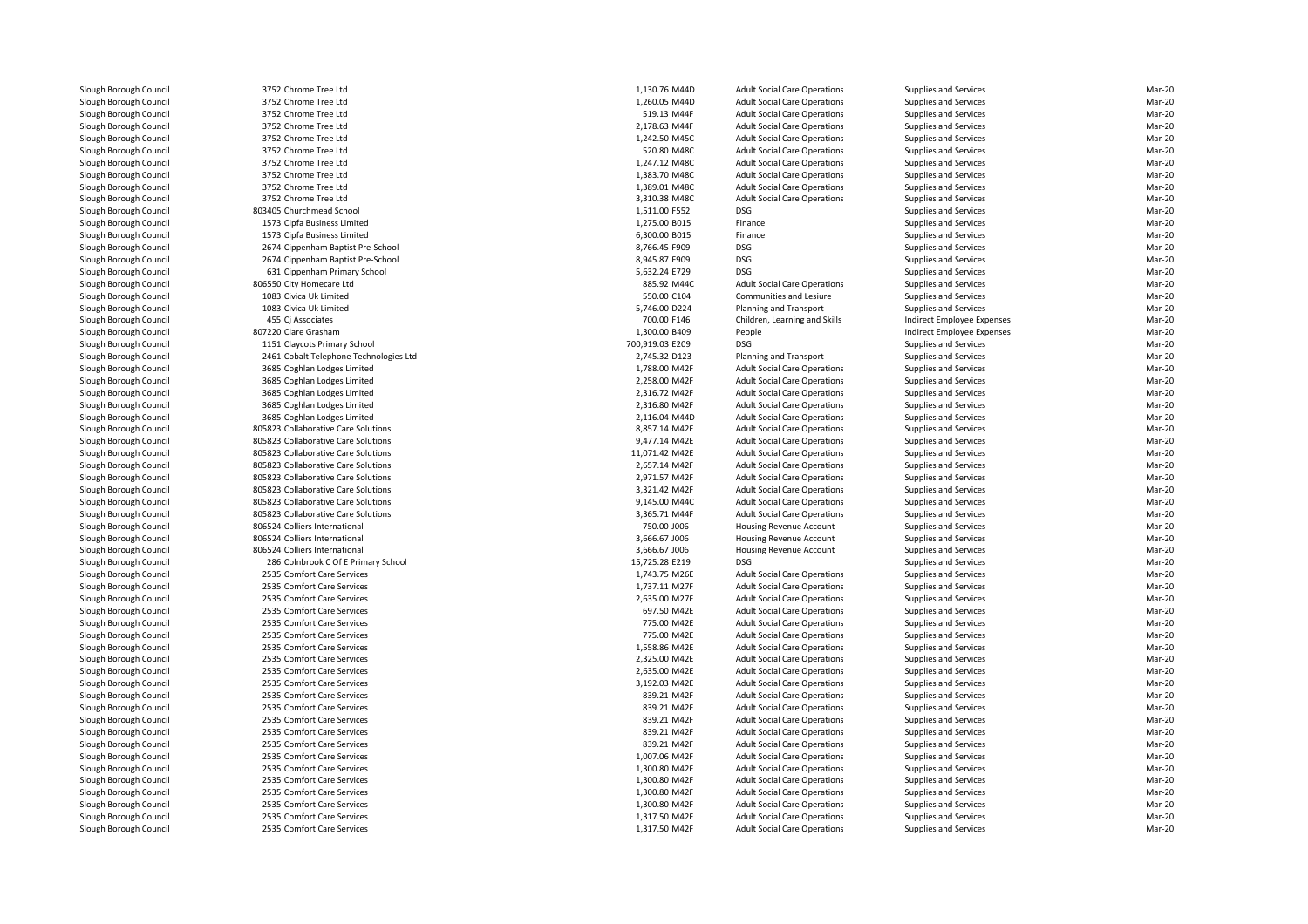| 2535 Comfort Care Services                                                                           | 1,468.60 M42F                | <b>Adult Social Care Operations</b>                      | Supplies and Services                          | Mar-20           |
|------------------------------------------------------------------------------------------------------|------------------------------|----------------------------------------------------------|------------------------------------------------|------------------|
| 2535 Comfort Care Services                                                                           | 1,477.99 M42F                | <b>Adult Social Care Operations</b>                      | Supplies and Services                          | Mar-20           |
| 2535 Comfort Care Services                                                                           | 1,749.29 M42F                | <b>Adult Social Care Operations</b>                      | Supplies and Services                          | Mar-20           |
| 2535 Comfort Care Services                                                                           | 2,075.80 M42F                | <b>Adult Social Care Operations</b>                      | Supplies and Services                          | Mar-20           |
| 2535 Comfort Care Services                                                                           | 2,601.56 M42F                | <b>Adult Social Care Operations</b>                      | Supplies and Services                          | Mar-20           |
| 2535 Comfort Care Services                                                                           | 2,635.00 M42F                | <b>Adult Social Care Operations</b>                      | Supplies and Services                          | Mar-20           |
| 2535 Comfort Care Services                                                                           | 2,635.00 M42F                | <b>Adult Social Care Operations</b>                      | Supplies and Services                          | Mar-20           |
| 2535 Comfort Care Services                                                                           | 2,635.00 M42F                | <b>Adult Social Care Operations</b>                      | Supplies and Services                          | Mar-20           |
| 2535 Comfort Care Services                                                                           | 2,635.00 M42F                | <b>Adult Social Care Operations</b>                      | Supplies and Services                          | Mar-20           |
| 2535 Comfort Care Services                                                                           | 2.635.00 M42F                | <b>Adult Social Care Operations</b>                      | Supplies and Services                          | Mar-20           |
| 2535 Comfort Care Services                                                                           | 2,635.00 M42F                | <b>Adult Social Care Operations</b>                      | Supplies and Services                          | Mar-20           |
| 2535 Comfort Care Services                                                                           | 2,778.71 M42F                | <b>Adult Social Care Operations</b>                      | Supplies and Services                          | Mar-20           |
| 2535 Comfort Care Services                                                                           | 2,778.71 M42F                | <b>Adult Social Care Operations</b>                      | Supplies and Services                          | Mar-20           |
| 2535 Comfort Care Services                                                                           | 3,893.82 M42F                | <b>Adult Social Care Operations</b>                      | Supplies and Services                          | Mar-20           |
| 2535 Comfort Care Services                                                                           | 1,762.35 M44C                | <b>Adult Social Care Operations</b>                      | Supplies and Services                          | Mar-20           |
| 2535 Comfort Care Services                                                                           | 564.20 M44E                  | <b>Adult Social Care Operations</b>                      | Supplies and Services                          | Mar-20           |
| 2535 Comfort Care Services                                                                           | 2,141.66 M44E                | <b>Adult Social Care Operations</b>                      | Supplies and Services                          | Mar-20           |
| 2535 Comfort Care Services                                                                           | 2,635.00 M44E                | <b>Adult Social Care Operations</b>                      | Supplies and Services                          | Mar-20           |
| 2535 Comfort Care Services                                                                           | 2,804.53 M44E                | <b>Adult Social Care Operations</b>                      | Supplies and Services                          | Mar-20           |
| 2535 Comfort Care Services                                                                           | 4,461.56 M44E                | <b>Adult Social Care Operations</b>                      | Supplies and Services                          | Mar-20           |
| 2535 Comfort Care Services                                                                           | 503.53 M44F                  | <b>Adult Social Care Operations</b>                      | Supplies and Services                          | Mar-20           |
| 2535 Comfort Care Services                                                                           | 1,317.50 M44F                | <b>Adult Social Care Operations</b>                      | Supplies and Services                          | Mar-20           |
| 2535 Comfort Care Services                                                                           | 1,317.50 M44F                | <b>Adult Social Care Operations</b>                      | Supplies and Services                          | Mar-20           |
| 2535 Comfort Care Services                                                                           | 1,317.50 M44F                | <b>Adult Social Care Operations</b>                      | Supplies and Services                          | Mar-20           |
| 2535 Comfort Care Services                                                                           | 2,337.84 M44F                | <b>Adult Social Care Operations</b>                      | Supplies and Services                          | Mar-20           |
| 2535 Comfort Care Services                                                                           | 3,474.21 M44F                | <b>Adult Social Care Operations</b>                      | Supplies and Services                          | Mar-20           |
| 2535 Comfort Care Services                                                                           | 2,635.00 M81D                | <b>Adult Social Care Operations</b>                      | Supplies and Services                          | Mar-20           |
| 3840 Community Housing And Therapy                                                                   | 1,916.07 M80F                | <b>Adult Social Care Operations</b>                      | Supplies and Services                          | Mar-20           |
| 805734 Community Playthings                                                                          | 850.00 F176                  | Children, Learning and Skills                            | Premises                                       | Mar-20           |
| 805183 Compass Minerals UK Ltd                                                                       | 1,275.74 D880                | Direct Service Organisation (DSO)                        | Supplies and Services                          | Mar-20           |
| 805183 Compass Minerals UK Ltd                                                                       | 2,556.31 D880                | Direct Service Organisation (DSO)                        | Supplies and Services                          | Mar-20           |
| 807005 Complete Background Screening Ltd                                                             | 555.00 B348                  | People                                                   | Supplies and Services                          | Mar-20           |
| 807005 Complete Background Screening Ltd                                                             | 608.00 B348                  | People                                                   | Supplies and Services                          | Mar-20           |
| 807005 Complete Background Screening Ltd                                                             | 710.00 B348<br>1,875.00 K089 | People                                                   | Supplies and Services                          | Mar-20<br>Mar-20 |
| 1437 Computerised & Digital Security Systems Ltd<br>1437 Computerised & Digital Security Systems Ltd | 1,875.00 K089                | <b>Regulatory Services</b><br><b>Regulatory Services</b> | Supplies and Services<br>Supplies and Services | Mar-20           |
| 1772 Computershare Voucher Services                                                                  | 6,526.25 B348                | People                                                   | <b>Supplies and Services</b>                   | Mar-20           |
| 807168 Conductive Music CIC                                                                          | 3,500.00 F253                | Children, Learning and Skills                            | Agency Staff                                   | Mar-20           |
| 1288 Contract Security Services Ltd                                                                  | 972.08 B054                  | Finance                                                  | Premises                                       | Mar-20           |
| 806608 Corecare Global Ltd T/A Innova Care Concepts                                                  | 964.00 A03F                  | <b>Adult Social Care Operations</b>                      | Supplies and Services                          | Mar-20           |
| 3290 Corporate Collections London Borough Of Hillingdor                                              | 6,529.60 M26E                | <b>Adult Social Care Operations</b>                      | Supplies and Services                          | Mar-20           |
| 805278 Countrystyle Recycling Ltd                                                                    | 1,840.00 D342                | <b>Environmental Services</b>                            | Supplies and Services                          | Mar-20           |
| 805278 Countrystyle Recycling Ltd                                                                    | 1,921.20 D342                | <b>Environmental Services</b>                            | Supplies and Services                          | Mar-20           |
| 805278 Countrystyle Recycling Ltd                                                                    | 1,973.40 D342                | <b>Environmental Services</b>                            | Supplies and Services                          | Mar-20           |
| 805278 Countrystyle Recycling Ltd                                                                    | 2,396.10 D342                | <b>Environmental Services</b>                            | Supplies and Services                          | Mar-20           |
| 805278 Countrystyle Recycling Ltd                                                                    | 3,680.00 D342                | <b>Environmental Services</b>                            | Supplies and Services                          | Mar-20           |
| 805278 Countrystyle Recycling Ltd                                                                    | 3,707.90 D342                | <b>Environmental Services</b>                            | Supplies and Services                          | Mar-20           |
| 805278 Countrystyle Recycling Ltd                                                                    | 3,761.20 D342                | <b>Environmental Services</b>                            | Supplies and Services                          | Mar-20           |
| 807185 Countrywide Piano Centre Ltd                                                                  | 1,558.33 F253                | Children, Learning and Skills                            | Supplies and Services                          | Mar-20           |
| 167 Courtney Coaches Ltd                                                                             | 8,639.44 D512                | Major Infrastructure Projects                            | Supplies and Services                          | Mar-20           |
| 806684 Coxwell Home Ltd                                                                              | 5,245.38 M17C                | <b>Adult Social Care Operations</b>                      | Supplies and Services                          | Mar-20           |
| 806684 Coxwell Home Ltd                                                                              | 5,652.81 M18C                | <b>Adult Social Care Operations</b>                      | Supplies and Services                          | Mar-20           |
| 3670 Craegmoor Birches Grove Priory                                                                  | 3,622.32 M27F                | <b>Adult Social Care Operations</b>                      | Supplies and Services                          | Mar-20           |
| 3670 Craegmoor Birches Grove Priory                                                                  | 3,776.84 M27F                | <b>Adult Social Care Operations</b>                      | Supplies and Services                          | Mar-20           |
| 1638 Creative Support Ltd                                                                            | 9,470.16 A02F                | Adult Social Care Commissioning                          | Supplies and Services                          | Mar-20           |
| 1638 Creative Support Ltd                                                                            | 9,470.16 A02F                | Adult Social Care Commissioning                          | Supplies and Services                          | Mar-20           |
| 1638 Creative Support Ltd                                                                            | 24,210.73 A02F               | Adult Social Care Commissioning                          | Supplies and Services                          | Mar-20           |
| 1638 Creative Support Ltd                                                                            | 24,384.79 A02F               | <b>Adult Social Care Commissioning</b>                   | Supplies and Services                          | Mar-20           |
| 1638 Creative Support Ltd                                                                            | 24,594.60 A02F               | <b>Adult Social Care Commissioning</b>                   | Supplies and Services                          | Mar-20           |
| 1638 Creative Support Ltd                                                                            | 989.01 M42E                  | <b>Adult Social Care Operations</b>                      | Supplies and Services                          | Mar-20           |
| 1638 Creative Support Ltd                                                                            | 1,065.60 M42E                | <b>Adult Social Care Operations</b>                      | Supplies and Services                          | Mar-20           |
| 1638 Creative Support Ltd                                                                            | 1,165.50 M42E                | <b>Adult Social Care Operations</b>                      | Supplies and Services                          | Mar-20           |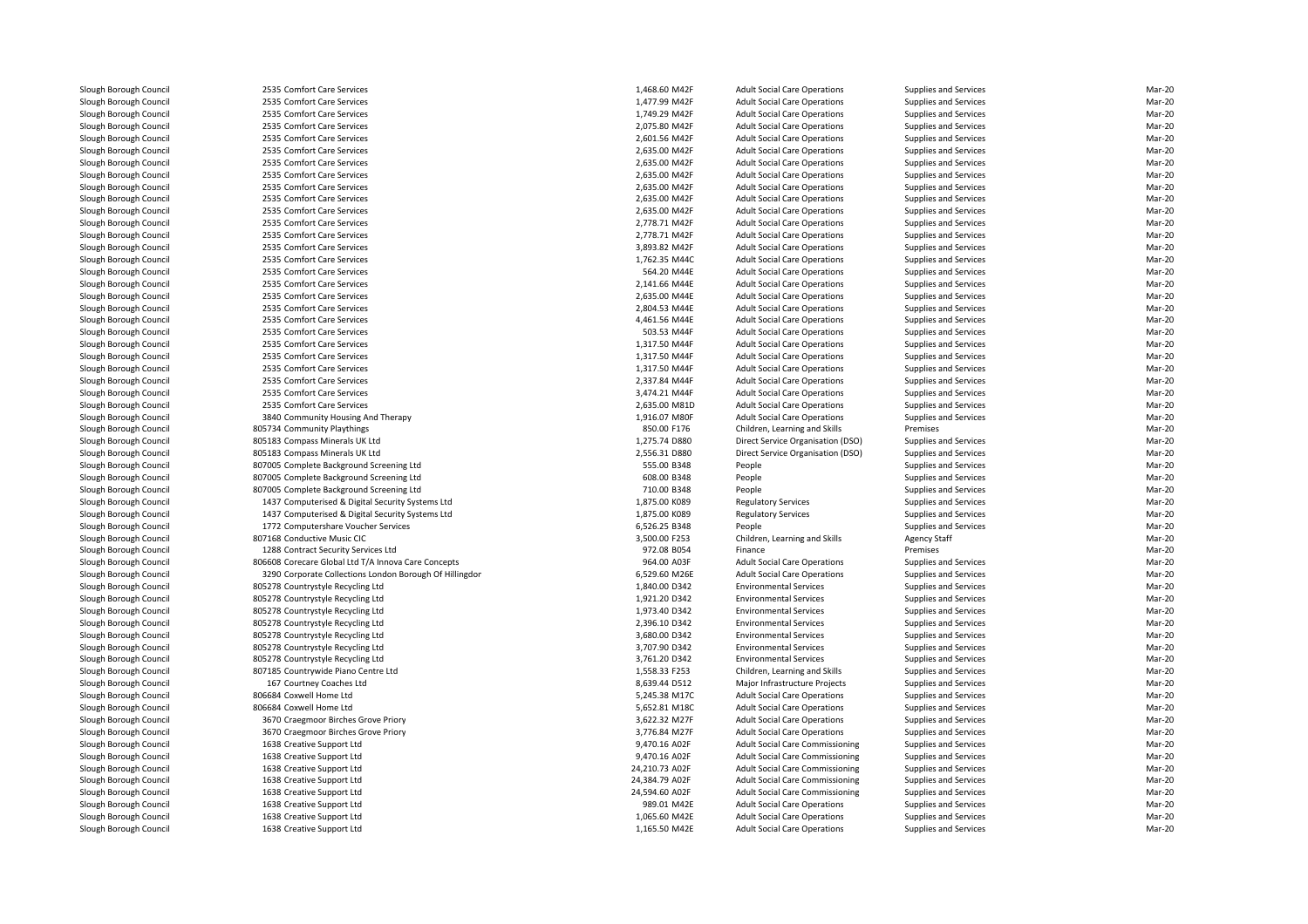| 1638 Creative Support Ltd                                    | 1,198.80 M42E  | <b>Adult Social Care Operations</b>                            | Supplies and Services        | Mar-20           |
|--------------------------------------------------------------|----------------|----------------------------------------------------------------|------------------------------|------------------|
| 1638 Creative Support Ltd                                    | 1,220.78 M42E  | <b>Adult Social Care Operations</b>                            | Supplies and Services        | Mar-20           |
| 1638 Creative Support Ltd                                    | 1,325.34 M42E  | <b>Adult Social Care Operations</b>                            | Supplies and Services        | Mar-20           |
| 1638 Creative Support Ltd                                    | 1,365.30 M42E  | <b>Adult Social Care Operations</b>                            | Supplies and Services        | Mar-20           |
| 1638 Creative Support Ltd                                    | 1,391.94 M42E  | <b>Adult Social Care Operations</b>                            | Supplies and Services        | Mar-20           |
| 1638 Creative Support Ltd                                    | 1,431.90 M42E  | <b>Adult Social Care Operations</b>                            | Supplies and Services        | Mar-20           |
| 1638 Creative Support Ltd                                    | 1,437.23 M42E  | <b>Adult Social Care Operations</b>                            | Supplies and Services        | Mar-20           |
| 1638 Creative Support Ltd                                    | 1.558.44 M42E  | <b>Adult Social Care Operations</b>                            | Supplies and Services        | Mar-20           |
| 1638 Creative Support Ltd                                    | 1,565.10 M42E  | <b>Adult Social Care Operations</b>                            | Supplies and Services        | Mar-20           |
| 1638 Creative Support Ltd                                    | 2,041.29 M42E  | <b>Adult Social Care Operations</b>                            | Supplies and Services        | Mar-20           |
| 1638 Creative Support Ltd                                    | 2,657.34 M42E  | <b>Adult Social Care Operations</b>                            | Supplies and Services        | Mar-20           |
| 1638 Creative Support Ltd                                    | 3,456.54 M42E  | <b>Adult Social Care Operations</b>                            | Supplies and Services        | Mar-20           |
| 1638 Creative Support Ltd                                    | 699.30 M44D    | <b>Adult Social Care Operations</b>                            | Supplies and Services        | Mar-20           |
| 1523 Criminal Records Bureau                                 | 760.00 D316    | <b>Regulatory Services</b>                                     | Supplies and Services        | Mar-20           |
| 806542 Cripps LLP t/a Cripps Pemberton Greenish              | 1,350.00 D123  | Planning and Transport                                         | Premises                     | Mar-20           |
| 806542 Cripps LLP t/a Cripps Pemberton Greenish              | 1,365.00 P575  | Capital                                                        | Supplies and Services        | Mar-20           |
| 806983 Critigom                                              | 4,007.95 H020  | <b>Customer and Communications</b>                             | Supplies and Services        | Mar-20           |
| 806983 Critigom                                              | 719.65 H020    | <b>Customer and Communications</b>                             | Supplies and Services        | Mar-20           |
| 806983 Critigom                                              | 1.015.74 H020  | <b>Customer and Communications</b>                             | Supplies and Services        | Mar-20           |
| 806983 Critigom                                              | 19,099.48 H020 | <b>Customer and Communications</b>                             | Supplies and Services        | Mar-20           |
| 806063 Cruise Minibuses Ltd                                  | 9,425.00 F123  |                                                                | Supplies and Services        | Mar-20           |
| 806063 Cruise Minibuses Ltd                                  | 15,950.00 F123 | Children, Learning and Skills<br>Children, Learning and Skills | Supplies and Services        | Mar-20           |
| 804319 Culturemix Arts Ltd                                   |                |                                                                |                              | Mar-20           |
| 3353 D W Services                                            | 1,507.71 F253  | Children, Learning and Skills                                  | Agency Staff                 | Mar-20           |
|                                                              | 11,674.00 P006 | Capital                                                        | <b>Capital Charges</b>       |                  |
| 804658 Data Solutions 2016 Ltd t/a Restore Datashred         | 1,123.12 B068  | <b>Building Management</b>                                     | Premises                     | Mar-20<br>Mar-20 |
| 1492 David Almond Executive Driver                           | 588.75 B228    | Governance                                                     | Transport                    |                  |
| 48 David Buckley                                             | 680.00 C322    | Communities and Lesiure                                        | Supplies and Services        | Mar-20           |
| 807012 David Byford of DJB Safeguarding Ltd                  | 4,350.00 A04A  | <b>Adult Social Care Operations</b>                            | Supplies and Services        | Mar-20           |
| 807012 David Byford of DJB Safeguarding Ltd                  | 6,450.00 A04A  | <b>Adult Social Care Operations</b>                            | Supplies and Services        | Mar-20           |
| 636 David John (Papers) Ltd                                  | 595.00 K059    | <b>Customer and Communications</b>                             | Supplies and Services        | Mar-20           |
| 1840 Davitt Jones Bould Limited                              | 953.60 B082    | <b>Regeneration Development</b>                                | Supplies and Services        | Mar-20           |
| 1840 Davitt Jones Bould Limited                              | 620.10 P128    | Capital                                                        | Capital Charges              | Mar-20           |
| 1840 Davitt Jones Bould Limited                              | 1,639.00 P156  | Capital                                                        | Supplies and Services        | Mar-20           |
| 1840 Davitt Jones Bould Limited                              | 1,272.40 P204  | Capital                                                        | Capital Charges              | Mar-20           |
| 804573 Deborah Bishop                                        | 594.00 C322    | Communities and Lesiure                                        | Supplies and Services        | Mar-20           |
| 804903 Dennis Eagle Limited                                  | 15,281.28 D610 | Direct Service Organisation (DSO)                              | Supplies and Services        | Mar-20           |
| 804903 Dennis Eagle Limited                                  | 1,441.30 D630  | Direct Service Organisation (DSO)                              | Supplies and Services        | Mar-20           |
| 804903 Dennis Eagle Limited                                  | 573.23 D880    | Direct Service Organisation (DSO)                              | Supplies and Services        | Mar-20           |
| 804903 Dennis Eagle Limited                                  | 1,001.97 D610  | Direct Service Organisation (DSO)                              | Supplies and Services        | Mar-20           |
| 804903 Dennis Eagle Limited                                  | 832.52 D630    | Direct Service Organisation (DSO)                              | Supplies and Services        | Mar-20           |
| 794 Devon County Council                                     | 4,620.00 F550  | DSG                                                            | <b>Supplies and Services</b> | Mar-20           |
| 806016 Diamond Resourcing T/A Better Healthcare Services     | 517.06 M44E    | <b>Adult Social Care Operations</b>                            | Supplies and Services        | Mar-20           |
| 806016 Diamond Resourcing T/A Better Healthcare Services     | 875.28 M44E    | <b>Adult Social Care Operations</b>                            | Supplies and Services        | Mar-20           |
| 806016 Diamond Resourcing T/A Better Healthcare Services     | 1,023.64 M44E  | <b>Adult Social Care Operations</b>                            | Supplies and Services        | Mar-20           |
| 3554 Dimensions (Uk) Ltd                                     | 5,401.53 M42E  | <b>Adult Social Care Operations</b>                            | Supplies and Services        | Mar-20           |
| 3554 Dimensions (Uk) Ltd                                     | 5,647.36 M42E  | <b>Adult Social Care Operations</b>                            | Supplies and Services        | Mar-20           |
| 3554 Dimensions (Uk) Ltd                                     | 5,985.92 M42E  | <b>Adult Social Care Operations</b>                            | Supplies and Services        | Mar-20           |
| 3554 Dimensions (Uk) Ltd                                     | 6,592.81 M42E  | <b>Adult Social Care Operations</b>                            | Supplies and Services        | Mar-20           |
| 3554 Dimensions (Uk) Ltd                                     | 6,733.29 M42E  | <b>Adult Social Care Operations</b>                            | Supplies and Services        | Mar-20           |
| 3554 Dimensions (Uk) Ltd                                     | 6,904.63 M42E  | <b>Adult Social Care Operations</b>                            | Supplies and Services        | Mar-20           |
| 3554 Dimensions (Uk) Ltd                                     | 6,915.92 M42E  | <b>Adult Social Care Operations</b>                            | Supplies and Services        | Mar-20           |
| 3554 Dimensions (Uk) Ltd                                     | 7,185.58 M42E  | <b>Adult Social Care Operations</b>                            | Supplies and Services        | Mar-20           |
| 3554 Dimensions (Uk) Ltd                                     | 7,239.03 M42E  | <b>Adult Social Care Operations</b>                            | Supplies and Services        | Mar-20           |
| 803306 Ditton Park Academy                                   | 12,250.00 E269 | <b>DSG</b>                                                     | Supplies and Services        | Mar-20           |
| 803088 DPH Legal                                             | 1,800.00 J029  | Housing Revenue Account                                        | Supplies and Services        | Mar-20           |
| 806841 Dr J A M Robson                                       | 5,000.00 J016  | Housing Revenue Account                                        | Supplies and Services        | Mar-20           |
| 1457 Dr Norman Gordon                                        | 2,306.25 D320  | <b>Regulatory Services</b>                                     | Premises                     | Mar-20           |
| 1517 Dr Patrick Purcell                                      | 559.76 A02A    | <b>Adult Social Care Operations</b>                            | Supplies and Services        | Mar-20           |
| 804938 Dr Umarjit Singh Bedi                                 | 540.00 A02A    | <b>Adult Social Care Operations</b>                            | Supplies and Services        | Mar-20           |
| 854 Drayton Fencing                                          | 1,580.00 J016  | Housing Revenue Account                                        | Supplies and Services        | Mar-20           |
| 803177 Early Steps Preschool                                 | 6,308.22 F909  | <b>DSG</b>                                                     | Supplies and Services        | Mar-20           |
| 804579 East of England Trading Standards Association Limited | 2,093.00 D303  | <b>Regulatory Services</b>                                     | Supplies and Services        | Mar-20           |
|                                                              |                |                                                                |                              |                  |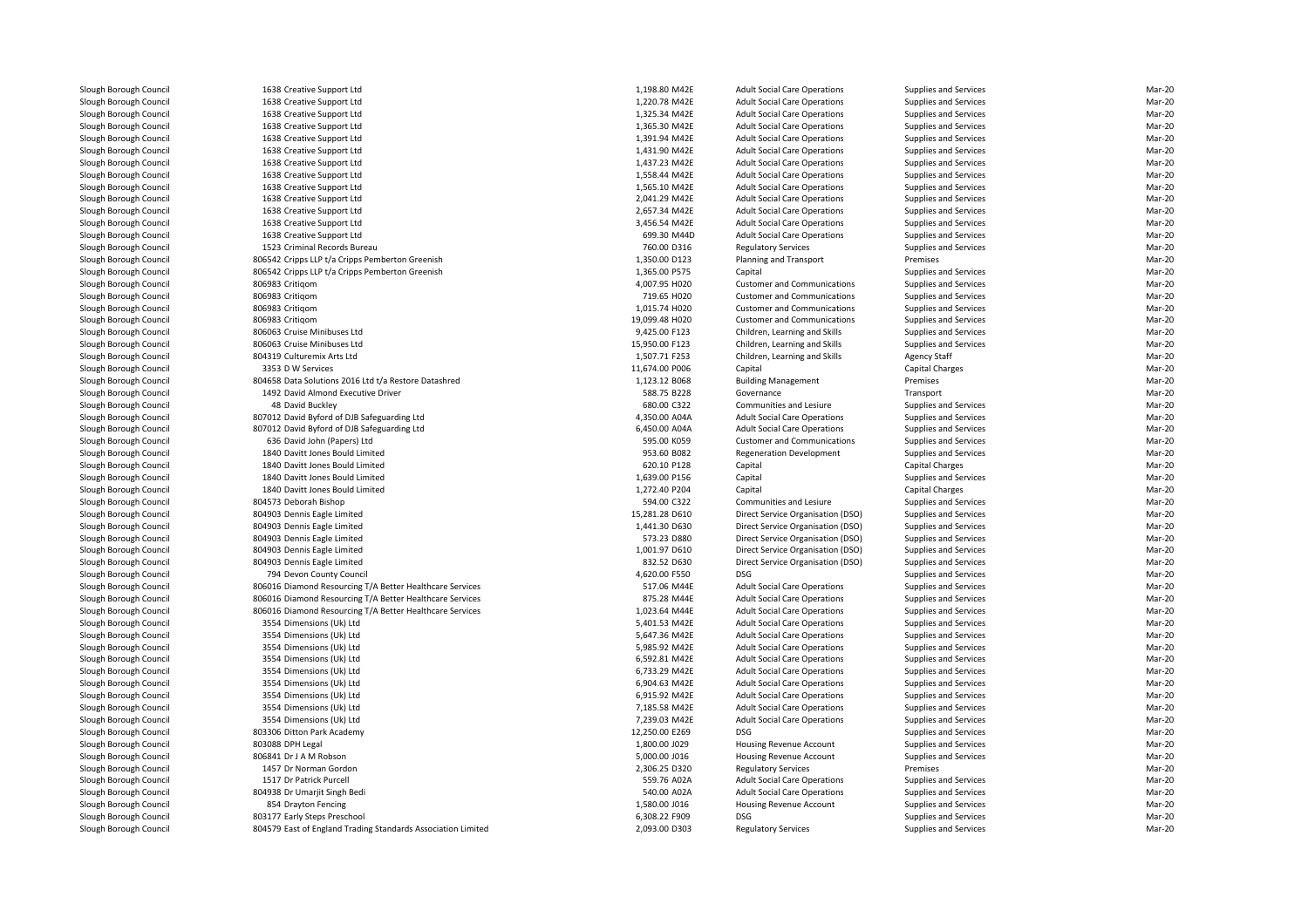803301 Eden Girls School Eden Girls School 1,833.33 E279 DSG1299 Edf Energy 1299 Fdf Fnergy 803350 EDUFOCUS Ltd 807001 Elegant Care Services Ltd 807001 Elegant Care Services Ltd 807001 Elegant Care Services Ltd806355 Elysium Healthcare 806355 Elysium Healthcare 805423 Enriched Care 805423 Enriched Care 805423 Enriched Care 805423 Enriched Care 804454 Enterprise Cube 803645 803645 803645 803645803645 Esotec 803645 807190 Essential Health and Safety Limited 805569 Ethical Commercial Services Ltd 2677 Eton House Residential Home 2,657.14 M27C 2677 Eton House Residential Home 2,657.14 M27C 806501 Excellent Healthcare Services Ltd805861 Exterion Media 1825 Externiture Limited 805225 Falcon Surfacing Ltd 805225 Falcon Surfacing Ltd 805225 Falcon Surfacing Ltd 805225 Falcon Surfacing Ltd 805225 Falcon Surfacing Ltd 805225 Falcon Surfacing Ltd 805225 Falcon Surfacing Ltd 805225 Falcon Surfacing Ltd 805225 Falcon Surfacing Ltd 805225 Falcon Surfacing Ltd 805225 Falcon Surfacing Ltd 805225 Falcon Surfacing Ltd 805225 Falcon Surfacing Ltd 805225 Falcon Surfacing Ltd 805225 Falcon Surfacing Ltd 805225 Falcon Surfacing Ltd 805225 Falcon Surfacing Ltd 805225 Falcon Surfacing Ltd 805225 Falcon Surfacing Ltd 805225 Falcon Surfacing Ltd 805225 Falcon Surfacing Ltd 641 Falon Nameplates Limited 4031 Family Support Practise Limited 4031 Family Support Practise Limited 4031 Family Support Practise Limited 4031 Family Support Practise Limited 4031 Family Support Practise Limited 2678 Farnham Common Nurseries Ltd 2678 Farnham Common Nurseries Ltd 475 Farnham Road Surgery 13,343.66 A04C 475 Farnham Road Surgery 15,133.66 A04C 803888 FFT Education Ltd806507 Filskit Theatre 955 First Beeline Buses Ltd

| 1 Eden Girls School                      | 1,833.33 E279                  | <b>DSG</b>                                                                 | Supplies and Services        | Mar-20           |
|------------------------------------------|--------------------------------|----------------------------------------------------------------------------|------------------------------|------------------|
| 9 Edf Energy                             | 89,796.84 K526                 | <b>Building Management</b>                                                 | Premises                     | Mar-20           |
| 9 Edf Energy                             | 94,031.09 K526                 | <b>Building Management</b>                                                 | Premises                     | Mar-20           |
| 0 EDUFOCUS Ltd                           | 4,999.00 B349                  | People                                                                     | Supplies and Services        | Mar-20           |
| 1 Elegant Care Services Ltd              | 3,210.71 M44F                  | <b>Adult Social Care Operations</b>                                        | <b>Supplies and Services</b> | Mar-20           |
| 1 Elegant Care Services Ltd              | 3,432.14 M44F                  | <b>Adult Social Care Operations</b>                                        | <b>Supplies and Services</b> | Mar-20           |
| 1 Elegant Care Services Ltd              | 4,096.42 M44F                  | <b>Adult Social Care Operations</b>                                        | <b>Supplies and Services</b> | Mar-20           |
| 5 Elysium Healthcare                     | 8,782.94 M26E                  | <b>Adult Social Care Operations</b>                                        | <b>Supplies and Services</b> | Mar-20           |
| 5 Elysium Healthcare                     | 10,129.41 M26E                 | <b>Adult Social Care Operations</b>                                        | <b>Supplies and Services</b> | Mar-20           |
| 3 Enriched Care                          | 2,879.90 M44F                  | <b>Adult Social Care Operations</b>                                        | <b>Supplies and Services</b> | Mar-20           |
| 3 Enriched Care                          | 1,647.34 M80F                  | <b>Adult Social Care Operations</b>                                        | Supplies and Services        | Mar-20           |
| 3 Enriched Care                          | 1,758.01 M80F                  | <b>Adult Social Care Operations</b>                                        | Supplies and Services        | Mar-20           |
| 3 Enriched Care                          | 2,048.17 M80F                  | <b>Adult Social Care Operations</b>                                        | <b>Supplies and Services</b> | Mar-20           |
| 4 Enterprise Cube                        | 15,000.00 B211                 | <b>Strategy and Performance</b>                                            | <b>Supplies and Services</b> | Mar-20           |
| 5 Esotec                                 | -27,521.13 K089                | <b>Regulatory Services</b>                                                 | <b>Supplies and Services</b> | Mar-20           |
| 5 Esotec                                 | 27,521.13 K089                 | <b>Regulatory Services</b>                                                 | Supplies and Services        | Mar-20           |
| 5 Esotec                                 | 44,243.11 K089                 | <b>Regulatory Services</b>                                                 | Supplies and Services        | Mar-20           |
| 5 Esotec                                 | 6,545.50 P193                  | Capital                                                                    | Capital Charges              | Mar-20           |
| 5 Esotec                                 | 56,510.84 P871                 | Capital                                                                    | Capital Charges              | Mar-20           |
| 5 Esotec                                 | 76,086.30 P875                 | Capital                                                                    | Capital Charges              | Mar-20           |
| 0 Essential Health and Safety Limited    | 1,390.00 B409                  | People                                                                     | Indirect Employee Expenses   | Mar-20           |
| 9 Ethical Commercial Services Ltd        | 17,150.00 B015                 | Finance                                                                    | Supplies and Services        | Mar-20           |
| 7 Eton House Residential Home            |                                |                                                                            |                              | Mar-20           |
| 7 Eton House Residential Home            | 2,657.14 M27C<br>2,657.14 M27C | <b>Adult Social Care Operations</b><br><b>Adult Social Care Operations</b> | <b>Supplies and Services</b> | Mar-20           |
|                                          | 533.75 M44C                    |                                                                            | <b>Supplies and Services</b> |                  |
| 1 Excellent Healthcare Services Ltd      |                                | <b>Adult Social Care Operations</b>                                        | Supplies and Services        | Mar-20           |
| 1 Exterion Media                         | 3,495.00 H235                  | <b>Regulatory Services</b>                                                 | <b>Supplies and Services</b> | Mar-20           |
| 5 Externiture Limited                    | 2,219.12 D512                  | Major Infrastructure Projects                                              | Premises                     | Mar-20           |
| 5 Falcon Surfacing Ltd                   | 510.38 D880                    | Direct Service Organisation (DSO)                                          | <b>Supplies and Services</b> | Mar-20           |
| 5 Falcon Surfacing Ltd                   | 984.20 D880                    | Direct Service Organisation (DSO)                                          | <b>Supplies and Services</b> | Mar-20           |
| 5 Falcon Surfacing Ltd                   | 1,045.00 D880                  | Direct Service Organisation (DSO)                                          | <b>Supplies and Services</b> | Mar-20           |
| 5 Falcon Surfacing Ltd                   | 1,082.00 D880                  | Direct Service Organisation (DSO)                                          | Supplies and Services        | Mar-20           |
| 5 Falcon Surfacing Ltd                   | 1,217.78 D880                  | Direct Service Organisation (DSO)                                          | <b>Supplies and Services</b> | Mar-20           |
| 5 Falcon Surfacing Ltd                   | 1,394.54 D880                  | Direct Service Organisation (DSO)                                          | <b>Supplies and Services</b> | Mar-20           |
| 5 Falcon Surfacing Ltd                   | 1,419.54 D880                  | Direct Service Organisation (DSO)                                          | <b>Supplies and Services</b> | Mar-20           |
| 5 Falcon Surfacing Ltd                   | 1,830.00 D880                  | Direct Service Organisation (DSO)                                          | Supplies and Services        | Mar-20           |
| 5 Falcon Surfacing Ltd                   | 1,938.30 D880                  | Direct Service Organisation (DSO)                                          | <b>Supplies and Services</b> | Mar-20           |
| 5 Falcon Surfacing Ltd                   | 2,143.04 D880                  | Direct Service Organisation (DSO)                                          | Supplies and Services        | Mar-20           |
| 5 Falcon Surfacing Ltd                   | 2,814.00 D880                  | Direct Service Organisation (DSO)                                          | <b>Supplies and Services</b> | Mar-20           |
| 5 Falcon Surfacing Ltd                   | 2,970.00 D880                  | Direct Service Organisation (DSO)                                          | <b>Supplies and Services</b> | Mar-20           |
| 5 Falcon Surfacing Ltd                   | 3,098.20 D880                  | Direct Service Organisation (DSO)                                          | Supplies and Services        | Mar-20           |
| 5 Falcon Surfacing Ltd                   | 3,217.50 D880                  | Direct Service Organisation (DSO)                                          | Supplies and Services        | Mar-20           |
| 5 Falcon Surfacing Ltd                   | 3,638.00 D880                  | Direct Service Organisation (DSO)                                          | <b>Supplies and Services</b> | Mar-20           |
| 5 Falcon Surfacing Ltd                   | 8,112.50 D880                  | Direct Service Organisation (DSO)                                          | <b>Supplies and Services</b> | Mar-20           |
| 5 Falcon Surfacing Ltd                   | 8,452.80 D880                  | Direct Service Organisation (DSO)                                          | <b>Supplies and Services</b> | Mar-20           |
| 5 Falcon Surfacing Ltd                   | 9,150.00 D880                  | Direct Service Organisation (DSO)                                          | Supplies and Services        | Mar-20           |
| 5 Falcon Surfacing Ltd                   | 9,523.00 D880                  | Direct Service Organisation (DSO)                                          | Supplies and Services        | Mar-20           |
| 5 Falcon Surfacing Ltd                   | 10,065.00 D880                 | Direct Service Organisation (DSO)                                          | <b>Supplies and Services</b> | Mar-20           |
| 5 Falcon Surfacing Ltd                   | 89,192.60 D880                 | Direct Service Organisation (DSO)                                          | <b>Supplies and Services</b> | Mar-20           |
| 1 Falon Nameplates Limited               | 816.03 D320                    | <b>Regulatory Services</b>                                                 | Supplies and Services        | Mar-20           |
| 1 Family Support Practise Limited        | 1,665.00 B277                  | Digital and Strategic IT                                                   | Supplies and Services        | Mar-20           |
| 1 Family Support Practise Limited        | 1,665.00 B277                  | Digital and Strategic IT                                                   | Supplies and Services        | Mar-20           |
| 1 Family Support Practise Limited        | 1,665.00 B277                  | Digital and Strategic IT                                                   | <b>Supplies and Services</b> | Mar-20           |
| 1 Family Support Practise Limited        | 1,665.00 B277                  | Digital and Strategic IT                                                   | <b>Supplies and Services</b> | Mar-20           |
| 1 Family Support Practise Limited        | 1,665.00 B277                  | Digital and Strategic IT                                                   | Supplies and Services        | Mar-20           |
| 8 Farnham Common Nurseries Ltd           | -675.00 P220                   | Capital                                                                    | Capital Charges              | Mar-20           |
| 8 Farnham Common Nurseries Ltd           | 35,266.60 P220                 | Capital                                                                    | Capital Charges              | Mar-20           |
| 5 Farnham Road Surgery                   | 13,343.66 A04C                 | Adult Social Care Commissioning                                            | <b>Supplies and Services</b> | Mar-20           |
| 5 Farnham Road Surgery                   | 15,133.66 A04C                 |                                                                            | <b>Supplies and Services</b> | Mar-20           |
|                                          |                                | Adult Social Care Commissioning                                            |                              |                  |
| 8 FFT Education Ltd<br>7 Filskit Theatre | 23,622.77 F200<br>600.00 C010  | Children, Learning and Skills<br>Communities and Lesiure                   | <b>Supplies and Services</b> | Mar-20<br>Mar-20 |
|                                          |                                |                                                                            | <b>Supplies and Services</b> |                  |
| 5 First Beeline Buses Ltd                | 92,382.94 D512                 | Major Infrastructure Projects                                              | <b>Supplies and Services</b> | Mar-20           |
| 5 First Beeline Buses Ltd                | 96,833.67 D512                 | Major Infrastructure Projects                                              | <b>Supplies and Services</b> | Mar-20           |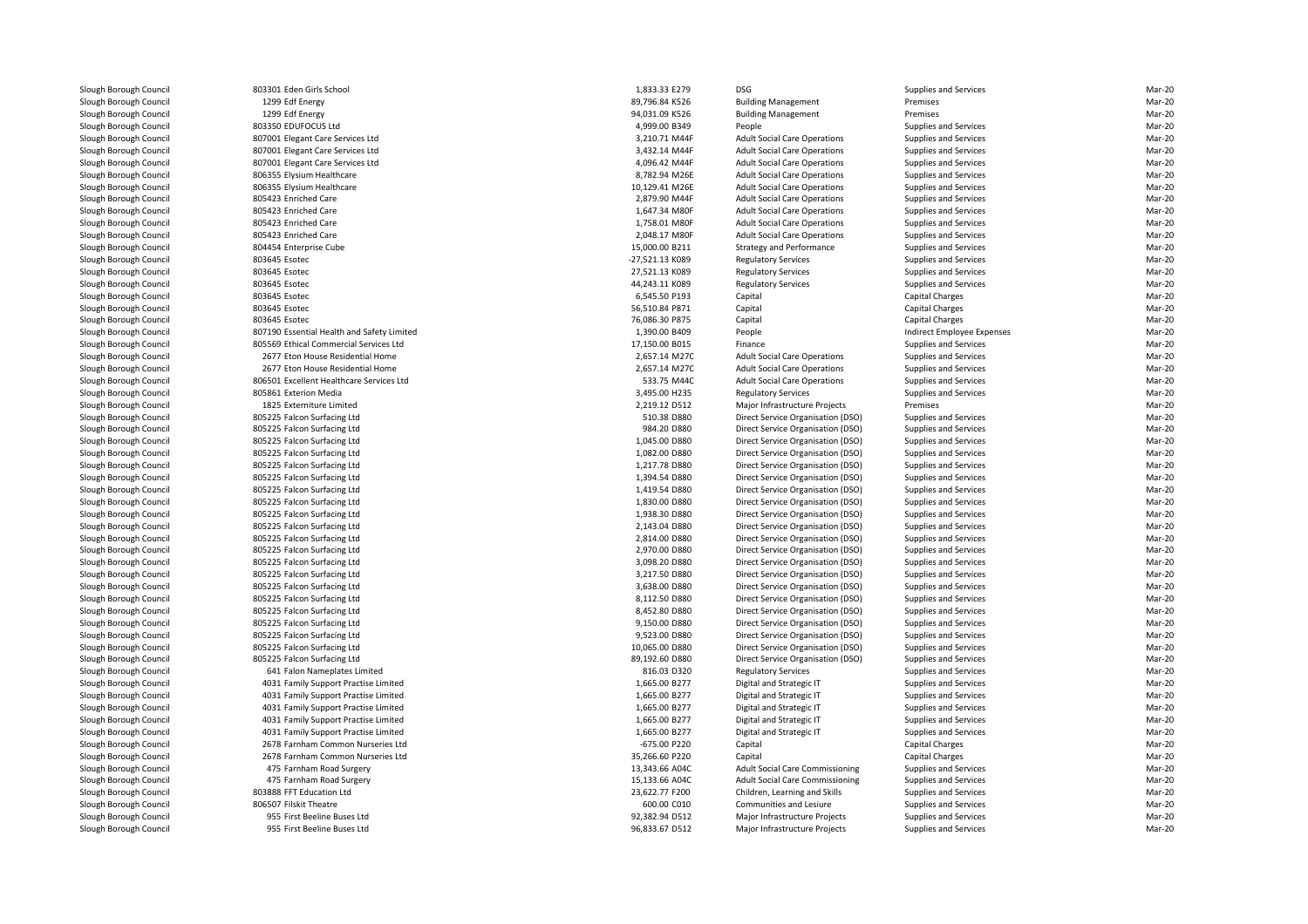754 First Steps Day Nursery 11,190.70 F909 DSG 754 First Steps Day Nursery 16,472.15 F909 DSG 1626 Five Star Radio Cars Limited 1626 Five Star Radio Cars Limited 1626 Five Star Radio Cars Limited 1626 Five Star Radio Cars Limited 1626 Five Star Radio Cars Limited 1626 Five Star Radio Cars Limited 1626 Five Star Radio Cars Limited2519 Fleet Tutors Fleet Tutors 1,724.00 F416 DSG 3826 Forever Homecare Ltd 3826 Forever Homecare Ltd 3826 Forever Homecare Ltd 3826 Forever Homecare Ltd 3826 Forever Homecare Ltd 3826 Forever Homecare Ltd 3826 Forever Homecare Ltd 3826 Forever Homecare Ltd 3826 Forever Homecare Ltd 3826 Forever Homecare Ltd 3826 Forever Homecare Ltd 3826 Forever Homecare Ltd 3826 Forever Homecare Ltd1204 Forget Me Not 3,000.00 M25C 3,000.00 M25C 3,000.00 M25C 3,000.00 M25C 3,000.00 M25C 3,000.00 M25C 3,000 M25C 3,000 M25C 3,000 M25C 3,000 M25C 3,000 M25C 3,000 M25C 3,000 M25C 3,000 M25C 3,000 M25C 3,000 M25C 3,000 M25 1204 Forget Me Not 3,000.00 M27C 3,000.00 M27C 3,000.00 M27C 3,000.00 M27C 1204 Forget Me Not 3,400.00 M27C 647 Foxborough Primary School 3,690.11 E229 DSG806616 Foxleigh Grove Nursing Home 3,949.58 M18C 806480 Frontier NX Limited 806480 Frontier NX Limited807125 Futures For Shared Lives 1555 Gallagher Bassett 804911 GAP Group Limited 804911 GAP Group Limited 804911 GAP Group Limited 806026 GARIMA AGRAWAL 1,050.00 F558 DSG 1758 Gas Advisory Services Limited 1758 Gas Advisory Services Limited 1758 Gas Advisory Services Limited 1758 Gas Advisory Services Limited 1758 Gas Advisory Services Limited806619 Gate One 806619 Gate One 805362 Gear4music 805362 Gear4music 1729 Geomatics Limited T/A Land-Surv 1729 Geomatics Limited T/A Land-Surv 803332 Get Berkshire Active 803955 Gillotts School Gillotts School 6,000.00 F552 DSG803955 Gillotts School Gillotts School 9,048.00 F552 DSG 806300 Glasscubes Limited805667 Glenside Glenside 8,370.00 M25D805667 Glenside Glenside 8,370.00 M25Dl 1990.00 A07M 806606 Go Dynamite 900.00 A07M 900.00 A07M 900.00 A07M 900.00 A07M 652 Godolphin Infant School 12,251.37 E289 DSG 2830 Golden Rose Comm Care Ltd 2830 Golden Rose Comm Care Ltd 2830 Golden Rose Comm Care Ltd 2830 Golden Rose Comm Care Ltd 2830 Golden Rose Comm Care Ltd 2830 Golden Rose Comm Care Ltd2830 Golden Rose Comm Care Ltd

| 4 First Steps Day Nursery                                                                                                | 11,190.70 F909                 | <b>DSG</b>                                                                 | <b>Supplies and Services</b>                          | Mar-20           |
|--------------------------------------------------------------------------------------------------------------------------|--------------------------------|----------------------------------------------------------------------------|-------------------------------------------------------|------------------|
| 4 First Steps Day Nursery                                                                                                | 16,472.15 F909                 | DSG                                                                        | Supplies and Services                                 | Mar-20           |
| 6 Five Star Radio Cars Limited                                                                                           | 720.00 F123                    | Children, Learning and Skills                                              | Supplies and Services                                 | Mar-20           |
| 6 Five Star Radio Cars Limited                                                                                           | 720.00 F123                    | Children, Learning and Skills                                              | Supplies and Services                                 | Mar-20           |
| 6 Five Star Radio Cars Limited                                                                                           | 812.50 F123                    | Children, Learning and Skills                                              | <b>Supplies and Services</b>                          | Mar-20           |
| 6 Five Star Radio Cars Limited                                                                                           | 855.00 F123                    | Children, Learning and Skills                                              | Supplies and Services                                 | Mar-20           |
| 6 Five Star Radio Cars Limited                                                                                           | 975.00 F123                    | Children, Learning and Skills                                              | Supplies and Services                                 | Mar-20           |
| 6 Five Star Radio Cars Limited                                                                                           | 1,260.00 F123                  | Children, Learning and Skills                                              | Supplies and Services                                 | Mar-20           |
| 6 Five Star Radio Cars Limited                                                                                           | 1,425.00 F123                  | Children, Learning and Skills                                              | Supplies and Services                                 | Mar-20           |
| 9 Fleet Tutors                                                                                                           | 1,724.00 F416                  | <b>DSG</b>                                                                 | <b>Supplies and Services</b>                          | Mar-20           |
| 6 Forever Homecare Ltd                                                                                                   | 536.00 M44C                    | <b>Adult Social Care Operations</b>                                        | <b>Supplies and Services</b>                          | Mar-20           |
| 6 Forever Homecare Ltd                                                                                                   | 586.25 M44C                    | <b>Adult Social Care Operations</b>                                        | <b>Supplies and Services</b>                          | Mar-20           |
| 6 Forever Homecare Ltd                                                                                                   | 771.18 M44C                    | <b>Adult Social Care Operations</b>                                        | Supplies and Services                                 | Mar-20           |
| 6 Forever Homecare Ltd                                                                                                   | 787.25 M44C                    | <b>Adult Social Care Operations</b>                                        | Supplies and Services                                 | Mar-20           |
| 6 Forever Homecare Ltd                                                                                                   | 901.65 M44C                    | <b>Adult Social Care Operations</b>                                        | Supplies and Services                                 | Mar-20           |
| 6 Forever Homecare Ltd                                                                                                   | 1,055.25 M44C                  | <b>Adult Social Care Operations</b>                                        | <b>Supplies and Services</b>                          | Mar-20           |
| 6 Forever Homecare Ltd                                                                                                   | 2,110.50 M44C                  | <b>Adult Social Care Operations</b>                                        | Supplies and Services                                 | Mar-20           |
| 6 Forever Homecare Ltd                                                                                                   | 1,245.70 M44D                  | <b>Adult Social Care Operations</b>                                        | Supplies and Services                                 | Mar-20           |
| 6 Forever Homecare Ltd                                                                                                   | 1,474.00 M44D                  | <b>Adult Social Care Operations</b>                                        | Supplies and Services                                 | Mar-20           |
| 6 Forever Homecare Ltd                                                                                                   | 1,072.00 M44E                  | <b>Adult Social Care Operations</b>                                        | Supplies and Services                                 | Mar-20           |
| 6 Forever Homecare Ltd                                                                                                   | 737.00 M44F                    | <b>Adult Social Care Operations</b>                                        | Supplies and Services                                 | Mar-20           |
| 6 Forever Homecare Ltd                                                                                                   | 1,130.79 M48C                  | <b>Adult Social Care Operations</b>                                        | <b>Supplies and Services</b>                          | Mar-20           |
| 6 Forever Homecare Ltd                                                                                                   | 1,947.19 M48C                  | <b>Adult Social Care Operations</b>                                        | <b>Supplies and Services</b>                          | Mar-20           |
| 4 Forget Me Not                                                                                                          | 3,000.00 M25C                  | <b>Adult Social Care Operations</b>                                        | Supplies and Services                                 | Mar-20           |
| 4 Forget Me Not                                                                                                          | 3,000.00 M27C                  | <b>Adult Social Care Operations</b>                                        | Supplies and Services                                 | Mar-20           |
|                                                                                                                          | 3,400.00 M27C                  |                                                                            |                                                       | Mar-20           |
| 4 Forget Me Not<br>7 Foxborough Primary School                                                                           | 3,690.11 E229                  | <b>Adult Social Care Operations</b><br><b>DSG</b>                          | Supplies and Services<br><b>Supplies and Services</b> | Mar-20           |
|                                                                                                                          | 3,949.58 M18C                  |                                                                            |                                                       | Mar-20           |
| 6 Foxleigh Grove Nursing Home                                                                                            |                                | <b>Adult Social Care Operations</b>                                        | Supplies and Services                                 |                  |
| 0 Frontier NX Limited                                                                                                    | 857.90 A04C                    | <b>Adult Social Care Commissioning</b>                                     | Supplies and Services                                 | Mar-20           |
| 0 Frontier NX Limited                                                                                                    | 2,991.00 A04C                  | Adult Social Care Commissioning                                            | Supplies and Services                                 | Mar-20           |
| 5 Futures For Shared Lives                                                                                               | 3,436.35 M36E                  | <b>Adult Social Care Operations</b>                                        | <b>Supplies and Services</b>                          | Mar-20           |
| 5 Gallagher Bassett                                                                                                      | 12,123.88 B018                 | Finance                                                                    | <b>Supplies and Services</b>                          | Mar-20           |
| 1 GAP Group Limited                                                                                                      | 840.00 D880                    | Direct Service Organisation (DSO)                                          | Supplies and Services                                 | Mar-20           |
| 1 GAP Group Limited                                                                                                      | 878.02 D880                    | Direct Service Organisation (DSO)                                          | Supplies and Services                                 | Mar-20           |
| 1 GAP Group Limited                                                                                                      | 880.00 D880                    | Direct Service Organisation (DSO)                                          | Supplies and Services                                 | Mar-20           |
| 6 GARIMA AGRAWAL                                                                                                         | 1,050.00 F558                  | <b>DSG</b>                                                                 | Supplies and Services                                 | Mar-20           |
| 8 Gas Advisory Services Limited                                                                                          | 560.00 J606                    | Housing Revenue Account                                                    | Supplies and Services                                 | Mar-20           |
| 8 Gas Advisory Services Limited                                                                                          | 560.00 J606                    | Housing Revenue Account                                                    | Supplies and Services                                 | Mar-20           |
|                                                                                                                          |                                |                                                                            |                                                       |                  |
| 8 Gas Advisory Services Limited                                                                                          | 1,161.00 J606                  | Housing Revenue Account                                                    | Supplies and Services                                 | Mar-20           |
| 8 Gas Advisory Services Limited                                                                                          | 2,904.00 J606                  | Housing Revenue Account                                                    | Supplies and Services                                 | Mar-20           |
| 8 Gas Advisory Services Limited                                                                                          | 4,403.00 J606                  | <b>Housing Revenue Account</b>                                             | Supplies and Services                                 | Mar-20           |
| 9 Gate One                                                                                                               | 125,581.00 B203                | <b>Strategy and Performance</b>                                            | Supplies and Services                                 | Mar-20           |
| 9 Gate One                                                                                                               | 40,000.00 B417                 | <b>Economic Development</b>                                                | Supplies and Services                                 | Mar-20           |
| 2 Gear4music                                                                                                             | 1,363.33 F253                  | Children, Learning and Skills                                              | Supplies and Services                                 | Mar-20           |
| 2 Gear4music                                                                                                             | 7,694.51 F253                  | Children, Learning and Skills                                              | Supplies and Services                                 | Mar-20           |
| 9 Geomatics Limited T/A Land-Surv                                                                                        | 2,400.00 P210                  | Capital                                                                    | <b>Capital Charges</b>                                | Mar-20           |
| 9 Geomatics Limited T/A Land-Surv                                                                                        | 2,400.00 P212                  | Capital                                                                    | Capital Charges                                       | Mar-20           |
| 2 Get Berkshire Active                                                                                                   | 2,720.49 B211                  |                                                                            |                                                       | Mar-20           |
| 5 Gillotts School                                                                                                        | 6,000.00 F552                  | <b>Strategy and Performance</b><br><b>DSG</b>                              | Supplies and Services<br>Supplies and Services        | Mar-20           |
| 5 Gillotts School                                                                                                        | 9,048.00 F552                  | <b>DSG</b>                                                                 | Supplies and Services                                 | Mar-20           |
|                                                                                                                          | 960.00 P432                    | Capital                                                                    |                                                       | Mar-20           |
| 0 Glasscubes Limited                                                                                                     |                                |                                                                            | Capital Charges                                       |                  |
| 7 Glenside                                                                                                               | 8,370.00 M25D                  | <b>Adult Social Care Operations</b>                                        | Supplies and Services                                 | Mar-20           |
| 7 Glenside                                                                                                               | 8,370.00 M25D                  | <b>Adult Social Care Operations</b>                                        | Supplies and Services                                 | Mar-20           |
| 6 Go Dynamite                                                                                                            | 900.00 A07M                    | <b>Adult Social Care Operations</b>                                        | Supplies and Services                                 | Mar-20           |
| 2 Godolphin Infant School                                                                                                | 12,251.37 E289                 | <b>DSG</b>                                                                 | Supplies and Services                                 | Mar-20           |
|                                                                                                                          | 665.00 M44C                    | <b>Adult Social Care Operations</b>                                        | Supplies and Services                                 | Mar-20           |
|                                                                                                                          | 788.50 M44C                    | <b>Adult Social Care Operations</b>                                        | Supplies and Services                                 | Mar-20           |
|                                                                                                                          | 1,016.50 M44C                  | <b>Adult Social Care Operations</b>                                        | Supplies and Services                                 | Mar-20           |
| 0 Golden Rose Comm Care Ltd<br>0 Golden Rose Comm Care Ltd<br>0 Golden Rose Comm Care Ltd<br>0 Golden Rose Comm Care Ltd | 1,064.00 M44C                  | <b>Adult Social Care Operations</b>                                        | Supplies and Services                                 | Mar-20           |
| 0 Golden Rose Comm Care Ltd                                                                                              | 1,368.00 M44C                  | <b>Adult Social Care Operations</b>                                        | Supplies and Services                                 | Mar-20           |
| 0 Golden Rose Comm Care Ltd<br>0 Golden Rose Comm Care Ltd                                                               | 1,558.00 M44C<br>1,862.00 M44C | <b>Adult Social Care Operations</b><br><b>Adult Social Care Operations</b> | Supplies and Services<br>Supplies and Services        | Mar-20<br>Mar-20 |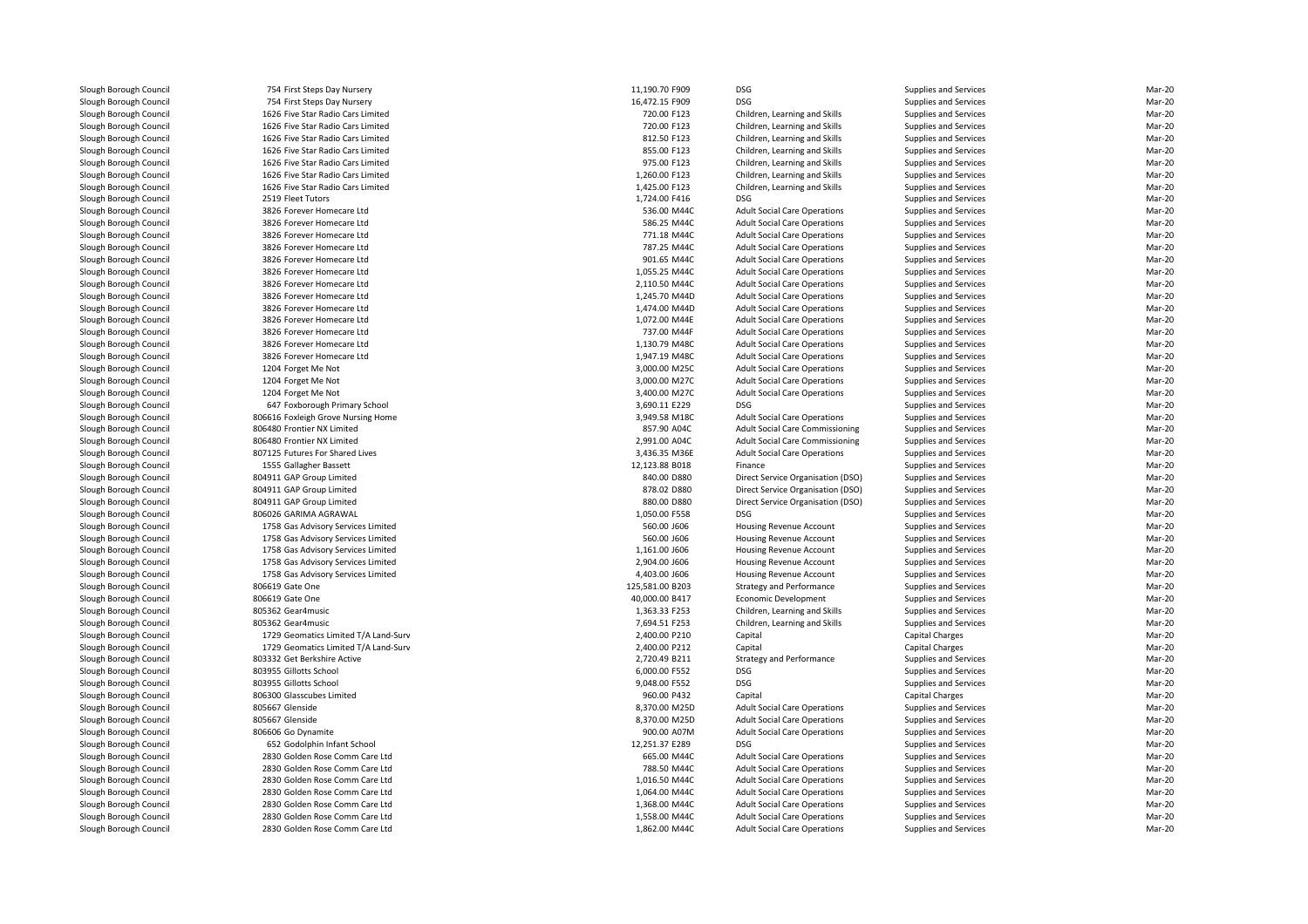| 2830 Golden Rose Comm Care Ltd                                   | 1,919.00 M44C                  | <b>Adult Social Care Operations</b>                                        | Supplies and Services                          | Mar-20 |
|------------------------------------------------------------------|--------------------------------|----------------------------------------------------------------------------|------------------------------------------------|--------|
| 2830 Golden Rose Comm Care Ltd                                   | 2,128.00 M44C                  | <b>Adult Social Care Operations</b>                                        | Supplies and Services                          | Mar-20 |
| 2830 Golden Rose Comm Care Ltd                                   | 2,128.00 M44C                  | <b>Adult Social Care Operations</b>                                        | Supplies and Services                          | Mar-20 |
| 2830 Golden Rose Comm Care Ltd                                   | 2,128.00 M44C                  | <b>Adult Social Care Operations</b>                                        | Supplies and Services                          | Mar-20 |
| 2830 Golden Rose Comm Care Ltd                                   | 2,242.00 M44C                  | <b>Adult Social Care Operations</b>                                        | Supplies and Services                          | Mar-20 |
| 2830 Golden Rose Comm Care Ltd                                   | 2,394.00 M44C                  | <b>Adult Social Care Operations</b>                                        | Supplies and Services                          | Mar-20 |
| 2830 Golden Rose Comm Care Ltd                                   | 2,394.00 M44C                  | <b>Adult Social Care Operations</b>                                        | Supplies and Services                          | Mar-20 |
| 2830 Golden Rose Comm Care Ltd                                   | 2,394.00 M44C                  | <b>Adult Social Care Operations</b>                                        | Supplies and Services                          | Mar-20 |
| 2830 Golden Rose Comm Care Ltd                                   | 2,394.00 M44C                  | <b>Adult Social Care Operations</b>                                        | Supplies and Services                          | Mar-20 |
| 2830 Golden Rose Comm Care Ltd                                   | 2,460.50 M44C                  | <b>Adult Social Care Operations</b>                                        | Supplies and Services                          | Mar-20 |
|                                                                  |                                |                                                                            |                                                | Mar-20 |
| 2830 Golden Rose Comm Care Ltd<br>2830 Golden Rose Comm Care Ltd | 2,698.00 M44C<br>1,596.00 M44D | <b>Adult Social Care Operations</b><br><b>Adult Social Care Operations</b> | Supplies and Services<br>Supplies and Services | Mar-20 |
|                                                                  |                                |                                                                            |                                                |        |
| 2830 Golden Rose Comm Care Ltd                                   | 2,175.50 M44D                  | <b>Adult Social Care Operations</b>                                        | Supplies and Services                          | Mar-20 |
| 2830 Golden Rose Comm Care Ltd                                   | 2,394.00 M44D                  | <b>Adult Social Care Operations</b>                                        | Supplies and Services                          | Mar-20 |
| 2830 Golden Rose Comm Care Ltd                                   | 3,458.00 M44D                  | <b>Adult Social Care Operations</b>                                        | Supplies and Services                          | Mar-20 |
| 2830 Golden Rose Comm Care Ltd                                   | 2,128.00 M44F                  | <b>Adult Social Care Operations</b>                                        | Supplies and Services                          | Mar-20 |
| 2830 Golden Rose Comm Care Ltd                                   | 1,045.00 M45C                  | <b>Adult Social Care Operations</b>                                        | Supplies and Services                          | Mar-20 |
| 2830 Golden Rose Comm Care Ltd                                   | 2,470.00 M48C                  | <b>Adult Social Care Operations</b>                                        | Supplies and Services                          | Mar-20 |
| 2830 Golden Rose Comm Care Ltd                                   | 2,660.00 M48C                  | <b>Adult Social Care Operations</b>                                        | Supplies and Services                          | Mar-20 |
| 2830 Golden Rose Comm Care Ltd                                   | 7,750.00 A06C                  | Adult Social Care Commissioning                                            | Supplies and Services                          | Mar-20 |
| 807049 Gosh Comics LLP                                           | 2,247.43 C104                  | Communities and Lesiure                                                    | Supplies and Services                          | Mar-20 |
| 805693 Gowrings Mobility Group LTD                               | 855.00 M50A                    | Major Infrastructure Projects                                              | Transport                                      | Mar-20 |
| 805693 Gowrings Mobility Group LTD                               | 900.00 M50A                    | Major Infrastructure Projects                                              | Transport                                      | Mar-20 |
| 805186 Grafton Merchanting GB Ltd                                | 1,818.40 D880                  | Direct Service Organisation (DSO)                                          | Supplies and Services                          | Mar-20 |
| 805186 Grafton Merchanting GB Ltd                                | 5,893.00 D880                  | Direct Service Organisation (DSO)                                          | Supplies and Services                          | Mar-20 |
| 848 Graham Peters Ltd                                            | 500.00 P547                    | Capital                                                                    | Capital Charges                                | Mar-20 |
| 848 Graham Peters Ltd                                            | 5,203.27 P547                  | Capital                                                                    | Capital Charges                                | Mar-20 |
| 848 Graham Peters Ltd                                            | 11,389.30 P006                 | Capital                                                                    | Capital Charges                                | Mar-20 |
| 848 Graham Peters Ltd                                            | 2,336.97 P006                  | Capital                                                                    | Capital Charges                                | Mar-20 |
| 804577 Green Monarch ZC2016 c/o Savills(UK) Limited              | 2,000.00 B417                  | <b>Economic Development</b>                                                | Premises                                       | Mar-20 |
| 804577 Green Monarch ZC2016 c/o Savills(UK) Limited              | 3,583.33 H205                  | <b>Strategic Housing Services</b>                                          | Premises                                       | Mar-20 |
| 391 Gresswell                                                    | 4,151.40 C104                  | Communities and Lesiure                                                    | Supplies and Services                          | Mar-20 |
| 805069 Grove Academy                                             | 11,829.68 E299                 | <b>DSG</b>                                                                 | Supplies and Services                          | Mar-20 |
| 804447 Grundon Waste Management Limited                          | 695.00 D342                    | <b>Environmental Services</b>                                              | Supplies and Services                          | Mar-20 |
| 804447 Grundon Waste Management Limited                          | 978.00 D342                    | <b>Environmental Services</b>                                              | Supplies and Services                          | Mar-20 |
| 804447 Grundon Waste Management Limited                          | 389,902.89 D342                | <b>Environmental Services</b>                                              | Supplies and Services                          | Mar-20 |
| 3228 H Plus Care Ltd                                             | 3,174.58 M15F                  | <b>Adult Social Care Operations</b>                                        | Supplies and Services                          | Mar-20 |
| 3228 H Plus Care Ltd                                             | 3,141.85 M17C                  | <b>Adult Social Care Operations</b>                                        | Supplies and Services                          | Mar-20 |
| 3228 H Plus Care Ltd                                             | 3,268.29 M17C                  | <b>Adult Social Care Operations</b>                                        | Supplies and Services                          | Mar-20 |
| 3228 H Plus Care Ltd                                             | 3,174.58 M18C                  | <b>Adult Social Care Operations</b>                                        | Supplies and Services                          | Mar-20 |
| 3228 H Plus Care Ltd                                             | 12,116.57 M26E                 | <b>Adult Social Care Operations</b>                                        | Supplies and Services                          | Mar-20 |
| 806681 Hako Machines Ltd                                         | 510.56 D620                    | Direct Service Organisation (DSO)                                          | Supplies and Services                          | Mar-20 |
| 806681 Hako Machines Ltd                                         | 638.20 D620                    | Direct Service Organisation (DSO)                                          | Supplies and Services                          | Mar-20 |
| 806681 Hako Machines Ltd                                         | 597.42 D620                    | Direct Service Organisation (DSO)                                          | Supplies and Services                          | Mar-20 |
| 1828 Hallens Solicitors                                          | 700.00 D900                    | Direct Service Organisation (DSO)                                          | Indirect Employee Expenses                     | Mar-20 |
| 1465 HAS Technology Limited                                      | 1,986.48 M44C                  | <b>Adult Social Care Operations</b>                                        | Supplies and Services                          | Mar-20 |
| 806443 Hatch Associates Ltd                                      | 4,607.25 B415                  | <b>Economic Development</b>                                                | Supplies and Services                          | Mar-20 |
| 806443 Hatch Associates Ltd                                      | 19,454.63 C008                 | Communities and Lesiure                                                    | Supplies and Services                          | Mar-20 |
| 806443 Hatch Associates Ltd                                      | 979.69 C008                    | <b>Communities and Lesiure</b>                                             | Supplies and Services                          | Mar-20 |
| 804986 Havencare Ltd                                             | 5,118.00 M26E                  | <b>Adult Social Care Operations</b>                                        | Supplies and Services                          | Mar-20 |
| 804986 Havencare Ltd                                             | 5,118.00 M26E                  | <b>Adult Social Care Operations</b>                                        | Supplies and Services                          | Mar-20 |
| 1381 Haybrook College                                            | 800.00 F166                    | <b>DSG</b>                                                                 | Supplies and Services                          | Mar-20 |
| 1381 Haybrook College                                            | 4,000.00 F166                  | <b>DSG</b>                                                                 | Supplies and Services                          | Mar-20 |
| 1381 Haybrook College                                            | 4,000.00 F166                  | <b>DSG</b>                                                                 | Supplies and Services                          | Mar-20 |
| 1381 Haybrook College                                            | 4,000.00 F166                  | <b>DSG</b>                                                                 | Supplies and Services                          | Mar-20 |
| 1381 Haybrook College                                            | 121,987.55 E809                | <b>DSG</b>                                                                 | Supplies and Services                          | Mar-20 |
| 1381 Haybrook College                                            | 49,320.00 F123                 | Children, Learning and Skills                                              | Supplies and Services                          | Mar-20 |
| 3784 Haybrook College Pru                                        | 54,515.00 E809                 | <b>DSG</b>                                                                 | Supplies and Services                          | Mar-20 |
| 805058 Hayley Barker                                             | 621.00 C322                    | Communities and Lesiure                                                    | Supplies and Services                          | Mar-20 |
| 803753 Healthcare Homes                                          | 2,825.43 M15D                  | <b>Adult Social Care Operations</b>                                        | Supplies and Services                          | Mar-20 |
| 803753 Healthcare Homes                                          | 3,321.43 M18C                  | <b>Adult Social Care Operations</b>                                        | Supplies and Services                          | Mar-20 |
| 803753 Healthcare Homes                                          | 3,100.00 M27C                  | <b>Adult Social Care Operations</b>                                        | Supplies and Services                          | Mar-20 |
|                                                                  |                                |                                                                            |                                                |        |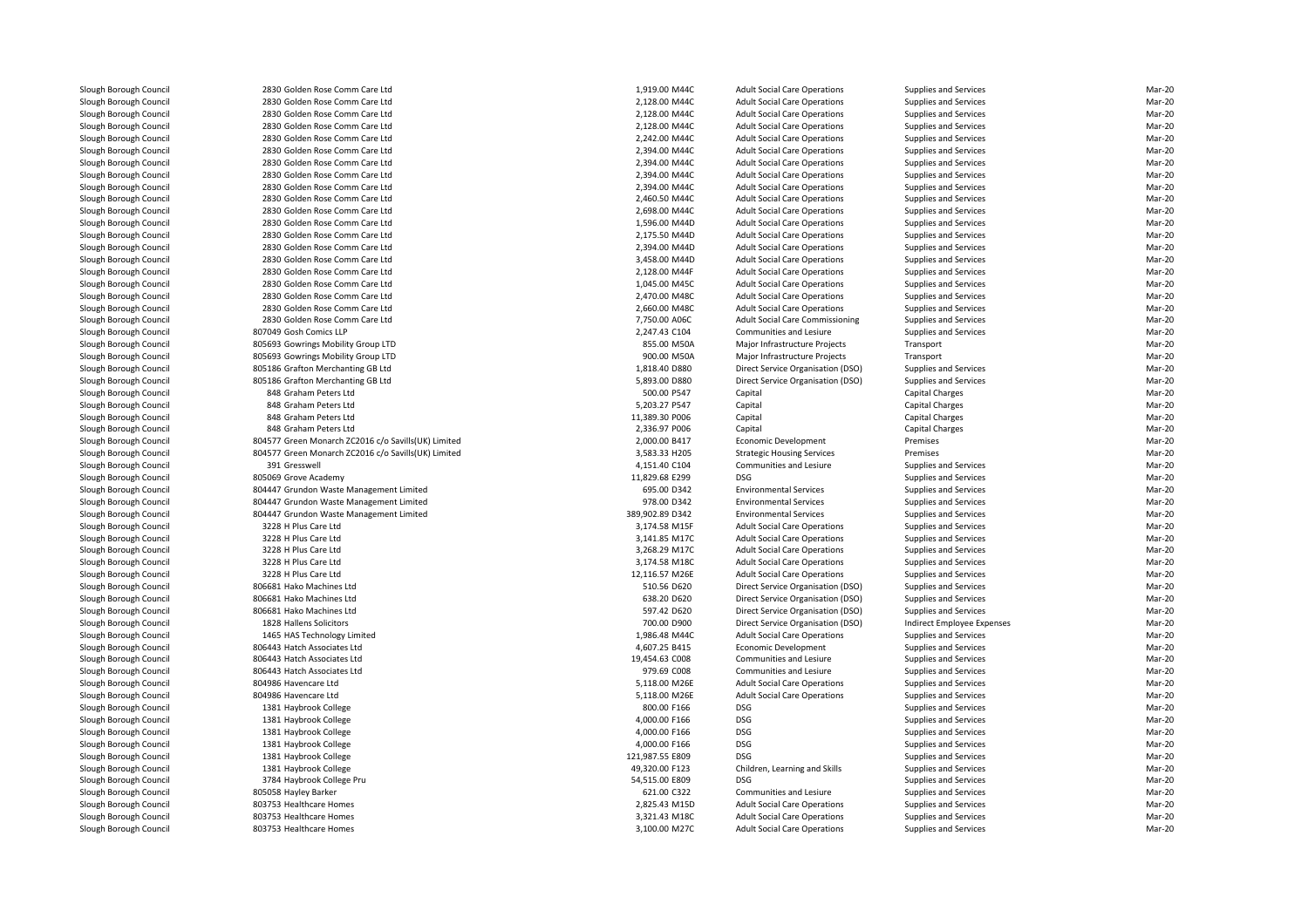| 805368 Heathermount School                                                       | 14,262.67 F462                   | <b>DSG</b>                                  | Supplies and Services                          | Mar-20           |
|----------------------------------------------------------------------------------|----------------------------------|---------------------------------------------|------------------------------------------------|------------------|
| 803447 Herewards House Residential Home                                          | 2,878.57 M27C                    | <b>Adult Social Care Operations</b>         | Supplies and Services                          | Mar-20           |
| 803174 Herongate                                                                 | 900.00 B087                      | <b>Regeneration Development</b>             | Capital Charges                                | Mar-20           |
| 3387 Herschel Grammar School                                                     | 833.33 E309                      | <b>DSG</b>                                  | Supplies and Services                          | Mar-20           |
| 805818 Hestia Housing & Support                                                  | 65,817.06 H254                   | <b>Regulatory Services</b>                  | <b>Supplies and Services</b>                   | Mar-20           |
| 806731 High Hurlands Homes                                                       | 6,996.35 M26E                    | <b>Adult Social Care Operations</b>         | Supplies and Services                          | Mar-20           |
| 806916 Historical Promotions & Event Managment                                   | 2,000.00 C043                    | <b>Customer and Communications</b>          | Supplies and Services                          | Mar-20           |
| 3250 Hodge Hill Grange H C One Ltd                                               | 2,380.00 M15D                    | <b>Adult Social Care Operations</b>         | Supplies and Services                          | Mar-20           |
| 850 Holy Family Catholic Primary School                                          | 165,552.31 E259                  | <b>DSG</b>                                  | Supplies and Services                          | Mar-20           |
| 804339 Hopedale Children and Family Services Ltd                                 | 16,325.41 F462                   | <b>DSG</b>                                  | Supplies and Services                          | Mar-20           |
| 804339 Hopedale Children and Family Services Ltd                                 | 16,325.41 F462                   | <b>DSG</b>                                  | Supplies and Services                          | Mar-20           |
| 804773 HYPERION INFRASTRUCTURE CONSULTANCY LTD                                   | 1,955.00 D015                    | Planning and Transport                      | Supplies and Services                          | Mar-20           |
| 804773 HYPERION INFRASTRUCTURE CONSULTANCY LTD                                   | 2,507.50 D015                    | Planning and Transport                      | Supplies and Services                          | Mar-20           |
| 804773 HYPERION INFRASTRUCTURE CONSULTANCY LTD                                   | 2,507.50 D015                    | Planning and Transport                      | Supplies and Services                          | Mar-20           |
| 803037 Idox Software Ltd                                                         | 12,154.00 A03D                   | <b>Adult Social Care Operations</b>         | Supplies and Services                          | Mar-20           |
| 2917 Imperial Coaches Ltd                                                        | 6,240.00 F123                    | Children, Learning and Skills               | Supplies and Services                          | Mar-20           |
| 3570 Independent Supported Living And Disabilities Ltd                           | 3,000.00 M42E                    | <b>Adult Social Care Operations</b>         | Supplies and Services                          | Mar-20           |
| 3570 Independent Supported Living And Disabilities Ltd                           | 880.00 M44D                      | <b>Adult Social Care Operations</b>         | Supplies and Services                          | Mar-20           |
| 3570 Independent Supported Living And Disabilities Ltd                           | 3,044.16 M44D                    | <b>Adult Social Care Operations</b>         | Supplies and Services                          | Mar-20           |
| 3570 Independent Supported Living And Disabilities Ltd                           | 1,050.00 M44E                    | <b>Adult Social Care Operations</b>         | Supplies and Services                          | Mar-20           |
| 3570 Independent Supported Living And Disabilities Ltd                           | 1,440.00 M44E                    | <b>Adult Social Care Operations</b>         | Supplies and Services                          | Mar-20           |
| 3570 Independent Supported Living And Disabilities Ltd                           | 3,570.00 M44E                    | <b>Adult Social Care Operations</b>         | Supplies and Services                          | Mar-20           |
| 3570 Independent Supported Living And Disabilities Ltd                           | 4,212.00 M44E                    | <b>Adult Social Care Operations</b>         | Supplies and Services                          | Mar-20           |
| 803651 Insight Direct (UK) Ltd                                                   | 1,218.01 A07R                    | <b>Adult Social Care Operations</b>         | Supplies and Services                          | Mar-20           |
| 803651 Insight Direct (UK) Ltd                                                   | 862.00 D750                      | Direct Service Organisation (DSO)           | Supplies and Services                          | Mar-20           |
| 803651 Insight Direct (UK) Ltd                                                   | 1,567.17 P193                    | Capital                                     | Capital Charges                                | Mar-20           |
| 804784 Inspire-Works Limited                                                     | 670.00 F253                      | Children, Learning and Skills               | <b>Agency Staff</b>                            | Mar-20           |
| 804784 Inspire-Works Limited                                                     | 970.00 F253                      | Children, Learning and Skills               | <b>Agency Staff</b>                            | Mar-20           |
| 804784 Inspire-Works Limited                                                     | 1,370.00 F253                    | Children, Learning and Skills               | <b>Agency Staff</b>                            | Mar-20           |
| 804784 Inspire-Works Limited                                                     | 5,280.00 F253                    | Children, Learning and Skills               | Premises                                       | Mar-20<br>Mar-20 |
| 804784 Inspire-Works Limited                                                     | 5,200.00 F253                    | Children, Learning and Skills               | Supplies and Services                          |                  |
| 805325 Instarmac Group plc<br>807183 Intec For Business Ltd                      | 2,565.68 D880<br>7,076.34 B349   | Direct Service Organisation (DSO)<br>People | Supplies and Services<br>Supplies and Services | Mar-20<br>Mar-20 |
|                                                                                  |                                  |                                             |                                                | Mar-20           |
| 3172 Intelligent Transport Services<br>806710 Intercity Managed Services Limited | 60,000.00 D508<br>21,510.12 P193 | Major Infrastructure Projects<br>Capital    | Supplies and Services<br>Capital Charges       | Mar-20           |
| 806710 Intercity Managed Services Limited                                        | 55,146.48 P193                   | Capital                                     | Capital Charges                                | Mar-20           |
| 3500 Iqra Slough Islamic Primary School                                          | 64,620.78 E489                   | <b>DSG</b>                                  | Supplies and Services                          | Mar-20           |
| 2919 Islamic Shakhsiyah Foundation                                               | 8,692.74 F909                    | <b>DSG</b>                                  | Supplies and Services                          | Mar-20           |
| 2919 Islamic Shakhsiyah Foundation                                               | 9,006.32 F909                    | <b>DSG</b>                                  | Supplies and Services                          | Mar-20           |
| 753 Jack In The Box Day Nursery                                                  | 12,128.12 F909                   | <b>DSG</b>                                  | Supplies and Services                          | Mar-20           |
| 805377 Jack Steadman                                                             | 750.00 C037                      | Communities and Lesiure                     | Supplies and Services                          | Mar-20           |
| 1479 Jactone Products Limited                                                    | 1,383.00 P193                    | Capital                                     | Capital Charges                                | Mar-20           |
| 804497 James Button & Co Solicitors                                              | 725.00 D316                      | <b>Regulatory Services</b>                  | Supplies and Services                          | Mar-20           |
| 733 James Elliman School                                                         | 30,437.46 E319                   | <b>DSG</b>                                  | Supplies and Services                          | Mar-20           |
| 1170 Jc Applications Development Ltd                                             | 7,079.00 B018                    | Finance                                     | Supplies and Services                          | Mar-20           |
| 805226 JD Surfacing & Civil Engineering Limited                                  | 705.00 D880                      | Direct Service Organisation (DSO)           | Supplies and Services                          | Mar-20           |
| 805226 JD Surfacing & Civil Engineering Limited                                  | 2,285.00 D880                    | Direct Service Organisation (DSO)           | Supplies and Services                          | Mar-20           |
| 805226 JD Surfacing & Civil Engineering Limited                                  | 2,545.38 D880                    | Direct Service Organisation (DSO)           | Supplies and Services                          | Mar-20           |
| 805226 JD Surfacing & Civil Engineering Limited                                  | 2,856.25 D880                    | Direct Service Organisation (DSO)           | Supplies and Services                          | Mar-20           |
| 805226 JD Surfacing & Civil Engineering Limited                                  | 3,214.72 D880                    | Direct Service Organisation (DSO)           | Supplies and Services                          | Mar-20           |
| 805226 JD Surfacing & Civil Engineering Limited                                  | 4,000.00 D880                    | Direct Service Organisation (DSO)           | Supplies and Services                          | Mar-20           |
| 805226 JD Surfacing & Civil Engineering Limited                                  | 4,000.00 D880                    | Direct Service Organisation (DSO)           | Supplies and Services                          | Mar-20           |
| 805226 JD Surfacing & Civil Engineering Limited                                  | 11,593.02 D880                   | Direct Service Organisation (DSO)           | Supplies and Services                          | Mar-20           |
| 805226 JD Surfacing & Civil Engineering Limited                                  | 11,655.39 D880                   | Direct Service Organisation (DSO)           | Supplies and Services                          | Mar-20           |
| 805226 JD Surfacing & Civil Engineering Limited                                  | 12,218.25 D880                   | Direct Service Organisation (DSO)           | Supplies and Services                          | Mar-20           |
| 805226 JD Surfacing & Civil Engineering Limited                                  | 12,761.24 D880                   | Direct Service Organisation (DSO)           | Supplies and Services                          | Mar-20           |
| 805226 JD Surfacing & Civil Engineering Limited                                  | 15,523.05 D880                   | Direct Service Organisation (DSO)           | Supplies and Services                          | Mar-20           |
| 806952 JLJ Mediation Limited                                                     | 1,525.00 B096                    | Governance                                  | Supplies and Services                          | Mar-20           |
| 1592 Jmw Systems Limited                                                         | 2,500.00 D512                    | Major Infrastructure Projects               | Premises                                       | Mar-20           |
| 1592 Jmw Systems Limited                                                         | 16,895.00 D512                   | Major Infrastructure Projects               | Premises                                       | Mar-20           |
| 1592 Jmw Systems Limited                                                         | 9,945.70 P192                    | Capital                                     | Capital Charges                                | Mar-20           |
| 1592 Jmw Systems Limited                                                         | 9,945.70 P192                    | Capital                                     | Capital Charges                                | Mar-20           |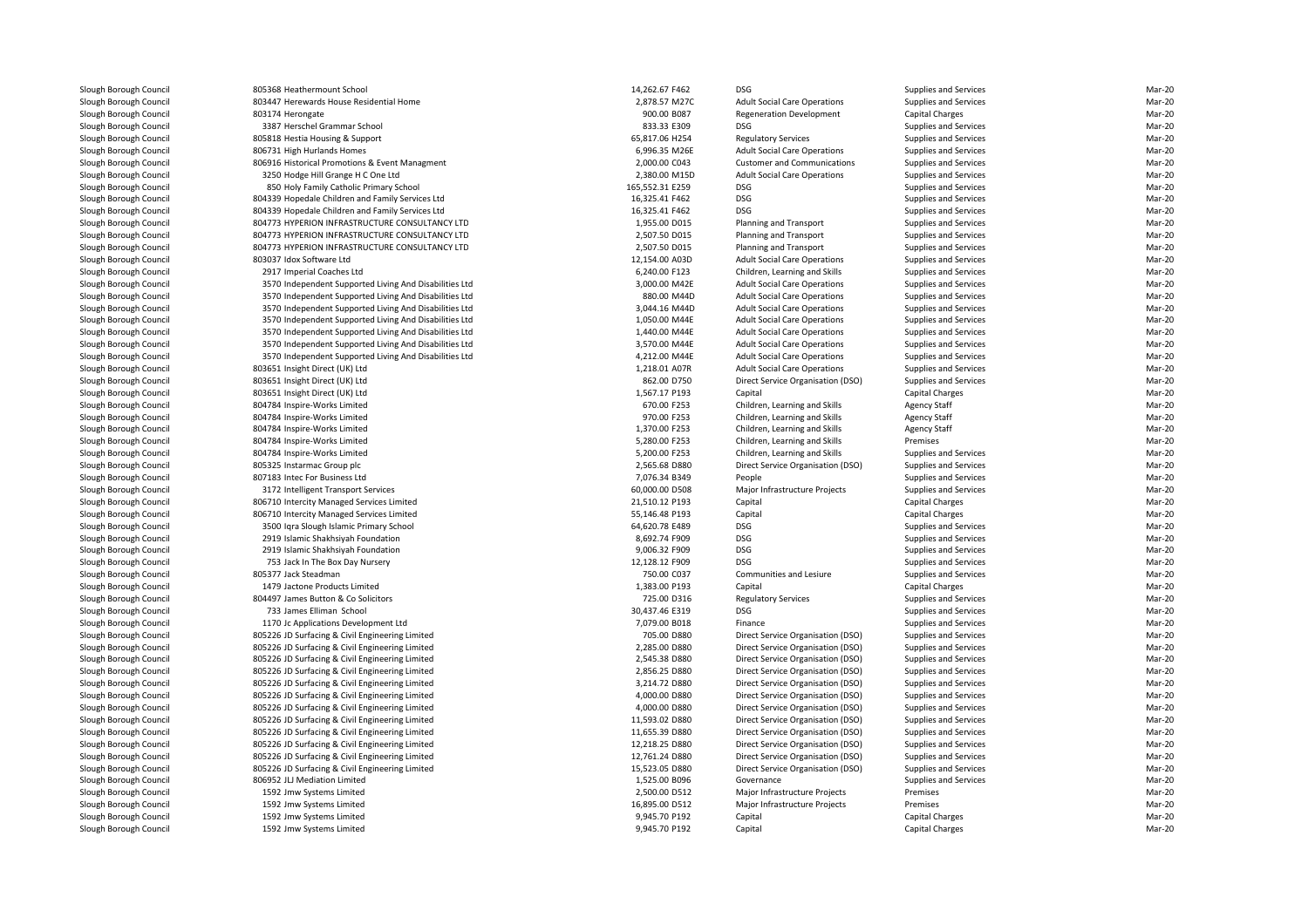| 1592 Jmw Systems Limited                               | 19,891.40 P192                   | Capital                                                                    | Capital Charges                                | Mar-20           |
|--------------------------------------------------------|----------------------------------|----------------------------------------------------------------------------|------------------------------------------------|------------------|
| 1592 Jmw Systems Limited                               | 19,891.40 P192                   | Capital                                                                    | <b>Capital Charges</b>                         | Mar-20           |
| 956 John Murphy & Company Ltd                          | 540.00 H206                      | <b>Strategic Housing Services</b>                                          | Premises                                       | Mar-20           |
| 956 John Murphy & Company Ltd                          | 1,280.00 H206                    | <b>Strategic Housing Services</b>                                          | Premises                                       | Mar-20           |
| 956 John Murphy & Company Ltd                          | 1,280.00 H206                    | <b>Strategic Housing Services</b>                                          | Premises                                       | Mar-20           |
| 956 John Murphy & Company Ltd                          | 1,672.71 H206                    | <b>Strategic Housing Services</b>                                          | Premises                                       | Mar-20           |
| 956 John Murphy & Company Ltd                          | 1,800.00 H206                    | <b>Strategic Housing Services</b>                                          | Premises                                       | Mar-20           |
| 956 John Murphy & Company Ltd                          | 2,005.00 H206                    | <b>Strategic Housing Services</b>                                          | Premises                                       | Mar-20           |
| 956 John Murphy & Company Ltd                          | 2,100.00 H206                    | <b>Strategic Housing Services</b>                                          | Premises                                       | Mar-20           |
| 956 John Murphy & Company Ltd                          | 2.560.00 H206                    | <b>Strategic Housing Services</b>                                          | Premises                                       | Mar-20           |
| 956 John Murphy & Company Ltd                          | 715.00 B079                      | <b>Regeneration Development</b>                                            | Supplies and Services                          | Mar-20           |
| 2200 Joshua Pilmore                                    | 1,547.50 C322                    | Communities and Lesiure                                                    | Supplies and Services                          | Mar-20           |
| 2200 Joshua Pilmore                                    | 1,565.00 C322                    | Communities and Lesiure                                                    | Supplies and Services                          | Mar-20           |
| 803815 Kathys Childcare                                | 2,326.39 F909                    | <b>DSG</b>                                                                 | Supplies and Services                          | Mar-20           |
| 804916 Kay Zebazbi                                     | 900.00 C038                      | Communities and Lesiure                                                    | Supplies and Services                          | Mar-20           |
| 2620 Kcare Nursing Agency Ltd                          | 648.00 M44C                      | <b>Adult Social Care Operations</b>                                        | Supplies and Services                          | Mar-20           |
| 2620 Kcare Nursing Agency Ltd                          | 948.00 M44C                      | <b>Adult Social Care Operations</b>                                        | Supplies and Services                          | Mar-20           |
| 2620 Kcare Nursing Agency Ltd                          | 1,720.00 M44C                    | <b>Adult Social Care Operations</b>                                        | Supplies and Services                          | Mar-20           |
| 2620 Kcare Nursing Agency Ltd                          | 1,944.00 M44C                    | <b>Adult Social Care Operations</b>                                        | Supplies and Services                          | Mar-20           |
| 2620 Kcare Nursing Agency Ltd                          | 1,944.00 M44C                    | <b>Adult Social Care Operations</b>                                        | Supplies and Services                          | Mar-20           |
| 2620 Kcare Nursing Agency Ltd                          | 1,944.00 M44C                    | <b>Adult Social Care Operations</b>                                        | Supplies and Services                          | Mar-20           |
| 2620 Kcare Nursing Agency Ltd                          | 2,160.00 M44C                    | <b>Adult Social Care Operations</b>                                        | Supplies and Services                          | Mar-20           |
| 2620 Kcare Nursing Agency Ltd                          | 776.00 M44D                      | <b>Adult Social Care Operations</b>                                        | Supplies and Services                          | Mar-20           |
| 2620 Kcare Nursing Agency Ltd                          | 1,232.00 M44D                    | <b>Adult Social Care Operations</b>                                        | Supplies and Services                          | Mar-20           |
| 2620 Kcare Nursing Agency Ltd                          | 648.00 M48C                      | <b>Adult Social Care Operations</b>                                        | Supplies and Services                          | Mar-20           |
| 2620 Kcare Nursing Agency Ltd                          | 1,296.00 M48C                    | <b>Adult Social Care Operations</b>                                        | Supplies and Services                          | Mar-20           |
| 2620 Kcare Nursing Agency Ltd                          | 2,376.00 M48C                    | <b>Adult Social Care Operations</b>                                        | Supplies and Services                          | Mar-20           |
| 804887 KCare Nursing Agency Ltd Supported House Living | 2,926.00 M42F                    | <b>Adult Social Care Operations</b>                                        | Supplies and Services                          | Mar-20           |
| 1597 Keep Britain Tidy                                 | 987.00 C001                      | Communities and Lesiure                                                    | Premises                                       | Mar-20           |
| 804875 Kennel Lane School                              | 7,886.00 F551                    | DSG                                                                        | Supplies and Services                          | Mar-20           |
| 804875 Kennel Lane School                              | 9,466.00 F551                    | <b>DSG</b>                                                                 | Supplies and Services                          | Mar-20           |
| 663 Kent County Council                                | 12,595.87 F551                   | <b>DSG</b>                                                                 | Supplies and Services                          | Mar-20           |
| 663 Kent County Council                                | 20,929.81 F551                   | <b>DSG</b>                                                                 | Supplies and Services                          | Mar-20           |
| 1996 Keysoft Solutions Limited                         | 2,700.00 B071                    | <b>Regeneration Delivery</b>                                               | Supplies and Services                          | Mar-20           |
| 803916 Kharis Solutions                                | 952.88 M44C                      | <b>Adult Social Care Operations</b>                                        | Supplies and Services                          | Mar-20           |
| 803916 Kharis Solutions                                | 1,848.00 M44C                    | <b>Adult Social Care Operations</b>                                        | Supplies and Services                          | Mar-20           |
| 803916 Kharis Solutions                                | 2,079.00 M44C                    | <b>Adult Social Care Operations</b>                                        | <b>Supplies and Services</b>                   | Mar-20           |
| 803916 Kharis Solutions                                | 2,079.00 M44C                    | <b>Adult Social Care Operations</b>                                        | Supplies and Services                          | Mar-20           |
| 803916 Kharis Solutions                                | 2,079.00 M44C                    | <b>Adult Social Care Operations</b>                                        | Supplies and Services                          | Mar-20           |
| 803916 Kharis Solutions                                | 2,079.00 M44C                    | <b>Adult Social Care Operations</b>                                        | Supplies and Services                          | Mar-20           |
| 803916 Kharis Solutions                                | 2,079.00 M44C                    | <b>Adult Social Care Operations</b>                                        | Supplies and Services                          | Mar-20           |
| 803916 Kharis Solutions                                | 2,772.00 M44E                    | <b>Adult Social Care Operations</b>                                        | Supplies and Services                          | Mar-20<br>Mar-20 |
| 803916 Kharis Solutions                                | 10,584.00 M44E                   | <b>Adult Social Care Operations</b>                                        | Supplies and Services                          | Mar-20           |
| 803916 Kharis Solutions<br>803916 Kharis Solutions     | 11,088.00 M44E<br>11,088.00 M44E | <b>Adult Social Care Operations</b><br><b>Adult Social Care Operations</b> | Supplies and Services<br>Supplies and Services | Mar-20           |
| 803916 Kharis Solutions                                | 2,079.00 M45C                    | <b>Adult Social Care Operations</b>                                        | Supplies and Services                          | Mar-20           |
| 803916 Kharis Solutions                                | 1,848.00 M48C                    | <b>Adult Social Care Operations</b>                                        | Supplies and Services                          | Mar-20           |
| 803916 Kharis Solutions                                | 2,079.00 M48C                    | <b>Adult Social Care Operations</b>                                        | Supplies and Services                          | Mar-20           |
| 807176 Konflux Theatre Education                       | 1,700.00 D508                    | Major Infrastructure Projects                                              | Supplies and Services                          | Mar-20           |
| 1071 Labc                                              | 2,201.33 D218                    | Planning and Transport                                                     | Supplies and Services                          | Mar-20           |
| 803558 Lambert Smith Hampton                           | 1,521.00 B079                    | <b>Regeneration Development</b>                                            | Supplies and Services                          | Mar-20           |
| 804408 Land Referencing Services LLP                   | 600.00 P405                      | Capital                                                                    | Capital Charges                                | Mar-20           |
| 804408 Land Referencing Services LLP                   | 830.07 P405                      | Capital                                                                    | Capital Charges                                | Mar-20           |
| 804408 Land Referencing Services LLP                   | 950.00 P405                      | Capital                                                                    | Capital Charges                                | Mar-20           |
| 804408 Land Referencing Services LLP                   | 1,591.00 P405                    | Capital                                                                    | Capital Charges                                | Mar-20           |
| 664 Langley Grammar School                             | 833.33 E329                      | <b>DSG</b>                                                                 | Supplies and Services                          | Mar-20           |
| 805463 Langley Hall Arts Limited                       | 3,225.00 F253                    | Children, Learning and Skills                                              | <b>Agency Staff</b>                            | Mar-20           |
| 1699 Langley Hall Primary Academy                      | 2,833.33 E739                    | <b>DSG</b>                                                                 | Supplies and Services                          | Mar-20           |
| 3001 Langley Haven Care Homes Ltd                      | 3,148.57 M25C                    | <b>Adult Social Care Operations</b>                                        | Supplies and Services                          | Mar-20           |
| 3001 Langley Haven Care Homes Ltd                      | 3,257.14 M25C                    | <b>Adult Social Care Operations</b>                                        | Supplies and Services                          | Mar-20           |
| 3001 Langley Haven Care Homes Ltd                      | 3,365.71 M25C                    | <b>Adult Social Care Operations</b>                                        | Supplies and Services                          | Mar-20           |
| 3001 Langley Haven Care Homes Ltd                      | 3,365.71 M25C                    | <b>Adult Social Care Operations</b>                                        | Supplies and Services                          | Mar-20           |
|                                                        |                                  |                                                                            |                                                |                  |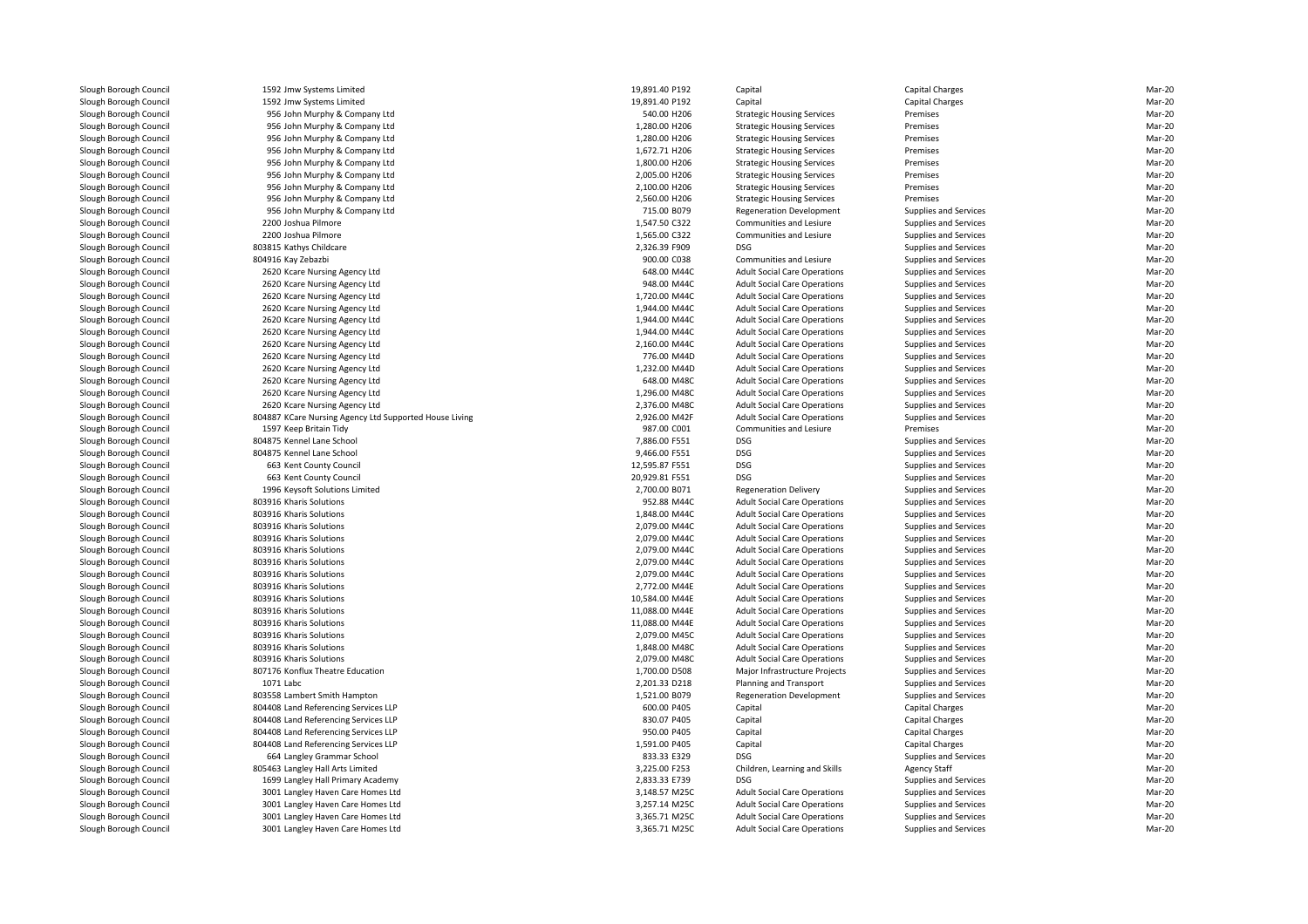| 3001 Langley Haven Care Homes Ltd                        | 3,365.71 M25C  | <b>Adult Social Care Operations</b> | Supplies and Services      | Mar-20 |
|----------------------------------------------------------|----------------|-------------------------------------|----------------------------|--------|
| 3001 Langley Haven Care Homes Ltd                        | 3,365.71 M25C  | <b>Adult Social Care Operations</b> | Supplies and Services      | Mar-20 |
| 3001 Langley Haven Care Homes Ltd                        | 3,365.71 M25C  | <b>Adult Social Care Operations</b> | Supplies and Services      | Mar-20 |
| 3001 Langley Haven Care Homes Ltd                        | 3,365.71 M25C  | <b>Adult Social Care Operations</b> | Supplies and Services      | Mar-20 |
| 3001 Langley Haven Care Homes Ltd                        | 3,542.86 M25C  | <b>Adult Social Care Operations</b> | Supplies and Services      | Mar-20 |
| 3001 Langley Haven Care Homes Ltd                        | 3,985.71 M25C  | <b>Adult Social Care Operations</b> | Supplies and Services      | Mar-20 |
| 3001 Langley Haven Care Homes Ltd                        | 3,720.00 M26E  | <b>Adult Social Care Operations</b> | Supplies and Services      | Mar-20 |
| 3001 Langley Haven Care Homes Ltd                        | 3,720.00 M26E  | <b>Adult Social Care Operations</b> | Supplies and Services      | Mar-20 |
| 3001 Langley Haven Care Homes Ltd                        | 3,365.71 M27C  | <b>Adult Social Care Operations</b> | Supplies and Services      | Mar-20 |
|                                                          |                |                                     |                            | Mar-20 |
| 3001 Langley Haven Care Homes Ltd                        | 3,365.71 M27C  | <b>Adult Social Care Operations</b> | Supplies and Services      |        |
| 3001 Langley Haven Care Homes Ltd                        | 3,365.71 M27C  | <b>Adult Social Care Operations</b> | Supplies and Services      | Mar-20 |
| 3001 Langley Haven Care Homes Ltd                        | 1,860.00 M27F  | <b>Adult Social Care Operations</b> | Supplies and Services      | Mar-20 |
| 3001 Langley Haven Care Homes Ltd                        | 3,365.71 M27F  | <b>Adult Social Care Operations</b> | Supplies and Services      | Mar-20 |
| 3001 Langley Haven Care Homes Ltd                        | 3,985.71 M27F  | <b>Adult Social Care Operations</b> | Supplies and Services      | Mar-20 |
| 3001 Langley Haven Care Homes Ltd                        | 3,148.57 M28C  | <b>Adult Social Care Operations</b> | Supplies and Services      | Mar-20 |
| 3001 Langley Haven Care Homes Ltd                        | 3,365.71 M28C  | <b>Adult Social Care Operations</b> | Supplies and Services      | Mar-20 |
| 3001 Langley Haven Care Homes Ltd                        | 3,365.71 M29C  | <b>Adult Social Care Operations</b> | Supplies and Services      | Mar-20 |
| 803686 Lascelles Park Nursery                            | 19,666.17 F909 | <b>DSG</b>                          | Supplies and Services      | Mar-20 |
| 803686 Lascelles Park Nurserv                            | 26.498.34 F909 | <b>DSG</b>                          | Supplies and Services      | Mar-20 |
| 806426 LAURA FRANKLIN                                    | 554.17 F417    | <b>DSG</b>                          | Supplies and Services      | Mar-20 |
| 3482 Leonard Cheshire Disability                         | 5,119.04 M25D  | <b>Adult Social Care Operations</b> | Supplies and Services      | Mar-20 |
| 3019 Lg Futures Limited                                  | 2,245.00 B015  | Finance                             | Supplies and Services      | Mar-20 |
| 807007 Liam Russell Architects Ltd                       | 38,333.33 P208 | Capital                             | <b>Capital Charges</b>     | Mar-20 |
| 807007 Liam Russell Architects Ltd                       | 41,333.33 P208 | Capital                             | <b>Capital Charges</b>     | Mar-20 |
| 807007 Liam Russell Architects Ltd                       | 20,000.00 P432 | Capital                             | <b>Capital Charges</b>     | Mar-20 |
| 807007 Liam Russell Architects Ltd                       | 20,000.00 P432 | Capital                             | Capital Charges            | Mar-20 |
| 301 Liberata Uk Limited                                  | 7,824.49 B048  | <b>Customer and Communications</b>  | Supplies and Services      | Mar-20 |
| 807116 Libraries Connected                               | 535.00 C104    | Communities and Lesiure             | Indirect Employee Expenses | Mar-20 |
| 803392 Liftshare.com LTD                                 | 16,135.62 D508 | Major Infrastructure Projects       | Supplies and Services      | Mar-20 |
| 804797 Lime Social Marketing, Media & Communications Ltd | 11,000.00 H235 | <b>Regulatory Services</b>          | Supplies and Services      | Mar-20 |
| 397 Liquidlogic                                          | 21,900.00 F144 | Children, Learning and Skills       | Supplies and Services      | Mar-20 |
| 397 Liquidlogic                                          | 44,500.00 F144 | Children, Learning and Skills       | Supplies and Services      | Mar-20 |
| 804692 Little Diamonds Pre School                        | 15,460.26 F909 | <b>DSG</b>                          | Supplies and Services      | Mar-20 |
| 3791 Littledown Pru                                      | 17,120.00 E807 | DSG                                 | Supplies and Services      | Mar-20 |
| 792 Local Government Association                         | 3,059.68 J015  | Housing Revenue Account             | Supplies and Services      | Mar-20 |
| 4017 Local Government Information Unit(Lgiu)             | 10,700.00 B203 | <b>Strategy and Performance</b>     | Supplies and Services      | Mar-20 |
| 804544 London Borough of Harrow                          | 79,692.30 B096 | Governance                          | Indirect Employee Expenses | Mar-20 |
| 804544 London Borough of Harrow                          | 88,843.82 B096 | Governance                          | Indirect Employee Expenses | Mar-20 |
| 804544 London Borough of Harrow                          | 2,625.00 B203  | <b>Strategy and Performance</b>     | Supplies and Services      | Mar-20 |
| 1282 Long Close School                                   | 3,922.05 F909  | <b>DSG</b>                          | Supplies and Services      | Mar-20 |
| 1282 Long Close School                                   | 10,332.18 F909 | <b>DSG</b>                          | Supplies and Services      | Mar-20 |
| 804585 Longlea Ltd                                       | 3,985.71 M18C  | <b>Adult Social Care Operations</b> | Supplies and Services      | Mar-20 |
| 4024 Longridge                                           | 1,440.00 F002  | Communities and Lesiure             | Supplies and Services      | Mar-20 |
| 2302 Look Ahead Care And Support                         | 13,961.64 H211 | <b>Adult Social Care Operations</b> | Supplies and Services      | Mar-20 |
| 2302 Look Ahead Care And Support                         | 13,961.64 H211 | <b>Adult Social Care Operations</b> | Supplies and Services      | Mar-20 |
| 3910 Lookahead Care & Support                            | 2,239.17 H216  | <b>Strategic Housing Services</b>   | <b>Government Grants</b>   | Mar-20 |
| 806810 Lorraine McIntyre                                 | 744.00 C322    | Communities and Lesiure             | Supplies and Services      | Mar-20 |
| 804919 Louise Seddon (Louise's Little Peeps)             | 672.53 F909    | <b>DSG</b>                          | Supplies and Services      | Mar-20 |
| 806800 Lowe Consultancy Service                          | 700.00 B409    | People                              | Indirect Employee Expenses | Mar-20 |
| 804917 Luisa Figueiredo                                  | 1,220.00 C037  | Communities and Lesiure             | Supplies and Services      | Mar-20 |
| 1195 Lynch Hill (Foundation Primary) School              | 22,648.38 E749 | <b>DSG</b>                          | Supplies and Services      | Mar-20 |
| 1771 Lynch Hill Academy                                  | 6,541.67 E359  | <b>DSG</b>                          | Supplies and Services      | Mar-20 |
| 806390 Lynch Hill Enterprise Academy (NEW)               | 4,000.00 F166  | <b>DSG</b>                          | Supplies and Services      | Mar-20 |
| 806390 Lynch Hill Enterprise Academy (NEW)               | 16,000.00 F166 | <b>DSG</b>                          | Supplies and Services      | Mar-20 |
| 3424 M D Homes                                           | 4,871.43 M15F  | <b>Adult Social Care Operations</b> | Supplies and Services      | Mar-20 |
| 1874 Maccabee Pets Hotel                                 | 1,680.00 H253  | Neighbourhood Services              | Supplies and Services      | Mar-20 |
| 4001 Manpower Direct Uk Limited                          | 1,452.26 A107  | <b>Building Management</b>          | Premises                   | Mar-20 |
| 4001 Manpower Direct Uk Limited                          | 2,494.82 A107  | <b>Building Management</b>          | Premises                   | Mar-20 |
| 4001 Manpower Direct Uk Limited                          | 3,995.93 A107  | <b>Building Management</b>          | Premises                   | Mar-20 |
| 4001 Manpower Direct Uk Limited                          | 4,328.11 A107  | <b>Building Management</b>          | Premises                   | Mar-20 |
| 4001 Manpower Direct Uk Limited                          | 3,287.61 B175  | <b>Building Management</b>          | Premises                   | Mar-20 |
| 4001 Manpower Direct Uk Limited                          | 3,519.64 B175  | <b>Building Management</b>          | Premises                   | Mar-20 |
|                                                          |                |                                     |                            |        |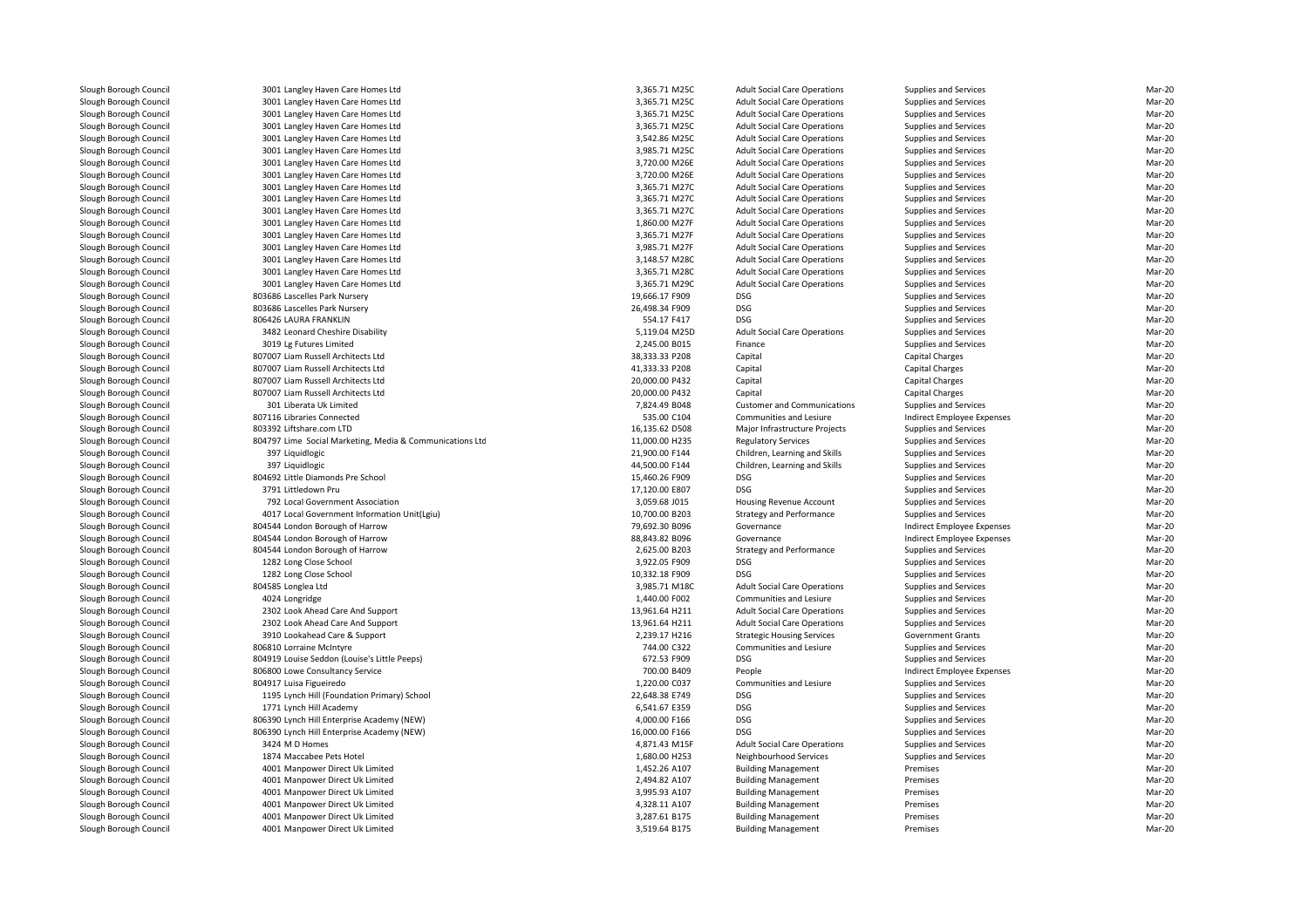4001 Manpower Direct Uk Limited 4001 Manpower Direct Uk Limited 4001 Manpower Direct Uk Limited 4001 Manpower Direct Uk Limited 4001 Manpower Direct Uk Limited 4001 Manpower Direct Uk Limited 4001 Manpower Direct Uk Limited 4001 Manpower Direct Uk Limited 4001 Manpower Direct Uk Limited 4001 Manpower Direct Uk Limited 4001 Manpower Direct Uk Limited 4001 Manpower Direct Uk Limited 4001 Manpower Direct Uk Limited 4001 Manpower Direct Uk Limited 4001 Manpower Direct Uk Limited1652 Mans Legal Assistance 529 Marish Primary School 88,935.44 E759 DSG2751 Martin Conway 2751 Martin Conway 2751 Martin Conway 2751 Martin Conway 1886 Matrix Scm 1886 Matrix Scm 1886 Matrix Scm 1886 Matrix Scm 807009 Medigold Health Consultancy Ltd 807112 Mercato Solutions Ltd805800 Merchandise Mania Ltd. 805218 Merit Thornton Planning and Community Consultants Ltd 805218 Merit Thornton Planning and Community Consultants Ltd 805218 Merit Thornton Planning and Community Consultants Ltd 1496 Mighty Acorns Day Nursery Ltd 806737 Mishcon de Reya LLP 806737 Mishcon de Reya LLP 805121 MMCG (2) Limited 3,107.14 M15D 805121 MMCG (2) Limited 3,321.43 M15D 805121 MMCG (2) Limited 3,107.14 M17C 805121 MMCG (2) Limited 3,107.14 M17C 805121 MMCG (2) Limited 3,321.43 M17C 805121 MMCG (2) Limitedd  $3,321.43 \text{ M}$  805121 MMCG (2) Limited 3,107.14 M18C 805121 MMCG (2) Limited 3,107.14 M18C 805121 MMCG (2) Limited 3,107.14 M18C 805121 MMCG (2) Limited 3,107.14 M18C 805121 MMCG (2) Limited 3,107.14 M18C 805121 MMCG (2) Limited 3,107.14 M18C 805121 MMCG (2) Limited 3,107.14 M18C 805121 MMCG (2) Limited 3,107.14 M18C 805121 MMCG (2) Limited 3,321.43 M18C 805121 MMCG (2) Limited 3,321.43 M18C 805121 MMCG (2) Limited 3,321.43 M18C 805121 MMCG (2) Limited 3,321.43 M18C 805121 MMCG (2) Limited 3,321.43 M18C 805121 MMCG (2) Limited 3,321.43 M18C 805121 MMCG (2) Limited 3,321.43 M18C 805121 MMCG (2) Limited 3,321.43 M18C 805121 MMCG (2) Limited 3,832.14 M18C 805121 MMCG (2) Limited 3,107.14 M25C 805121 MMCG (2) Limited 3,107.14 M25C 805121 MMCG (2) Limited 3,107.14 M25C 805121 MMCG (2) Limited 3,107.14 M25C805121 MMCG (2) Limited

| 1 Manpower Direct Uk Limited                            | 3,820.07 B175                  | <b>Building Management</b>                                                 | Premises                                       | Mar-20           |
|---------------------------------------------------------|--------------------------------|----------------------------------------------------------------------------|------------------------------------------------|------------------|
| 1 Manpower Direct Uk Limited                            | 883.18 H216                    | <b>Strategic Housing Services</b>                                          | Premises                                       | Mar-20           |
| 1 Manpower Direct Uk Limited                            | 6,058.41 H216                  | <b>Strategic Housing Services</b>                                          | Premises                                       | Mar-20           |
| 1 Manpower Direct Uk Limited                            | 6,941.59 H216                  | <b>Strategic Housing Services</b>                                          | Premises                                       | Mar-20           |
| 1 Manpower Direct Uk Limited                            | 7,503.36 H216                  | <b>Strategic Housing Services</b>                                          | Premises                                       | Mar-20           |
| 1 Manpower Direct Uk Limited                            | 5,041.32 A07M                  | <b>Adult Social Care Operations</b>                                        | Premises                                       | Mar-20           |
| 1 Manpower Direct Uk Limited                            | 5,041.32 A07M                  | <b>Adult Social Care Operations</b>                                        | Premises                                       | Mar-20           |
| 1 Manpower Direct Uk Limited                            | 5,490.74 A07M                  | <b>Adult Social Care Operations</b>                                        | Premises                                       | Mar-20           |
| 1 Manpower Direct Uk Limited                            | 1,435.99 B159                  | <b>Building Management</b>                                                 | <b>Supplies and Services</b>                   | Mar-20           |
| 1 Manpower Direct Uk Limited                            | 3.340.94 B159                  | <b>Building Management</b>                                                 | Supplies and Services                          | Mar-20           |
| 1 Manpower Direct Uk Limited                            | 3,927.94 B159                  | <b>Building Management</b>                                                 | <b>Supplies and Services</b>                   | Mar-20           |
| 1 Manpower Direct Uk Limited                            | 5,363.93 B159                  | <b>Building Management</b>                                                 | Supplies and Services                          | Mar-20           |
| 1 Manpower Direct Uk Limited                            | 7,425.20 B159                  | <b>Building Management</b>                                                 | Supplies and Services                          | Mar-20           |
| 1 Manpower Direct Uk Limited                            | 16,662.74 P422                 | Capital                                                                    | Capital Charges                                | Mar-20           |
| 1 Manpower Direct Uk Limited                            | 16,662.74 P422                 | Capital                                                                    | <b>Capital Charges</b>                         | Mar-20           |
| 2 Maps Legal Assistance                                 | 1,011.36 B018                  | Finance                                                                    | <b>Supplies and Services</b>                   | Mar-20           |
| 9 Marish Primary School                                 | 88,935.44 E759                 | <b>DSG</b>                                                                 | Supplies and Services                          | Mar-20           |
| 1 Martin Conway                                         | 618.40 M80F                    | <b>Adult Social Care Operations</b>                                        | <b>Supplies and Services</b>                   | Mar-20           |
| 1 Martin Conway                                         | 618.40 M80F                    | <b>Adult Social Care Operations</b>                                        | Supplies and Services                          | Mar-20           |
| 1 Martin Conway                                         | 735.00 M80F                    | <b>Adult Social Care Operations</b>                                        | Supplies and Services                          | Mar-20           |
| 1 Martin Conway                                         | 735.00 M80F                    | <b>Adult Social Care Operations</b>                                        | Supplies and Services                          | Mar-20           |
| 6 Matrix Scm                                            | 210,044.50 B023                | Finance                                                                    | <b>Agency Staff</b>                            | Mar-20           |
| 6 Matrix Scm                                            | 253,250.60 B023                | Finance                                                                    | <b>Agency Staff</b>                            | Mar-20           |
| 6 Matrix Scm                                            | 261,856.92 B023                | Finance                                                                    | <b>Agency Staff</b>                            | Mar-20           |
| 6 Matrix Scm                                            | 271,864.16 B023                | Finance                                                                    | <b>Agency Staff</b>                            | Mar-20           |
| 9 Medigold Health Consultancy Ltd                       | 6,998.25 B349                  | People                                                                     | Supplies and Services                          | Mar-20           |
| 2 Mercato Solutions Ltd                                 | 12,000.00 B342                 | Digital and Strategic IT                                                   | <b>Supplies and Services</b>                   | Mar-20           |
| 0 Merchandise Mania Ltd.                                | 812.00 C104                    | Communities and Lesiure                                                    | Supplies and Services                          | Mar-20           |
| 8 Merit Thornton Planning and Community Consultants Ltd | 2.380.00 D012                  | Major Infrastructure Projects                                              | <b>Supplies and Services</b>                   | Mar-20           |
| 8 Merit Thornton Planning and Community Consultants Ltd | 10,786.50 D012                 | Major Infrastructure Projects                                              | Supplies and Services                          | Mar-20           |
| 8 Merit Thornton Planning and Community Consultants Ltd | 2,550.00 D013                  | Major Infrastructure Projects                                              | Supplies and Services                          | Mar-20           |
| 6 Mighty Acorns Day Nursery Ltd                         | 16,488.69 F909                 | <b>DSG</b>                                                                 | Supplies and Services                          | Mar-20           |
| 7 Mishcon de Reya LLP                                   | 1,725.00 P405                  | Capital                                                                    | <b>Capital Charges</b>                         | Mar-20           |
| 7 Mishcon de Reya LLP                                   | 10,110.07 P405                 | Capital                                                                    | <b>Capital Charges</b>                         | Mar-20           |
| 1 MMCG (2) Limited                                      | 3,107.14 M15D                  | <b>Adult Social Care Operations</b>                                        | Supplies and Services                          | Mar-20           |
| 1 MMCG (2) Limited                                      | 3,321.43 M15D                  | <b>Adult Social Care Operations</b>                                        | <b>Supplies and Services</b>                   | Mar-20           |
| 1 MMCG (2) Limited                                      | 3,107.14 M17C                  | <b>Adult Social Care Operations</b>                                        | Supplies and Services                          | Mar-20           |
| 1 MMCG (2) Limited                                      | 3,107.14 M17C                  | <b>Adult Social Care Operations</b>                                        | Supplies and Services                          | Mar-20           |
| 1 MMCG (2) Limited                                      | 3,321.43 M17C                  | <b>Adult Social Care Operations</b>                                        | Supplies and Services                          | Mar-20           |
| 1 MMCG (2) Limited                                      | 3,321.43 M17C                  | <b>Adult Social Care Operations</b>                                        | <b>Supplies and Services</b>                   | Mar-20           |
| 1 MMCG (2) Limited                                      | 3,107.14 M18C                  | <b>Adult Social Care Operations</b>                                        | Supplies and Services                          | Mar-20           |
| 1 MMCG (2) Limited                                      | 3,107.14 M18C                  | <b>Adult Social Care Operations</b>                                        | Supplies and Services                          | Mar-20           |
| 1 MMCG (2) Limited                                      | 3,107.14 M18C                  | <b>Adult Social Care Operations</b>                                        | Supplies and Services                          | Mar-20<br>Mar-20 |
| 1 MMCG (2) Limited<br>1 MMCG (2) Limited                | 3,107.14 M18C<br>3,107.14 M18C | <b>Adult Social Care Operations</b><br><b>Adult Social Care Operations</b> | Supplies and Services<br>Supplies and Services | Mar-20           |
| 1 MMCG (2) Limited                                      | 3,107.14 M18C                  | <b>Adult Social Care Operations</b>                                        | Supplies and Services                          | Mar-20           |
| 1 MMCG (2) Limited                                      | 3,107.14 M18C                  | <b>Adult Social Care Operations</b>                                        | <b>Supplies and Services</b>                   | Mar-20           |
| 1 MMCG (2) Limited                                      | 3,107.14 M18C                  | <b>Adult Social Care Operations</b>                                        | Supplies and Services                          | Mar-20           |
| 1 MMCG (2) Limited                                      | 3,321.43 M18C                  | <b>Adult Social Care Operations</b>                                        | <b>Supplies and Services</b>                   | Mar-20           |
| 1 MMCG (2) Limited                                      | 3,321.43 M18C                  | <b>Adult Social Care Operations</b>                                        | Supplies and Services                          | Mar-20           |
| 1 MMCG (2) Limited                                      | 3,321.43 M18C                  | <b>Adult Social Care Operations</b>                                        | Supplies and Services                          | Mar-20           |
| 1 MMCG (2) Limited                                      | 3,321.43 M18C                  | <b>Adult Social Care Operations</b>                                        | Supplies and Services                          | Mar-20           |
| 1 MMCG (2) Limited                                      | 3,321.43 M18C                  | <b>Adult Social Care Operations</b>                                        | <b>Supplies and Services</b>                   | Mar-20           |
| 1 MMCG (2) Limited                                      | 3.321.43 M18C                  | <b>Adult Social Care Operations</b>                                        | Supplies and Services                          | Mar-20           |
| 1 MMCG (2) Limited                                      | 3,321.43 M18C                  | <b>Adult Social Care Operations</b>                                        | Supplies and Services                          | Mar-20           |
| 1 MMCG (2) Limited                                      | 3,321.43 M18C                  | <b>Adult Social Care Operations</b>                                        | Supplies and Services                          | Mar-20           |
| 1 MMCG (2) Limited                                      | 3,832.14 M18C                  | <b>Adult Social Care Operations</b>                                        | Supplies and Services                          | Mar-20           |
| 1 MMCG (2) Limited                                      | 3,107.14 M25C                  | <b>Adult Social Care Operations</b>                                        | <b>Supplies and Services</b>                   | Mar-20           |
| 1 MMCG (2) Limited                                      | 3,107.14 M25C                  | <b>Adult Social Care Operations</b>                                        | <b>Supplies and Services</b>                   | Mar-20           |
| 1 MMCG (2) Limited                                      | 3,107.14 M25C                  | <b>Adult Social Care Operations</b>                                        | Supplies and Services                          | Mar-20           |
| 1 MMCG (2) Limited                                      | 3,107.14 M25C                  | <b>Adult Social Care Operations</b>                                        | Supplies and Services                          | Mar-20           |
| 1 MMCG (2) Limited                                      | 3,321.43 M25C                  | <b>Adult Social Care Operations</b>                                        | <b>Supplies and Services</b>                   | Mar-20           |
|                                                         |                                |                                                                            |                                                |                  |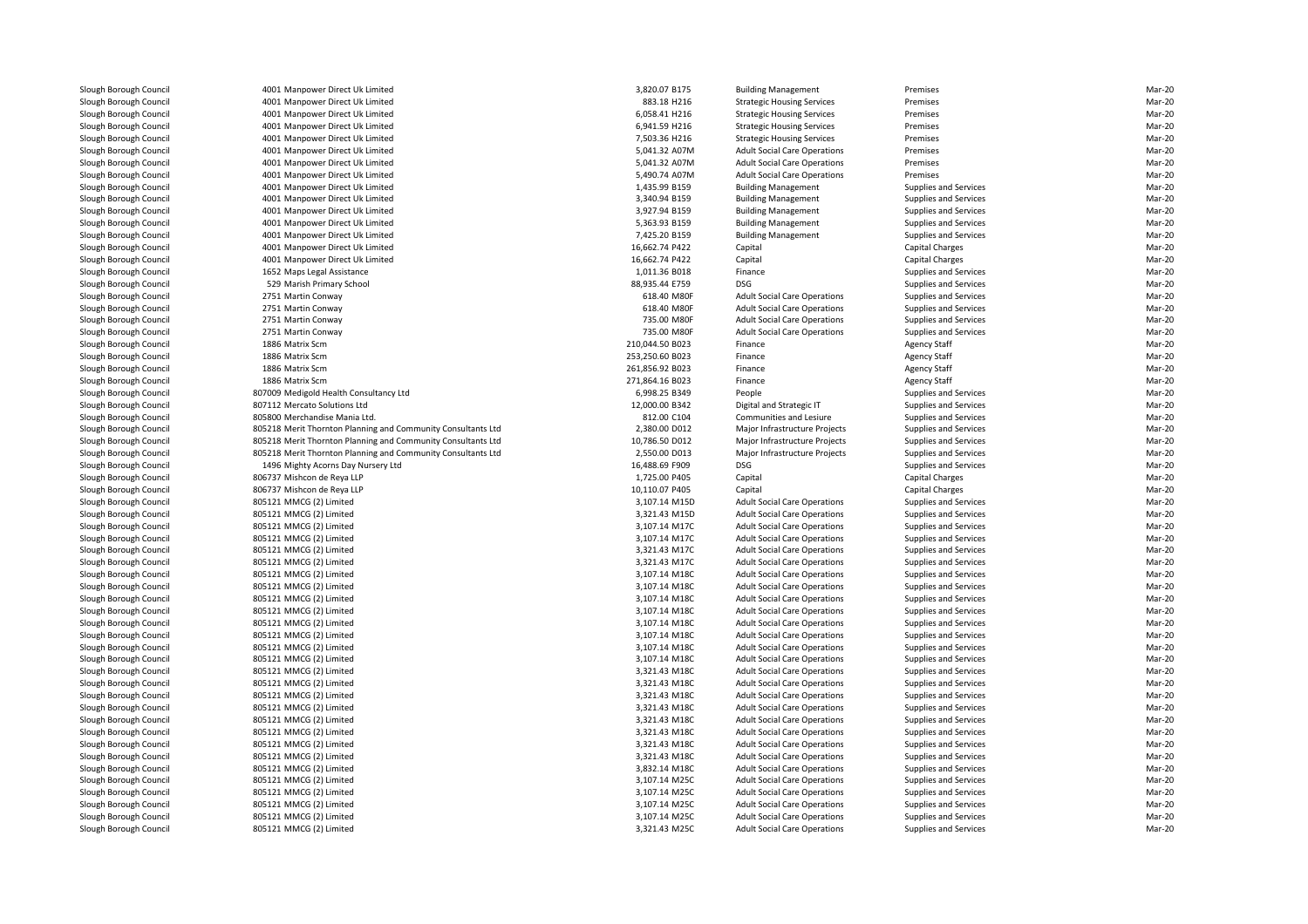| 805121 MMCG (2) Limited                            | 3,321.43 M25C                  | <b>Adult Social Care Operations</b>                                        | Supplies and Services                          | Mar-20 |
|----------------------------------------------------|--------------------------------|----------------------------------------------------------------------------|------------------------------------------------|--------|
| 805121 MMCG (2) Limited                            | 3,321.43 M25C                  | <b>Adult Social Care Operations</b>                                        | Supplies and Services                          | Mar-20 |
| 805121 MMCG (2) Limited                            | 3,321.43 M25C                  | <b>Adult Social Care Operations</b>                                        | Supplies and Services                          | Mar-20 |
| 805121 MMCG (2) Limited                            | 535.71 M27C                    | <b>Adult Social Care Operations</b>                                        | Supplies and Services                          | Mar-20 |
| 805121 MMCG (2) Limited                            | 3,107.14 M27C                  | <b>Adult Social Care Operations</b>                                        | Supplies and Services                          | Mar-20 |
| 805121 MMCG (2) Limited                            | 3,107.14 M27C                  | <b>Adult Social Care Operations</b>                                        | Supplies and Services                          | Mar-20 |
| 805121 MMCG (2) Limited                            | 3,107.14 M27C                  | <b>Adult Social Care Operations</b>                                        | Supplies and Services                          | Mar-20 |
| 805121 MMCG (2) Limited                            | 3,107.14 M27C                  | <b>Adult Social Care Operations</b>                                        | Supplies and Services                          | Mar-20 |
| 805121 MMCG (2) Limited                            | 3,107.14 M27C                  | <b>Adult Social Care Operations</b>                                        | Supplies and Services                          | Mar-20 |
| 805121 MMCG (2) Limited                            | 3,107.14 M27C                  | <b>Adult Social Care Operations</b>                                        | Supplies and Services                          | Mar-20 |
| 805121 MMCG (2) Limited                            | 3,321.43 M27C                  | <b>Adult Social Care Operations</b>                                        | Supplies and Services                          | Mar-20 |
| 805121 MMCG (2) Limited                            | 3,321.43 M27C                  | <b>Adult Social Care Operations</b>                                        | Supplies and Services                          | Mar-20 |
|                                                    |                                |                                                                            |                                                | Mar-20 |
| 805121 MMCG (2) Limited<br>805121 MMCG (2) Limited | 3,321.43 M27C<br>3,321.43 M27C | <b>Adult Social Care Operations</b><br><b>Adult Social Care Operations</b> | Supplies and Services<br>Supplies and Services | Mar-20 |
|                                                    |                                |                                                                            |                                                |        |
| 805121 MMCG (2) Limited                            | 3,321.43 M27C                  | <b>Adult Social Care Operations</b>                                        | Supplies and Services                          | Mar-20 |
| 805121 MMCG (2) Limited                            | 3,107.14 M28C                  | <b>Adult Social Care Operations</b>                                        | Supplies and Services                          | Mar-20 |
| 805121 MMCG (2) Limited                            | 3,321.43 M28C                  | <b>Adult Social Care Operations</b>                                        | Supplies and Services                          | Mar-20 |
| 805852 ModeShift                                   | 500.00 D508                    | Major Infrastructure Projects                                              | Supplies and Services                          | Mar-20 |
| 804815 Molly Southall                              | 795.50 C322                    | Communities and Lesiure                                                    | Supplies and Services                          | Mar-20 |
| 804815 Molly Southall                              | 1,225.50 C322                  | Communities and Lesiure                                                    | Supplies and Services                          | Mar-20 |
| 2115 Montagu Evans Llp                             | 7,500.00 P172                  | Capital                                                                    | <b>Capital Charges</b>                         | Mar-20 |
| 2115 Montagu Evans Llp                             | 10,050.00 P172                 | Capital                                                                    | Capital Charges                                | Mar-20 |
| 2166 Montague Swift Recruitment Ltd                | 2,000.00 F640                  | Children, Learning and Skills                                              | <b>Agency Staff</b>                            | Mar-20 |
| 3302 Montem Primary School                         | 22,158.16 E339                 | <b>DSG</b>                                                                 | Supplies and Services                          | Mar-20 |
| 804555 Moot Hill Partners LLP                      | 3,792.40 B096                  | Governance                                                                 | Supplies and Services                          | Mar-20 |
| 806858 MUDDY BOOTS DAY NURSERY LTD                 | 6,151.72 F909                  | <b>DSG</b>                                                                 | Supplies and Services                          | Mar-20 |
| 806108 My Choice Children's Homes Ltd              | 15,000.00 F462                 | <b>DSG</b>                                                                 | Supplies and Services                          | Mar-20 |
| 806264 NAL Ltd                                     | 3,161.59 D880                  | Direct Service Organisation (DSO)                                          | Supplies and Services                          | Mar-20 |
| 805369 NAS Services Limited                        | 8,442.50 M42E                  | <b>Adult Social Care Operations</b>                                        | Supplies and Services                          | Mar-20 |
| 805369 NAS Services Limited                        | 1,457.20 F462                  | <b>DSG</b>                                                                 | Supplies and Services                          | Mar-20 |
| 805369 NAS Services Limited                        | 15,288.00 F462                 | <b>DSG</b>                                                                 | Supplies and Services                          | Mar-20 |
| 672 Ncc Services Ltd                               | 645.00 B282                    | Digital and Strategic IT                                                   | Supplies and Services                          | Mar-20 |
| 1945 Neem Tree Care Ltd                            | 2,692.86 M17C                  | <b>Adult Social Care Operations</b>                                        | Supplies and Services                          | Mar-20 |
| 805194 New City Scales Ltd                         | 650.00 D630                    | Direct Service Organisation (DSO)                                          | Supplies and Services                          | Mar-20 |
| 805863 NEW REFLEXIONS LIMITED                      | 3,077.85 F462                  | <b>DSG</b>                                                                 | Supplies and Services                          | Mar-20 |
| 806752 News Team Group Ltd.                        | 819.25 C104                    | Communities and Lesiure                                                    | Supplies and Services                          | Mar-20 |
| 1117 Newsquest Media Group Limited                 | 1,133.00 P405                  | Capital                                                                    | <b>Capital Charges</b>                         | Mar-20 |
| 805932 NHS East Berkshire CCG                      | 3,400.74 A04C                  | <b>Adult Social Care Commissioning</b>                                     | Supplies and Services                          | Mar-20 |
| 805932 NHS East Berkshire CCG                      | 23,132.63 A04C                 | <b>Adult Social Care Commissioning</b>                                     | Supplies and Services                          | Mar-20 |
| 805449 Nimbus                                      | 2,500.00 D512                  | Major Infrastructure Projects                                              | Premises                                       | Mar-20 |
| 805330 Norden Farm Centre Trust Limited            | 550.00 B175                    | <b>Building Management</b>                                                 | <b>External Receipts</b>                       | Mar-20 |
| 805330 Norden Farm Centre Trust Limited            | 1,026.00 B175                  | <b>Building Management</b>                                                 | <b>External Receipts</b>                       | Mar-20 |
| 805330 Norden Farm Centre Trust Limited            | 1,480.00 B175                  | <b>Building Management</b>                                                 | <b>External Receipts</b>                       | Mar-20 |
| 803985 Normans Musical Instruments                 | 1,154.30 F253                  | Children, Learning and Skills                                              | Supplies and Services                          | Mar-20 |
| 803985 Normans Musical Instruments                 | 3,128.00 F253                  | Children, Learning and Skills                                              | Supplies and Services                          | Mar-20 |
| 3717 Norwood Schools Limited                       | 4,022.44 M26E                  | <b>Adult Social Care Operations</b>                                        | Supplies and Services                          | Mar-20 |
| 3717 Norwood Schools Limited                       | -552.40 M26E                   | <b>Adult Social Care Operations</b>                                        | <b>External Receipts</b>                       | Mar-20 |
| 806913 Nurture Landscapes Ltd.                     | 815.00 C001                    | Communities and Lesiure                                                    | Premises                                       | Mar-20 |
| 803238 Oasis Care and Training Agency              | 1,082.96 M42C                  | <b>Adult Social Care Operations</b>                                        | Supplies and Services                          | Mar-20 |
| 803238 Oasis Care and Training Agency              | 545.78 M44C                    | <b>Adult Social Care Operations</b>                                        | Supplies and Services                          | Mar-20 |
| 803238 Oasis Care and Training Agency              | 610.26 M44C                    | <b>Adult Social Care Operations</b>                                        | Supplies and Services                          | Mar-20 |
| 803238 Oasis Care and Training Agency              | 687.62 M44C                    | <b>Adult Social Care Operations</b>                                        | Supplies and Services                          | Mar-20 |
| 803238 Oasis Care and Training Agency              | 932.55 M44C                    | <b>Adult Social Care Operations</b>                                        | Supplies and Services                          | Mar-20 |
| 803238 Oasis Care and Training Agency              | 962.64 M44C                    | <b>Adult Social Care Operations</b>                                        | Supplies and Services                          | Mar-20 |
| 803238 Oasis Care and Training Agency              | 1,082.96 M44C                  | <b>Adult Social Care Operations</b>                                        | Supplies and Services                          | Mar-20 |
| 803238 Oasis Care and Training Agency              | 1,082.96 M44C                  | <b>Adult Social Care Operations</b>                                        | Supplies and Services                          | Mar-20 |
| 803238 Oasis Care and Training Agency              | 1,701.80 M44C                  | <b>Adult Social Care Operations</b>                                        | Supplies and Services                          | Mar-20 |
| 803238 Oasis Care and Training Agency              | 2,509.76 M44C                  | <b>Adult Social Care Operations</b>                                        | Supplies and Services                          | Mar-20 |
| 803238 Oasis Care and Training Agency              | 2.544.12 M44C                  | <b>Adult Social Care Operations</b>                                        | <b>Supplies and Services</b>                   | Mar-20 |
| 803238 Oasis Care and Training Agency              | 842.32 M44D                    | <b>Adult Social Care Operations</b>                                        | Supplies and Services                          | Mar-20 |
| 803238 Oasis Care and Training Agency              | 876.68 M44D                    | <b>Adult Social Care Operations</b>                                        | Supplies and Services                          | Mar-20 |
| 803238 Oasis Care and Training Agency              | 911.08 M44D                    | <b>Adult Social Care Operations</b>                                        | Supplies and Services                          | Mar-20 |
|                                                    |                                |                                                                            |                                                |        |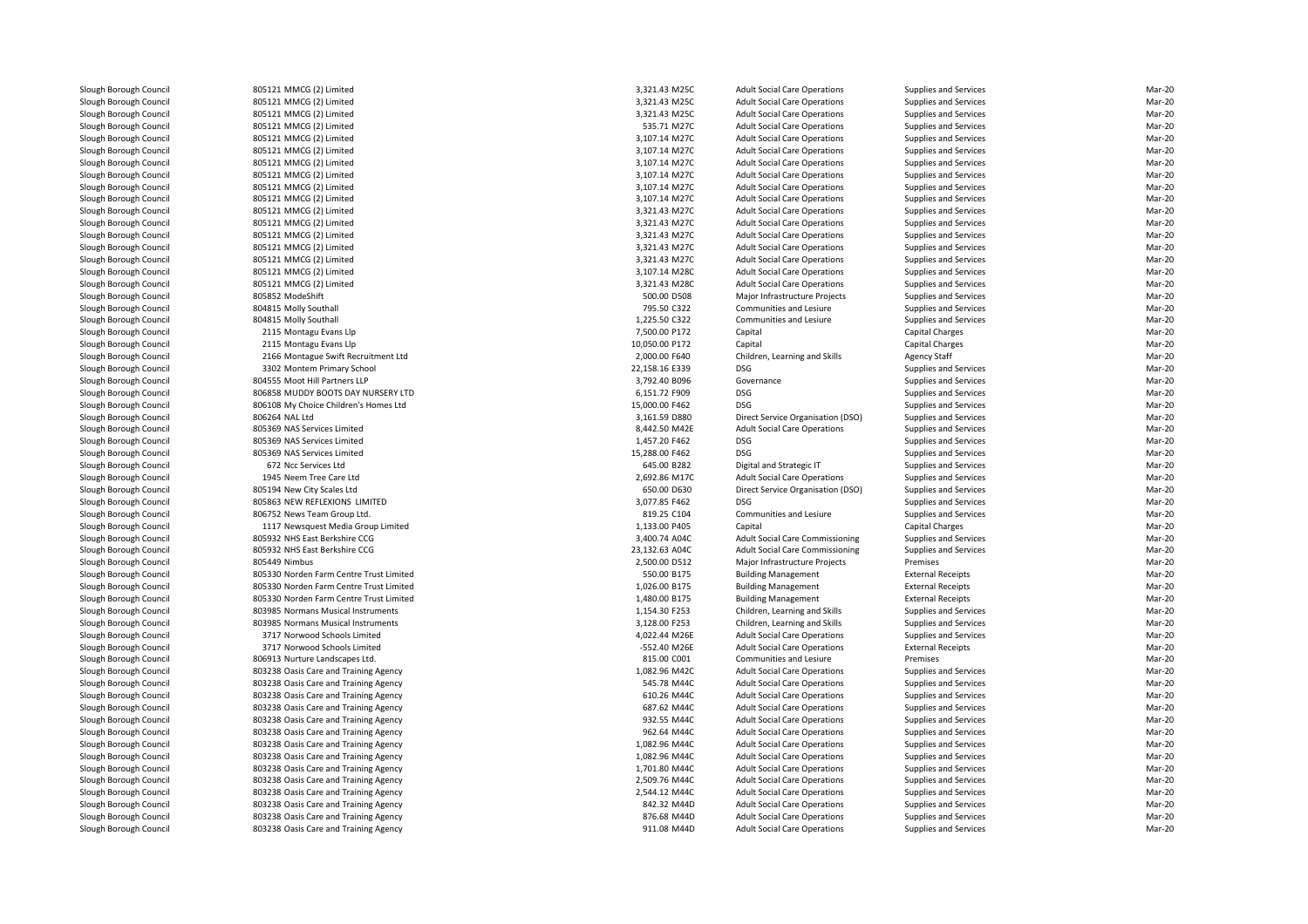| 803238 Oasis Care and Training Agency                      | 979.84 M44D     | <b>Adult Social Care Operations</b> | Supplies and Services        | Mar-20 |
|------------------------------------------------------------|-----------------|-------------------------------------|------------------------------|--------|
| 803238 Oasis Care and Training Agency                      | 1,289.26 M44D   | <b>Adult Social Care Operations</b> | Supplies and Services        | Mar-20 |
| 803238 Oasis Care and Training Agency                      | 1,340.84 M44D   | <b>Adult Social Care Operations</b> | Supplies and Services        | Mar-20 |
| 803238 Oasis Care and Training Agency                      | 1,375.20 M44D   | <b>Adult Social Care Operations</b> | Supplies and Services        | Mar-20 |
| 803238 Oasis Care and Training Agency                      | 2,165.16 M44D   | <b>Adult Social Care Operations</b> | Supplies and Services        | Mar-20 |
| 803238 Oasis Care and Training Agency                      | 2,165.96 M44D   | <b>Adult Social Care Operations</b> | Supplies and Services        | Mar-20 |
| 803238 Oasis Care and Training Agency                      | 2,165.96 M44D   | <b>Adult Social Care Operations</b> | Supplies and Services        | Mar-20 |
| 803238 Oasis Care and Training Agency                      | 2,165.96 M44D   | <b>Adult Social Care Operations</b> | Supplies and Services        | Mar-20 |
| 803238 Oasis Care and Training Agency                      | 2,664.47 M44D   | <b>Adult Social Care Operations</b> | Supplies and Services        | Mar-20 |
| 803238 Oasis Care and Training Agency                      | 1,194.72 M48C   | <b>Adult Social Care Operations</b> | Supplies and Services        | Mar-20 |
| 803238 Oasis Care and Training Agency                      | 2,406.60 M48C   | <b>Adult Social Care Operations</b> | Supplies and Services        | Mar-20 |
| 1552 Octink                                                | 1,990.00 P432   | Capital                             | Capital Charges              | Mar-20 |
| 1823 Oh Works Ltd                                          | 10,112.50 B349  | People                              | Supplies and Services        | Mar-20 |
| 1767 Olive Tree Montessori Ltd                             | 17,190.59 F909  | DSG                                 | Supplies and Services        | Mar-20 |
| 3603 Olympia Transport Limited                             | 10,255.26 F123  | Children, Learning and Skills       | Supplies and Services        | Mar-20 |
| 804687 Optalis Limited                                     | 5,642.13 M26E   | <b>Adult Social Care Operations</b> | Supplies and Services        | Mar-20 |
| 804687 Optalis Limited                                     | 4,807.26 M42E   | <b>Adult Social Care Operations</b> | Supplies and Services        | Mar-20 |
|                                                            |                 |                                     |                              | Mar-20 |
| 804687 Optalis Limited                                     | 19,009.01 M42E  | <b>Adult Social Care Operations</b> | Supplies and Services        | Mar-20 |
| 803490 Optimum Specialised Home Limited                    | 8,400.00 M26E   | <b>Adult Social Care Operations</b> | <b>Supplies and Services</b> | Mar-20 |
| 1629 Opus Energy Limited                                   | 537.48 K526     | <b>Building Management</b>          | Premises                     |        |
| 1629 Opus Energy Limited                                   | 2,222.31 K526   | <b>Building Management</b>          | Premises                     | Mar-20 |
| 1629 Opus Energy Limited                                   | 2,541.68 K526   | <b>Building Management</b>          | Premises                     | Mar-20 |
| 1629 Opus Energy Limited                                   | 12,056.87 K526  | <b>Building Management</b>          | Premises                     | Mar-20 |
| 1629 Opus Energy Limited                                   | 13,732.94 K526  | <b>Building Management</b>          | Premises                     | Mar-20 |
| 1629 Opus Energy Limited                                   | 19,286.86 K526  | <b>Building Management</b>          | Premises                     | Mar-20 |
| 1629 Opus Energy Limited                                   | 22,456.63 K526  | <b>Building Management</b>          | Premises                     | Mar-20 |
| 985 Opus Pharmacy Services Ltd                             | 750.00 B409     | People                              | Indirect Employee Expenses   | Mar-20 |
| 806959 Oracle Corporation                                  | 8,555.76 B039   | <b>Customer and Communications</b>  | Supplies and Services        | Mar-20 |
| 805011 Osborne Property Services Limited                   | 43,400.92 J015  | Housing Revenue Account             | Premises                     | Mar-20 |
| 805011 Osborne Property Services Limited                   | 136,830.91 J607 | Housing Revenue Account             | Premises                     | Mar-20 |
| 805011 Osborne Property Services Limited                   | 34,309.97 P408  | Capital                             | Capital Charges              | Mar-20 |
| 805011 Osborne Property Services Limited                   | 74,086.18 P409  | Capital                             | <b>Capital Charges</b>       | Mar-20 |
| 805011 Osborne Property Services Limited                   | 182,236.08 P409 | Capital                             | <b>Capital Charges</b>       | Mar-20 |
| 805011 Osborne Property Services Limited                   | 9,241.06 P415   | Capital                             | <b>Capital Charges</b>       | Mar-20 |
| 805011 Osborne Property Services Limited                   | 12,515.22 P415  | Capital                             | Capital Charges              | Mar-20 |
| 805011 Osborne Property Services Limited                   | -1,250.00 P419  | Capital                             | Capital Charges              | Mar-20 |
| 805011 Osborne Property Services Limited                   | 60,591.28 P419  | Capital                             | Capital Charges              | Mar-20 |
| 805011 Osborne Property Services Limited                   | 187,785.07 P431 | Capital                             | Capital Charges              | Mar-20 |
| 805011 Osborne Property Services Limited                   | 5,862.82 P433   | Capital                             | Capital Charges              | Mar-20 |
| 805011 Osborne Property Services Limited                   | 184,743.46 J607 | Housing Revenue Account             | Supplies and Services        | Mar-20 |
| 805011 Osborne Property Services Limited                   | 260,480.36 J606 | Housing Revenue Account             | Supplies and Services        | Mar-20 |
| 805011 Osborne Property Services Limited                   | 260,480.36 J606 | Housing Revenue Account             | Supplies and Services        | Mar-20 |
| 805011 Osborne Property Services Limited                   | 171,396.85 J606 | Housing Revenue Account             | Supplies and Services        | Mar-20 |
| 805011 Osborne Property Services Limited                   | 2,227.93 J606   | Housing Revenue Account             | Supplies and Services        | Mar-20 |
| 806996 OSG Architecture Limited                            | 2,700.00 P432   | Capital                             | Capital Charges              | Mar-20 |
| 806996 OSG Architecture Limited                            | 5,000.00 P432   | Capital                             | Capital Charges              | Mar-20 |
| 806996 OSG Architecture Limited                            | 1.000.00 P432   | Capital                             | Capital Charges              | Mar-20 |
| 804370 Our Community Enterprise                            | 4,500.00 B211   | <b>Strategy and Performance</b>     | Supplies and Services        | Mar-20 |
| 804370 Our Community Enterprise                            | 1,500.00 H235   | <b>Regulatory Services</b>          | Supplies and Services        | Mar-20 |
| 3371 Our Lady Of Peace Catholic Primary and Nursery School | 35,587.33 E349  | <b>DSG</b>                          | Supplies and Services        | Mar-20 |
| 806757 Ove Arup & Partners Ltd                             | 1,224.00 D013   | Major Infrastructure Projects       | Supplies and Services        | Mar-20 |
| 804411 Oxford Health NHS FT                                | 2,280.50 A01P   | Public Health                       | Supplies and Services        | Mar-20 |
| 680 Oxford House Community Care                            | 572.57 M44C     | <b>Adult Social Care Operations</b> | Supplies and Services        | Mar-20 |
| 680 Oxford House Community Care                            | 587.54 M44C     | <b>Adult Social Care Operations</b> | Supplies and Services        | Mar-20 |
| 680 Oxford House Community Care                            | 640.36 M44C     | <b>Adult Social Care Operations</b> | Supplies and Services        | Mar-20 |
| 680 Oxford House Community Care                            | 717.49 M44C     | <b>Adult Social Care Operations</b> | Supplies and Services        | Mar-20 |
| 680 Oxford House Community Care                            | 723.95 M44C     | <b>Adult Social Care Operations</b> | Supplies and Services        | Mar-20 |
| 680 Oxford House Community Care                            | 725.42 M44C     | <b>Adult Social Care Operations</b> | Supplies and Services        | Mar-20 |
| 680 Oxford House Community Care                            | 810.77 M44C     | <b>Adult Social Care Operations</b> | Supplies and Services        | Mar-20 |
| 680 Oxford House Community Care                            | 817.14 M44C     | <b>Adult Social Care Operations</b> | Supplies and Services        | Mar-20 |
| 680 Oxford House Community Care                            | 856.58 M44C     | <b>Adult Social Care Operations</b> | Supplies and Services        | Mar-20 |
| 680 Oxford House Community Care                            | 882.35 M44C     | <b>Adult Social Care Operations</b> | Supplies and Services        | Mar-20 |
|                                                            |                 |                                     |                              |        |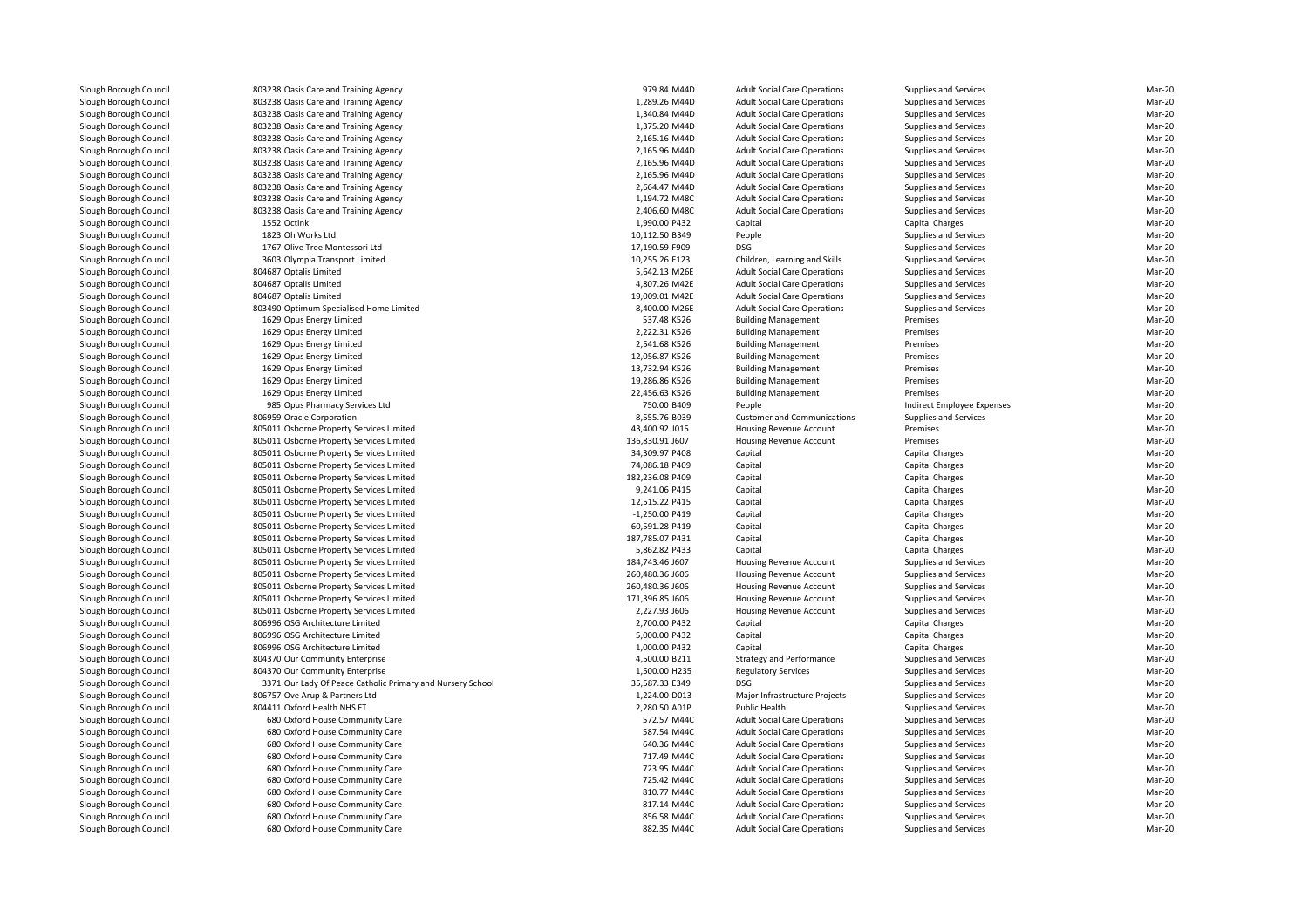**680 Oxford House Community Care** 891.16 M44C **891.16 M44C 680** Oxford House Community Care **120 Community Care 120 Community Care 120 Community Care 120 Community Care 120 Community Care 120 Community Care 120 Community Care 120 Community Care 120 Community Care 120 Community Ca 680** Oxford House Community Care **928.40 M44C** 928.40 M44C **680 Oxford House Community Care 120 Community Care 120 Community Care 120 Community Care 120 Community Care 120 Community Care 120 Community Care 120 Community Care 120 Community Care 120 Community Care 120 Community Ca 1** 680 Oxford House Community Care **968.00 M44C** 968.00 M44C **680 Oxford House Community Care 120 Community Care 120 Community Care 120 Community Care 120 Community Care 120 Community Care 120 Community Care 120 Community Care 120 Community Care 120 Community Care 120 Community Ca 680** Oxford House Community Care 1,060.70 M44C 1,060.70 M44C **680** Oxford House Community Care 1,092.96 M44C 1,092.96 M44C **680** Oxford House Community Care 1,119.96 M44C 1,119.96 M44C **680 Oxford House Community Care** 1,136.67 M44C **1,136.67 M44C 680 Oxford House Community Care** 1,175.96 M44C **1,175.96 M44C 680** Oxford House Community Care 1,237.86 M44C 1,237.86 M44C **680 Oxford House Community Care** 1,927.19 M44C **1,927.19 M44C** 680 Oxford House Community Care 680 Oxford House Community Care 2,215.26 M44C 680 Oxford House Community Care 2,254.27 M44C**680 Oxford House Community Care** 6 **120 CM 2006** 1 239.73 M44D 539.73 M44D 539.73 M44D **680** Oxford House Community Care **613.07 M44D** 633.07 M44D **1** 680 Oxford House Community Care 1,062.46 M44D **1,062.46 M44D** 680 Oxford House Community Care **680 Oxford House Community Care** 634.48 M45C **634.48 M45C 680** Oxford House Community Care **681.74** M48C **680** Oxford House Community Care **120 Community Care 120 Community Care 120 Community Care 120 Community Care 120 Community Care 120 Community Care 120 Community Care 120 Community Care 120 Community Care 120 Community Ca 680 Oxford House Community Care** 808.72 M48C **808.72 M48C**  680 Oxford House Community Care 1,029.90 M48C 518 Oxford House Nursing Home 3,066.43 M15D 518 Oxford House Nursing Home 3,066.42 M18C 518 Oxford House Nursing Home 3,066.43 M18C 518 Oxford House Nursing Home 3,066.43 M18C 518 Oxford House Nursing Home 3,066.43 M18C 518 Oxford House Nursing Home 3,066.43 M18C 518 Oxford House Nursing Home 3,066.43 M18C 518 Oxford House Nursing Home 3,066.43 M18C 518 Oxford House Nursing Home 3,066.43 M28C771 Oxford University Press 2520 Paradigm Housing Group Ltd 2509 Parvaaz Project 720.00 M44D 2509 Parvaaz Project 720.00 M44D 2509 Parvaaz Project 720.00 M44D2509 Parvaaz Project 2509 Parvaaz Project 2509 Parvaaz Project 2509 Parvaaz Project 2509 Parvaaz Project 2509 Parvaaz Project 2509 Parvaaz Project 805937 PC Power Ltd 806879 Pearce Recycling Ltd 824 Penn Wood Primary and Nursery School 291,545.79 E459 DSG 806857 PENNA PLC 4007 Per4Mance Solutions Ltd 1504 Permanent Futures Limited803786 Phillipa Holliday 803786 Phillipa Holliday 803498 Phoenix Software 3312 Pier Management Ltd806025 Pindar Creative 806025 Pindar Creative 3359 Pippins School Pippins School 4,940.70 E379 DSG 803731 Portsdown Office Ltd 1045 Posturite Uk Ltd575.42 A02D

| 0 Oxford House Community Care          | 891.16 M44C                | <b>Adult Social Care Operations</b> | Supplies and Services        | Mar-20 |
|----------------------------------------|----------------------------|-------------------------------------|------------------------------|--------|
| 0 Oxford House Community Care          | 908.78 M44C                | <b>Adult Social Care Operations</b> | Supplies and Services        | Mar-20 |
| 0 Oxford House Community Care          | 928.40 M44C                | <b>Adult Social Care Operations</b> | <b>Supplies and Services</b> | Mar-20 |
| 0 Oxford House Community Care          | 948.65 M44C                | <b>Adult Social Care Operations</b> | Supplies and Services        | Mar-20 |
| 0 Oxford House Community Care          | 968.00 M44C                | <b>Adult Social Care Operations</b> | Supplies and Services        | Mar-20 |
| 0 Oxford House Community Care          | 983.26 M44C                | <b>Adult Social Care Operations</b> | Supplies and Services        | Mar-20 |
| 0 Oxford House Community Care          | 1,060.70 M44C              | <b>Adult Social Care Operations</b> | Supplies and Services        | Mar-20 |
| 0 Oxford House Community Care          | 1.092.96 M44C              | <b>Adult Social Care Operations</b> | <b>Supplies and Services</b> | Mar-20 |
| 0 Oxford House Community Care          | 1,119.96 M44C              | <b>Adult Social Care Operations</b> | <b>Supplies and Services</b> | Mar-20 |
| 0 Oxford House Community Care          | 1,136.67 M44C              | <b>Adult Social Care Operations</b> | Supplies and Services        | Mar-20 |
| 0 Oxford House Community Care          | 1,175.96 M44C              | <b>Adult Social Care Operations</b> | Supplies and Services        | Mar-20 |
| 0 Oxford House Community Care          | 1,237.86 M44C              | <b>Adult Social Care Operations</b> | Supplies and Services        | Mar-20 |
| 0 Oxford House Community Care          | 1,927.19 M44C              | <b>Adult Social Care Operations</b> | <b>Supplies and Services</b> | Mar-20 |
|                                        |                            |                                     |                              |        |
| 0 Oxford House Community Care          | 2,208.51 M44C              | <b>Adult Social Care Operations</b> | <b>Supplies and Services</b> | Mar-20 |
| 0 Oxford House Community Care          | 2,215.26 M44C              | <b>Adult Social Care Operations</b> | Supplies and Services        | Mar-20 |
| 0 Oxford House Community Care          | 2,254.27 M44C              | <b>Adult Social Care Operations</b> | Supplies and Services        | Mar-20 |
| 0 Oxford House Community Care          | 539.73 M44D                | <b>Adult Social Care Operations</b> | Supplies and Services        | Mar-20 |
| 0 Oxford House Community Care          | 613.07 M44D                | <b>Adult Social Care Operations</b> | <b>Supplies and Services</b> | Mar-20 |
| 0 Oxford House Community Care          | 1,062.46 M44D              | <b>Adult Social Care Operations</b> | Supplies and Services        | Mar-20 |
| 0 Oxford House Community Care          | 582.56 M44F                | <b>Adult Social Care Operations</b> | Supplies and Services        | Mar-20 |
| 0 Oxford House Community Care          | 634.48 M45C                | <b>Adult Social Care Operations</b> | Supplies and Services        | Mar-20 |
| 0 Oxford House Community Care          | 681.74 M48C                | <b>Adult Social Care Operations</b> | Supplies and Services        | Mar-20 |
| 0 Oxford House Community Care          | 734.82 M48C                | <b>Adult Social Care Operations</b> | <b>Supplies and Services</b> | Mar-20 |
| 0 Oxford House Community Care          | 808.72 M48C                | <b>Adult Social Care Operations</b> | Supplies and Services        | Mar-20 |
| 0 Oxford House Community Care          | 1,029.90 M48C              | <b>Adult Social Care Operations</b> | Supplies and Services        | Mar-20 |
| 8 Oxford House Nursing Home            | 3,066.43 M15D              | <b>Adult Social Care Operations</b> | Supplies and Services        | Mar-20 |
| 8 Oxford House Nursing Home            | 3,066.42 M18C              | <b>Adult Social Care Operations</b> | Supplies and Services        | Mar-20 |
| 8 Oxford House Nursing Home            | 3,066.43 M18C              | <b>Adult Social Care Operations</b> | <b>Supplies and Services</b> | Mar-20 |
| 8 Oxford House Nursing Home            | 3,066.43 M18C              | <b>Adult Social Care Operations</b> | Supplies and Services        | Mar-20 |
| 8 Oxford House Nursing Home            | 3,066.43 M18C              | <b>Adult Social Care Operations</b> | Supplies and Services        | Mar-20 |
| 8 Oxford House Nursing Home            | 3,066.43 M18C              | <b>Adult Social Care Operations</b> | Supplies and Services        | Mar-20 |
| 8 Oxford House Nursing Home            | 3,066.43 M18C              | <b>Adult Social Care Operations</b> | Supplies and Services        | Mar-20 |
| 8 Oxford House Nursing Home            | 3,066.43 M18C              | <b>Adult Social Care Operations</b> | <b>Supplies and Services</b> | Mar-20 |
| 8 Oxford House Nursing Home            | 3,066.43 M28C              | <b>Adult Social Care Operations</b> | Supplies and Services        | Mar-20 |
| 1 Oxford University Press              | 520.00 B213                |                                     | Supplies and Services        | Mar-20 |
| 0 Paradigm Housing Group Ltd           | 26,562.98 H205             | <b>Customer and Communications</b>  | Premises                     | Mar-20 |
|                                        |                            | <b>Strategic Housing Services</b>   |                              |        |
| 9 Parvaaz Project                      | 720.00 M44D                | <b>Adult Social Care Operations</b> | Supplies and Services        | Mar-20 |
| 9 Parvaaz Project                      | 720.00 M44D                | <b>Adult Social Care Operations</b> | Supplies and Services        | Mar-20 |
| 9 Parvaaz Project                      | 720.00 M44D                | <b>Adult Social Care Operations</b> | Supplies and Services        | Mar-20 |
| 9 Parvaaz Project                      | 540.00 M44E                | <b>Adult Social Care Operations</b> | Supplies and Services        | Mar-20 |
| 9 Parvaaz Project                      | 900.00 M44E                | <b>Adult Social Care Operations</b> | Supplies and Services        | Mar-20 |
| 9 Parvaaz Project                      | 1,080.00 M44E              | <b>Adult Social Care Operations</b> | Supplies and Services        | Mar-20 |
| 9 Parvaaz Project                      | 1,440.00 M44E              | <b>Adult Social Care Operations</b> | <b>Supplies and Services</b> | Mar-20 |
| 9 Parvaaz Project                      | 1,650.00 M44E              | <b>Adult Social Care Operations</b> | Supplies and Services        | Mar-20 |
| 9 Parvaaz Project                      | 2,340.00 M44E              | <b>Adult Social Care Operations</b> | Supplies and Services        | Mar-20 |
| 9 Parvaaz Project                      | 2,944.00 M50E              | <b>Adult Social Care Operations</b> | Supplies and Services        | Mar-20 |
| 7 PC Power Ltd                         | 2,213.00 P193              | Capital                             | Capital Charges              | Mar-20 |
| 9 Pearce Recycling Ltd                 | 1,054.80 D342              | <b>Environmental Services</b>       | <b>Supplies and Services</b> | Mar-20 |
| 4 Penn Wood Primary and Nursery School | 291,545.79 E459            | <b>DSG</b>                          | Supplies and Services        | Mar-20 |
| 7 PENNA PLC                            | 15,059.00 B015             | Finance                             | <b>Agency Staff</b>          | Mar-20 |
| 7 Per4Mance Solutions Ltd              | 1,577.45 F210              | Communities and Lesiure             | TP-Other Bodies              | Mar-20 |
| 4 Permanent Futures Limited            | 6,975.00 F410              | <b>DSG</b>                          | <b>Agency Staff</b>          | Mar-20 |
| 6 Phillipa Holliday                    | 1,692.00 C322              | Communities and Lesiure             | <b>Supplies and Services</b> | Mar-20 |
| 6 Phillipa Holliday                    | 1,824.00 C322              | Communities and Lesiure             | Supplies and Services        | Mar-20 |
| 8 Phoenix Software                     | 534.95 P084                | Capital                             | Supplies and Services        | Mar-20 |
| 2 Pier Management Ltd                  | 520.96 J015                | Housing Revenue Account             | Premises                     | Mar-20 |
| 5 Pindar Creative                      | 900.00 D508                | Major Infrastructure Projects       | Supplies and Services        | Mar-20 |
| 5 Pindar Creative                      | 990.00 D508                | Major Infrastructure Projects       | Supplies and Services        | Mar-20 |
| 9 Pippins School                       | 4,940.70 E379              | <b>DSG</b>                          | Supplies and Services        | Mar-20 |
|                                        |                            |                                     |                              |        |
| 1 Portsdown Office Ltd                 | 832.10 C104<br>575.42 A02D | Communities and Lesiure             | Supplies and Services        | Mar-20 |
| 5 Posturite Uk Ltd                     |                            | <b>Adult Social Care Operations</b> | Supplies and Services        | Mar-20 |
| 9 Pravinpatel Training And Consultancy | 848.10 C402                | Communities and Lesiure             | Supplies and Services        | Mar-20 |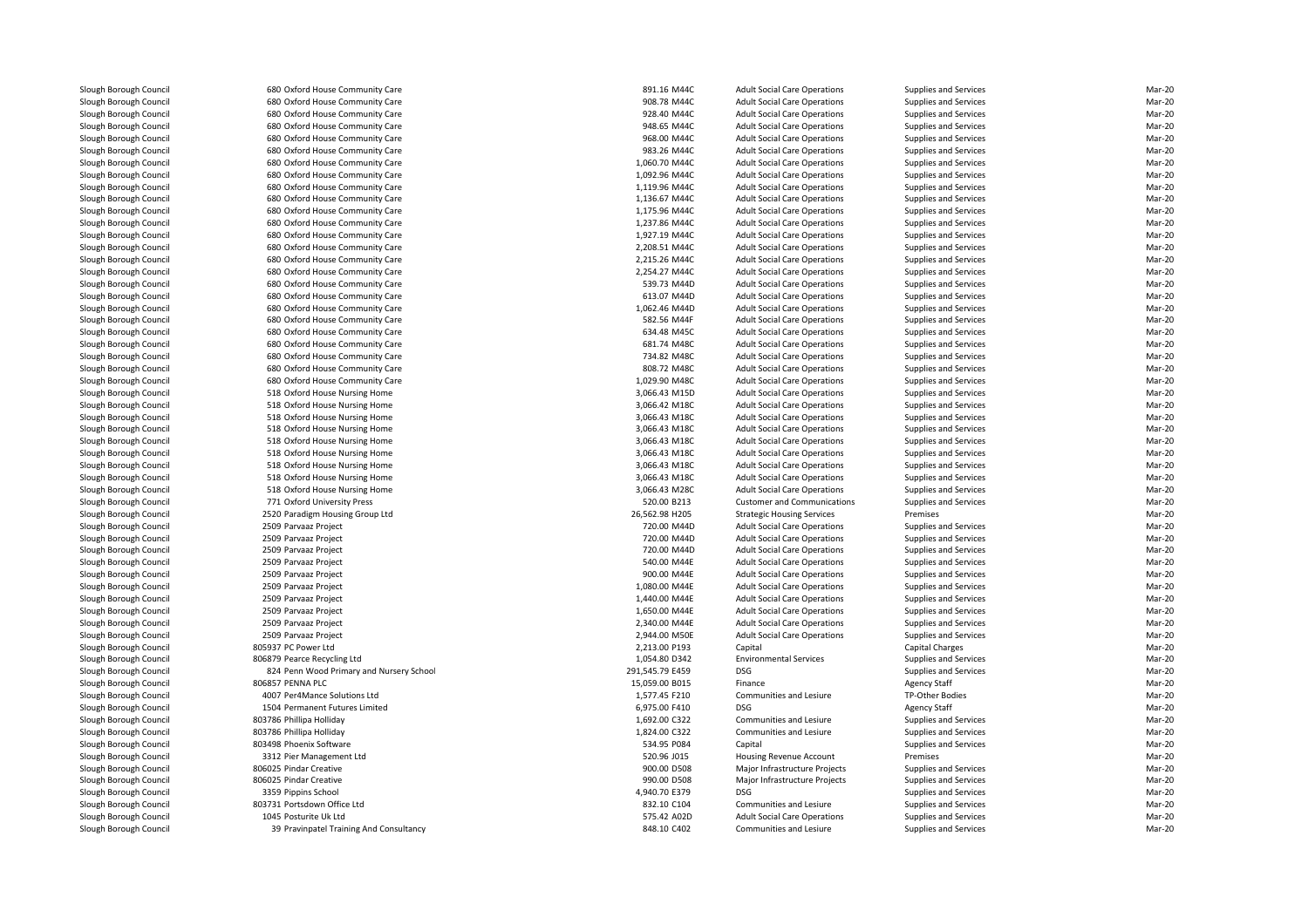803188 Pre Paid Financial Services Ltd 803188 Pre Paid Financial Services Ltd2537 Pre School Stars Pre School Stars **Pressure School Stars Associates** 2,609.70 F909 DSG 803391 Premier People Solutions LTS 803391 Premier People Solutions LTS 803391 Premier People Solutions LTS 2693 Pressbeau Ltdd 4,340.00 M17C 803790 Primula Care Limited 803790 Primula Care Limited 849 Priory Primary School 447,535.48 E389 DSG807207 Proactive Cleaners 806931 Proclus Mediation Limited 805949 Promedica24 UK Limited 805949 Promedica24 UK Limited 1138 Qed Slough Ltd 1138 Qed Slough Ltd 805746 Qfree (Bristol) UK Ltd 805746 Qfree (Bristol) UK Ltd 805746 Qfree (Bristol) UK Ltd 805746 Qfree (Bristol) UK Ltd 2376 Quality Care Homes Uk Ltd 2376 Quality Care Homes Uk Ltd 3006 Quench.Me.Uk Limited 3006 Quench.Me.Uk Limited 3006 Quench.Me.Uk Limited 1942 Quickson (South & West) Ltd 1942 Quickson (South & West) Ltd 1942 Quickson (South & West) Ltd 1942 Quickson (South & West) Ltd 1942 Quickson (South & West) Ltd 1979 R Bensons Property Maintenance Ltd 1979 R Bensons Property Maintenance Ltd 1979 R Bensons Property Maintenance Ltd1872 R&D Contractors 1872 R&D Contractors 1872 R&D Contractors 1872 R&D Contractors 2685 R.E.A.C.H 2685 R.E.A.C.H 2685 R.E.A.C.H 2685 R.E.A.C.H 2685 R.E.A.C.H 2685 R.E.A.C.H 1305 Rackspace Limited 1305 Rackspace Limited806990 Rainmaker Solutions 806990 Rainmaker Solutions 803575 Read - The Reading Agency 805444 Reading Transport Ltd 805444 Reading Transport Ltd 805444 Reading Transport Ltd 805444 Reading Transport Ltd 805444 Reading Transport Ltd 806766 Red Brick Care Ltd806371 Red Snapper Managed Services 806484 Redacted 807192 Redacted 805267 Redacted 803864 Redacted 806541 Redacted803807 Redacted

|                              |                                                                                                                                                                                                                                                                                                                                                                                                                                                |                                                                                                                                                                                                                                                                                                                                                                                                                                                                                                                                                                                                                                                                      | Mar-20                                                                                                                                                                                                                                                                                                                                                                                                                                                                                                                                                                                                                                                                                                                                                                    |
|------------------------------|------------------------------------------------------------------------------------------------------------------------------------------------------------------------------------------------------------------------------------------------------------------------------------------------------------------------------------------------------------------------------------------------------------------------------------------------|----------------------------------------------------------------------------------------------------------------------------------------------------------------------------------------------------------------------------------------------------------------------------------------------------------------------------------------------------------------------------------------------------------------------------------------------------------------------------------------------------------------------------------------------------------------------------------------------------------------------------------------------------------------------|---------------------------------------------------------------------------------------------------------------------------------------------------------------------------------------------------------------------------------------------------------------------------------------------------------------------------------------------------------------------------------------------------------------------------------------------------------------------------------------------------------------------------------------------------------------------------------------------------------------------------------------------------------------------------------------------------------------------------------------------------------------------------|
| 600.00 A01D                  | <b>Adult Social Care Operations</b>                                                                                                                                                                                                                                                                                                                                                                                                            | <b>Supplies and Services</b>                                                                                                                                                                                                                                                                                                                                                                                                                                                                                                                                                                                                                                         |                                                                                                                                                                                                                                                                                                                                                                                                                                                                                                                                                                                                                                                                                                                                                                           |
|                              |                                                                                                                                                                                                                                                                                                                                                                                                                                                |                                                                                                                                                                                                                                                                                                                                                                                                                                                                                                                                                                                                                                                                      | Mar-20                                                                                                                                                                                                                                                                                                                                                                                                                                                                                                                                                                                                                                                                                                                                                                    |
|                              |                                                                                                                                                                                                                                                                                                                                                                                                                                                |                                                                                                                                                                                                                                                                                                                                                                                                                                                                                                                                                                                                                                                                      | Mar-20                                                                                                                                                                                                                                                                                                                                                                                                                                                                                                                                                                                                                                                                                                                                                                    |
|                              |                                                                                                                                                                                                                                                                                                                                                                                                                                                |                                                                                                                                                                                                                                                                                                                                                                                                                                                                                                                                                                                                                                                                      | Mar-20                                                                                                                                                                                                                                                                                                                                                                                                                                                                                                                                                                                                                                                                                                                                                                    |
|                              |                                                                                                                                                                                                                                                                                                                                                                                                                                                |                                                                                                                                                                                                                                                                                                                                                                                                                                                                                                                                                                                                                                                                      | Mar-20                                                                                                                                                                                                                                                                                                                                                                                                                                                                                                                                                                                                                                                                                                                                                                    |
|                              |                                                                                                                                                                                                                                                                                                                                                                                                                                                |                                                                                                                                                                                                                                                                                                                                                                                                                                                                                                                                                                                                                                                                      | Mar-20                                                                                                                                                                                                                                                                                                                                                                                                                                                                                                                                                                                                                                                                                                                                                                    |
| 4,340.00 M17C                | <b>Adult Social Care Operations</b>                                                                                                                                                                                                                                                                                                                                                                                                            | Supplies and Services                                                                                                                                                                                                                                                                                                                                                                                                                                                                                                                                                                                                                                                | Mar-20                                                                                                                                                                                                                                                                                                                                                                                                                                                                                                                                                                                                                                                                                                                                                                    |
| 2,700.00 M25C                | <b>Adult Social Care Operations</b>                                                                                                                                                                                                                                                                                                                                                                                                            | <b>Supplies and Services</b>                                                                                                                                                                                                                                                                                                                                                                                                                                                                                                                                                                                                                                         | Mar-20                                                                                                                                                                                                                                                                                                                                                                                                                                                                                                                                                                                                                                                                                                                                                                    |
| 5,922.86 M25C                | <b>Adult Social Care Operations</b>                                                                                                                                                                                                                                                                                                                                                                                                            |                                                                                                                                                                                                                                                                                                                                                                                                                                                                                                                                                                                                                                                                      | Mar-20                                                                                                                                                                                                                                                                                                                                                                                                                                                                                                                                                                                                                                                                                                                                                                    |
| 447,535.48 E389              | <b>DSG</b>                                                                                                                                                                                                                                                                                                                                                                                                                                     |                                                                                                                                                                                                                                                                                                                                                                                                                                                                                                                                                                                                                                                                      | Mar-20                                                                                                                                                                                                                                                                                                                                                                                                                                                                                                                                                                                                                                                                                                                                                                    |
|                              |                                                                                                                                                                                                                                                                                                                                                                                                                                                |                                                                                                                                                                                                                                                                                                                                                                                                                                                                                                                                                                                                                                                                      | Mar-20                                                                                                                                                                                                                                                                                                                                                                                                                                                                                                                                                                                                                                                                                                                                                                    |
|                              |                                                                                                                                                                                                                                                                                                                                                                                                                                                |                                                                                                                                                                                                                                                                                                                                                                                                                                                                                                                                                                                                                                                                      | Mar-20                                                                                                                                                                                                                                                                                                                                                                                                                                                                                                                                                                                                                                                                                                                                                                    |
|                              |                                                                                                                                                                                                                                                                                                                                                                                                                                                |                                                                                                                                                                                                                                                                                                                                                                                                                                                                                                                                                                                                                                                                      | Mar-20                                                                                                                                                                                                                                                                                                                                                                                                                                                                                                                                                                                                                                                                                                                                                                    |
|                              |                                                                                                                                                                                                                                                                                                                                                                                                                                                |                                                                                                                                                                                                                                                                                                                                                                                                                                                                                                                                                                                                                                                                      | Mar-20                                                                                                                                                                                                                                                                                                                                                                                                                                                                                                                                                                                                                                                                                                                                                                    |
|                              |                                                                                                                                                                                                                                                                                                                                                                                                                                                |                                                                                                                                                                                                                                                                                                                                                                                                                                                                                                                                                                                                                                                                      | Mar-20                                                                                                                                                                                                                                                                                                                                                                                                                                                                                                                                                                                                                                                                                                                                                                    |
|                              |                                                                                                                                                                                                                                                                                                                                                                                                                                                |                                                                                                                                                                                                                                                                                                                                                                                                                                                                                                                                                                                                                                                                      |                                                                                                                                                                                                                                                                                                                                                                                                                                                                                                                                                                                                                                                                                                                                                                           |
|                              |                                                                                                                                                                                                                                                                                                                                                                                                                                                |                                                                                                                                                                                                                                                                                                                                                                                                                                                                                                                                                                                                                                                                      | Mar-20                                                                                                                                                                                                                                                                                                                                                                                                                                                                                                                                                                                                                                                                                                                                                                    |
|                              |                                                                                                                                                                                                                                                                                                                                                                                                                                                |                                                                                                                                                                                                                                                                                                                                                                                                                                                                                                                                                                                                                                                                      | Mar-20                                                                                                                                                                                                                                                                                                                                                                                                                                                                                                                                                                                                                                                                                                                                                                    |
|                              |                                                                                                                                                                                                                                                                                                                                                                                                                                                |                                                                                                                                                                                                                                                                                                                                                                                                                                                                                                                                                                                                                                                                      | Mar-20                                                                                                                                                                                                                                                                                                                                                                                                                                                                                                                                                                                                                                                                                                                                                                    |
|                              |                                                                                                                                                                                                                                                                                                                                                                                                                                                |                                                                                                                                                                                                                                                                                                                                                                                                                                                                                                                                                                                                                                                                      | Mar-20                                                                                                                                                                                                                                                                                                                                                                                                                                                                                                                                                                                                                                                                                                                                                                    |
| 1,007.17 D500                | Major Infrastructure Projects                                                                                                                                                                                                                                                                                                                                                                                                                  | Supplies and Services                                                                                                                                                                                                                                                                                                                                                                                                                                                                                                                                                                                                                                                | Mar-20                                                                                                                                                                                                                                                                                                                                                                                                                                                                                                                                                                                                                                                                                                                                                                    |
| 7,180.00 M26E                | <b>Adult Social Care Operations</b>                                                                                                                                                                                                                                                                                                                                                                                                            | Supplies and Services                                                                                                                                                                                                                                                                                                                                                                                                                                                                                                                                                                                                                                                | Mar-20                                                                                                                                                                                                                                                                                                                                                                                                                                                                                                                                                                                                                                                                                                                                                                    |
| 7,200.00 M26E                | <b>Adult Social Care Operations</b>                                                                                                                                                                                                                                                                                                                                                                                                            | Supplies and Services                                                                                                                                                                                                                                                                                                                                                                                                                                                                                                                                                                                                                                                | Mar-20                                                                                                                                                                                                                                                                                                                                                                                                                                                                                                                                                                                                                                                                                                                                                                    |
|                              |                                                                                                                                                                                                                                                                                                                                                                                                                                                |                                                                                                                                                                                                                                                                                                                                                                                                                                                                                                                                                                                                                                                                      | Mar-20                                                                                                                                                                                                                                                                                                                                                                                                                                                                                                                                                                                                                                                                                                                                                                    |
|                              |                                                                                                                                                                                                                                                                                                                                                                                                                                                |                                                                                                                                                                                                                                                                                                                                                                                                                                                                                                                                                                                                                                                                      | Mar-20                                                                                                                                                                                                                                                                                                                                                                                                                                                                                                                                                                                                                                                                                                                                                                    |
|                              |                                                                                                                                                                                                                                                                                                                                                                                                                                                |                                                                                                                                                                                                                                                                                                                                                                                                                                                                                                                                                                                                                                                                      | Mar-20                                                                                                                                                                                                                                                                                                                                                                                                                                                                                                                                                                                                                                                                                                                                                                    |
|                              |                                                                                                                                                                                                                                                                                                                                                                                                                                                |                                                                                                                                                                                                                                                                                                                                                                                                                                                                                                                                                                                                                                                                      | Mar-20                                                                                                                                                                                                                                                                                                                                                                                                                                                                                                                                                                                                                                                                                                                                                                    |
|                              |                                                                                                                                                                                                                                                                                                                                                                                                                                                |                                                                                                                                                                                                                                                                                                                                                                                                                                                                                                                                                                                                                                                                      | Mar-20                                                                                                                                                                                                                                                                                                                                                                                                                                                                                                                                                                                                                                                                                                                                                                    |
|                              |                                                                                                                                                                                                                                                                                                                                                                                                                                                |                                                                                                                                                                                                                                                                                                                                                                                                                                                                                                                                                                                                                                                                      | Mar-20                                                                                                                                                                                                                                                                                                                                                                                                                                                                                                                                                                                                                                                                                                                                                                    |
|                              |                                                                                                                                                                                                                                                                                                                                                                                                                                                |                                                                                                                                                                                                                                                                                                                                                                                                                                                                                                                                                                                                                                                                      |                                                                                                                                                                                                                                                                                                                                                                                                                                                                                                                                                                                                                                                                                                                                                                           |
|                              |                                                                                                                                                                                                                                                                                                                                                                                                                                                |                                                                                                                                                                                                                                                                                                                                                                                                                                                                                                                                                                                                                                                                      | Mar-20                                                                                                                                                                                                                                                                                                                                                                                                                                                                                                                                                                                                                                                                                                                                                                    |
|                              |                                                                                                                                                                                                                                                                                                                                                                                                                                                |                                                                                                                                                                                                                                                                                                                                                                                                                                                                                                                                                                                                                                                                      | Mar-20                                                                                                                                                                                                                                                                                                                                                                                                                                                                                                                                                                                                                                                                                                                                                                    |
|                              |                                                                                                                                                                                                                                                                                                                                                                                                                                                |                                                                                                                                                                                                                                                                                                                                                                                                                                                                                                                                                                                                                                                                      | Mar-20                                                                                                                                                                                                                                                                                                                                                                                                                                                                                                                                                                                                                                                                                                                                                                    |
|                              |                                                                                                                                                                                                                                                                                                                                                                                                                                                |                                                                                                                                                                                                                                                                                                                                                                                                                                                                                                                                                                                                                                                                      | Mar-20                                                                                                                                                                                                                                                                                                                                                                                                                                                                                                                                                                                                                                                                                                                                                                    |
|                              |                                                                                                                                                                                                                                                                                                                                                                                                                                                |                                                                                                                                                                                                                                                                                                                                                                                                                                                                                                                                                                                                                                                                      | Mar-20                                                                                                                                                                                                                                                                                                                                                                                                                                                                                                                                                                                                                                                                                                                                                                    |
| 9,822.34 P547                | Capital                                                                                                                                                                                                                                                                                                                                                                                                                                        | <b>Capital Charges</b>                                                                                                                                                                                                                                                                                                                                                                                                                                                                                                                                                                                                                                               | Mar-20                                                                                                                                                                                                                                                                                                                                                                                                                                                                                                                                                                                                                                                                                                                                                                    |
| 6,627.10 P006                | Capital                                                                                                                                                                                                                                                                                                                                                                                                                                        | Capital Charges                                                                                                                                                                                                                                                                                                                                                                                                                                                                                                                                                                                                                                                      | Mar-20                                                                                                                                                                                                                                                                                                                                                                                                                                                                                                                                                                                                                                                                                                                                                                    |
| 7,485.00 P006                | Capital                                                                                                                                                                                                                                                                                                                                                                                                                                        | <b>Capital Charges</b>                                                                                                                                                                                                                                                                                                                                                                                                                                                                                                                                                                                                                                               | Mar-20                                                                                                                                                                                                                                                                                                                                                                                                                                                                                                                                                                                                                                                                                                                                                                    |
| 6,185.50 P006                | Capital                                                                                                                                                                                                                                                                                                                                                                                                                                        |                                                                                                                                                                                                                                                                                                                                                                                                                                                                                                                                                                                                                                                                      | Mar-20                                                                                                                                                                                                                                                                                                                                                                                                                                                                                                                                                                                                                                                                                                                                                                    |
|                              |                                                                                                                                                                                                                                                                                                                                                                                                                                                |                                                                                                                                                                                                                                                                                                                                                                                                                                                                                                                                                                                                                                                                      | Mar-20                                                                                                                                                                                                                                                                                                                                                                                                                                                                                                                                                                                                                                                                                                                                                                    |
|                              |                                                                                                                                                                                                                                                                                                                                                                                                                                                |                                                                                                                                                                                                                                                                                                                                                                                                                                                                                                                                                                                                                                                                      |                                                                                                                                                                                                                                                                                                                                                                                                                                                                                                                                                                                                                                                                                                                                                                           |
|                              |                                                                                                                                                                                                                                                                                                                                                                                                                                                |                                                                                                                                                                                                                                                                                                                                                                                                                                                                                                                                                                                                                                                                      |                                                                                                                                                                                                                                                                                                                                                                                                                                                                                                                                                                                                                                                                                                                                                                           |
| 4,959.40 M26E                | <b>Adult Social Care Operations</b>                                                                                                                                                                                                                                                                                                                                                                                                            | Supplies and Services                                                                                                                                                                                                                                                                                                                                                                                                                                                                                                                                                                                                                                                | Mar-20                                                                                                                                                                                                                                                                                                                                                                                                                                                                                                                                                                                                                                                                                                                                                                    |
| 6,400.00 M26E                | <b>Adult Social Care Operations</b>                                                                                                                                                                                                                                                                                                                                                                                                            | Supplies and Services                                                                                                                                                                                                                                                                                                                                                                                                                                                                                                                                                                                                                                                | Mar-20                                                                                                                                                                                                                                                                                                                                                                                                                                                                                                                                                                                                                                                                                                                                                                    |
| 6,471.44 M26E                | <b>Adult Social Care Operations</b>                                                                                                                                                                                                                                                                                                                                                                                                            | Supplies and Services                                                                                                                                                                                                                                                                                                                                                                                                                                                                                                                                                                                                                                                | Mar-20                                                                                                                                                                                                                                                                                                                                                                                                                                                                                                                                                                                                                                                                                                                                                                    |
| 7,056.00 M26E                | <b>Adult Social Care Operations</b>                                                                                                                                                                                                                                                                                                                                                                                                            | Supplies and Services                                                                                                                                                                                                                                                                                                                                                                                                                                                                                                                                                                                                                                                | Mar-20                                                                                                                                                                                                                                                                                                                                                                                                                                                                                                                                                                                                                                                                                                                                                                    |
| -521.80 M26E                 | <b>Adult Social Care Operations</b>                                                                                                                                                                                                                                                                                                                                                                                                            | <b>External Receipts</b>                                                                                                                                                                                                                                                                                                                                                                                                                                                                                                                                                                                                                                             | Mar-20                                                                                                                                                                                                                                                                                                                                                                                                                                                                                                                                                                                                                                                                                                                                                                    |
| 555.68 B039                  | <b>Customer and Communications</b>                                                                                                                                                                                                                                                                                                                                                                                                             | Supplies and Services                                                                                                                                                                                                                                                                                                                                                                                                                                                                                                                                                                                                                                                | Mar-20                                                                                                                                                                                                                                                                                                                                                                                                                                                                                                                                                                                                                                                                                                                                                                    |
| 3,149.32 B342                | Digital and Strategic IT                                                                                                                                                                                                                                                                                                                                                                                                                       | Supplies and Services                                                                                                                                                                                                                                                                                                                                                                                                                                                                                                                                                                                                                                                | Mar-20                                                                                                                                                                                                                                                                                                                                                                                                                                                                                                                                                                                                                                                                                                                                                                    |
| 50,550.00 P084               | Capital                                                                                                                                                                                                                                                                                                                                                                                                                                        | <b>Capital Charges</b>                                                                                                                                                                                                                                                                                                                                                                                                                                                                                                                                                                                                                                               | Mar-20                                                                                                                                                                                                                                                                                                                                                                                                                                                                                                                                                                                                                                                                                                                                                                    |
| 50,550.00 P084               | Capital                                                                                                                                                                                                                                                                                                                                                                                                                                        | <b>Capital Charges</b>                                                                                                                                                                                                                                                                                                                                                                                                                                                                                                                                                                                                                                               | Mar-20                                                                                                                                                                                                                                                                                                                                                                                                                                                                                                                                                                                                                                                                                                                                                                    |
| 5,789.20 C104                | Communities and Lesiure                                                                                                                                                                                                                                                                                                                                                                                                                        | Supplies and Services                                                                                                                                                                                                                                                                                                                                                                                                                                                                                                                                                                                                                                                | Mar-20                                                                                                                                                                                                                                                                                                                                                                                                                                                                                                                                                                                                                                                                                                                                                                    |
| 5,487.00 F123                | Children, Learning and Skills                                                                                                                                                                                                                                                                                                                                                                                                                  | Supplies and Services                                                                                                                                                                                                                                                                                                                                                                                                                                                                                                                                                                                                                                                | Mar-20                                                                                                                                                                                                                                                                                                                                                                                                                                                                                                                                                                                                                                                                                                                                                                    |
| 5,487.00 F123                | Children, Learning and Skills                                                                                                                                                                                                                                                                                                                                                                                                                  | Supplies and Services                                                                                                                                                                                                                                                                                                                                                                                                                                                                                                                                                                                                                                                | Mar-20                                                                                                                                                                                                                                                                                                                                                                                                                                                                                                                                                                                                                                                                                                                                                                    |
| 7,255.72 D512                | Major Infrastructure Projects                                                                                                                                                                                                                                                                                                                                                                                                                  | Supplies and Services                                                                                                                                                                                                                                                                                                                                                                                                                                                                                                                                                                                                                                                | Mar-20                                                                                                                                                                                                                                                                                                                                                                                                                                                                                                                                                                                                                                                                                                                                                                    |
| 7,940.78 D512                |                                                                                                                                                                                                                                                                                                                                                                                                                                                |                                                                                                                                                                                                                                                                                                                                                                                                                                                                                                                                                                                                                                                                      | Mar-20                                                                                                                                                                                                                                                                                                                                                                                                                                                                                                                                                                                                                                                                                                                                                                    |
|                              | Major Infrastructure Projects                                                                                                                                                                                                                                                                                                                                                                                                                  | Supplies and Services                                                                                                                                                                                                                                                                                                                                                                                                                                                                                                                                                                                                                                                | Mar-20                                                                                                                                                                                                                                                                                                                                                                                                                                                                                                                                                                                                                                                                                                                                                                    |
| 8,099.14 D512                | Major Infrastructure Projects                                                                                                                                                                                                                                                                                                                                                                                                                  | <b>Supplies and Services</b>                                                                                                                                                                                                                                                                                                                                                                                                                                                                                                                                                                                                                                         |                                                                                                                                                                                                                                                                                                                                                                                                                                                                                                                                                                                                                                                                                                                                                                           |
| 1,764.00 M44C                | <b>Adult Social Care Operations</b>                                                                                                                                                                                                                                                                                                                                                                                                            | <b>Supplies and Services</b>                                                                                                                                                                                                                                                                                                                                                                                                                                                                                                                                                                                                                                         | Mar-20                                                                                                                                                                                                                                                                                                                                                                                                                                                                                                                                                                                                                                                                                                                                                                    |
| 9,890.80 B417                | <b>Economic Development</b>                                                                                                                                                                                                                                                                                                                                                                                                                    | Supplies and Services                                                                                                                                                                                                                                                                                                                                                                                                                                                                                                                                                                                                                                                | Mar-20                                                                                                                                                                                                                                                                                                                                                                                                                                                                                                                                                                                                                                                                                                                                                                    |
| 5,974.00 H205                | <b>Strategic Housing Services</b>                                                                                                                                                                                                                                                                                                                                                                                                              | <b>Supplies and Services</b>                                                                                                                                                                                                                                                                                                                                                                                                                                                                                                                                                                                                                                         | Mar-20                                                                                                                                                                                                                                                                                                                                                                                                                                                                                                                                                                                                                                                                                                                                                                    |
| 1,564.56 F123                | Children, Learning and Skills                                                                                                                                                                                                                                                                                                                                                                                                                  | <b>Supplies and Services</b>                                                                                                                                                                                                                                                                                                                                                                                                                                                                                                                                                                                                                                         | Mar-20                                                                                                                                                                                                                                                                                                                                                                                                                                                                                                                                                                                                                                                                                                                                                                    |
| 795.26 F909                  | <b>DSG</b>                                                                                                                                                                                                                                                                                                                                                                                                                                     | Supplies and Services                                                                                                                                                                                                                                                                                                                                                                                                                                                                                                                                                                                                                                                | Mar-20                                                                                                                                                                                                                                                                                                                                                                                                                                                                                                                                                                                                                                                                                                                                                                    |
| 699.06 F909                  | <b>DSG</b>                                                                                                                                                                                                                                                                                                                                                                                                                                     | <b>Supplies and Services</b>                                                                                                                                                                                                                                                                                                                                                                                                                                                                                                                                                                                                                                         | Mar-20                                                                                                                                                                                                                                                                                                                                                                                                                                                                                                                                                                                                                                                                                                                                                                    |
| 10,016.14 F909               | DSG                                                                                                                                                                                                                                                                                                                                                                                                                                            | Supplies and Services                                                                                                                                                                                                                                                                                                                                                                                                                                                                                                                                                                                                                                                | Mar-20                                                                                                                                                                                                                                                                                                                                                                                                                                                                                                                                                                                                                                                                                                                                                                    |
| 922.56 F909<br>1,210.28 F909 | <b>DSG</b><br><b>DSG</b>                                                                                                                                                                                                                                                                                                                                                                                                                       | <b>Supplies and Services</b><br><b>Supplies and Services</b>                                                                                                                                                                                                                                                                                                                                                                                                                                                                                                                                                                                                         | Mar-20<br>Mar-20                                                                                                                                                                                                                                                                                                                                                                                                                                                                                                                                                                                                                                                                                                                                                          |
|                              | 600.00 A01D<br>7,609.70 F909<br>780.00 B409<br>780.00 B409<br>950.00 B409<br>1,500.00 M07E<br>4,187.50 B096<br>3,210.71 M44D<br>3,521.43 M48C<br>4,332.48 F868<br>567,056.04 F868<br>945.17 D500<br>976.17 D500<br>976.17 D500<br>1,982.33 B064<br>2,043.29 B064<br>846.72 B179<br>4,156.05 P180<br>17,220.20 P180<br>33,325.00 P180<br>35,328.79 P180<br>39,141.10 P180<br>7,665.00 H202<br>17,466.44 H202<br>22,219.00 P577<br>4,757.52 M26E | <b>Adult Social Care Operations</b><br><b>DSG</b><br>People<br>People<br>People<br><b>Adult Social Care Operations</b><br>Governance<br><b>Adult Social Care Operations</b><br><b>Adult Social Care Operations</b><br>Children, Learning and Skills<br>Children, Learning and Skills<br>Major Infrastructure Projects<br>Major Infrastructure Projects<br>Major Infrastructure Projects<br><b>Building Management</b><br><b>Building Management</b><br><b>Building Management</b><br>Capital<br>Capital<br>Capital<br>Capital<br>Capital<br><b>Strategic Housing Services</b><br><b>Strategic Housing Services</b><br>Capital<br><b>Adult Social Care Operations</b> | <b>Supplies and Services</b><br><b>Supplies and Services</b><br>Indirect Employee Expenses<br>Indirect Employee Expenses<br>Indirect Employee Expenses<br>Supplies and Services<br>Supplies and Services<br>Supplies and Services<br>Supplies and Services<br><b>Supplies and Services</b><br>Supplies and Services<br>Supplies and Services<br>Supplies and Services<br>Supplies and Services<br>Supplies and Services<br><b>Supplies and Services</b><br>Supplies and Services<br><b>Supplies and Services</b><br>Supplies and Services<br><b>Capital Charges</b><br><b>Capital Charges</b><br><b>Capital Charges</b><br><b>Capital Charges</b><br><b>Capital Charges</b><br>Premises<br>Premises<br><b>Capital Charges</b><br>Capital Charges<br>Supplies and Services |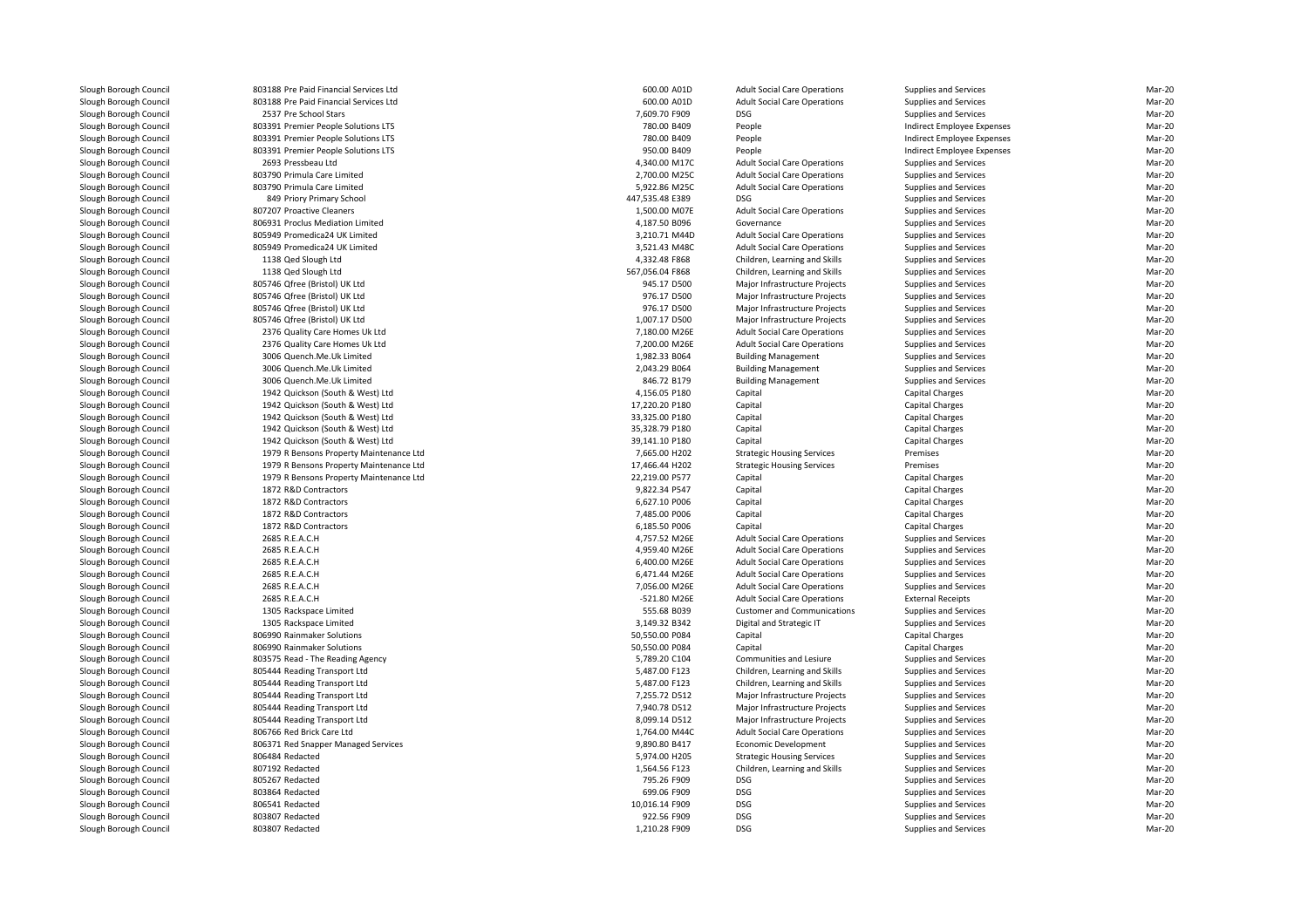| 804763 Redacted                                            | 659.43 F909                    | <b>DSG</b>                                                                 | Supplies and Services                          | Mar-20           |
|------------------------------------------------------------|--------------------------------|----------------------------------------------------------------------------|------------------------------------------------|------------------|
| 3903 Redacted                                              | 715.07 F909                    | <b>DSG</b>                                                                 | Supplies and Services                          | Mar-20           |
| 3903 Redacted                                              | 914.58 F909                    | <b>DSG</b>                                                                 | Supplies and Services                          | Mar-20           |
| 805403 Redacted                                            | 513.32 F909                    | <b>DSG</b>                                                                 | Supplies and Services                          | Mar-20           |
| 805307 Redacted                                            | 1,632.15 F909                  | <b>DSG</b>                                                                 | Supplies and Services                          | Mar-20           |
| 805307 Redacted                                            | 1,915.57 F909                  | <b>DSG</b>                                                                 | Supplies and Services                          | Mar-20           |
| 3834 Redacted                                              | 1,316.81 F909                  | <b>DSG</b>                                                                 | Supplies and Services                          | Mar-20           |
| 803886 Redacted                                            | 610.29 F909                    | <b>DSG</b>                                                                 | Supplies and Services                          | Mar-20           |
| 803886 Redacted                                            | 925.92 F909                    | <b>DSG</b>                                                                 | Supplies and Services                          | Mar-20           |
| 803825 Redacted                                            | 1,119.30 F909                  | <b>DSG</b>                                                                 | Supplies and Services                          | Mar-20           |
| 803809 Redacted                                            | 856.44 F909                    | <b>DSG</b>                                                                 |                                                | Mar-20           |
| 804932 Redacted                                            | 828.29 F909                    | <b>DSG</b>                                                                 | Supplies and Services<br>Supplies and Services | Mar-20           |
|                                                            |                                | <b>DSG</b>                                                                 |                                                |                  |
| 804932 Redacted<br>804963 Redacted                         | 3,050.43 F909                  | <b>DSG</b>                                                                 | Supplies and Services                          | Mar-20<br>Mar-20 |
|                                                            | 699.98 F909                    |                                                                            | Supplies and Services                          |                  |
| 804963 Redacted                                            | 797.55 F909                    | <b>DSG</b>                                                                 | Supplies and Services                          | Mar-20           |
| 804761 Redacted                                            | 586.95 F909                    | <b>DSG</b>                                                                 | Supplies and Services                          | Mar-20           |
| 805779 Redacted                                            | 649.35 F909                    | <b>DSG</b>                                                                 | Supplies and Services                          | Mar-20           |
| 803824 Redacted                                            | 596.76 F909                    | DSG                                                                        | Supplies and Services                          | Mar-20           |
| 803824 Redacted                                            | 2,267.57 F909                  | <b>DSG</b>                                                                 | Supplies and Services                          | Mar-20           |
| 3251 Redacted                                              | 1,245.43 F909                  | <b>DSG</b>                                                                 | Supplies and Services                          | Mar-20           |
| 803853 Redacted                                            | 1,094.85 F909                  | <b>DSG</b>                                                                 | Supplies and Services                          | Mar-20           |
| 803884 Redacted                                            | 666.88 F909                    | <b>DSG</b>                                                                 | Supplies and Services                          | Mar-20           |
| 803842 Redacted                                            | 524.48 F909                    | <b>DSG</b>                                                                 | Supplies and Services                          | Mar-20           |
| 805806 Redacted                                            | 1,097.73 F909                  | DSG                                                                        | Supplies and Services                          | Mar-20           |
| 805806 Redacted                                            | 1,154.16 F909                  | DSG                                                                        | Supplies and Services                          | Mar-20           |
| 804597 Redline Buses Ltd                                   | 4,671.60 D512                  | Major Infrastructure Projects                                              | Supplies and Services                          | Mar-20           |
| 806854 Reed Specialist Recruitment                         | 727.20 B033                    | People                                                                     | Supplies and Services                          | Mar-20           |
| 806854 Reed Specialist Recruitment                         | 757.50 B033                    | People                                                                     | Supplies and Services                          | Mar-20           |
| 806854 Reed Specialist Recruitment                         | 757.50 B033                    | People                                                                     | Supplies and Services                          | Mar-20           |
| 806854 Reed Specialist Recruitment                         | 757.50 B033                    | People                                                                     | Supplies and Services                          | Mar-20           |
| 806854 Reed Specialist Recruitment                         | 762.55 B033                    | People                                                                     | Supplies and Services                          | Mar-20           |
| 806854 Reed Specialist Recruitment                         | 764.17 B033                    | People                                                                     | Supplies and Services                          | Mar-20           |
| 6 Re-Format Llp                                            | 3,828.11 P577                  | Capital                                                                    | <b>Capital Charges</b>                         | Mar-20           |
| 6 Re-Format Llp                                            | 7,942.54 P577                  | Capital                                                                    | <b>Capital Charges</b>                         | Mar-20           |
| 6 Re-Format Llp                                            | 23,962.24 P577                 | Capital                                                                    | Capital Charges                                | Mar-20           |
| 2229 Reliance High-Tech Limited (T/A Reliance Project)     | 500.40 D218                    | Planning and Transport                                                     | Supplies and Services                          | Mar-20           |
| 2229 Reliance High-Tech Limited (T/A Reliance Project)     | 669.33 H231                    | <b>Strategic Housing Services</b>                                          | Supplies and Services                          | Mar-20           |
| 806612 Rentokil Initial K Ltd T/A Initial Washroom Hygiene | 751.26 B068                    | <b>Building Management</b>                                                 | Supplies and Services                          | Mar-20           |
| 806612 Rentokil Initial K Ltd T/A Initial Washroom Hygiene | 1,304.69 B068                  | <b>Building Management</b>                                                 | Supplies and Services                          | Mar-20           |
| 806612 Rentokil Initial K Ltd T/A Initial Washroom Hygiene | 2,047.07 B068                  | <b>Building Management</b>                                                 | Supplies and Services                          | Mar-20           |
| 3486 Response Organisation                                 | 1,818.60 M42F                  | <b>Adult Social Care Operations</b>                                        | Supplies and Services                          | Mar-20           |
| 3486 Response Organisation                                 | 2,453.92 M42F                  | <b>Adult Social Care Operations</b>                                        | Supplies and Services                          | Mar-20           |
| 3486 Response Organisation                                 | 3,067.40 M42F                  | <b>Adult Social Care Operations</b>                                        | Supplies and Services                          | Mar-20           |
| 1893 Ricardo-Aea Limited                                   | 1,650.00 D224                  | Planning and Transport                                                     | Supplies and Services                          | Mar-20           |
| 1893 Ricardo-Aea Limited                                   | 18,387.50 D308                 | Major Infrastructure Projects                                              | Supplies and Services                          | Mar-20           |
| 805200 RJ Morgan Fencing Ltd                               | 879.00 D760                    | Direct Service Organisation (DSO)                                          | Supplies and Services                          | Mar-20           |
| 805200 RJ Morgan Fencing Ltd                               | 1,322.00 D760                  | Direct Service Organisation (DSO)                                          | Supplies and Services                          | Mar-20           |
| 805200 RJ Morgan Fencing Ltd                               | 1,572.00 D760                  | Direct Service Organisation (DSO)                                          | Supplies and Services                          | Mar-20           |
| 805200 RJ Morgan Fencing Ltd                               | 1,695.00 D760                  | Direct Service Organisation (DSO)                                          | Supplies and Services                          | Mar-20           |
| 805200 RJ Morgan Fencing Ltd                               | 550.00 D880                    | Direct Service Organisation (DSO)                                          | Supplies and Services                          | Mar-20           |
| 1553 Robyn Baker                                           | 610.00 C322                    | Communities and Lesiure                                                    | Supplies and Services                          | Mar-20           |
| 805541 Rockrimmon Ltd                                      | 4,800.00 P432                  | Capital                                                                    | <b>Capital Charges</b>                         | Mar-20           |
| 805541 Rockrimmon Ltd.                                     | 5,550.00 P432                  | Capital                                                                    | <b>Capital Charges</b>                         | Mar-20           |
| 806956 Rompa Limited                                       | 3,021.00 P577                  | Capital                                                                    | <b>Capital Charges</b>                         | Mar-20           |
| 806930 Roselight Healthcare Service Limited                | 3,340.00 M42F                  | <b>Adult Social Care Operations</b>                                        | Supplies and Services                          | Mar-20           |
| 806930 Roselight Healthcare Service Limited                |                                |                                                                            |                                                | Mar-20           |
|                                                            | 2,600.00 M44F<br>3,340.00 M44F | <b>Adult Social Care Operations</b><br><b>Adult Social Care Operations</b> | Supplies and Services<br>Supplies and Services | Mar-20           |
| 806930 Roselight Healthcare Service Limited                |                                |                                                                            |                                                | Mar-20           |
| 692 Ross Stonecraft Ltd                                    | 1,118.60 D320<br>525.00 A07M   | <b>Regulatory Services</b>                                                 | Supplies and Services                          |                  |
| 805580 Rouge Media                                         |                                | <b>Adult Social Care Operations</b>                                        | Supplies and Services                          | Mar-20           |
| 805580 Rouge Media                                         | 13,125.00 A07M                 | <b>Adult Social Care Operations</b>                                        | Supplies and Services                          | Mar-20           |
| 696 Royal Borough Of Windsor And Maidenhead                | 2,375.00 F210                  | <b>Communities and Lesiure</b>                                             | Premises                                       | Mar-20           |
| 696 Royal Borough Of Windsor And Maidenhead                | 2,750.00 F210                  | Communities and Lesiure                                                    | TP-Other Bodies                                | Mar-20           |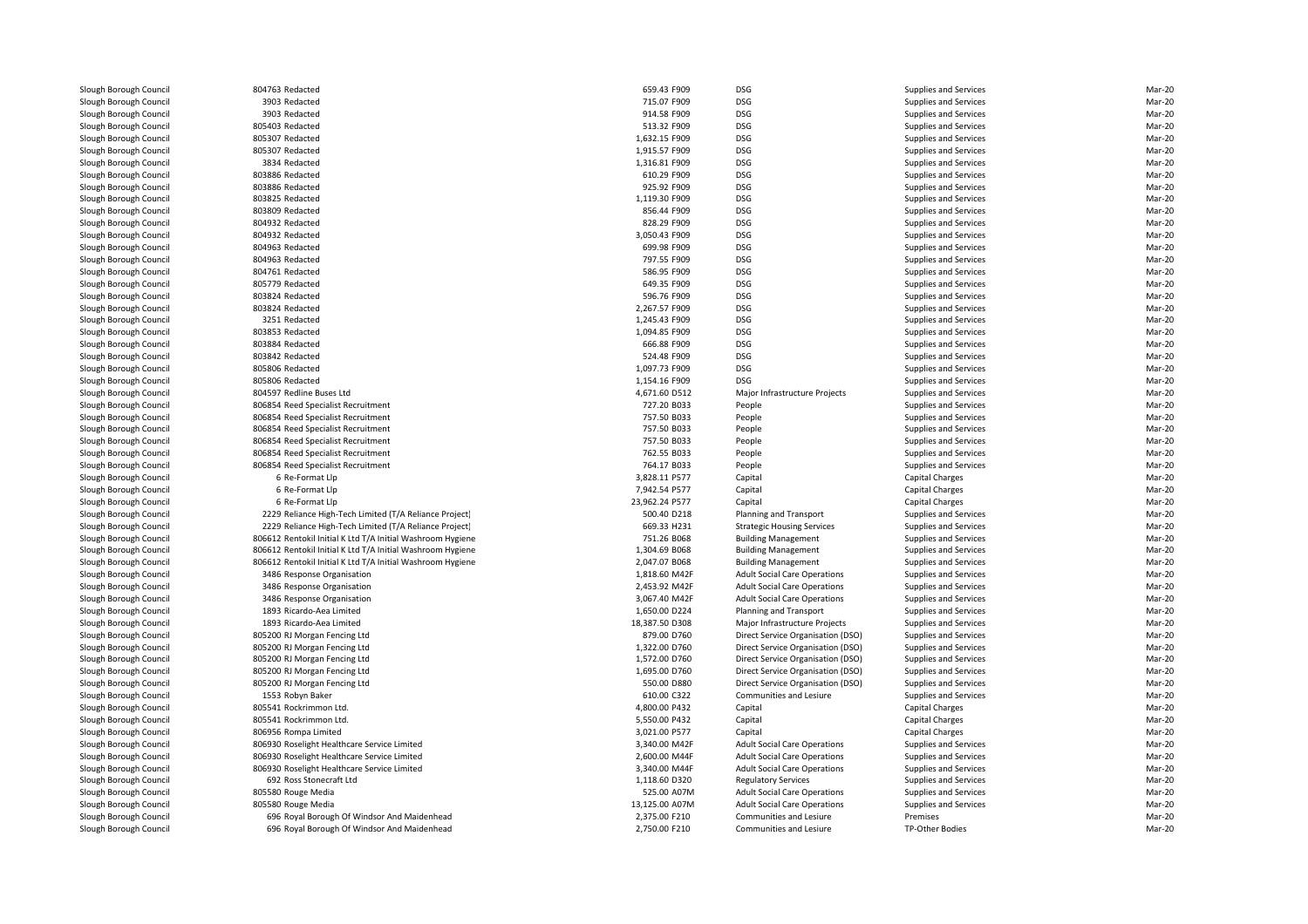| 696 Royal Borough Of Windsor And Maidenhead        | 11,808.75 D012 | Major Infrastructure Projects       | Supplies and Services                 | Mar-20 |
|----------------------------------------------------|----------------|-------------------------------------|---------------------------------------|--------|
| 696 Royal Borough Of Windsor And Maidenhead        | 1,620.00 M01A  | Children, Learning and Skills       | Supplies and Services                 | Mar-20 |
| 2168 RSM Risk Assurance Services LLP               | 550.80 B348    | People                              | Salaries and Wages-Employees Expenses | Mar-20 |
| 2168 RSM Risk Assurance Services LLP               | 745.20 B348    | People                              | Salaries and Wages-Employees Expenses | Mar-20 |
| 2168 RSM Risk Assurance Services LLP               | 21,299.00 B132 | Finance                             | Supplies and Services                 | Mar-20 |
| 806091 Runnymede Borough Council                   | 2,542.50 D012  | Major Infrastructure Projects       | Supplies and Services                 | Mar-20 |
| 842 Ryvers Primary School                          | 28,400.00 E399 | <b>DSG</b>                          | Supplies and Services                 | Mar-20 |
| 804771 S&C Slatter                                 | 4,655.00 P146  | Capital                             | <b>Capital Charges</b>                | Mar-20 |
| 806398 Saba Park UK Services Limited               | 918.50 D158    | Planning and Transport              | Premises                              | Mar-20 |
| 806398 Saba Park UK Services Limited               | 747.54 D182    | Planning and Transport              | Premises                              | Mar-20 |
| 806398 Saba Park UK Services Limited               | 11,383.11 D182 | Planning and Transport              | Premises                              | Mar-20 |
| 806398 Saba Park UK Services Limited               | 15,695.33 D010 | Planning and Transport              | Supplies and Services                 | Mar-20 |
| 806398 Saba Park UK Services Limited               | 17,170.02 D010 | <b>Planning and Transport</b>       | Supplies and Services                 | Mar-20 |
| 806398 Saba Park UK Services Limited               | 2,328.00 D122  | Planning and Transport              | Premises                              | Mar-20 |
| 806398 Saba Park UK Services Limited               | 12,760.08 D122 | Planning and Transport              | Premises                              | Mar-20 |
| 806398 Saba Park UK Services Limited               | 12,760.08 D122 | Planning and Transport              | Premises                              | Mar-20 |
| 806398 Saba Park UK Services Limited               | 1,282.00 D123  | Planning and Transport              | Supplies and Services                 | Mar-20 |
| 806398 Saba Park UK Services Limited               | 546.26 D123    | Planning and Transport              | Supplies and Services                 | Mar-20 |
| 806398 Saba Park UK Services Limited               | 943.76 D123    | Planning and Transport              | Supplies and Services                 | Mar-20 |
| 806398 Saba Park UK Services Limited               | 2,293.56 D123  | Planning and Transport              | Supplies and Services                 | Mar-20 |
| 806398 Saba Park UK Services Limited               | 2,325.06 D123  | Planning and Transport              | Supplies and Services                 | Mar-20 |
| 806398 Saba Park UK Services Limited               | 2,125.03 D123  | Planning and Transport              | Supplies and Services                 | Mar-20 |
| 806398 Saba Park UK Services Limited               | 95,061.63 D123 | Planning and Transport              | Supplies and Services                 | Mar-20 |
| 806398 Saba Park UK Services Limited               | 96,236.90 D123 | Planning and Transport              | Supplies and Services                 | Mar-20 |
| 806398 Saba Park UK Services Limited               | 10,562.40 D122 | Planning and Transport              | Supplies and Services                 | Mar-20 |
| 806398 Saba Park UK Services Limited               | 10,692.99 D122 | Planning and Transport              | Supplies and Services                 | Mar-20 |
| 806398 Saba Park UK Services Limited               | 1,544.97 D123  | Planning and Transport              | Supplies and Services                 | Mar-20 |
| 806398 Saba Park UK Services Limited               | 1,544.97 D123  | Planning and Transport              | Supplies and Services                 | Mar-20 |
| 807200 Sadler Greenwood Ltd                        | 6,500.00 B415  | <b>Economic Development</b>         | Supplies and Services                 | Mar-20 |
| 3729 Sainsburys Business Direct                    | 1,950.00 D305  | <b>Customer and Communications</b>  | Supplies and Services                 | Mar-20 |
| 3729 Sainsburys Business Direct                    | 1,950.00 D305  | <b>Customer and Communications</b>  | Supplies and Services                 | Mar-20 |
| 3729 Sainsburys Business Direct                    | 1,950.00 D305  | <b>Customer and Communications</b>  | Supplies and Services                 | Mar-20 |
| 3729 Sainsburys Business Direct                    | 1,950.00 D305  | <b>Customer and Communications</b>  | Supplies and Services                 | Mar-20 |
| 3729 Sainsburys Business Direct                    | 1,950.00 D305  | <b>Customer and Communications</b>  | Supplies and Services                 | Mar-20 |
| 3729 Sainsburys Business Direct                    | 1,950.00 D305  | <b>Customer and Communications</b>  | Supplies and Services                 | Mar-20 |
| 3729 Sainsburys Business Direct                    | 1,950.00 D305  | <b>Customer and Communications</b>  | Supplies and Services                 | Mar-20 |
| 3729 Sainsburys Business Direct                    | 1,950.00 D305  | <b>Customer and Communications</b>  | Supplies and Services                 | Mar-20 |
| 3729 Sainsburys Business Direct                    | 1,950.00 D305  | <b>Customer and Communications</b>  | Supplies and Services                 | Mar-20 |
| 3729 Sainsburys Business Direct                    | 1,950.00 D305  | <b>Customer and Communications</b>  | Supplies and Services                 | Mar-20 |
| 3729 Sainsburys Business Direct                    | 1,950.00 D305  | <b>Customer and Communications</b>  | Supplies and Services                 | Mar-20 |
| 3729 Sainsburys Business Direct                    | 1,950.00 D305  | <b>Customer and Communications</b>  | Supplies and Services                 | Mar-20 |
| 3729 Sainsburys Business Direct                    | 1,950.00 D305  | <b>Customer and Communications</b>  | Supplies and Services                 | Mar-20 |
| 3729 Sainsburys Business Direct                    | 1,950.00 D305  | <b>Customer and Communications</b>  | Supplies and Services                 | Mar-20 |
| 805875 Salutem LD Bidco IV Limited T/A Ambito Care | 3,619.25 M25D  | <b>Adult Social Care Operations</b> | Supplies and Services                 | Mar-20 |
| 805875 Salutem LD Bidco IV Limited T/A Ambito Care | 4,494.56 M26E  | <b>Adult Social Care Operations</b> | Supplies and Services                 | Mar-20 |
| 805875 Salutem LD Bidco IV Limited T/A Ambito Care | $-611.59$ M26E | <b>Adult Social Care Operations</b> | <b>External Receipts</b>              | Mar-20 |
| 804350 Sandra's Childcare                          | 571.39 F909    | <b>DSG</b>                          | Supplies and Services                 | Mar-20 |
| 925 Sara Wood                                      | 650.00 D320    | <b>Regulatory Services</b>          | Supplies and Services                 | Mar-20 |
| 925 Sara Wood                                      | 675.00 D320    | <b>Regulatory Services</b>          | Supplies and Services                 | Mar-20 |
| 925 Sara Wood                                      | 925.00 D320    | <b>Regulatory Services</b>          | Supplies and Services                 | Mar-20 |
| 925 Sara Wood                                      | 1,075.00 D320  | <b>Regulatory Services</b>          | Supplies and Services                 | Mar-20 |
| 1580 Savills (UK) Ltd                              | 1,575.00 P431  | Capital                             | Supplies and Services                 | Mar-20 |
| 1580 Savills (UK) Ltd                              | 1,750.00 P431  | Capital                             | Supplies and Services                 | Mar-20 |
| 1580 Savills (UK) Ltd                              | 1,925.00 P431  | Capital                             | Supplies and Services                 | Mar-20 |
| 1580 Savills (UK) Ltd                              | 1,950.00 P431  | Capital                             | Supplies and Services                 | Mar-20 |
| 1580 Savills (UK) Ltd                              | 1,995.00 P431  | Capital                             | Supplies and Services                 | Mar-20 |
| 1580 Savills (UK) Ltd                              | 2,925.00 P431  | Capital                             | Supplies and Services                 | Mar-20 |
| 1580 Savills (UK) Ltd                              | 2,975.00 P431  | Capital                             | Supplies and Services                 | Mar-20 |
| 1580 Savills (UK) Ltd                              | 2,985.00 P431  | Capital                             | Supplies and Services                 | Mar-20 |
| 1580 Savills (UK) Ltd                              | 2,985.00 P431  | Capital                             | Supplies and Services                 | Mar-20 |
| 1580 Savills (UK) Ltd                              | 3,187.00 P431  | Capital                             | Supplies and Services                 | Mar-20 |
| 1580 Savills (UK) Ltd                              | 4,605.00 P431  | Capital                             | Supplies and Services                 | Mar-20 |
|                                                    |                |                                     |                                       |        |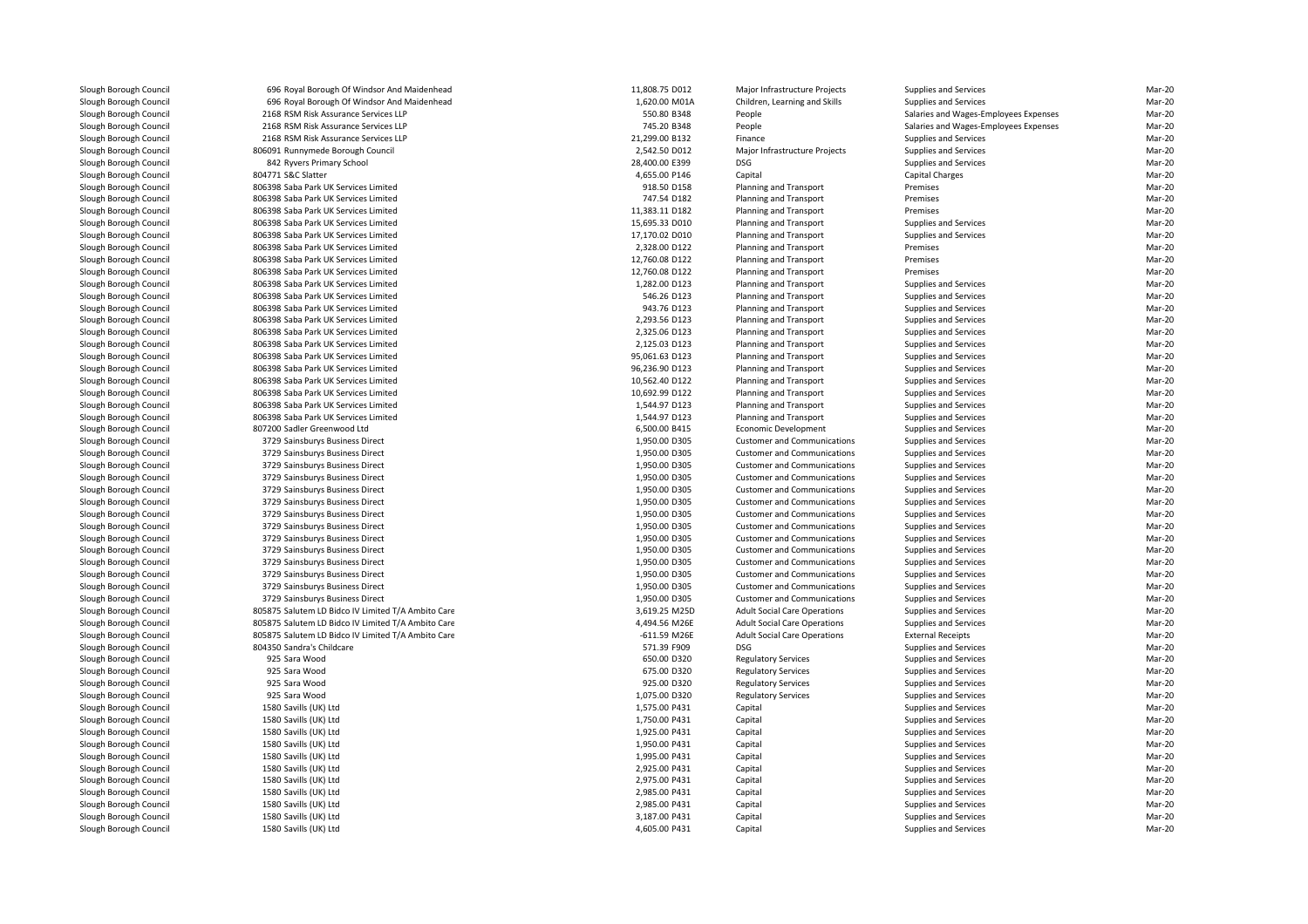1580 Savills (UK) Ltd 1580 Savills (UK) Ltd 1580 Savills (UK) Ltd 1580 Savills (UK) Ltd 1580 Savills (UK) Ltd 1580 Savills (UK) Ltd 1580 Savills (UK) Ltd 1580 Savills (UK) Ltd 1580 Savills (UK) Ltd 1580 Savills (UK) Ltd 1580 Savills (UK) Ltd 1580 Savills (UK) Ltd 1580 Savills (UK) Ltd 1580 Savills (UK) Ltd 1580 Savills (UK) Ltd 1580 Savills (UK) Ltd 1580 Savills (UK) Ltd 1580 Savills (UK) Ltd 1580 Savills (UK) Ltd 1580 Savills (UK) Ltd 1580 Savills (UK) Ltd 1580 Savills (UK) Ltd 1580 Savills (UK) Ltd 1580 Savills (UK) Ltd 1580 Savills (UK) Ltd 1580 Savills (UK) Ltd 1580 Savills (UK) Ltd 1580 Savills (UK) Ltd 1580 Savills (UK) Ltd 1580 Savills (UK) Ltd 1580 Savills (UK) Ltd 1580 Savills (UK) Ltd 1022 Sdk Environmental Ltd759 Segro Plc 803999 Sequence Care Group1680 Service Point 1680 Service Point 0 Service Point **640.00 A07M** 2585 Seymour House 2585 Seymour House 2585 Seymour House 2585 Seymour House 2585 Seymour House 2585 Seymour House 2585 Sevmour House 2585 Seymour House 2585 Seymour House 2585 Sevmour House 2585 Seymour House 2585 Sevmour House 2585 Seymour House 2585 Seymour House 2585 Seymour House 2585 Seymour House 2585 Seymour House 2003 Sharpe Pritchard Llp 2003 Sharpe Pritchard Llp 804905 SHB Hire Limited 805203 Shorts Agricultural Services Ltd 805203 Shorts Agricultural Services Ltd 805203 Shorts Agricultural Services Ltd805203 Shorts Agricultural Services Ltd

| 4,830.00 P431   | Capital                                                                                                                                                                                                                                                                                                           | Supplies and Services                                                                                                                                                                                                                                                                                                                                                                                                                                                                                                                                                                                                          | Mar-20                                                                                                                                                                                                                                                                                                                                                                                                                                        |
|-----------------|-------------------------------------------------------------------------------------------------------------------------------------------------------------------------------------------------------------------------------------------------------------------------------------------------------------------|--------------------------------------------------------------------------------------------------------------------------------------------------------------------------------------------------------------------------------------------------------------------------------------------------------------------------------------------------------------------------------------------------------------------------------------------------------------------------------------------------------------------------------------------------------------------------------------------------------------------------------|-----------------------------------------------------------------------------------------------------------------------------------------------------------------------------------------------------------------------------------------------------------------------------------------------------------------------------------------------------------------------------------------------------------------------------------------------|
| 3,000.00 J006   | Housing Revenue Account                                                                                                                                                                                                                                                                                           | <b>Supplies and Services</b>                                                                                                                                                                                                                                                                                                                                                                                                                                                                                                                                                                                                   | Mar-20                                                                                                                                                                                                                                                                                                                                                                                                                                        |
| 5,250.00 J006   | Housing Revenue Account                                                                                                                                                                                                                                                                                           | <b>Supplies and Services</b>                                                                                                                                                                                                                                                                                                                                                                                                                                                                                                                                                                                                   | Mar-20                                                                                                                                                                                                                                                                                                                                                                                                                                        |
| 15,000.00 J006  | Housing Revenue Account                                                                                                                                                                                                                                                                                           | Supplies and Services                                                                                                                                                                                                                                                                                                                                                                                                                                                                                                                                                                                                          | Mar-20                                                                                                                                                                                                                                                                                                                                                                                                                                        |
| 600.00 P405     | Capital                                                                                                                                                                                                                                                                                                           | <b>Capital Charges</b>                                                                                                                                                                                                                                                                                                                                                                                                                                                                                                                                                                                                         | Mar-20                                                                                                                                                                                                                                                                                                                                                                                                                                        |
| 900.00 P405     | Capital                                                                                                                                                                                                                                                                                                           | <b>Capital Charges</b>                                                                                                                                                                                                                                                                                                                                                                                                                                                                                                                                                                                                         | Mar-20                                                                                                                                                                                                                                                                                                                                                                                                                                        |
| 989.12 P405     | Capital                                                                                                                                                                                                                                                                                                           | Capital Charges                                                                                                                                                                                                                                                                                                                                                                                                                                                                                                                                                                                                                | Mar-20                                                                                                                                                                                                                                                                                                                                                                                                                                        |
| 1,765.72 P405   | Capital                                                                                                                                                                                                                                                                                                           | Capital Charges                                                                                                                                                                                                                                                                                                                                                                                                                                                                                                                                                                                                                | Mar-20                                                                                                                                                                                                                                                                                                                                                                                                                                        |
| 2,253.31 P405   | Capital                                                                                                                                                                                                                                                                                                           | <b>Capital Charges</b>                                                                                                                                                                                                                                                                                                                                                                                                                                                                                                                                                                                                         | Mar-20                                                                                                                                                                                                                                                                                                                                                                                                                                        |
| 4,750.00 P405   | Capital                                                                                                                                                                                                                                                                                                           | <b>Capital Charges</b>                                                                                                                                                                                                                                                                                                                                                                                                                                                                                                                                                                                                         | Mar-20                                                                                                                                                                                                                                                                                                                                                                                                                                        |
| 150,000.00 P406 | Capital                                                                                                                                                                                                                                                                                                           | <b>Capital Charges</b>                                                                                                                                                                                                                                                                                                                                                                                                                                                                                                                                                                                                         | Mar-20                                                                                                                                                                                                                                                                                                                                                                                                                                        |
| 3,661.25 P432   | Capital                                                                                                                                                                                                                                                                                                           | <b>Capital Charges</b>                                                                                                                                                                                                                                                                                                                                                                                                                                                                                                                                                                                                         | Mar-20                                                                                                                                                                                                                                                                                                                                                                                                                                        |
| 3,850.00 P432   | Capital                                                                                                                                                                                                                                                                                                           | <b>Capital Charges</b>                                                                                                                                                                                                                                                                                                                                                                                                                                                                                                                                                                                                         | Mar-20                                                                                                                                                                                                                                                                                                                                                                                                                                        |
| 3,852.50 P432   | Capital                                                                                                                                                                                                                                                                                                           | <b>Capital Charges</b>                                                                                                                                                                                                                                                                                                                                                                                                                                                                                                                                                                                                         | Mar-20                                                                                                                                                                                                                                                                                                                                                                                                                                        |
| 3,867.40 P432   | Capital                                                                                                                                                                                                                                                                                                           | <b>Capital Charges</b>                                                                                                                                                                                                                                                                                                                                                                                                                                                                                                                                                                                                         | Mar-20                                                                                                                                                                                                                                                                                                                                                                                                                                        |
| 20,500.00 P432  | Capital                                                                                                                                                                                                                                                                                                           | <b>Capital Charges</b>                                                                                                                                                                                                                                                                                                                                                                                                                                                                                                                                                                                                         | Mar-20                                                                                                                                                                                                                                                                                                                                                                                                                                        |
| 3,927.50 P435   | Capital                                                                                                                                                                                                                                                                                                           | <b>Capital Charges</b>                                                                                                                                                                                                                                                                                                                                                                                                                                                                                                                                                                                                         | Mar-20                                                                                                                                                                                                                                                                                                                                                                                                                                        |
| 500.00 P432     | Capital                                                                                                                                                                                                                                                                                                           | <b>Capital Charges</b>                                                                                                                                                                                                                                                                                                                                                                                                                                                                                                                                                                                                         | Mar-20                                                                                                                                                                                                                                                                                                                                                                                                                                        |
| 1,100.00 P432   | Capital                                                                                                                                                                                                                                                                                                           | <b>Capital Charges</b>                                                                                                                                                                                                                                                                                                                                                                                                                                                                                                                                                                                                         | Mar-20                                                                                                                                                                                                                                                                                                                                                                                                                                        |
| 6,850.00 P432   | Capital                                                                                                                                                                                                                                                                                                           | Capital Charges                                                                                                                                                                                                                                                                                                                                                                                                                                                                                                                                                                                                                | Mar-20                                                                                                                                                                                                                                                                                                                                                                                                                                        |
| 1,000.00 P432   | Capital                                                                                                                                                                                                                                                                                                           | <b>Capital Charges</b>                                                                                                                                                                                                                                                                                                                                                                                                                                                                                                                                                                                                         | Mar-20                                                                                                                                                                                                                                                                                                                                                                                                                                        |
| 1,000.00 P432   | Capital                                                                                                                                                                                                                                                                                                           | <b>Capital Charges</b>                                                                                                                                                                                                                                                                                                                                                                                                                                                                                                                                                                                                         | Mar-20                                                                                                                                                                                                                                                                                                                                                                                                                                        |
| 1,000.00 P432   | Capital                                                                                                                                                                                                                                                                                                           | <b>Capital Charges</b>                                                                                                                                                                                                                                                                                                                                                                                                                                                                                                                                                                                                         | Mar-20                                                                                                                                                                                                                                                                                                                                                                                                                                        |
| 1,000.00 P432   | Capital                                                                                                                                                                                                                                                                                                           | Capital Charges                                                                                                                                                                                                                                                                                                                                                                                                                                                                                                                                                                                                                | Mar-20                                                                                                                                                                                                                                                                                                                                                                                                                                        |
| 3,072.50 P432   | Capital                                                                                                                                                                                                                                                                                                           | <b>Capital Charges</b>                                                                                                                                                                                                                                                                                                                                                                                                                                                                                                                                                                                                         | Mar-20                                                                                                                                                                                                                                                                                                                                                                                                                                        |
| 7,192.50 P432   | Capital                                                                                                                                                                                                                                                                                                           | Capital Charges                                                                                                                                                                                                                                                                                                                                                                                                                                                                                                                                                                                                                | Mar-20                                                                                                                                                                                                                                                                                                                                                                                                                                        |
| 10,175.00 P432  | Capital                                                                                                                                                                                                                                                                                                           | Capital Charges                                                                                                                                                                                                                                                                                                                                                                                                                                                                                                                                                                                                                | Mar-20                                                                                                                                                                                                                                                                                                                                                                                                                                        |
| 2,548.50 J605   | Housing Revenue Account                                                                                                                                                                                                                                                                                           | <b>Supplies and Services</b>                                                                                                                                                                                                                                                                                                                                                                                                                                                                                                                                                                                                   | Mar-20                                                                                                                                                                                                                                                                                                                                                                                                                                        |
| 1,250.00 J606   | Housing Revenue Account                                                                                                                                                                                                                                                                                           | Supplies and Services                                                                                                                                                                                                                                                                                                                                                                                                                                                                                                                                                                                                          | Mar-20                                                                                                                                                                                                                                                                                                                                                                                                                                        |
| 1,250.00 J606   | Housing Revenue Account                                                                                                                                                                                                                                                                                           | Supplies and Services                                                                                                                                                                                                                                                                                                                                                                                                                                                                                                                                                                                                          | Mar-20                                                                                                                                                                                                                                                                                                                                                                                                                                        |
| 1,250.00 J606   | Housing Revenue Account                                                                                                                                                                                                                                                                                           | <b>Supplies and Services</b>                                                                                                                                                                                                                                                                                                                                                                                                                                                                                                                                                                                                   | Mar-20                                                                                                                                                                                                                                                                                                                                                                                                                                        |
| 1,250.00 J606   | Housing Revenue Account                                                                                                                                                                                                                                                                                           | Supplies and Services                                                                                                                                                                                                                                                                                                                                                                                                                                                                                                                                                                                                          | Mar-20                                                                                                                                                                                                                                                                                                                                                                                                                                        |
| 6,250.00 C001   | Communities and Lesiure                                                                                                                                                                                                                                                                                           | <b>Supplies and Services</b>                                                                                                                                                                                                                                                                                                                                                                                                                                                                                                                                                                                                   | Mar-20                                                                                                                                                                                                                                                                                                                                                                                                                                        |
| 2,969.41 B082   | <b>Regeneration Development</b>                                                                                                                                                                                                                                                                                   | <b>Supplies and Services</b>                                                                                                                                                                                                                                                                                                                                                                                                                                                                                                                                                                                                   | Mar-20                                                                                                                                                                                                                                                                                                                                                                                                                                        |
| 11,782.83 M26E  | <b>Adult Social Care Operations</b>                                                                                                                                                                                                                                                                               | <b>Supplies and Services</b>                                                                                                                                                                                                                                                                                                                                                                                                                                                                                                                                                                                                   | Mar-20                                                                                                                                                                                                                                                                                                                                                                                                                                        |
| 525.00 D320     | <b>Regulatory Services</b>                                                                                                                                                                                                                                                                                        | Supplies and Services                                                                                                                                                                                                                                                                                                                                                                                                                                                                                                                                                                                                          | Mar-20                                                                                                                                                                                                                                                                                                                                                                                                                                        |
| 640.00 A07M     | <b>Adult Social Care Operations</b>                                                                                                                                                                                                                                                                               | Supplies and Services                                                                                                                                                                                                                                                                                                                                                                                                                                                                                                                                                                                                          | Mar-20                                                                                                                                                                                                                                                                                                                                                                                                                                        |
| 1,090.59 M26E   | <b>Adult Social Care Operations</b>                                                                                                                                                                                                                                                                               | Supplies and Services                                                                                                                                                                                                                                                                                                                                                                                                                                                                                                                                                                                                          | Mar-20                                                                                                                                                                                                                                                                                                                                                                                                                                        |
| 1,273.32 M26E   | <b>Adult Social Care Operations</b>                                                                                                                                                                                                                                                                               | <b>Supplies and Services</b>                                                                                                                                                                                                                                                                                                                                                                                                                                                                                                                                                                                                   | Mar-20                                                                                                                                                                                                                                                                                                                                                                                                                                        |
|                 |                                                                                                                                                                                                                                                                                                                   |                                                                                                                                                                                                                                                                                                                                                                                                                                                                                                                                                                                                                                | Mar-20                                                                                                                                                                                                                                                                                                                                                                                                                                        |
|                 |                                                                                                                                                                                                                                                                                                                   |                                                                                                                                                                                                                                                                                                                                                                                                                                                                                                                                                                                                                                | Mar-20                                                                                                                                                                                                                                                                                                                                                                                                                                        |
|                 |                                                                                                                                                                                                                                                                                                                   |                                                                                                                                                                                                                                                                                                                                                                                                                                                                                                                                                                                                                                | Mar-20                                                                                                                                                                                                                                                                                                                                                                                                                                        |
| 5,638.99 M26E   | <b>Adult Social Care Operations</b>                                                                                                                                                                                                                                                                               | Supplies and Services                                                                                                                                                                                                                                                                                                                                                                                                                                                                                                                                                                                                          | Mar-20                                                                                                                                                                                                                                                                                                                                                                                                                                        |
|                 |                                                                                                                                                                                                                                                                                                                   |                                                                                                                                                                                                                                                                                                                                                                                                                                                                                                                                                                                                                                | Mar-20                                                                                                                                                                                                                                                                                                                                                                                                                                        |
|                 |                                                                                                                                                                                                                                                                                                                   |                                                                                                                                                                                                                                                                                                                                                                                                                                                                                                                                                                                                                                | Mar-20                                                                                                                                                                                                                                                                                                                                                                                                                                        |
|                 |                                                                                                                                                                                                                                                                                                                   |                                                                                                                                                                                                                                                                                                                                                                                                                                                                                                                                                                                                                                | Mar-20                                                                                                                                                                                                                                                                                                                                                                                                                                        |
|                 |                                                                                                                                                                                                                                                                                                                   |                                                                                                                                                                                                                                                                                                                                                                                                                                                                                                                                                                                                                                | Mar-20                                                                                                                                                                                                                                                                                                                                                                                                                                        |
|                 |                                                                                                                                                                                                                                                                                                                   |                                                                                                                                                                                                                                                                                                                                                                                                                                                                                                                                                                                                                                | Mar-20                                                                                                                                                                                                                                                                                                                                                                                                                                        |
|                 |                                                                                                                                                                                                                                                                                                                   |                                                                                                                                                                                                                                                                                                                                                                                                                                                                                                                                                                                                                                | Mar-20                                                                                                                                                                                                                                                                                                                                                                                                                                        |
|                 |                                                                                                                                                                                                                                                                                                                   |                                                                                                                                                                                                                                                                                                                                                                                                                                                                                                                                                                                                                                | Mar-20                                                                                                                                                                                                                                                                                                                                                                                                                                        |
|                 |                                                                                                                                                                                                                                                                                                                   |                                                                                                                                                                                                                                                                                                                                                                                                                                                                                                                                                                                                                                | Mar-20                                                                                                                                                                                                                                                                                                                                                                                                                                        |
|                 |                                                                                                                                                                                                                                                                                                                   |                                                                                                                                                                                                                                                                                                                                                                                                                                                                                                                                                                                                                                | Mar-20                                                                                                                                                                                                                                                                                                                                                                                                                                        |
|                 |                                                                                                                                                                                                                                                                                                                   |                                                                                                                                                                                                                                                                                                                                                                                                                                                                                                                                                                                                                                | Mar-20                                                                                                                                                                                                                                                                                                                                                                                                                                        |
|                 |                                                                                                                                                                                                                                                                                                                   | <b>External Receipts</b>                                                                                                                                                                                                                                                                                                                                                                                                                                                                                                                                                                                                       | Mar-20                                                                                                                                                                                                                                                                                                                                                                                                                                        |
|                 | Major Infrastructure Projects                                                                                                                                                                                                                                                                                     | Supplies and Services                                                                                                                                                                                                                                                                                                                                                                                                                                                                                                                                                                                                          | Mar-20                                                                                                                                                                                                                                                                                                                                                                                                                                        |
|                 |                                                                                                                                                                                                                                                                                                                   |                                                                                                                                                                                                                                                                                                                                                                                                                                                                                                                                                                                                                                | Mar-20                                                                                                                                                                                                                                                                                                                                                                                                                                        |
| 30,991.64 D910  | Direct Service Organisation (DSO)                                                                                                                                                                                                                                                                                 | Transport                                                                                                                                                                                                                                                                                                                                                                                                                                                                                                                                                                                                                      | Mar-20                                                                                                                                                                                                                                                                                                                                                                                                                                        |
|                 | <b>Environmental Services</b>                                                                                                                                                                                                                                                                                     | <b>Supplies and Services</b>                                                                                                                                                                                                                                                                                                                                                                                                                                                                                                                                                                                                   | Mar-20                                                                                                                                                                                                                                                                                                                                                                                                                                        |
| 6,831.20 D342   | <b>Environmental Services</b>                                                                                                                                                                                                                                                                                     | <b>Supplies and Services</b>                                                                                                                                                                                                                                                                                                                                                                                                                                                                                                                                                                                                   | Mar-20                                                                                                                                                                                                                                                                                                                                                                                                                                        |
|                 |                                                                                                                                                                                                                                                                                                                   |                                                                                                                                                                                                                                                                                                                                                                                                                                                                                                                                                                                                                                | Mar-20                                                                                                                                                                                                                                                                                                                                                                                                                                        |
| 760.00 D750     | Direct Service Organisation (DSO)                                                                                                                                                                                                                                                                                 | Supplies and Services                                                                                                                                                                                                                                                                                                                                                                                                                                                                                                                                                                                                          | Mar-20                                                                                                                                                                                                                                                                                                                                                                                                                                        |
| 2,640.00 B282   | Digital and Strategic IT                                                                                                                                                                                                                                                                                          | <b>Supplies and Services</b>                                                                                                                                                                                                                                                                                                                                                                                                                                                                                                                                                                                                   | Mar-20                                                                                                                                                                                                                                                                                                                                                                                                                                        |
|                 | 1,468.55 M26E<br>1,488.00 M26E<br>2,080.00 M26E<br>5,774.41 M26E<br>6,117.96 M26E<br>6,503.56 M26E<br>30,536.53 M26E<br>60,937.47 M26E<br>70,280.36 M26E<br>2,376.76 M42E<br>$-6,429.62$ M26E<br>-4,893.38 M26E<br>-3,866.81 M26E<br>-594.98 M26E<br>1,076.00 D105<br>644.00 J016<br>2,037.25 D342<br>900.00 D750 | <b>Adult Social Care Operations</b><br><b>Adult Social Care Operations</b><br><b>Adult Social Care Operations</b><br><b>Adult Social Care Operations</b><br><b>Adult Social Care Operations</b><br><b>Adult Social Care Operations</b><br><b>Adult Social Care Operations</b><br><b>Adult Social Care Operations</b><br><b>Adult Social Care Operations</b><br><b>Adult Social Care Operations</b><br><b>Adult Social Care Operations</b><br><b>Adult Social Care Operations</b><br><b>Adult Social Care Operations</b><br><b>Adult Social Care Operations</b><br>Housing Revenue Account<br>Direct Service Organisation (DSO) | <b>Supplies and Services</b><br>Supplies and Services<br><b>Supplies and Services</b><br><b>Supplies and Services</b><br>Supplies and Services<br><b>Supplies and Services</b><br>Supplies and Services<br><b>Supplies and Services</b><br><b>Supplies and Services</b><br>Supplies and Services<br><b>External Receipts</b><br><b>External Receipts</b><br><b>External Receipts</b><br><b>Supplies and Services</b><br>Supplies and Services |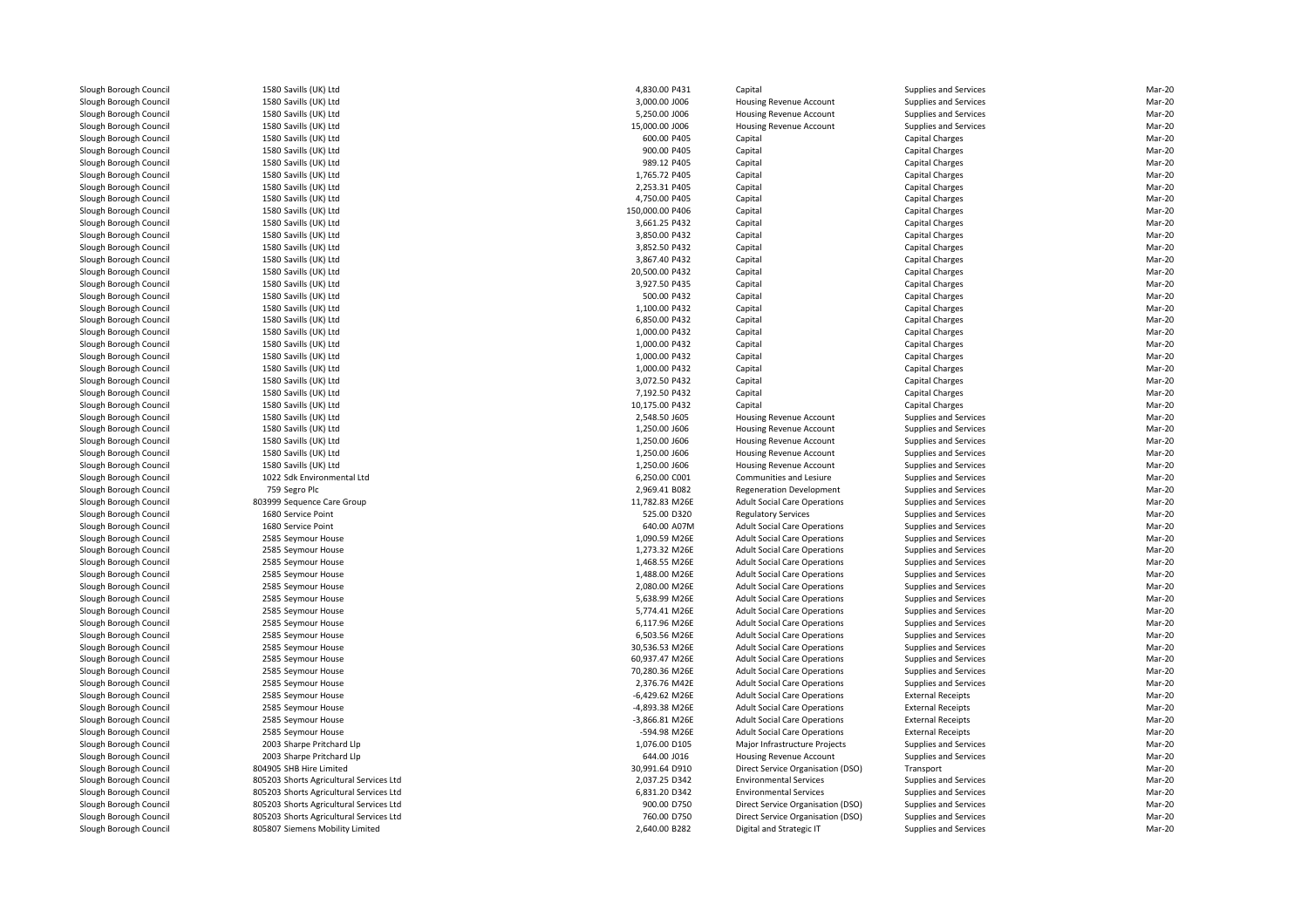|                    | 805807 Siemens Mobility Limited                       | 2,131.90 D500     | Major Infrastructure Projects          | Supplies and Services | Mar-20 |
|--------------------|-------------------------------------------------------|-------------------|----------------------------------------|-----------------------|--------|
|                    | 805807 Siemens Mobility Limited                       | 2,868.33 D500     | Major Infrastructure Projects          | Supplies and Services | Mar-20 |
|                    | 805807 Siemens Mobility Limited                       | 9,689.80 D500     | Major Infrastructure Projects          | Supplies and Services | Mar-20 |
|                    | 805807 Siemens Mobility Limited                       | 2,008.38 D500     | Major Infrastructure Projects          | Supplies and Services | Mar-20 |
|                    | 805807 Siemens Mobility Limited                       | 2,131.91 D500     | Major Infrastructure Projects          | Supplies and Services | Mar-20 |
|                    | 805807 Siemens Mobility Limited                       | 9,689.81 D500     | Major Infrastructure Projects          | Supplies and Services | Mar-20 |
| 805303 Sign Health |                                                       | 3,345.73 M27C     | <b>Adult Social Care Operations</b>    | Supplies and Services | Mar-20 |
| 805303 Sign Health |                                                       | 3,576.47 M27C     | <b>Adult Social Care Operations</b>    | Supplies and Services | Mar-20 |
| 805303 Sign Health |                                                       | 3,576.47 M27C     | <b>Adult Social Care Operations</b>    | Supplies and Services | Mar-20 |
|                    | 805074 Skip Units Limited                             | 573.00 D630       | Direct Service Organisation (DSO)      | Supplies and Services | Mar-20 |
|                    | 807165 Slindon College                                | 4,849.95 F552     | <b>DSG</b>                             | Supplies and Services | Mar-20 |
|                    | 3333 Slk Services                                     | 6,365.00 F123     | Children, Learning and Skills          | Supplies and Services | Mar-20 |
|                    | 1459 Slough And Eton C E School                       | 18,250.00 E769    | <b>DSG</b>                             | Supplies and Services | Mar-20 |
|                    | 803795 Slough Centre Nursery School                   | 504.00 F550       | <b>DSG</b>                             | Supplies and Services | Mar-20 |
|                    | 2466 Slough Childrens Services Trust Limited          | 13,966.50 M99C    | Children, Learning and Skills          | Supplies and Services | Mar-20 |
|                    | 2466 Slough Childrens Services Trust Limited          | 15,000.00 M99C    | Children, Learning and Skills          | Supplies and Services | Mar-20 |
|                    | 2466 Slough Childrens Services Trust Limited          | 16,100.00 M99C    | Children, Learning and Skills          | Supplies and Services | Mar-20 |
|                    | 2466 Slough Childrens Services Trust Limited          | 22,000.00 M99C    | Children, Learning and Skills          | Supplies and Services | Mar-20 |
|                    | 2466 Slough Childrens Services Trust Limited          | 25,000.00 M99C    | Children, Learning and Skills          | Supplies and Services | Mar-20 |
|                    | 2466 Slough Childrens Services Trust Limited          | 39,630.75 M99C    | Children, Learning and Skills          | Supplies and Services | Mar-20 |
|                    | 2466 Slough Childrens Services Trust Limited          | 2,243,234.35 M99C | Children, Learning and Skills          | Supplies and Services | Mar-20 |
|                    | 276 Slough Community Transport & Shopmobility         | 500.16 M44E       | <b>Adult Social Care Operations</b>    | Supplies and Services | Mar-20 |
|                    | 276 Slough Community Transport & Shopmobility         | 16,160.00 F123    | Children, Learning and Skills          | Supplies and Services | Mar-20 |
|                    | 276 Slough Community Transport & Shopmobility         | 1,495.00 M50A     | Major Infrastructure Projects          | Transport             | Mar-20 |
|                    | 1619 Slough Council For Voluntary Services            | 10,000.00 C402    | Communities and Lesiure                | Supplies and Services | Mar-20 |
|                    | 1913 Slough Crossroads Caring For Carers              | 515.52 M44D       | <b>Adult Social Care Operations</b>    | Supplies and Services | Mar-20 |
|                    | 1913 Slough Crossroads Caring For Carers              | 821.61 M44E       | <b>Adult Social Care Operations</b>    | Supplies and Services | Mar-20 |
|                    | 1913 Slough Crossroads Caring For Carers              | 1,288.80 M44E     | <b>Adult Social Care Operations</b>    | Supplies and Services | Mar-20 |
|                    | 1913 Slough Crossroads Caring For Carers              | 1,528.25 M44E     | <b>Adult Social Care Operations</b>    | Supplies and Services | Mar-20 |
|                    | 1913 Slough Crossroads Caring For Carers              | 1,546.56 M44E     | <b>Adult Social Care Operations</b>    | Supplies and Services | Mar-20 |
|                    | 1913 Slough Crossroads Caring For Carers              | 788.29 M44F       | <b>Adult Social Care Operations</b>    | Supplies and Services | Mar-20 |
|                    | 1913 Slough Crossroads Caring For Carers              | 868.29 M44F       | <b>Adult Social Care Operations</b>    | Supplies and Services | Mar-20 |
|                    | 3503 Slough Day Nursery                               | 9.288.50 F909     | <b>DSG</b>                             | Supplies and Services | Mar-20 |
|                    | 3503 Slough Day Nursery                               | 18,451.81 F909    | <b>DSG</b>                             | Supplies and Services | Mar-20 |
|                    | 805454 Slough Integration Service                     | 6,635.00 H254     | <b>Regulatory Services</b>             | Supplies and Services | Mar-20 |
|                    | 705 Slough Museum                                     | 15,000.00 C010    | Communities and Lesiure                | Supplies and Services | Mar-20 |
|                    | 705 Slough Museum                                     | 5,000.00 F253     | Children, Learning and Skills          | Supplies and Services | Mar-20 |
|                    | 705 Slough Museum                                     | 1,000.00 C010     | Communities and Lesiure                | Supplies and Services | Mar-20 |
|                    | 804380 Slough Refugee Council                         | 9,225.85 B211     | Strategy and Performance               | Supplies and Services | Mar-20 |
|                    | 114 Solutions 4 Health Ltd                            | 15,015.83 A05C    | Adult Social Care Commissioning        | Supplies and Services | Mar-20 |
|                    | 114 Solutions 4 Health Ltd                            | 15,015.84 A05C    | <b>Adult Social Care Commissioning</b> | Supplies and Services | Mar-20 |
|                    | 114 Solutions 4 Health Ltd                            | 11,000.00 A01P    | Public Health                          | Supplies and Services | Mar-20 |
|                    | 114 Solutions 4 Health Ltd                            | 7,500.00 A01P     | Public Health                          | Supplies and Services | Mar-20 |
|                    | 1598 Sorbon Estates Limited                           | 1,162.08 H205     | <b>Strategic Housing Services</b>      | Premises              | Mar-20 |
|                    | 1598 Sorbon Estates Limited                           | 5,694.16 H205     | <b>Strategic Housing Services</b>      | Premises              | Mar-20 |
|                    | 79 South East Employers                               | 1,248.60 J029     | Housing Revenue Account                | Premises              | Mar-20 |
|                    | 807117 Southern Percussion                            | 2,869.15 F253     | Children, Learning and Skills          | Supplies and Services | Mar-20 |
|                    | 806089 Spelthorne Borough Council                     | 19,799.50 D012    | Major Infrastructure Projects          | Supplies and Services | Mar-20 |
|                    | 804649 Sport and Fitness Evolution                    | 525.00 C322       | Communities and Lesiure                | Supplies and Services | Mar-20 |
|                    | 804781 Sports and Leisure Management Ltd              | 624.99 C322       | Communities and Lesiure                | Supplies and Services | Mar-20 |
|                    | 804781 Sports and Leisure Management Ltd              | 666.68 C322       | Communities and Lesiure                | Supplies and Services | Mar-20 |
|                    | 1875 Ss & Kk. Hothi                                   | 11,771.25 H205    | <b>Strategic Housing Services</b>      | Premises              | Mar-20 |
|                    | 1875 Ss & Kk. Hothi                                   | 15,816.66 H205    | <b>Strategic Housing Services</b>      | Premises              | Mar-20 |
|                    | 1875 Ss & Kk. Hothi                                   | 1,945.00 H205     | <b>Strategic Housing Services</b>      | Premises              | Mar-20 |
|                    | 2019 Ssr General & Management Ltd                     | 500.00 F640       | Children, Learning and Skills          | <b>Agency Staff</b>   | Mar-20 |
|                    | 803165 St Anthony's Catholic Primary School & Nursery | 15,825.00 E409    | <b>DSG</b>                             | Supplies and Services | Mar-20 |
|                    | 3383 St Bernards Catholic Grammar School              | 350,732.33 E559   | <b>DSG</b>                             | Supplies and Services | Mar-20 |
|                    | 2918 St Bernard'S Rc Preparatory School               | 16,036.27 F909    | <b>DSG</b>                             | Supplies and Services | Mar-20 |
|                    | 2918 St Bernard'S Rc Preparatory School               | 21,987.06 F909    | <b>DSG</b>                             | Supplies and Services | Mar-20 |
|                    | 3547 St Ethelberts School                             | 33,110.27 E419    | <b>DSG</b>                             | Supplies and Services | Mar-20 |
|                    | 1378 St Josephs Catholic High School                  | 12,166.67 E569    | <b>DSG</b>                             | Supplies and Services | Mar-20 |
|                    | 806013 ST MARYS CE PRIMARY SCHOOL                     | 1,170.00 D508     | Major Infrastructure Projects          | Supplies and Services | Mar-20 |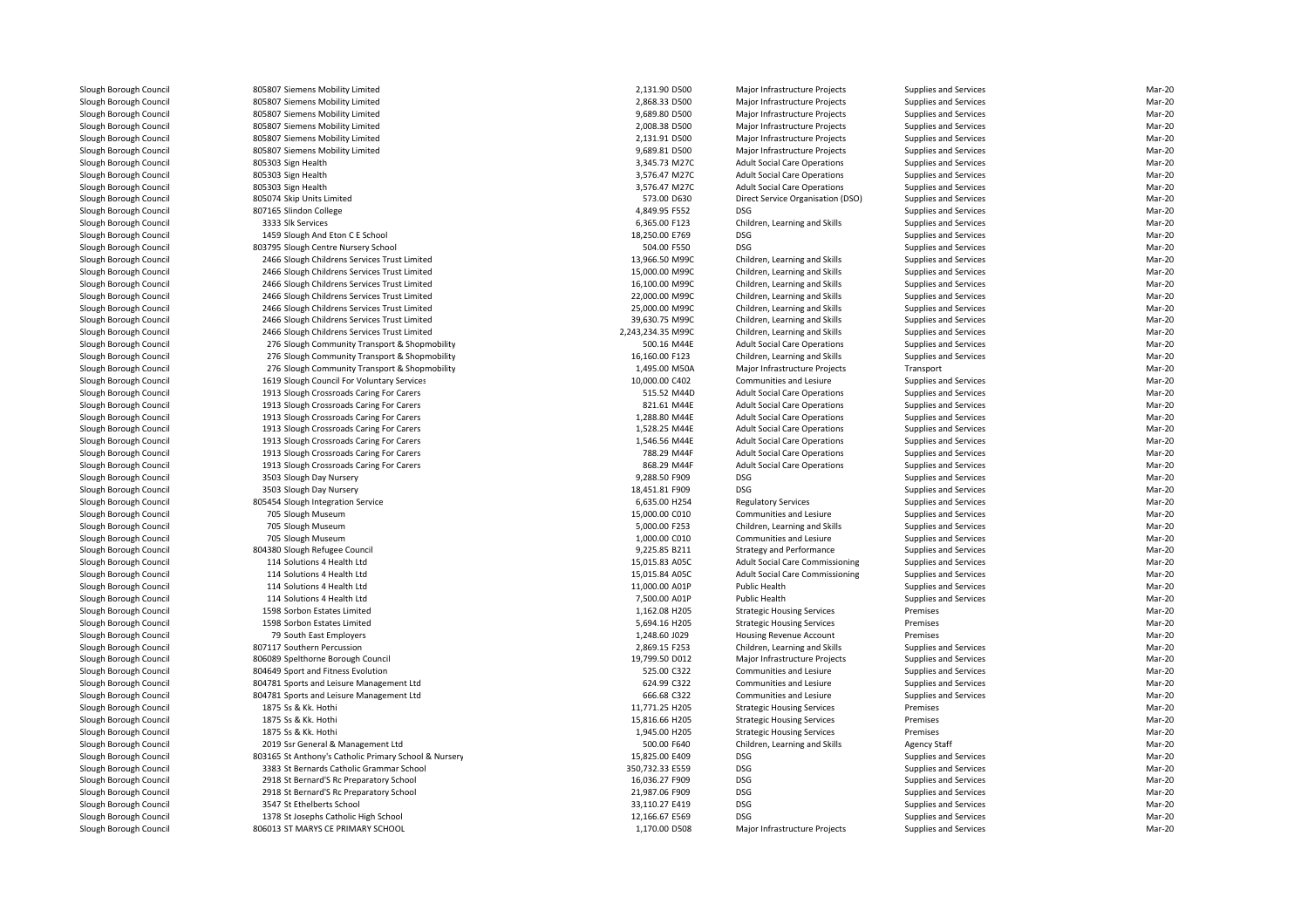806584 St Mattews Ltd 805867 ST VINCENTS SCHOOL FOR THE BLIND1445 Stallcombe House 468 Stannah Lift Services Ltd 468 Stannah Lift Services Ltd 468 Stannah Lift Services Ltd 468 Stannah Lift Services Ltd 807118 Stantec Uk Limited 804910 Stennetts Limited 804910 Stennetts Limited 804910 Stennetts Limited 804910 Stennetts Limited 804910 Stennetts Limited2687 Stepping Stones 2687 Stepping Stones 2687 Stepping Stones 2687 Stepping Stones 805835 STEPPING STONES SCHOOL HINDHEAD 805835 STEPPING STONES SCHOOL HINDHEAD 3151 Stillwater Associates Limited 1330 Storm Technologies Ltd 805181 Street Furnishings Ltd 805181 Street Furnishings Ltd 805181 Street Furnishings Ltd 805181 Street Furnishings Ltd 805181 Street Furnishings Ltd 805181 Street Furnishings Ltd 805181 Street Furnishings Ltd 806084 Structural Engineering Services LTD 2688 Sunnyside Nursing Home 2,991.76 M15D 2688 Sunnyside Nursing Home 2,979.80 M17C 293 Surecare Sloughh 509.04 M44C 293 Surecare Sloughh 509.04 M44C 293 Surecare Sloughh 509.04 M44C 293 Surecare Sloughh 509.04 M44C 293 Surecare Sloughh 527.22 M44C 293 Surecare Sloughh 527.28 M44C 293 Surecare Sloughh 554.39 M44C 293 Surecare Sloughh 572.67 M44C 293 Surecare Sloughh 594.51 M44C 293 Surecare Sloughh 636.30 M44C 293 Surecare Sloughh 636.30 M44C 293 Surecare Sloughh 221.96 M44C 293 Surecare Sloughh 745.38 M44C 293 Surecare Sloughh 1999 - 1999 - 1999 - 1999 - 1999 - 1999 - 1999 - 1999 - 1999 - 1999 - 1999 - 1999 - 1999 - 1999 - 1999 - 199 293 Surecare Sloughh 763.56 M44C 293 Surecare Sloughh 781.74 M44C 293 Surecare Sloughh 848.42 M44C 293 Surecare Sloughh 860.82 M44C 293 Surecare Sloughh 882.47 M44C 293 Surecare Sloughh 1,018.08 M44C 293 Surecare Sloughh 1,018.08 M44C 293 Surecare Sloughh 1,048.99 M44C 293 Surecare Sloughh 1,081.58 M44C 293 Surecare Slough $1,145.34 \text{ M}440$  293 Surecare Slough $1,145.34 \text{ M}440$  293 Surecare Sloughh 1,145.34 M44C 293 Surecare Sloughh 1,145.34 M44C 293 Surecare Sloughh 1,172.61 M44C 293 Surecare Sloughh 1,272.60 M44C 293 Surecare Sloughh 1,337.83 M44C 293 Surecare Slough

| 4 St Mattews Ltd                      | 3,832.14 M15F    | <b>Adult Social Care Operations</b> | Supplies and Services        | Mar-20 |
|---------------------------------------|------------------|-------------------------------------|------------------------------|--------|
| 7 ST VINCENTS SCHOOL FOR THE BLIND    | 13,495.00 F551   | <b>DSG</b>                          | Supplies and Services        | Mar-20 |
| 5 Stallcombe House                    | 5,922.00 M26E    | <b>Adult Social Care Operations</b> | Supplies and Services        | Mar-20 |
| 8 Stannah Lift Services Ltd           | 2,962.00 P006    | Capital                             | <b>Capital Charges</b>       | Mar-20 |
| 8 Stannah Lift Services Ltd           | 2,962.00 P006    | Capital                             | <b>Capital Charges</b>       | Mar-20 |
| 8 Stannah Lift Services Ltd           | 6,014.00 P006    | Capital                             | Capital Charges              | Mar-20 |
| 8 Stannah Lift Services Ltd           | 1,121.64 J605    | Housing Revenue Account             | Supplies and Services        | Mar-20 |
| 8 Stantec Uk Limited                  | 4,230.16 P213    | Capital                             | <b>Capital Charges</b>       | Mar-20 |
| 0 Stennetts Limited                   | 5,070.00 D630    | Direct Service Organisation (DSO)   | <b>Supplies and Services</b> | Mar-20 |
| 0 Stennetts Limited                   | 1,000.00 D750    | Direct Service Organisation (DSO)   | <b>Supplies and Services</b> | Mar-20 |
| 0 Stennetts Limited                   | 1,365.00 D880    | Direct Service Organisation (DSO)   | <b>Supplies and Services</b> | Mar-20 |
| 0 Stennetts Limited                   | 1,365.00 D880    | Direct Service Organisation (DSO)   | Supplies and Services        | Mar-20 |
| 0 Stennetts Limited                   | 1,736.00 D630    | Direct Service Organisation (DSO)   | <b>Supplies and Services</b> | Mar-20 |
| 7 Stepping Stones                     | 5,133.24 M26E    | <b>Adult Social Care Operations</b> | Supplies and Services        | Mar-20 |
| 7 Stepping Stones                     | 5,133.24 M26E    | <b>Adult Social Care Operations</b> | Supplies and Services        | Mar-20 |
| 7 Stepping Stones                     | 8,005.12 M27F    | <b>Adult Social Care Operations</b> | Supplies and Services        | Mar-20 |
| 7 Stepping Stones                     | 8,005.12 M27F    | <b>Adult Social Care Operations</b> | <b>Supplies and Services</b> | Mar-20 |
| 5 STEPPING STONES SCHOOL HINDHEAD     | $-1.007.00$ F462 | <b>DSG</b>                          | Supplies and Services        | Mar-20 |
| 5 STEPPING STONES SCHOOL HINDHEAD     | 7,763.00 F462    | <b>DSG</b>                          | <b>Supplies and Services</b> | Mar-20 |
| 1 Stillwater Associates Limited       | 710.00 D458      | Planning and Transport              | Supplies and Services        | Mar-20 |
| 0 Storm Technologies Ltd              | 12,726.64 B017   | Finance                             | Supplies and Services        | Mar-20 |
|                                       | 1,745.00 D880    |                                     |                              | Mar-20 |
| 1 Street Furnishings Ltd              |                  | Direct Service Organisation (DSO)   | <b>Supplies and Services</b> |        |
| 1 Street Furnishings Ltd              | 507.50 D880      | Direct Service Organisation (DSO)   | <b>Supplies and Services</b> | Mar-20 |
| 1 Street Furnishings Ltd              | 850.00 D880      | Direct Service Organisation (DSO)   | <b>Supplies and Services</b> | Mar-20 |
| 1 Street Furnishings Ltd              | 1,280.00 D880    | Direct Service Organisation (DSO)   | Supplies and Services        | Mar-20 |
| 1 Street Furnishings Ltd              | 1,943.00 D880    | Direct Service Organisation (DSO)   | Supplies and Services        | Mar-20 |
| 1 Street Furnishings Ltd              | 2,025.95 D880    | Direct Service Organisation (DSO)   | Supplies and Services        | Mar-20 |
| 1 Street Furnishings Ltd              | 2,560.00 D880    | Direct Service Organisation (DSO)   | <b>Supplies and Services</b> | Mar-20 |
| 4 Structural Engineering Services LTD | 650.00 P418      | Capital                             | <b>Capital Charges</b>       | Mar-20 |
| 8 Sunnyside Nursing Home              | 2,991.76 M15D    | <b>Adult Social Care Operations</b> | Supplies and Services        | Mar-20 |
| 8 Sunnyside Nursing Home              | 2,979.80 M17C    | <b>Adult Social Care Operations</b> | Supplies and Services        | Mar-20 |
| 3 Surecare Slough                     | 509.04 M44C      | <b>Adult Social Care Operations</b> | Supplies and Services        | Mar-20 |
| 3 Surecare Slough                     | 509.04 M44C      | <b>Adult Social Care Operations</b> | Supplies and Services        | Mar-20 |
| 3 Surecare Slough                     | 509.04 M44C      | <b>Adult Social Care Operations</b> | Supplies and Services        | Mar-20 |
| 3 Surecare Slough                     | 509.04 M44C      | <b>Adult Social Care Operations</b> | <b>Supplies and Services</b> | Mar-20 |
| 3 Surecare Slough                     | 527.22 M44C      | <b>Adult Social Care Operations</b> | Supplies and Services        | Mar-20 |
| 3 Surecare Slough                     | 527.28 M44C      | <b>Adult Social Care Operations</b> | <b>Supplies and Services</b> | Mar-20 |
| 3 Surecare Slough                     | 554.39 M44C      | <b>Adult Social Care Operations</b> | Supplies and Services        | Mar-20 |
| 3 Surecare Slough                     | 572.67 M44C      | <b>Adult Social Care Operations</b> | <b>Supplies and Services</b> | Mar-20 |
| 3 Surecare Slough                     | 594.51 M44C      | <b>Adult Social Care Operations</b> | Supplies and Services        | Mar-20 |
| 3 Surecare Slough                     | 636.30 M44C      | <b>Adult Social Care Operations</b> | <b>Supplies and Services</b> | Mar-20 |
| 3 Surecare Slough                     | 636.30 M44C      | <b>Adult Social Care Operations</b> | Supplies and Services        | Mar-20 |
| 3 Surecare Slough                     | 721.96 M44C      | <b>Adult Social Care Operations</b> | <b>Supplies and Services</b> | Mar-20 |
| 3 Surecare Slough                     | 745.38 M44C      | <b>Adult Social Care Operations</b> | Supplies and Services        | Mar-20 |
| 3 Surecare Slough                     | 763.56 M44C      | <b>Adult Social Care Operations</b> | Supplies and Services        | Mar-20 |
| 3 Surecare Slough                     | 763.56 M44C      | <b>Adult Social Care Operations</b> | Supplies and Services        | Mar-20 |
| 3 Surecare Slough                     | 781.74 M44C      | <b>Adult Social Care Operations</b> | <b>Supplies and Services</b> | Mar-20 |
| 3 Surecare Slough                     | 848.42 M44C      | <b>Adult Social Care Operations</b> | Supplies and Services        | Mar-20 |
| 3 Surecare Slough                     | 860.82 M44C      | <b>Adult Social Care Operations</b> | Supplies and Services        | Mar-20 |
| 3 Surecare Slough                     | 882.47 M44C      | <b>Adult Social Care Operations</b> | Supplies and Services        | Mar-20 |
| 3 Surecare Slough                     | 1,018.08 M44C    | <b>Adult Social Care Operations</b> | Supplies and Services        | Mar-20 |
| 3 Surecare Slough                     | 1,018.08 M44C    | <b>Adult Social Care Operations</b> | <b>Supplies and Services</b> | Mar-20 |
|                                       |                  |                                     |                              | Mar-20 |
| 3 Surecare Slough                     | 1,048.99 M44C    | <b>Adult Social Care Operations</b> | <b>Supplies and Services</b> |        |
| 3 Surecare Slough                     | 1,081.58 M44C    | <b>Adult Social Care Operations</b> | <b>Supplies and Services</b> | Mar-20 |
| 3 Surecare Slough                     | 1,145.34 M44C    | <b>Adult Social Care Operations</b> | Supplies and Services        | Mar-20 |
| 3 Surecare Slough                     | 1,145.34 M44C    | <b>Adult Social Care Operations</b> | Supplies and Services        | Mar-20 |
| 3 Surecare Slough                     | 1,145.34 M44C    | <b>Adult Social Care Operations</b> | Supplies and Services        | Mar-20 |
| 3 Surecare Slough                     | 1,145.34 M44C    | <b>Adult Social Care Operations</b> | <b>Supplies and Services</b> | Mar-20 |
| 3 Surecare Slough                     | 1,172.61 M44C    | <b>Adult Social Care Operations</b> | <b>Supplies and Services</b> | Mar-20 |
| 3 Surecare Slough                     | 1,272.60 M44C    | <b>Adult Social Care Operations</b> | Supplies and Services        | Mar-20 |
| 3 Surecare Slough                     | 1,337.83 M44C    | <b>Adult Social Care Operations</b> | Supplies and Services        | Mar-20 |
| 3 Surecare Slough                     | 1,345.32 M44C    | <b>Adult Social Care Operations</b> | <b>Supplies and Services</b> | Mar-20 |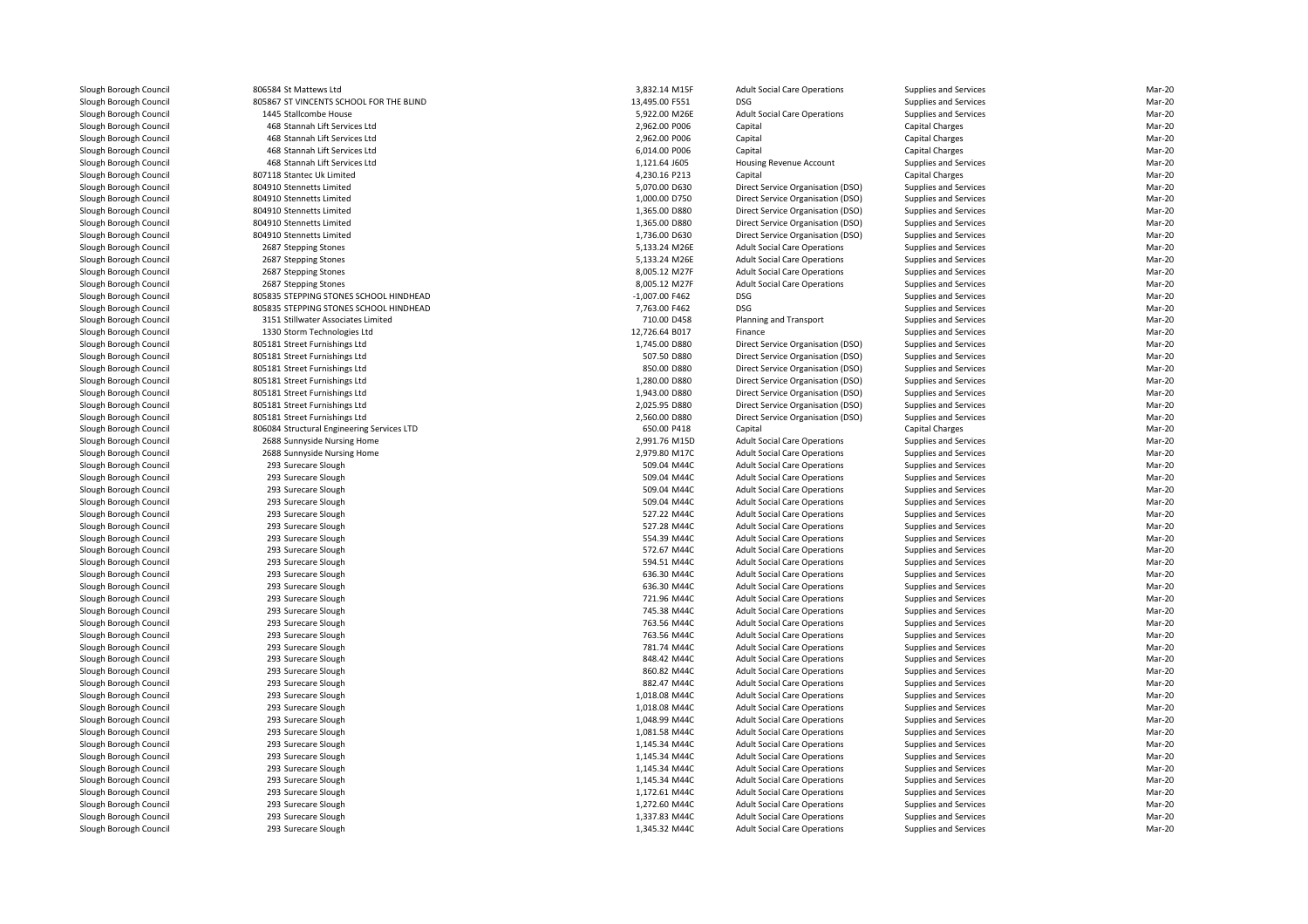| 293 Surecare Slough                                    | 1,416.17 M44C  | <b>Adult Social Care Operations</b> | Supplies and Services | Mar-20 |
|--------------------------------------------------------|----------------|-------------------------------------|-----------------------|--------|
| 293 Surecare Slough                                    | 1,732.92 M44C  | <b>Adult Social Care Operations</b> | Supplies and Services | Mar-20 |
| 293 Surecare Slough                                    | 1,781.64 M44C  | <b>Adult Social Care Operations</b> | Supplies and Services | Mar-20 |
| 293 Surecare Slough                                    | 2,290.68 M44C  | <b>Adult Social Care Operations</b> | Supplies and Services | Mar-20 |
| 293 Surecare Slough                                    | 2,290.68 M44C  | <b>Adult Social Care Operations</b> | Supplies and Services | Mar-20 |
| 293 Surecare Slough                                    | 2,290.68 M44C  | <b>Adult Social Care Operations</b> | Supplies and Services | Mar-20 |
| 293 Surecare Slough                                    | 2,327.04 M44C  | <b>Adult Social Care Operations</b> | Supplies and Services | Mar-20 |
| 293 Surecare Slough                                    | 2,363.40 M44C  | <b>Adult Social Care Operations</b> | Supplies and Services | Mar-20 |
| 293 Surecare Slough                                    | 2,363.40 M44C  | <b>Adult Social Care Operations</b> | Supplies and Services | Mar-20 |
| 293 Surecare Slough                                    | 2,499.72 M44C  | <b>Adult Social Care Operations</b> | Supplies and Services | Mar-20 |
| 293 Surecare Slough                                    | 2,545.20 M44C  | <b>Adult Social Care Operations</b> | Supplies and Services | Mar-20 |
| 293 Surecare Slough                                    | 2,804.20 M44C  | <b>Adult Social Care Operations</b> | Supplies and Services | Mar-20 |
| 293 Surecare Slough                                    | 3,238.00 M44C  | <b>Adult Social Care Operations</b> | Supplies and Services | Mar-20 |
| 293 Surecare Slough                                    | 850.69 M44D    | <b>Adult Social Care Operations</b> | Supplies and Services | Mar-20 |
| 293 Surecare Slough                                    | 934.55 M44D    | <b>Adult Social Care Operations</b> | Supplies and Services | Mar-20 |
| 293 Surecare Slough                                    | 1,163.52 M44D  | <b>Adult Social Care Operations</b> | Supplies and Services | Mar-20 |
| 293 Surecare Slough                                    | 1,954.44 M44D  | <b>Adult Social Care Operations</b> | Supplies and Services | Mar-20 |
| 293 Surecare Slough                                    | 2,290.68 M44D  | <b>Adult Social Care Operations</b> | Supplies and Services | Mar-20 |
| 293 Surecare Slough                                    | 2,290.68 M44D  | <b>Adult Social Care Operations</b> | Supplies and Services | Mar-20 |
| 293 Surecare Slough                                    | 2,399.76 M44D  | <b>Adult Social Care Operations</b> | Supplies and Services | Mar-20 |
| 293 Surecare Slough                                    | 2,545.20 M44D  | <b>Adult Social Care Operations</b> | Supplies and Services | Mar-20 |
| 293 Surecare Slough                                    | 2,799.72 M44D  | <b>Adult Social Care Operations</b> | Supplies and Services | Mar-20 |
| 293 Surecare Slough                                    | 582.54 M44E    | <b>Adult Social Care Operations</b> | Supplies and Services | Mar-20 |
| 293 Surecare Slough                                    | 627.07 M44E    | <b>Adult Social Care Operations</b> | Supplies and Services | Mar-20 |
| 293 Surecare Slough                                    | 1,018.08 M44E  | <b>Adult Social Care Operations</b> | Supplies and Services | Mar-20 |
| 293 Surecare Slough                                    | 1,272.88 M44E  | <b>Adult Social Care Operations</b> | Supplies and Services | Mar-20 |
| 293 Surecare Slough                                    | -635.52 M44F   | <b>Adult Social Care Operations</b> | Supplies and Services | Mar-20 |
| 293 Surecare Slough                                    | 1,163.52 M44F  | <b>Adult Social Care Operations</b> | Supplies and Services | Mar-20 |
| 293 Surecare Slough                                    | 1,271.82 M44F  | <b>Adult Social Care Operations</b> | Supplies and Services | Mar-20 |
| 293 Surecare Slough                                    | 1,326.54 M45C  | <b>Adult Social Care Operations</b> | Supplies and Services | Mar-20 |
| 293 Surecare Slough                                    | 2,290.68 M47D  | <b>Adult Social Care Operations</b> | Supplies and Services | Mar-20 |
| 293 Surecare Slough                                    | 636.30 M48C    | <b>Adult Social Care Operations</b> | Supplies and Services | Mar-20 |
| 293 Surecare Slough                                    | 781.60 M48C    | <b>Adult Social Care Operations</b> | Supplies and Services | Mar-20 |
| 293 Surecare Slough                                    | 1,105.38 M48C  | <b>Adult Social Care Operations</b> | Supplies and Services | Mar-20 |
| 293 Surecare Slough                                    | 1,781.64 M48C  | <b>Adult Social Care Operations</b> | Supplies and Services | Mar-20 |
| 293 Surecare Slough                                    | 2,543.38 M48C  | <b>Adult Social Care Operations</b> | Supplies and Services | Mar-20 |
| 293 Surecare Slough                                    | 2,545.20 M48C  | <b>Adult Social Care Operations</b> | Supplies and Services | Mar-20 |
| 1724 Susan Nash                                        | 1,215.75 C322  | Communities and Lesiure             | Supplies and Services | Mar-20 |
| 1833 Swarco Traffic Limited                            | 5,497.52 P053  | Capital                             | Capital Charges       | Mar-20 |
| 1833 Swarco Traffic Limited                            | 5,926.20 P053  | Capital                             | Capital Charges       | Mar-20 |
| 803464 TAIRA FOO                                       | 507.00 C322    | Communities and Lesiure             | Supplies and Services | Mar-20 |
| 803464 TAIRA FOO                                       | 875.00 C322    | Communities and Lesiure             | Supplies and Services | Mar-20 |
| 805683 Team Carita DCS Limited                         | 868.00 M42C    | <b>Adult Social Care Operations</b> | Supplies and Services | Mar-20 |
| 805683 Team Carita DCS Limited                         | 511.50 M44C    | <b>Adult Social Care Operations</b> | Supplies and Services | Mar-20 |
| 805683 Team Carita DCS Limited                         | 759.64 M44C    | <b>Adult Social Care Operations</b> | Supplies and Services | Mar-20 |
| 805683 Team Carita DCS Limited                         | 1,193.64 M44C  | <b>Adult Social Care Operations</b> | Supplies and Services | Mar-20 |
| 3369 Teeny Boppers Montessori School                   | 9,879.64 F909  | <b>DSG</b>                          | Supplies and Services | Mar-20 |
| 1596 Teleshore (Uk) Limited                            | 679.32 D320    | <b>Regulatory Services</b>          | Supplies and Services | Mar-20 |
| 803382 Telford & Wrekin Council                        | 6,701.00 F552  | <b>DSG</b>                          | Supplies and Services | Mar-20 |
| 803382 Telford & Wrekin Council                        | 759.50 F123    | Children, Learning and Skills       | Supplies and Services | Mar-20 |
| 803382 Telford & Wrekin Council                        | 1,519.00 F123  | Children, Learning and Skills       | Supplies and Services | Mar-20 |
| 803382 Telford & Wrekin Council                        | 8,084.00 F123  | Children, Learning and Skills       | Supplies and Services | Mar-20 |
| 806335 Tennyson Finn Ltd                               | 1,272.00 C322  | Communities and Lesiure             | Supplies and Services | Mar-20 |
| 806335 Tennyson Finn Ltd                               | 1,696.00 C322  | Communities and Lesiure             | Supplies and Services | Mar-20 |
| 803153 Thames Valley Athletics Centre Management Trust | 52,500.00 C025 | Communities and Lesiure             | Supplies and Services | Mar-20 |
| 803712 Thames Valley Transport Services LTD            | 83,440.85 F123 | Children, Learning and Skills       | Supplies and Services | Mar-20 |
| 717 Thames Water Utilities Limited                     | 2,512.26 J015  | Housing Revenue Account             | Premises              | Mar-20 |
| 2035 The Cycle Experience                              | 1,160.00 D500  | Major Infrastructure Projects       | Supplies and Services | Mar-20 |
| 2035 The Cycle Experience                              | 3,570.00 D500  | Major Infrastructure Projects       | Supplies and Services | Mar-20 |
| 805247 The Eden Academy T/A Pentland Field School      | 7,106.56 F551  | <b>DSG</b>                          | Supplies and Services | Mar-20 |
| 805247 The Eden Academy T/A Pentland Field School      | 8,360.66 F551  | <b>DSG</b>                          | Supplies and Services | Mar-20 |
| 805247 The Eden Academy T/A Pentland Field School      | 8,360.66 F551  | <b>DSG</b>                          | Supplies and Services | Mar-20 |
|                                                        |                |                                     |                       |        |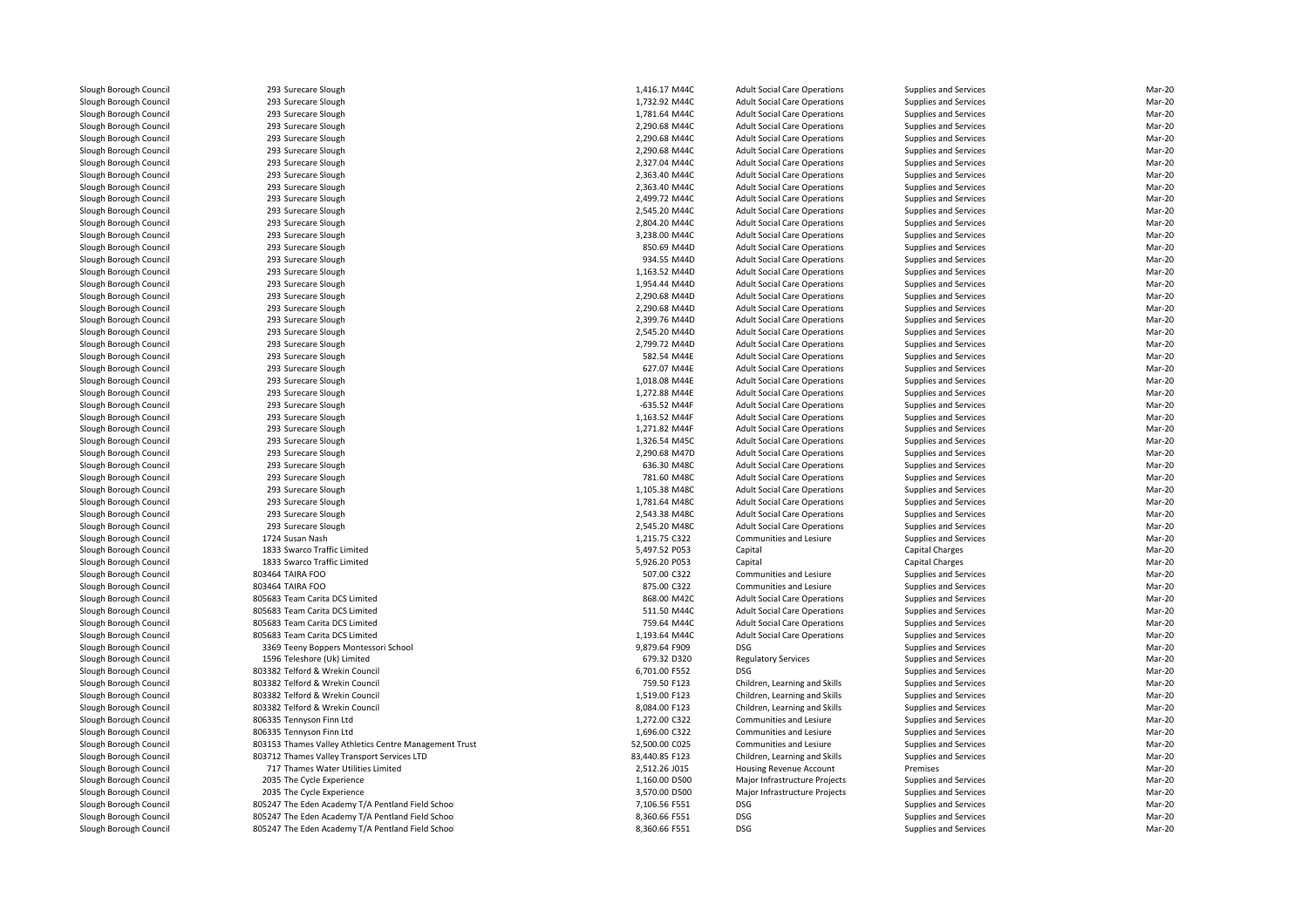| 805247 The Eden Academy T/A Pentland Field School | 9,196.72 F551  | <b>DSG</b>                          | Supplies and Services | Mar-20 |
|---------------------------------------------------|----------------|-------------------------------------|-----------------------|--------|
| 653 The Godolphin Junior Academy                  | 1,821.18 E779  | <b>DSG</b>                          | Supplies and Services | Mar-20 |
| 804636 The Great Outdoor Gym Company Ltd          | 750.06 D760    | Direct Service Organisation (DSO)   | Supplies and Services | Mar-20 |
| 804636 The Great Outdoor Gym Company Ltd          | 13,875.00 D760 | Direct Service Organisation (DSO)   | Supplies and Services | Mar-20 |
| 804405 The Healthcare Training Company LTD        | 700.00 C038    | Communities and Lesiure             | Supplies and Services | Mar-20 |
| 1385 The Langley Academy                          | 9,666.67 E719  | <b>DSG</b>                          | Supplies and Services | Mar-20 |
| 803300 The Langley Academy Primary                | 21,436.75 E469 | <b>DSG</b>                          | Supplies and Services | Mar-20 |
| 806847 The Langley Heritage Primary Academy       | 4,000.00 F166  | <b>DSG</b>                          | Supplies and Services | Mar-20 |
| 806847 The Langley Heritage Primary Academy       | 7,442.93 E369  | <b>DSG</b>                          | Supplies and Services | Mar-20 |
| 805400 The Leading Care Company                   | 506.56 M44C    | <b>Adult Social Care Operations</b> | Supplies and Services | Mar-20 |
| 805400 The Leading Care Company                   | 535.44 M44C    | <b>Adult Social Care Operations</b> | Supplies and Services | Mar-20 |
| 805400 The Leading Care Company                   | 560.46 M44C    | <b>Adult Social Care Operations</b> | Supplies and Services | Mar-20 |
| 805400 The Leading Care Company                   | 598.59 M44C    | <b>Adult Social Care Operations</b> | Supplies and Services | Mar-20 |
| 805400 The Leading Care Company                   | 699.14 M44C    | <b>Adult Social Care Operations</b> | Supplies and Services | Mar-20 |
| 805400 The Leading Care Company                   | 764.63 M44C    | <b>Adult Social Care Operations</b> | Supplies and Services | Mar-20 |
| 805400 The Leading Care Company                   | 808.50 M44C    | <b>Adult Social Care Operations</b> | Supplies and Services | Mar-20 |
| 805400 The Leading Care Company                   | 852.07 M44C    | <b>Adult Social Care Operations</b> | Supplies and Services | Mar-20 |
| 805400 The Leading Care Company                   | 904.83 M44C    | <b>Adult Social Care Operations</b> | Supplies and Services | Mar-20 |
| 805400 The Leading Care Company                   | 929.07 M44C    | <b>Adult Social Care Operations</b> | Supplies and Services | Mar-20 |
| 805400 The Leading Care Company                   | 936.45 M44C    | <b>Adult Social Care Operations</b> | Supplies and Services | Mar-20 |
| 805400 The Leading Care Company                   | 952.87 M44C    | <b>Adult Social Care Operations</b> | Supplies and Services | Mar-20 |
| 805400 The Leading Care Company                   | 968.47 M44C    | <b>Adult Social Care Operations</b> | Supplies and Services | Mar-20 |
| 805400 The Leading Care Company                   | 982.86 M44C    | <b>Adult Social Care Operations</b> | Supplies and Services | Mar-20 |
| 805400 The Leading Care Company                   | 1,064.56 M44C  | <b>Adult Social Care Operations</b> | Supplies and Services | Mar-20 |
| 805400 The Leading Care Company                   | 1,075.85 M44C  | <b>Adult Social Care Operations</b> | Supplies and Services | Mar-20 |
| 805400 The Leading Care Company                   | 1,306.00 M44C  | <b>Adult Social Care Operations</b> | Supplies and Services | Mar-20 |
| 805400 The Leading Care Company                   | 1,318.95 M44C  | <b>Adult Social Care Operations</b> | Supplies and Services | Mar-20 |
| 805400 The Leading Care Company                   | 1,713.27 M44D  | <b>Adult Social Care Operations</b> | Supplies and Services | Mar-20 |
| 805400 The Leading Care Company                   | 1,756.72 M44D  | <b>Adult Social Care Operations</b> | Supplies and Services | Mar-20 |
| 805400 The Leading Care Company                   | 1,886.70 M44D  | <b>Adult Social Care Operations</b> | Supplies and Services | Mar-20 |
| 805400 The Leading Care Company                   | 2,080.52 M44D  | <b>Adult Social Care Operations</b> | Supplies and Services | Mar-20 |
| 1794 The Light UK                                 | 536.00 M44E    | <b>Adult Social Care Operations</b> | Supplies and Services | Mar-20 |
| 1794 The Light UK                                 | 569.48 M44E    | <b>Adult Social Care Operations</b> | Supplies and Services | Mar-20 |
| 1794 The Light UK                                 | 670.00 M44E    | <b>Adult Social Care Operations</b> | Supplies and Services | Mar-20 |
| 1794 The Light UK                                 | 804.00 M44E    | <b>Adult Social Care Operations</b> | Supplies and Services | Mar-20 |
| 1794 The Light UK                                 | 1,005.00 M44E  | <b>Adult Social Care Operations</b> | Supplies and Services | Mar-20 |
| 1794 The Light UK                                 | 1,340.00 M44E  | <b>Adult Social Care Operations</b> | Supplies and Services | Mar-20 |
| 1794 The Light UK                                 | 1,340.00 M44E  | <b>Adult Social Care Operations</b> | Supplies and Services | Mar-20 |
| 1794 The Light UK                                 | 1,407.00 M44E  | <b>Adult Social Care Operations</b> | Supplies and Services | Mar-20 |
| 1794 The Light UK                                 | 1,608.00 M44E  | <b>Adult Social Care Operations</b> | Supplies and Services | Mar-20 |
| 3883 The Maples Reading                           | 4,340.00 M26E  | <b>Adult Social Care Operations</b> | Supplies and Services | Mar-20 |
| 3883 The Maples Reading                           | 12,178.57 M26E | <b>Adult Social Care Operations</b> | Supplies and Services | Mar-20 |
| 3116 The Oratory Montessori Day Nursery           | 10,636.24 F909 | <b>DSG</b>                          | Supplies and Services | Mar-20 |
| 3116 The Oratory Montessori Day Nursery           | 19,040.18 F909 | <b>DSG</b>                          | Supplies and Services | Mar-20 |
| 806120 The Real Experience Social Enterprise      | 2,408.00 F210  | Communities and Lesiure             | TP-Other Bodies       | Mar-20 |
| 2898 The Regard Partnership Ltd                   | 5,571.43 M26E  | <b>Adult Social Care Operations</b> | Supplies and Services | Mar-20 |
| 2898 The Regard Partnership Ltd                   | 5,757.14 M26E  | <b>Adult Social Care Operations</b> | Supplies and Services | Mar-20 |
| 2898 The Regard Partnership Ltd                   | 6,794.66 M26E  | <b>Adult Social Care Operations</b> | Supplies and Services | Mar-20 |
| 2898 The Regard Partnership Ltd                   | 7,021.15 M26E  | <b>Adult Social Care Operations</b> | Supplies and Services | Mar-20 |
| 2898 The Regard Partnership Ltd                   | 3,066.81 M42E  | <b>Adult Social Care Operations</b> | Supplies and Services | Mar-20 |
| 2898 The Regard Partnership Ltd                   | 3,169.04 M42E  | <b>Adult Social Care Operations</b> | Supplies and Services | Mar-20 |
| 2898 The Regard Partnership Ltd                   | 4,413.34 M42E  | <b>Adult Social Care Operations</b> | Supplies and Services | Mar-20 |
| 2898 The Regard Partnership Ltd                   | 4,560.45 M42E  | <b>Adult Social Care Operations</b> | Supplies and Services | Mar-20 |
| 2898 The Regard Partnership Ltd                   | 4,729.46 M42E  | <b>Adult Social Care Operations</b> | Supplies and Services | Mar-20 |
| 2898 The Regard Partnership Ltd                   | 4,819.29 M42E  | <b>Adult Social Care Operations</b> | Supplies and Services | Mar-20 |
| 2898 The Regard Partnership Ltd                   | 4,887.11 M42E  | <b>Adult Social Care Operations</b> | Supplies and Services | Mar-20 |
| 2898 The Regard Partnership Ltd                   | 4,887.11 M42E  | <b>Adult Social Care Operations</b> | Supplies and Services | Mar-20 |
| 2898 The Regard Partnership Ltd                   | 4,979.93 M42E  | <b>Adult Social Care Operations</b> | Supplies and Services | Mar-20 |
| 2898 The Regard Partnership Ltd                   | 5,029.59 M42E  | <b>Adult Social Care Operations</b> | Supplies and Services | Mar-20 |
| 2898 The Regard Partnership Ltd                   | 5,197.24 M42E  | <b>Adult Social Care Operations</b> | Supplies and Services | Mar-20 |
| 2898 The Regard Partnership Ltd                   | 6,336.04 M42E  | <b>Adult Social Care Operations</b> | Supplies and Services | Mar-20 |
| 2898 The Regard Partnership Ltd                   | 6,547.24 M42E  | <b>Adult Social Care Operations</b> | Supplies and Services | Mar-20 |
|                                                   |                |                                     |                       |        |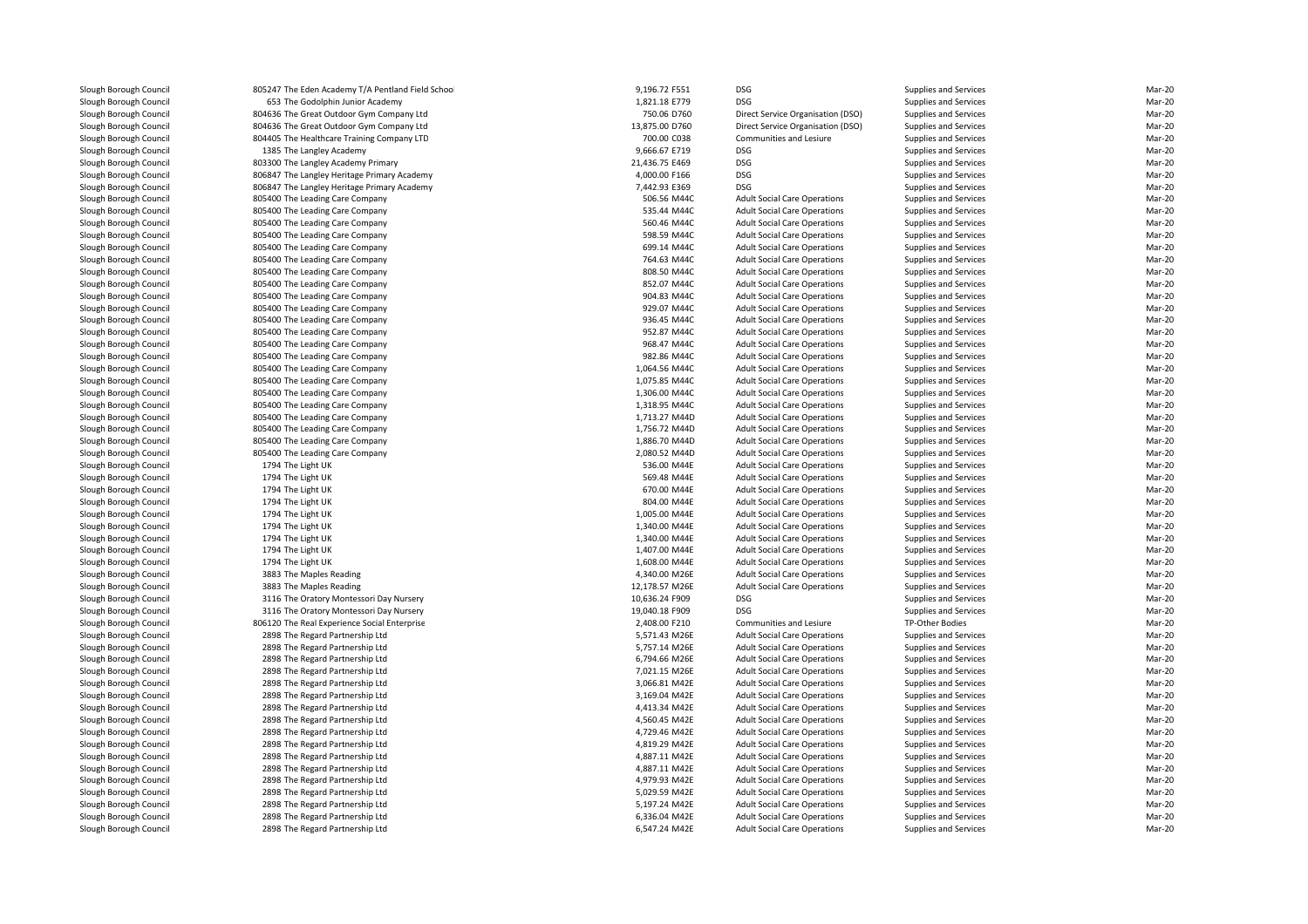| 2898 The Regard Partnership Ltd                             | 4,387.52 M44D  | <b>Adult Social Care Operations</b> | Supplies and Services      | Mar-20 |
|-------------------------------------------------------------|----------------|-------------------------------------|----------------------------|--------|
| 2898 The Regard Partnership Ltd                             | 5,109.30 M44E  | <b>Adult Social Care Operations</b> | Supplies and Services      | Mar-20 |
| 2898 The Regard Partnership Ltd                             | 5,256.51 M44E  | <b>Adult Social Care Operations</b> | Supplies and Services      | Mar-20 |
| 2898 The Regard Partnership Ltd                             | 5,279.61 M44E  | <b>Adult Social Care Operations</b> | Supplies and Services      | Mar-20 |
| 2898 The Regard Partnership Ltd                             | 5,431.73 M44E  | <b>Adult Social Care Operations</b> | Supplies and Services      | Mar-20 |
| 2209 The Specialist Education Trust                         | 4,000.00 F166  | <b>DSG</b>                          | Supplies and Services      | Mar-20 |
| 2209 The Specialist Education Trust                         | 4,000.00 F166  | <b>DSG</b>                          | Supplies and Services      | Mar-20 |
| 2209 The Specialist Education Trust                         | 12,666.00 F235 | <b>DSG</b>                          | Supplies and Services      | Mar-20 |
| 2209 The Specialist Education Trust                         | 12,667.00 F235 | <b>DSG</b>                          | Supplies and Services      | Mar-20 |
| 806236 The Traditional Company (Ironwork) Ltd.              | 8,989.50 C001  | Communities and Lesiure             | Premises                   | Mar-20 |
| 2831 The Turner Home                                        | 1,725.60 M15D  | <b>Adult Social Care Operations</b> | Supplies and Services      | Mar-20 |
| 2831 The Turner Home                                        | 1,725.60 M15D  | <b>Adult Social Care Operations</b> | Supplies and Services      | Mar-20 |
| 2831 The Turner Home                                        | 1,725.60 M15D  | <b>Adult Social Care Operations</b> | Supplies and Services      | Mar-20 |
| 821 The Westgate School                                     | 19,333.33 E789 | <b>DSG</b>                          | Supplies and Services      | Mar-20 |
| 807209 thomas payne                                         | 1,000.00 C043  | <b>Customer and Communications</b>  | Supplies and Services      | Mar-20 |
| 805915 Time 4 U Limited                                     | 2,750.94 M42F  | <b>Adult Social Care Operations</b> | Supplies and Services      | Mar-20 |
| 805915 Time 4 U Limited                                     | 2,796.47 M44F  |                                     |                            | Mar-20 |
|                                                             |                | <b>Adult Social Care Operations</b> | Supplies and Services      |        |
| 805915 Time 4 U Limited                                     | 3,163.03 M44F  | <b>Adult Social Care Operations</b> | Supplies and Services      | Mar-20 |
| 806360 Tiny Turtles Daycare Nursery Ltd                     | 2,158.57 F909  | <b>DSG</b>                          | Supplies and Services      | Mar-20 |
| 806360 Tiny Turtles Daycare Nursery Ltd                     | 12,278.94 F909 | <b>DSG</b>                          | Supplies and Services      | Mar-20 |
| 805506 TKF Training                                         | 1,500.00 D900  | Direct Service Organisation (DSO)   | Indirect Employee Expenses | Mar-20 |
| 805506 TKF Training                                         | 1,725.00 D900  | Direct Service Organisation (DSO)   | Indirect Employee Expenses | Mar-20 |
| 805506 TKF Training                                         | 3,900.00 D900  | Direct Service Organisation (DSO)   | Indirect Employee Expenses | Mar-20 |
| 803194 TMP Worldwide                                        | 914.10 B348    | People                              | Supplies and Services      | Mar-20 |
| 803194 TMP Worldwide                                        | 1,588.00 B348  | People                              | Supplies and Services      | Mar-20 |
| 803194 TMP Worldwide                                        | 1,939.10 B348  | People                              | Supplies and Services      | Mar-20 |
| 171 Toad Hall Nursery                                       | 28,733.04 F909 | <b>DSG</b>                          | Supplies and Services      | Mar-20 |
| 171 Toad Hall Nursery                                       | 51,446.01 F909 | <b>DSG</b>                          | Supplies and Services      | Mar-20 |
| 805562 Tobias Eastwood                                      | 675.00 C322    | Communities and Lesiure             | Supplies and Services      | Mar-20 |
| 804367 Tom Horn                                             | 825.00 F253    | Children, Learning and Skills       | Agency Staff               | Mar-20 |
| 1157 Total Gas & Power                                      | 4,028.62 K526  | <b>Building Management</b>          | Premises                   | Mar-20 |
| 1157 Total Gas & Power                                      | 8,187.27 K526  | <b>Building Management</b>          | Premises                   | Mar-20 |
| 1157 Total Gas & Power                                      | 29,712.54 K526 | <b>Building Management</b>          | Premises                   | Mar-20 |
| 1157 Total Gas & Power                                      | 58,449.83 K526 | <b>Building Management</b>          | Premises                   | Mar-20 |
| 1476 Transport For London - London Buses                    | 809.48 D512    | Major Infrastructure Projects       | Supplies and Services      | Mar-20 |
| 805950 Treloar College                                      | 22,776.29 M26E | <b>Adult Social Care Operations</b> | Supplies and Services      | Mar-20 |
|                                                             |                |                                     |                            |        |
| 805950 Treloar College                                      | 29,006.83 F462 | <b>DSG</b>                          | Supplies and Services      | Mar-20 |
| 805950 Treloar College                                      | 29,006.83 F462 | <b>DSG</b>                          | Supplies and Services      | Mar-20 |
| 803458 Treloars                                             | 27,134.16 F462 | <b>DSG</b>                          | Supplies and Services      | Mar-20 |
| 807202 Triple P UK Limited                                  | 35,505.00 F143 | Children, Learning and Skills       | Indirect Employee Expenses | Mar-20 |
| 2288 Trowers & Hamlins                                      | 550.00 J006    | Housing Revenue Account             | Supplies and Services      | Mar-20 |
| 2288 Trowers & Hamlins                                      | 616.00 P208    | Capital                             | Capital Charges            | Mar-20 |
| 2288 Trowers & Hamlins                                      | 4,202.78 P208  | Capital                             | <b>Capital Charges</b>     | Mar-20 |
| 2288 Trowers & Hamlins                                      | 5,807.23 P208  | Capital                             | <b>Capital Charges</b>     | Mar-20 |
| 2288 Trowers & Hamlins                                      | 5,955.58 P405  | Capital                             | Capital Charges            | Mar-20 |
| 2288 Trowers & Hamlins                                      | 17,962.67 P575 | Capital                             | Capital Charges            | Mar-20 |
| 2288 Trowers & Hamlins                                      | 9,051.45 J006  | Housing Revenue Account             | Supplies and Services      | Mar-20 |
| 309 Trustmarque Solutions Ltd                               | 3,255.00 B342  | Digital and Strategic IT            | Supplies and Services      | Mar-20 |
| 805771 TTS Group Ltd                                        | 614.13 F253    | Children, Learning and Skills       | Supplies and Services      | Mar-20 |
| 805771 TTS Group Ltd                                        | 736.20 F253    | Children, Learning and Skills       | Supplies and Services      | Mar-20 |
| 805771 TTS Group Ltd                                        | 1,183.37 C104  | Communities and Lesiure             | Supplies and Services      | Mar-20 |
| 2889 Tudor (UK) Ltd t/a Tudor Environmental                 | 829.80 D750    | Direct Service Organisation (DSO)   | Supplies and Services      | Mar-20 |
| 2889 Tudor (UK) Ltd t/a Tudor Environmental                 | 608.95 D750    | Direct Service Organisation (DSO)   | Supplies and Services      | Mar-20 |
| 722 Tunstall Healthcare (Uk) Ltd                            | 5,051.38 K089  | <b>Regulatory Services</b>          | Supplies and Services      | Mar-20 |
| 1387 Ultimate Incentive Ltd                                 | 2,079.17 C104  | Communities and Lesiure             | Supplies and Services      | Mar-20 |
| 803603 Unique Training Solutions                            | 500.00 B409    | People                              | Indirect Employee Expenses | Mar-20 |
|                                                             |                |                                     |                            |        |
| 803603 Unique Training Solutions                            | 500.00 B409    | People                              | Indirect Employee Expenses | Mar-20 |
| 803603 Unique Training Solutions                            | 580.00 B409    | People                              | Indirect Employee Expenses | Mar-20 |
| 803603 Unique Training Solutions                            | 580.00 B409    | People                              | Indirect Employee Expenses | Mar-20 |
| 807144 University Hospitals Birmingham NHS Foundation Trust | 24,000.00 A01P | Public Health                       | Supplies and Services      | Mar-20 |
| 806215 University of Reading                                | 1,200.00 F278  | Children, Learning and Skills       | Indirect Employee Expenses | Mar-20 |
| 577 Upton Park Hotel                                        | 532.00 H205    | <b>Strategic Housing Services</b>   | Supplies and Services      | Mar-20 |
|                                                             |                |                                     |                            |        |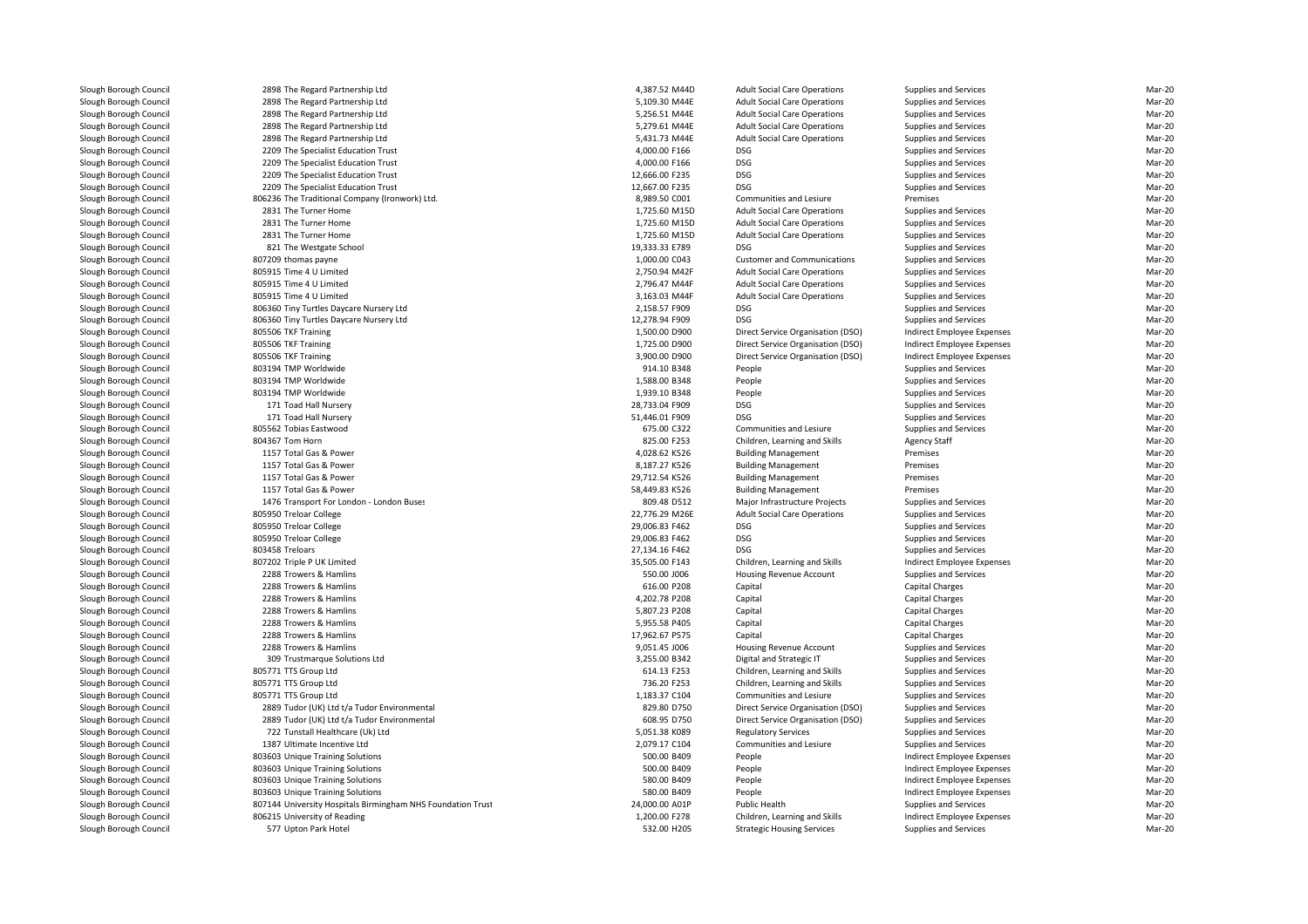577 Unton Park Hotel 577 Upton Park Hotel 577 Unton Park Hotel 577 Upton Park Hotel 577 Upton Park Hotel 577 Unton Park Hotel 577 Upton Park Hotel 577 Upton Park Hotel 577 Upton Park Hotel 577 Upton Park Hotel 577 Upton Park Hotel 577 Upton Park Hotel 577 Unton Park Hotel 577 Unton Park Hotel 577 Upton Park Hotel 577 Unton Park Hotel 577 Upton Park Hotel 577 Upton Park Hotel 577 Upton Park Hotel 577 Upton Park Hotel 577 Upton Park Hotel 577 Upton Park Hotel 577 Upton Park Hotel 577 Upton Park Hotel 577 Upton Park Hotel 577 Upton Park Hotel 577 Upton Park Hotel 577 Unton Park Hotel 577 Upton Park Hotel 577 Upton Park Hotel 577 Upton Park Hotel 577 Upton Park Hotel 803251 Vail Williams LLP 803172 Victoria Sweeney 2,350.00 A07M 1070 Vip System Limited 1212 Virgin Media Ltd 1212 Virgin Media Ltd 1212 Virgin Media Ltd 1212 Virgin Media Ltd 1212 Virgin Media Ltd 1212 Virgin Media Ltd 1213 Virgin Media Payments Ltd1839 Vistascapes 1839 Vistascapes 803163 Volker Highways 803163 Volker Highways 2682 Voyage 1 Limited 2682 Voyage 1 Limited 2682 Voyage 1 Limited 2682 Voyage 1 Limited 2682 Voyage 1 Limited 2682 Voyage 1 Limited 2682 Voyage 1 Limited 2682 Voyage 1 Limited 3436 Voyage Ltd 3436 Voyage Ltd 3436 Voyage Ltd 3436 Voyage Ltd 3436 Voyage Ltd 3436 Voyage Ltd 3436 Voyage Ltd3436 Voyage Ltd

| 7 Upton Park Hotel          | 570.00 H205    | <b>Strategic Housing Services</b>   | Supplies and Services        | Mar-20           |
|-----------------------------|----------------|-------------------------------------|------------------------------|------------------|
| 7 Upton Park Hotel          | 1,170.00 H205  | <b>Strategic Housing Services</b>   | Supplies and Services        | Mar-20           |
| 7 Upton Park Hotel          | 1,900.00 H205  | <b>Strategic Housing Services</b>   | Supplies and Services        | Mar-20           |
| 7 Upton Park Hotel          | 1,960.00 H205  | <b>Strategic Housing Services</b>   | <b>Supplies and Services</b> | Mar-20           |
| 7 Upton Park Hotel          | 2,120.00 H205  | <b>Strategic Housing Services</b>   | <b>Supplies and Services</b> | Mar-20           |
| 7 Upton Park Hotel          | 2,280.00 H205  | <b>Strategic Housing Services</b>   | <b>Supplies and Services</b> | Mar-20           |
| 7 Upton Park Hotel          | 2,356.00 H205  | <b>Strategic Housing Services</b>   | Supplies and Services        | Mar-20           |
| 7 Upton Park Hotel          | 2,700.00 H205  | <b>Strategic Housing Services</b>   | Supplies and Services        | Mar-20           |
| 7 Upton Park Hotel          | 3,185.00 H205  | <b>Strategic Housing Services</b>   | Supplies and Services        | Mar-20           |
| 7 Upton Park Hotel          | 3,375.00 H205  | <b>Strategic Housing Services</b>   | Supplies and Services        | Mar-20           |
| 7 Upton Park Hotel          | 3,458.00 H205  | <b>Strategic Housing Services</b>   | <b>Supplies and Services</b> | Mar-20           |
|                             |                |                                     |                              | Mar-20           |
| 7 Upton Park Hotel          | 3,458.00 H205  | <b>Strategic Housing Services</b>   | Supplies and Services        |                  |
| 7 Upton Park Hotel          | 3,458.00 H205  | <b>Strategic Housing Services</b>   | Supplies and Services        | Mar-20           |
| 7 Upton Park Hotel          | 3,458.00 H205  | <b>Strategic Housing Services</b>   | Supplies and Services        | Mar-20           |
| 7 Upton Park Hotel          | 3,458.00 H205  | <b>Strategic Housing Services</b>   | Supplies and Services        | Mar-20           |
| 7 Upton Park Hotel          | 3,458.00 H205  | <b>Strategic Housing Services</b>   | <b>Supplies and Services</b> | Mar-20           |
| 7 Upton Park Hotel          | 3,458.00 H205  | <b>Strategic Housing Services</b>   | Supplies and Services        | Mar-20           |
| 7 Upton Park Hotel          | 3,458.00 H205  | <b>Strategic Housing Services</b>   | Supplies and Services        | Mar-20           |
| 7 Upton Park Hotel          | 3,458.00 H205  | <b>Strategic Housing Services</b>   | <b>Supplies and Services</b> | Mar-20           |
| 7 Upton Park Hotel          | 3,640.00 H205  | <b>Strategic Housing Services</b>   | Supplies and Services        | Mar-20           |
| 7 Upton Park Hotel          | 3,640.00 H205  | <b>Strategic Housing Services</b>   | Supplies and Services        | Mar-20           |
| 7 Upton Park Hotel          | 3,640.00 H205  | <b>Strategic Housing Services</b>   | Supplies and Services        | Mar-20           |
| 7 Upton Park Hotel          | 3,640.00 H205  | <b>Strategic Housing Services</b>   | <b>Supplies and Services</b> | Mar-20           |
| 7 Upton Park Hotel          | 3,640.00 H205  | <b>Strategic Housing Services</b>   | <b>Supplies and Services</b> | Mar-20           |
| 7 Upton Park Hotel          | 3,640.00 H205  | <b>Strategic Housing Services</b>   | <b>Supplies and Services</b> | Mar-20           |
| 7 Upton Park Hotel          | 3,915.00 H205  | <b>Strategic Housing Services</b>   | Supplies and Services        | Mar-20           |
| 7 Upton Park Hotel          | 4,095.00 H205  | <b>Strategic Housing Services</b>   | Supplies and Services        | Mar-20           |
| 7 Upton Park Hotel          | 4,095.00 H205  | <b>Strategic Housing Services</b>   | Supplies and Services        | Mar-20           |
| 7 Upton Park Hotel          | 4,095.00 H205  | <b>Strategic Housing Services</b>   | <b>Supplies and Services</b> | Mar-20           |
| 7 Upton Park Hotel          | 4,550.00 H205  | <b>Strategic Housing Services</b>   | <b>Supplies and Services</b> | Mar-20           |
| 7 Upton Park Hotel          | 5,265.00 H205  |                                     |                              | Mar-20           |
|                             |                | <b>Strategic Housing Services</b>   | Supplies and Services        |                  |
| 7 Upton Park Hotel          | 6,480.00 H205  | <b>Strategic Housing Services</b>   | Supplies and Services        | Mar-20           |
| 1 Vail Williams LLP         | 4,500.00 B079  | <b>Regeneration Development</b>     | Supplies and Services        | Mar-20           |
| 2 Victoria Sweeney          | 2,350.00 A07M  | <b>Adult Social Care Operations</b> | <b>Supplies and Services</b> | Mar-20           |
| 0 Vip System Limited        | 610.65 D316    | <b>Regulatory Services</b>          | <b>Supplies and Services</b> | Mar-20           |
| 2 Virgin Media Ltd          | 29,000.00 B342 | Digital and Strategic IT            | <b>Supplies and Services</b> | Mar-20           |
| 2 Virgin Media Ltd          | 12,505.00 B023 | Finance                             | <b>Supplies and Services</b> | Mar-20           |
| 2 Virgin Media Ltd          | 16,259.84 B023 | Finance                             | Supplies and Services        | Mar-20           |
| 2 Virgin Media Ltd          | 20,566.87 B023 | Finance                             | <b>Supplies and Services</b> | Mar-20           |
| 2 Virgin Media Ltd          | 858.57 B039    | <b>Customer and Communications</b>  | Supplies and Services        | Mar-20           |
| 2 Virgin Media Ltd          | 6,018.95 P547  | Capital                             | Capital Charges              | Mar-20           |
| 3 Virgin Media Payments Ltd | 7,980.30 K089  | <b>Regulatory Services</b>          | <b>Supplies and Services</b> | Mar-20           |
| 9 Vistascapes               | 9,357.00 P006  | Capital                             | Capital Charges              | Mar-20           |
| 9 Vistascapes               | 7,217.50 P006  | Capital                             | <b>Capital Charges</b>       | Mar-20           |
| 3 Volker Highways           | 12,973.54 D413 | Major Infrastructure Projects       | Supplies and Services        | Mar-20           |
| 3 Volker Highways           | 42,606.73 D413 | Major Infrastructure Projects       | Supplies and Services        | Mar-20           |
| 2 Voyage 1 Limited          | 607.11 M26E    | <b>Adult Social Care Operations</b> | Supplies and Services        | Mar-20           |
| 2 Voyage 1 Limited          | 5,066.54 M26E  | <b>Adult Social Care Operations</b> | <b>Supplies and Services</b> | Mar-20           |
| 2 Voyage 1 Limited          | 5,477.92 M26E  | <b>Adult Social Care Operations</b> | <b>Supplies and Services</b> | Mar-20           |
| 2 Voyage 1 Limited          | 6,475.55 M26E  | <b>Adult Social Care Operations</b> | Supplies and Services        | Mar-20           |
| 2 Voyage 1 Limited          | 7,322.38 M26E  | <b>Adult Social Care Operations</b> | Supplies and Services        | Mar-20           |
| 2 Voyage 1 Limited          | 5,016.97 M27F  | <b>Adult Social Care Operations</b> | Supplies and Services        | Mar-20           |
| 2 Voyage 1 Limited          | 6,478.14 M26E  | <b>Adult Social Care Operations</b> | Supplies and Services        | Mar-20           |
|                             | $-617.65$ M26E |                                     |                              |                  |
| 2 Voyage 1 Limited          |                | <b>Adult Social Care Operations</b> | <b>External Receipts</b>     | Mar-20<br>Mar-20 |
| 6 Voyage Ltd                | 3,575.98 M26E  | <b>Adult Social Care Operations</b> | Supplies and Services        |                  |
| 6 Voyage Ltd                | 5,723.62 M26E  | <b>Adult Social Care Operations</b> | Supplies and Services        | Mar-20           |
| 6 Voyage Ltd                | 3,001.28 M42E  | <b>Adult Social Care Operations</b> | <b>Supplies and Services</b> | Mar-20           |
| 6 Voyage Ltd                | 4,257.09 M42E  | <b>Adult Social Care Operations</b> | Supplies and Services        | Mar-20           |
| 6 Voyage Ltd                | 4,480.30 M42E  | <b>Adult Social Care Operations</b> | Supplies and Services        | Mar-20           |
| 6 Voyage Ltd                | 4,718.34 M42E  | <b>Adult Social Care Operations</b> | <b>Supplies and Services</b> | Mar-20           |
| 6 Voyage Ltd                | 4,738.01 M42E  | <b>Adult Social Care Operations</b> | Supplies and Services        | Mar-20           |
| 6 Voyage Ltd                | 5,168.34 M42E  | <b>Adult Social Care Operations</b> | Supplies and Services        | Mar-20           |
|                             |                |                                     |                              |                  |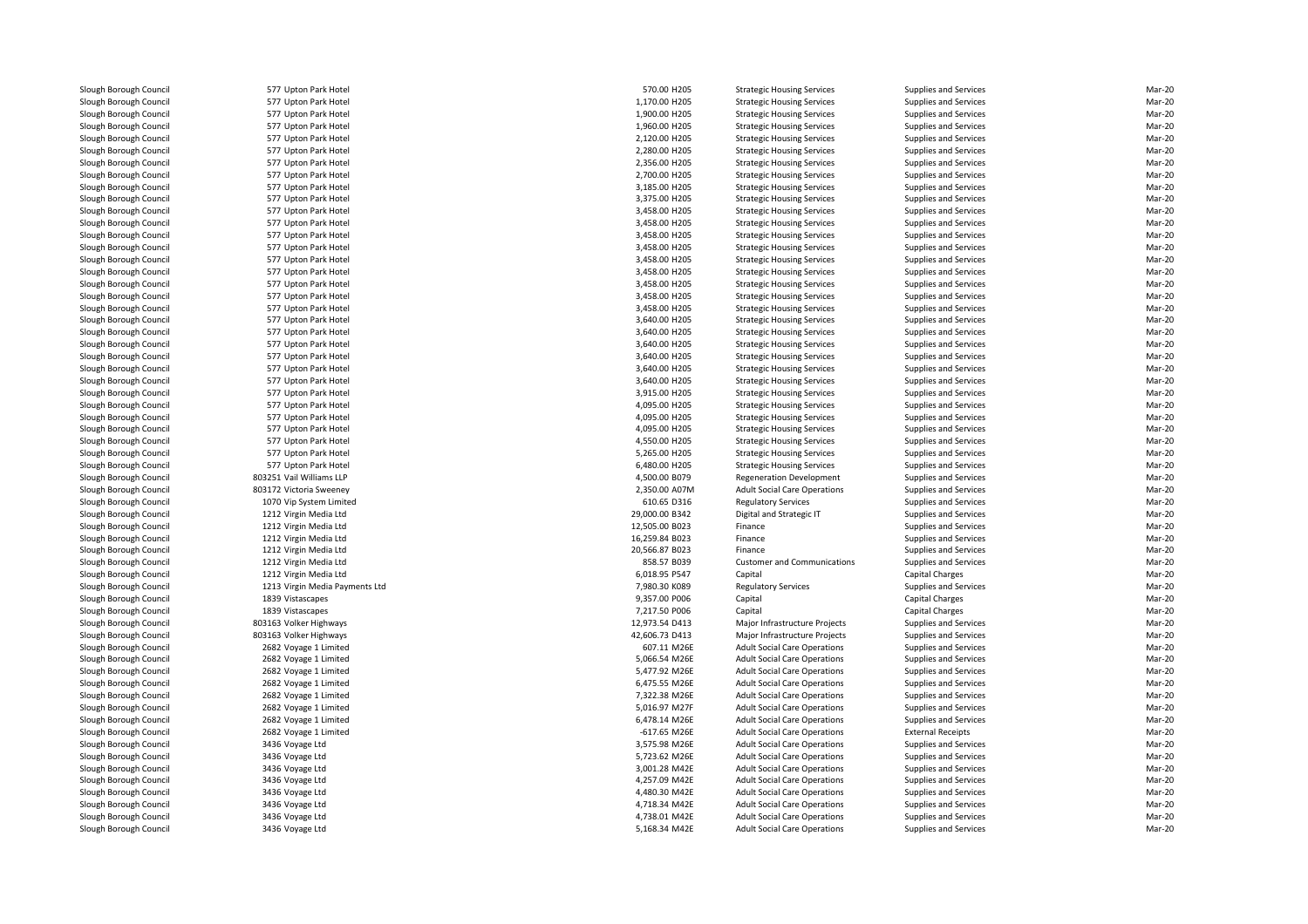3436 Voyage Ltd 3436 Voyage Ltd 3436 Voyage Ltd 4,012.86 M44C807180 Ware247 1762 Wellingtons For Langley Hall 15,169.26 F909 DSG 1762 Wellingtons For Langley Hall 73,622.66 F909 DSG 1938 Wessex Primary School 12,692.00 F552 DSG774 West Berkshire County Council 1649 Western House Primary School 25,512.52 E439 DSG 803677 Wheelie Bin Direct Limited 807073 Whistl UK Limited 807073 Whistl UK Limited 807073 Whistl UK Limited 3628 White Leaf Care Ltd 3628 White Leaf Care Ltd804908 Whitestone Care 804908 Whitestone Care 805928 Wild Acres Rest Home 3,200.00 M27C 3,200.00 M27C 1753 Willow Primary School 1,702.90 E499 DSG 805208 Wilson & Scott (Highways) Ltd 805209 Wilsons Horticultural Maintenance Ltd 805209 Wilsons Horticultural Maintenance Ltd 805209 Wilsons Horticultural Maintenance Ltd 805209 Wilsons Horticultural Maintenance Ltd 805209 Wilsons Horticultural Maintenance Ltd 805209 Wilsons Horticultural Maintenance Ltd 805209 Wilsons Horticultural Maintenance Ltd 805209 Wilsons Horticultural Maintenance Ltd 805209 Wilsons Horticultural Maintenance Ltd 805209 Wilsons Horticultural Maintenance Ltd 805209 Wilsons Horticultural Maintenance Ltd 805209 Wilsons Horticultural Maintenance Ltd 804807 Windsar Care Centre Ltd 804807 Windsar Care Centre Ltd 804807 Windsar Care Centre Ltd 804807 Windsar Care Centre Ltd 804807 Windsar Care Centre Ltd 804807 Windsar Care Centre Ltd 804807 Windsar Care Centre Ltd 804807 Windsar Care Centre Ltd 804807 Windsar Care Centre Ltd 804807 Windsar Care Centre Ltd 804807 Windsar Care Centre Ltd 804807 Windsar Care Centre Ltd 804807 Windsar Care Centre Ltd 804807 Windsar Care Centre Ltd 804807 Windsar Care Centre Ltd 804807 Windsar Care Centre Ltd 804807 Windsar Care Centre Ltd 804807 Windsar Care Centre Ltd 804807 Windsar Care Centre Ltd 804807 Windsar Care Centre Ltd 804807 Windsar Care Centre Ltd 804807 Windsar Care Centre Ltd 804807 Windsar Care Centre Ltd 804807 Windsar Care Centre Ltd 804807 Windsar Care Centre Ltd 804807 Windsar Care Centre Ltd 804807 Windsar Care Centre Ltd 804807 Windsar Care Centre Ltd804807 Windsar Care Centre Ltd

| 6 Voyage Ltd                            | 5,899.13 M42E  | <b>Adult Social Care Operations</b> | Supplies and Services        | Mar-20 |
|-----------------------------------------|----------------|-------------------------------------|------------------------------|--------|
| 6 Voyage Ltd                            | 6,105.84 M42E  | <b>Adult Social Care Operations</b> | Supplies and Services        | Mar-20 |
| 6 Voyage Ltd                            | 4,012.86 M44C  | <b>Adult Social Care Operations</b> | Supplies and Services        | Mar-20 |
| 0 Ware247                               | 5,624.00 B342  | Digital and Strategic IT            | Supplies and Services        | Mar-20 |
| 2 Wellingtons For Langley Hall          | 15,169.26 F909 | <b>DSG</b>                          | Supplies and Services        | Mar-20 |
| 2 Wellingtons For Langley Hall          | 73,622.66 F909 | <b>DSG</b>                          | Supplies and Services        | Mar-20 |
| 8 Wessex Primary School                 | 12,692.00 F552 | <b>DSG</b>                          | Supplies and Services        | Mar-20 |
| 4 West Berkshire County Council         | 2,281.52 M36E  | <b>Adult Social Care Operations</b> | Supplies and Services        | Mar-20 |
| 9 Western House Primary School          | 25,512.52 E439 | <b>DSG</b>                          | <b>Supplies and Services</b> | Mar-20 |
| 7 Wheelie Bin Direct Limited            | 1,079.40 D610  | Direct Service Organisation (DSO)   | Supplies and Services        | Mar-20 |
| 3 Whistl UK Limited                     | 552.43 K077    | <b>Building Management</b>          | <b>Supplies and Services</b> | Mar-20 |
|                                         |                |                                     |                              |        |
| 3 Whistl UK Limited                     | 575.13 K077    | <b>Building Management</b>          | Supplies and Services        | Mar-20 |
| 3 Whistl UK Limited                     | 616.47 K077    | <b>Building Management</b>          | <b>Supplies and Services</b> | Mar-20 |
| 8 White Leaf Care Ltd                   | 3,979.99 M26E  | <b>Adult Social Care Operations</b> | Supplies and Services        | Mar-20 |
| 8 White Leaf Care Ltd                   | 4,198.28 M26E  | <b>Adult Social Care Operations</b> | Supplies and Services        | Mar-20 |
| 8 Whitestone Care                       | 4,536.00 M42E  | <b>Adult Social Care Operations</b> | Supplies and Services        | Mar-20 |
| 8 Whitestone Care                       | 4,536.00 M42E  | <b>Adult Social Care Operations</b> | <b>Supplies and Services</b> | Mar-20 |
| 8 Wild Acres Rest Home                  | 3,200.00 M27C  | <b>Adult Social Care Operations</b> | Supplies and Services        | Mar-20 |
| 3 Willow Primary School                 | 1,702.90 E499  | <b>DSG</b>                          | <b>Supplies and Services</b> | Mar-20 |
| 8 Wilson & Scott (Highways) Ltd         | 7,120.31 D880  | Direct Service Organisation (DSO)   | Supplies and Services        | Mar-20 |
| 9 Wilsons Horticultural Maintenance Ltd | 984.00 D750    | Direct Service Organisation (DSO)   | Supplies and Services        | Mar-20 |
| 9 Wilsons Horticultural Maintenance Ltd | 1,728.66 D750  | Direct Service Organisation (DSO)   | Supplies and Services        | Mar-20 |
| 9 Wilsons Horticultural Maintenance Ltd | 1,753.93 D750  | Direct Service Organisation (DSO)   | Supplies and Services        | Mar-20 |
|                                         |                |                                     |                              |        |
| 9 Wilsons Horticultural Maintenance Ltd | 1,762.90 D750  | Direct Service Organisation (DSO)   | Supplies and Services        | Mar-20 |
| 9 Wilsons Horticultural Maintenance Ltd | 1,772.64 D750  | Direct Service Organisation (DSO)   | Supplies and Services        | Mar-20 |
| 9 Wilsons Horticultural Maintenance Ltd | 1,927.59 D750  | Direct Service Organisation (DSO)   | Supplies and Services        | Mar-20 |
| 9 Wilsons Horticultural Maintenance Ltd | 1,994.44 D750  | Direct Service Organisation (DSO)   | Supplies and Services        | Mar-20 |
| 9 Wilsons Horticultural Maintenance Ltd | 1,998.34 D750  | Direct Service Organisation (DSO)   | <b>Supplies and Services</b> | Mar-20 |
| 9 Wilsons Horticultural Maintenance Ltd | 2,045.41 D750  | Direct Service Organisation (DSO)   | Supplies and Services        | Mar-20 |
| 9 Wilsons Horticultural Maintenance Ltd | 2,090.53 D750  | Direct Service Organisation (DSO)   | Supplies and Services        | Mar-20 |
| 9 Wilsons Horticultural Maintenance Ltd | 2,204.64 D750  | Direct Service Organisation (DSO)   | Supplies and Services        | Mar-20 |
| 9 Wilsons Horticultural Maintenance Ltd | 2,481.67 D750  | Direct Service Organisation (DSO)   | Supplies and Services        | Mar-20 |
| 7 Windsar Care Centre Ltd               | 3,321.43 M15D  | <b>Adult Social Care Operations</b> | Supplies and Services        | Mar-20 |
| 7 Windsar Care Centre Ltd               | 3,432.14 M15D  | <b>Adult Social Care Operations</b> | <b>Supplies and Services</b> | Mar-20 |
| 7 Windsar Care Centre Ltd               | 3,521.43 M15D  | <b>Adult Social Care Operations</b> | Supplies and Services        | Mar-20 |
| 7 Windsar Care Centre Ltd               | 3,642.86 M15D  | <b>Adult Social Care Operations</b> | Supplies and Services        | Mar-20 |
| 7 Windsar Care Centre Ltd               | 3,764.29 M15D  | <b>Adult Social Care Operations</b> | Supplies and Services        | Mar-20 |
| 7 Windsar Care Centre Ltd               | 3,764.29 M15D  | <b>Adult Social Care Operations</b> | <b>Supplies and Services</b> | Mar-20 |
|                                         |                |                                     |                              |        |
| 7 Windsar Care Centre Ltd               | 6,642.86 M15D  | <b>Adult Social Care Operations</b> | <b>Supplies and Services</b> | Mar-20 |
| 7 Windsar Care Centre Ltd               | 3,277.14 M15F  | <b>Adult Social Care Operations</b> | Supplies and Services        | Mar-20 |
| 7 Windsar Care Centre Ltd               | 3,321.43 M17C  | <b>Adult Social Care Operations</b> | Supplies and Services        | Mar-20 |
| 7 Windsar Care Centre Ltd               | 3,432.14 M17C  | <b>Adult Social Care Operations</b> | Supplies and Services        | Mar-20 |
| 7 Windsar Care Centre Ltd               | 3,432.14 M17C  | <b>Adult Social Care Operations</b> | <b>Supplies and Services</b> | Mar-20 |
| 7 Windsar Care Centre Ltd               | 3,432.14 M17C  | <b>Adult Social Care Operations</b> | Supplies and Services        | Mar-20 |
| 7 Windsar Care Centre Ltd               | 3,542.86 M17C  | <b>Adult Social Care Operations</b> | Supplies and Services        | Mar-20 |
| 7 Windsar Care Centre Ltd               | 3,542.86 M17C  | <b>Adult Social Care Operations</b> | Supplies and Services        | Mar-20 |
| 7 Windsar Care Centre Ltd               | 3,321.43 M18C  | <b>Adult Social Care Operations</b> | <b>Supplies and Services</b> | Mar-20 |
| 7 Windsar Care Centre Ltd               | 3,321.43 M18C  | <b>Adult Social Care Operations</b> | Supplies and Services        | Mar-20 |
| 7 Windsar Care Centre Ltd               | 3,321.43 M18C  | <b>Adult Social Care Operations</b> | <b>Supplies and Services</b> | Mar-20 |
| 7 Windsar Care Centre Ltd               | 3,428.57 M18C  | <b>Adult Social Care Operations</b> | Supplies and Services        | Mar-20 |
| 7 Windsar Care Centre Ltd               | 3,432.14 M18C  | <b>Adult Social Care Operations</b> | Supplies and Services        | Mar-20 |
|                                         |                |                                     |                              |        |
| 7 Windsar Care Centre Ltd               | 3,432.14 M18C  | <b>Adult Social Care Operations</b> | Supplies and Services        | Mar-20 |
| 7 Windsar Care Centre Ltd               | 3,432.14 M18C  | <b>Adult Social Care Operations</b> | <b>Supplies and Services</b> | Mar-20 |
| 7 Windsar Care Centre Ltd               | 3,542.86 M18C  | <b>Adult Social Care Operations</b> | <b>Supplies and Services</b> | Mar-20 |
| 7 Windsar Care Centre Ltd               | 1,700.00 M25C  | <b>Adult Social Care Operations</b> | <b>Supplies and Services</b> | Mar-20 |
| 7 Windsar Care Centre Ltd               | 3,321.43 M25C  | <b>Adult Social Care Operations</b> | Supplies and Services        | Mar-20 |
| 7 Windsar Care Centre Ltd               | 3,521.43 M25C  | <b>Adult Social Care Operations</b> | <b>Supplies and Services</b> | Mar-20 |
| 7 Windsar Care Centre Ltd               | 3,764.28 M27C  | <b>Adult Social Care Operations</b> | Supplies and Services        | Mar-20 |
| 7 Windsar Care Centre Ltd               | 2,692.86 M28C  | <b>Adult Social Care Operations</b> | Supplies and Services        | Mar-20 |
| 7 Windsar Care Centre Ltd               | 1,700.00 M29C  | <b>Adult Social Care Operations</b> | Supplies and Services        | Mar-20 |
| 7 Windsar Care Centre Ltd               | 2,064.29 M29C  | <b>Adult Social Care Operations</b> | <b>Supplies and Services</b> | Mar-20 |
| 7 Windsar Care Centre Ltd               | 3,432.14 M29C  | <b>Adult Social Care Operations</b> | Supplies and Services        | Mar-20 |
|                                         |                |                                     |                              |        |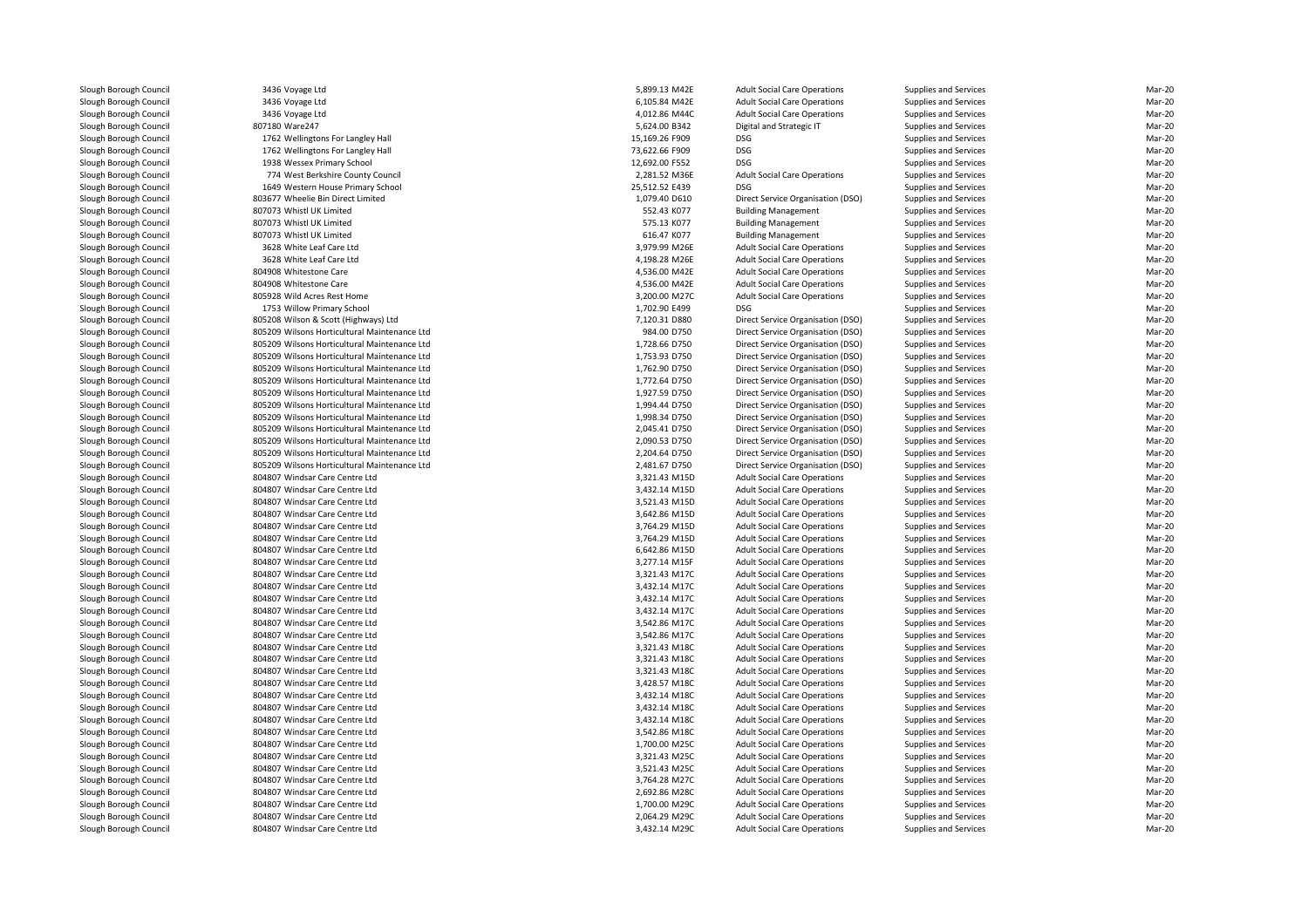| 3604 Windsar Care Ltd                                | 3,321.43 M15F  | <b>Adult Social Care Operations</b> | <b>Supplies and Services</b> | Mar-20 |
|------------------------------------------------------|----------------|-------------------------------------|------------------------------|--------|
| 3604 Windsar Care Ltd                                | 3,432.14 M15F  | <b>Adult Social Care Operations</b> | <b>Supplies and Services</b> | Mar-20 |
| 3604 Windsar Care Ltd                                | 1,992.86 M17C  | <b>Adult Social Care Operations</b> | <b>Supplies and Services</b> | Mar-20 |
| 3604 Windsar Care Ltd                                | 3,100.00 M17C  | <b>Adult Social Care Operations</b> | <b>Supplies and Services</b> | Mar-20 |
| 3604 Windsar Care Ltd                                | 3,321.43 M17C  | <b>Adult Social Care Operations</b> | <b>Supplies and Services</b> | Mar-20 |
| 3604 Windsar Care Ltd                                | 3,321.43 M17C  | <b>Adult Social Care Operations</b> | Supplies and Services        | Mar-20 |
| 3604 Windsar Care Ltd                                | 3,432.14 M17C  | <b>Adult Social Care Operations</b> | Supplies and Services        | Mar-20 |
| 3604 Windsar Care Ltd                                | 3,542.86 M17C  | <b>Adult Social Care Operations</b> | <b>Supplies and Services</b> | Mar-20 |
| 3604 Windsar Care Ltd                                | 3,542.86 M17C  | <b>Adult Social Care Operations</b> | <b>Supplies and Services</b> | Mar-20 |
| 3604 Windsar Care Ltd                                | 3,100.00 M18C  | <b>Adult Social Care Operations</b> | Supplies and Services        | Mar-20 |
| 3604 Windsar Care Ltd                                | 3,432.14 M18C  | <b>Adult Social Care Operations</b> | Supplies and Services        | Mar-20 |
| 3604 Windsar Care Ltd                                | 3,542.86 M18C  | <b>Adult Social Care Operations</b> | Supplies and Services        | Mar-20 |
| 3604 Windsar Care Ltd                                | 3,542.86 M18C  | <b>Adult Social Care Operations</b> | <b>Supplies and Services</b> | Mar-20 |
| 3604 Windsar Care Ltd                                | 3,100.00 M25C  | <b>Adult Social Care Operations</b> | <b>Supplies and Services</b> | Mar-20 |
| 3604 Windsar Care Ltd                                | 3,321.43 M25C  | <b>Adult Social Care Operations</b> | Supplies and Services        | Mar-20 |
| 3604 Windsar Care Ltd                                | 3,765.35 M25C  | <b>Adult Social Care Operations</b> | <b>Supplies and Services</b> | Mar-20 |
| 3604 Windsar Care Ltd                                | 3,321.43 M26E  | <b>Adult Social Care Operations</b> | Supplies and Services        | Mar-20 |
| 806641 Windsor Care Limited                          | 4,200.00 M17C  | <b>Adult Social Care Operations</b> | <b>Supplies and Services</b> | Mar-20 |
| 806641 Windsor Care Limited                          | 4,200.00 M17C  | <b>Adult Social Care Operations</b> | <b>Supplies and Services</b> | Mar-20 |
| 804667 Windsor Clinical & Home Care Services Grp Ltd | 2,889.64 M17C  | <b>Adult Social Care Operations</b> | Supplies and Services        | Mar-20 |
| 804667 Windsor Clinical & Home Care Services Grp Ltd | 7,154.36 M17C  | <b>Adult Social Care Operations</b> | <b>Supplies and Services</b> | Mar-20 |
| 805099 Windsor Forest Colleges Group                 | 4,350.00 B409  | People                              | Indirect Employee Expenses   | Mar-20 |
|                                                      | 2,400.00 F166  | <b>DSG</b>                          |                              | Mar-20 |
| 805099 Windsor Forest Colleges Group                 |                |                                     | Supplies and Services        |        |
| 805099 Windsor Forest Colleges Group                 | 12,800.00 F166 | <b>DSG</b>                          | Supplies and Services        | Mar-20 |
| 1245 Wokingham Borough Council                       | 1,073.55 A06S  | <b>Adult Social Care Operations</b> | <b>Supplies and Services</b> | Mar-20 |
| 1245 Wokingham Borough Council                       | -940.82 D015   | Planning and Transport              | <b>Supplies and Services</b> | Mar-20 |
| 3141 Woodscape Limited                               | 2,295.00 P871  | Capital                             | Capital Charges              | Mar-20 |
| 51 Worldwide Education Recruitment                   | 536.50 F144    | Children, Learning and Skills       | <b>Agency Staff</b>          | Mar-20 |
| 51 Worldwide Education Recruitment                   | 1,080.25 F144  | Children, Learning and Skills       | <b>Agency Staff</b>          | Mar-20 |
| 51 Worldwide Education Recruitment                   | 785.50 F175    | Children, Learning and Skills       | <b>Agency Staff</b>          | Mar-20 |
| 51 Worldwide Education Recruitment                   | 1,049.05 F175  | Children, Learning and Skills       | <b>Agency Staff</b>          | Mar-20 |
| 51 Worldwide Education Recruitment                   | 1,063.88 F175  | Children, Learning and Skills       | <b>Agency Staff</b>          | Mar-20 |
| 51 Worldwide Education Recruitment                   | 720.04 F176    | Children, Learning and Skills       | <b>Agency Staff</b>          | Mar-20 |
| 51 Worldwide Education Recruitment                   | 961.63 F176    | Children, Learning and Skills       | <b>Agency Staff</b>          | Mar-20 |
| 51 Worldwide Education Recruitment                   | 975.22 F176    | Children, Learning and Skills       | <b>Agency Staff</b>          | Mar-20 |
| 51 Worldwide Education Recruitment                   | 850.95 F186    | Children, Learning and Skills       | <b>Agency Staff</b>          | Mar-20 |
| 51 Worldwide Education Recruitment                   | 1,136.47 F186  | Children, Learning and Skills       | <b>Agency Staff</b>          | Mar-20 |
| 51 Worldwide Education Recruitment                   | 1,152.53 F186  | Children, Learning and Skills       | <b>Agency Staff</b>          | Mar-20 |
| 51 Worldwide Education Recruitment                   | 589.12 F187    | Children, Learning and Skills       | <b>Agency Staff</b>          | Mar-20 |
| 51 Worldwide Education Recruitment                   | 786.79 F187    | Children, Learning and Skills       | <b>Agency Staff</b>          | Mar-20 |
| 51 Worldwide Education Recruitment                   | 797.91 F187    | Children, Learning and Skills       | <b>Agency Staff</b>          | Mar-20 |
| 51 Worldwide Education Recruitment                   | 1,178.24 F189  | Children, Learning and Skills       | <b>Agency Staff</b>          | Mar-20 |
| 51 Worldwide Education Recruitment                   | 1,573.58 F189  | Children, Learning and Skills       | <b>Agency Staff</b>          | Mar-20 |
| 51 Worldwide Education Recruitment                   | 1,595.82 F189  | Children, Learning and Skills       | <b>Agency Staff</b>          | Mar-20 |
| 51 Worldwide Education Recruitment                   | 1,087.50 F278  | Children, Learning and Skills       | <b>Agency Staff</b>          | Mar-20 |
| 51 Worldwide Education Recruitment                   | 1,403.83 F278  | Children, Learning and Skills       | <b>Agency Staff</b>          | Mar-20 |
| 51 Worldwide Education Recruitment                   | 1,410.94 F278  | Children, Learning and Skills       | <b>Agency Staff</b>          | Mar-20 |
| 51 Worldwide Education Recruitment                   | 1,980.94 F278  | Children, Learning and Skills       | <b>Agency Staff</b>          | Mar-20 |
| 51 Worldwide Education Recruitment                   | 611.95 F283    | Children, Learning and Skills       | <b>Agency Staff</b>          | Mar-20 |
| 51 Worldwide Education Recruitment                   | 620.60 F283    | Children, Learning and Skills       | <b>Agency Staff</b>          | Mar-20 |
| 51 Worldwide Education Recruitment                   | 720.04 F297    | Children, Learning and Skills       | <b>Agency Staff</b>          | Mar-20 |
| 51 Worldwide Education Recruitment                   | 961.63 F297    | Children, Learning and Skills       | <b>Agency Staff</b>          | Mar-20 |
| 51 Worldwide Education Recruitment                   | 975.22 F297    | Children, Learning and Skills       | <b>Agency Staff</b>          | Mar-20 |
| 51 Worldwide Education Recruitment                   | 611.95 F372    | Children, Learning and Skills       | <b>Agency Staff</b>          | Mar-20 |
| 51 Worldwide Education Recruitment                   | 620.60 F372    | Children, Learning and Skills       | <b>Agency Staff</b>          | Mar-20 |
| 51 Worldwide Education Recruitment                   | 523.66 F373    | Children, Learning and Skills       | <b>Agency Staff</b>          | Mar-20 |
|                                                      |                |                                     |                              |        |
| 51 Worldwide Education Recruitment                   | 699.37 F373    | Children, Learning and Skills       | <b>Agency Staff</b>          | Mar-20 |
| 51 Worldwide Education Recruitment                   | 709.25 F373    | Children, Learning and Skills       | <b>Agency Staff</b>          | Mar-20 |
| 748 YMCA St Paul's Group                             | 2,934.68 H216  | <b>Strategic Housing Services</b>   | <b>Supplies and Services</b> | Mar-20 |
| 748 YMCA St Paul's Group                             | 3,137.06 H216  | <b>Strategic Housing Services</b>   | <b>Supplies and Services</b> | Mar-20 |
| 748 YMCA St Paul's Group                             | 8,531.29 H211  | <b>Adult Social Care Operations</b> | <b>Supplies and Services</b> | Mar-20 |
| 1272 Yotta Limited                                   | 18,390.00 D610 | Direct Service Organisation (DSO)   | <b>Supplies and Services</b> | Mar-20 |